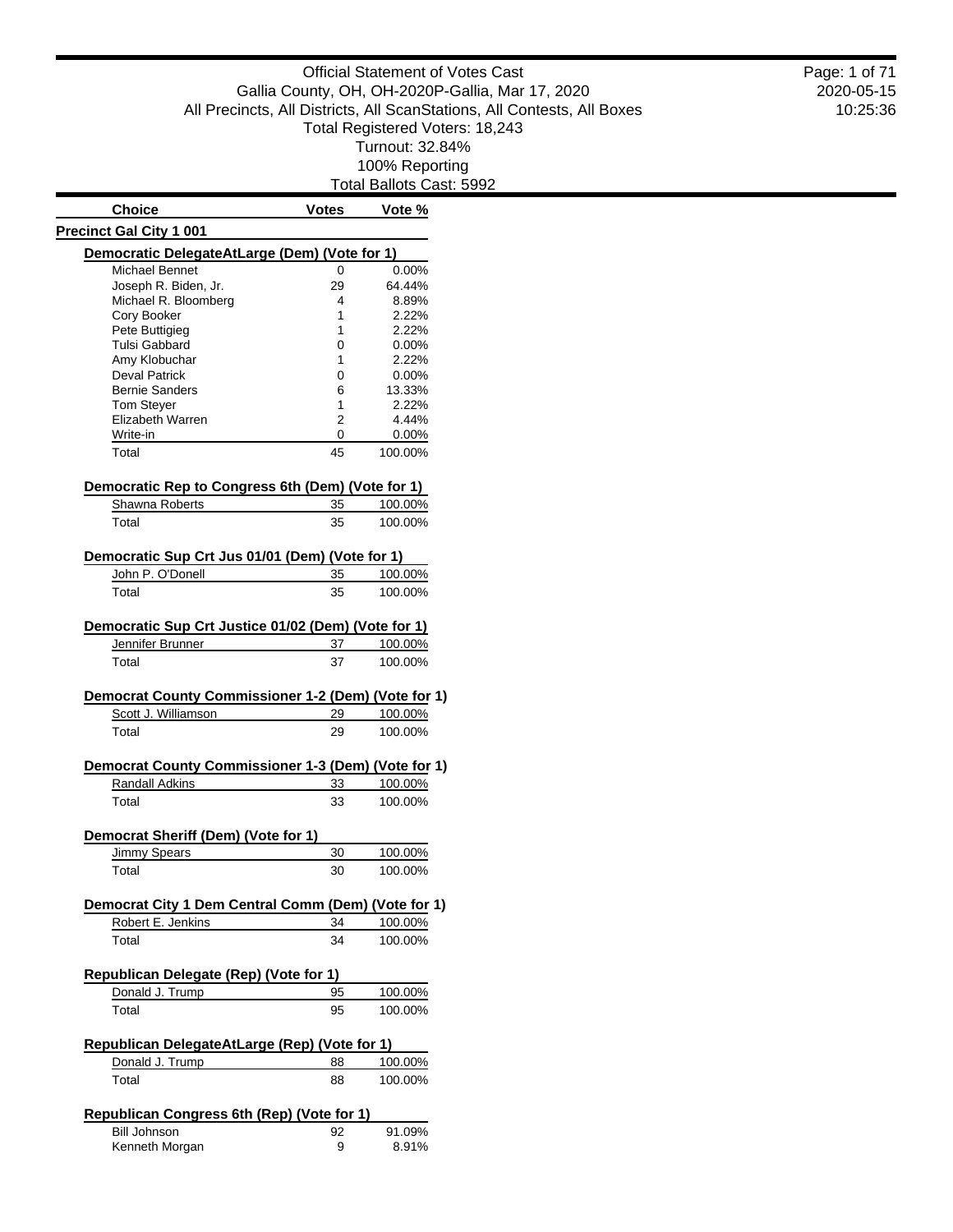|                                                                 |              | <b>Official Statement of Votes Cast</b>                                 | Page: 2 of 71 |
|-----------------------------------------------------------------|--------------|-------------------------------------------------------------------------|---------------|
|                                                                 |              | Gallia County, OH, OH-2020P-Gallia, Mar 17, 2020                        | 2020-05-15    |
|                                                                 |              | All Precincts, All Districts, All ScanStations, All Contests, All Boxes | 10:25:36      |
|                                                                 |              | Total Registered Voters: 18,243                                         |               |
|                                                                 |              | Turnout: 32.84%                                                         |               |
|                                                                 |              | 100% Reporting                                                          |               |
|                                                                 |              | Total Ballots Cast: 5992                                                |               |
| <b>Choice</b>                                                   | <b>Votes</b> | Vote %                                                                  |               |
| Total                                                           | 101          | 100.00%                                                                 |               |
| Republican Supreme Crt Justice 01/01 (Rep) (Vote for 1)         |              |                                                                         |               |
| Sharon L. Kennedy                                               | 83           | 100.00%                                                                 |               |
| Total                                                           | 83           | 100.00%                                                                 |               |
| Republican Supreme Crt Justice 01/02 (Rep) (Vote for 1)         |              |                                                                         |               |
| Judi French                                                     | 82           | 100.00%                                                                 |               |
| Total                                                           | 82           | 100.00%                                                                 |               |
| Republican Crt of Appeals 4th (Rep) (Vote for 1)                |              |                                                                         |               |
| Peter B. Abele                                                  | 88           | 100.00%                                                                 |               |
| Total                                                           | 88           | 100.00%                                                                 |               |
| Republican State Ctrl Comm, Man 17 (Rep) (Vote for 1)           |              |                                                                         |               |
| Phil A. Bowman                                                  | 86           | 100.00%                                                                 |               |
| Total                                                           | 86           | 100.00%                                                                 |               |
|                                                                 |              |                                                                         |               |
| Republican State Ctrl Comm, Woman 17 (Rep) (Vote for 1)         |              |                                                                         |               |
| <b>Bonnie Ward</b>                                              | 82           | 100.00%                                                                 |               |
| Total                                                           | 82           | 100.00%                                                                 |               |
| Republican State Rep 93rd (Rep) (Vote for 1)                    |              |                                                                         |               |
| Jeff Halley                                                     | 77           | 70.64%                                                                  |               |
| Jason C. Stephens                                               | 32           | 29.36%                                                                  |               |
| Total                                                           | 109          | 100.00%                                                                 |               |
| Republican Common Pleas Probate Juvenile Div (Rep) (Vote for 1) |              |                                                                         |               |
| Tho S. Moulton, Jr.                                             | 96           | 100.00%                                                                 |               |
| Total                                                           | 96           | 100.00%                                                                 |               |
| Republican County Commissioner 1-2 (Rep) (Vote for 1)           |              |                                                                         |               |
| Brent A. Saunders                                               | 50           | 45.45%                                                                  |               |
| Q. Jay Stapleton                                                | 60           | 54.55%                                                                  |               |
| Total                                                           | 110          | 100.00%                                                                 |               |
| Republican County Commissioner 1-3 (Rep) (Vote for 1)           |              |                                                                         |               |
| M. Eugene Greene                                                | 49           | 45.79%                                                                  |               |
| David K. Smith                                                  | 58           | 54.21%                                                                  |               |
| Total                                                           | 107          | 100.00%                                                                 |               |
| <b>Republican Prosecuting Attorney (Rep) (Vote for 1)</b>       |              |                                                                         |               |
| Jason D. Holdren                                                | 96           | 100.00%                                                                 |               |
| Total                                                           | 96           | 100.00%                                                                 |               |
| Republican Clerk Of Courts (Rep) (Vote for 1)                   |              |                                                                         |               |
| Noreen M. Saunders                                              | 97           | 100.00%                                                                 |               |
| Total                                                           | 97           | 100.00%                                                                 |               |
|                                                                 |              |                                                                         |               |
|                                                                 |              |                                                                         |               |
| <b>Republican Sheriff (Rep) (Vote for 1)</b>                    | 97           | 90.65%                                                                  |               |
| Matthew D. Champlin<br>Ric A. Harrison II                       | 10           | 9.35%                                                                   |               |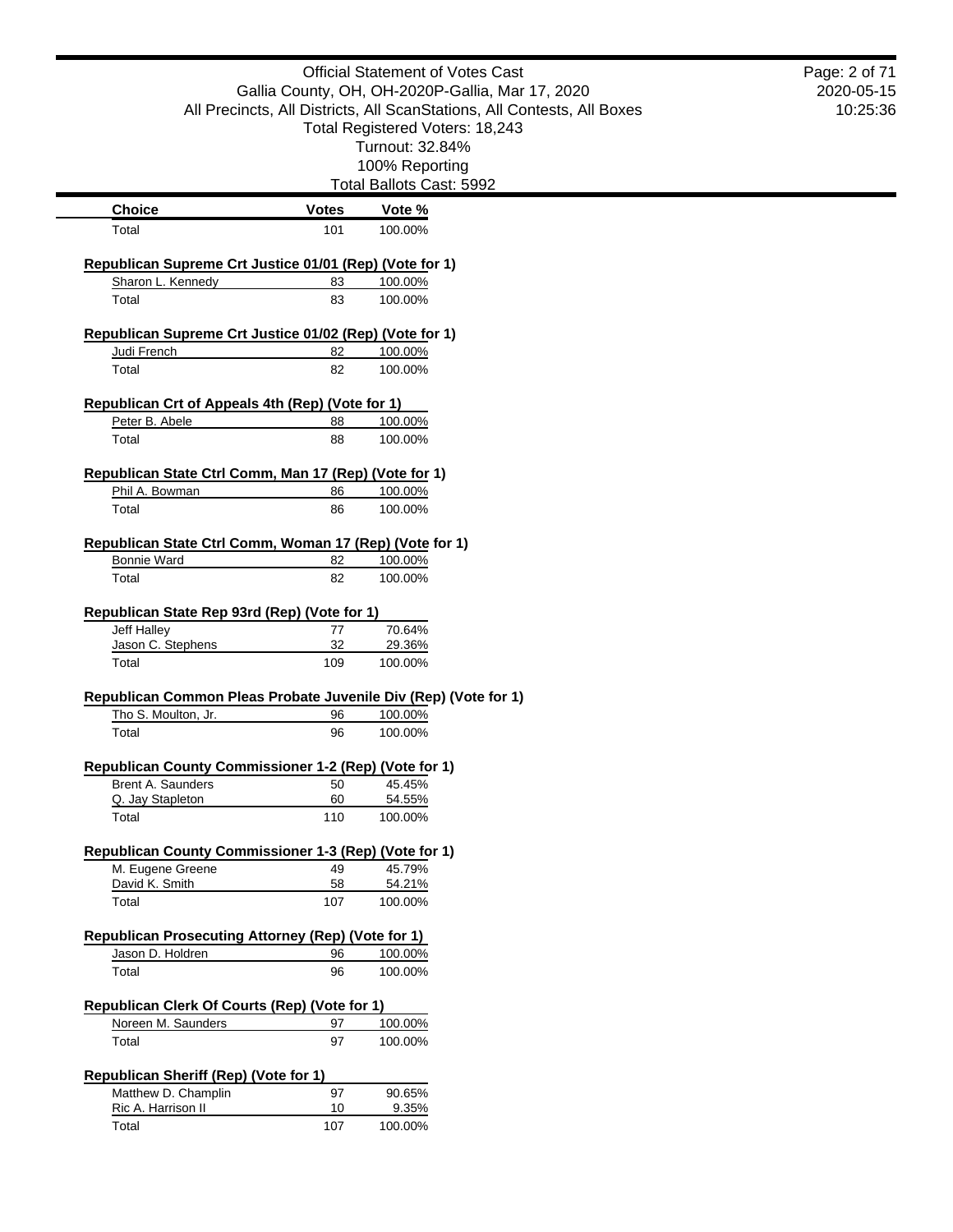|                                                                         |              |                          | <b>Official Statement of Votes Cast</b>                                 |
|-------------------------------------------------------------------------|--------------|--------------------------|-------------------------------------------------------------------------|
|                                                                         |              |                          | Gallia County, OH, OH-2020P-Gallia, Mar 17, 2020                        |
|                                                                         |              |                          | All Precincts, All Districts, All ScanStations, All Contests, All Boxes |
|                                                                         |              |                          | Total Registered Voters: 18,243                                         |
|                                                                         |              | Turnout: 32.84%          |                                                                         |
|                                                                         |              | 100% Reporting           |                                                                         |
|                                                                         |              | Total Ballots Cast: 5992 |                                                                         |
| <b>Choice</b>                                                           | <b>Votes</b> | Vote %                   |                                                                         |
|                                                                         |              |                          |                                                                         |
| Republican County Recorder (Rep) (Vote for 1)                           | 90           | 100.00%                  |                                                                         |
| J. Roger Walker<br>Total                                                | 90           | 100.00%                  |                                                                         |
|                                                                         |              |                          |                                                                         |
| Republican County Treasurer (Rep) (Vote for 1)                          |              |                          |                                                                         |
| Steve McGhee                                                            | 88           | 100.00%                  |                                                                         |
| Total                                                                   | 88           | 100.00%                  |                                                                         |
|                                                                         |              |                          |                                                                         |
| Republican County Engineer (Rep) (Vote for 1)                           |              |                          |                                                                         |
| Brett A. Boothe                                                         | 96           | 100.00%                  |                                                                         |
| Total                                                                   | 96           | 100.00%                  |                                                                         |
|                                                                         |              |                          |                                                                         |
| <b>Republican Coroner (Rep) (Vote for 1)</b>                            |              |                          |                                                                         |
| Write-in                                                                | 42           | 100.00%                  |                                                                         |
| Total                                                                   | 42           | 100.00%                  |                                                                         |
|                                                                         |              |                          |                                                                         |
| Republican City 1 Rep Central Comm (Rep) (Vote for 1)                   |              |                          |                                                                         |
| Paul D. Covey                                                           | 78           | 100.00%                  |                                                                         |
| Total                                                                   | 78           | 100.00%                  |                                                                         |
| <b>Council on Aging (Vote for 1)</b>                                    |              |                          |                                                                         |
| For the Tax Levy                                                        | 135          | 88.24%                   |                                                                         |
| <b>Against the Tax Levy</b>                                             | 18           | 11.76%                   |                                                                         |
| Total                                                                   | 153          | 100.00%                  |                                                                         |
|                                                                         |              |                          |                                                                         |
| <b>Health District (Vote for 1)</b>                                     |              |                          |                                                                         |
| For the Tax Levy                                                        | 117          | 76.97%                   |                                                                         |
| Against the Tax Levy                                                    | 35           | 23.03%                   |                                                                         |
| Total                                                                   | 152          | 100.00%                  |                                                                         |
|                                                                         |              |                          |                                                                         |
| <b>Precinct Gal City 2 002</b>                                          |              |                          |                                                                         |
| Democratic DelegateAtLarge (Dem) (Vote for 1)                           |              |                          |                                                                         |
| Michael Bennet                                                          | 0            | 0.00%                    |                                                                         |
| Joseph R. Biden, Jr.<br>Michael R. Bloomberg                            | 29<br>1      | 78.38%<br>2.70%          |                                                                         |
| Cory Booker                                                             | 0            | 0.00%                    |                                                                         |
| Pete Buttigieg                                                          | 1            | 2.70%                    |                                                                         |
| Tulsi Gabbard                                                           | 0            | 0.00%                    |                                                                         |
| Amy Klobuchar                                                           | 0            | 0.00%                    |                                                                         |
| <b>Deval Patrick</b><br><b>Bernie Sanders</b>                           | 0<br>5       | 0.00%<br>13.51%          |                                                                         |
| <b>Tom Steyer</b>                                                       | 0            | 0.00%                    |                                                                         |
| Elizabeth Warren                                                        | 1            | 2.70%                    |                                                                         |
| Write-in                                                                | 0            | 0.00%                    |                                                                         |
| Total                                                                   | 37           | 100.00%                  |                                                                         |
|                                                                         |              |                          |                                                                         |
| Democratic Rep to Congress 6th (Dem) (Vote for 1)                       |              |                          |                                                                         |
| Shawna Roberts                                                          | 34           | 100.00%                  |                                                                         |
| Total                                                                   | 34           | 100.00%                  |                                                                         |
|                                                                         |              |                          |                                                                         |
| Democratic Sup Crt Jus 01/01 (Dem) (Vote for 1)                         |              |                          |                                                                         |
| John P. O'Donell                                                        | 29           | 100.00%                  |                                                                         |
| Total                                                                   | 29           | 100.00%                  |                                                                         |
|                                                                         |              |                          |                                                                         |
| Democratic Sup Crt Justice 01/02 (Dem) (Vote for 1)<br>Jennifer Brunner | 33           | 100.00%                  |                                                                         |
|                                                                         |              |                          |                                                                         |

2020-05-15 10:25:36 Page: 3 of 71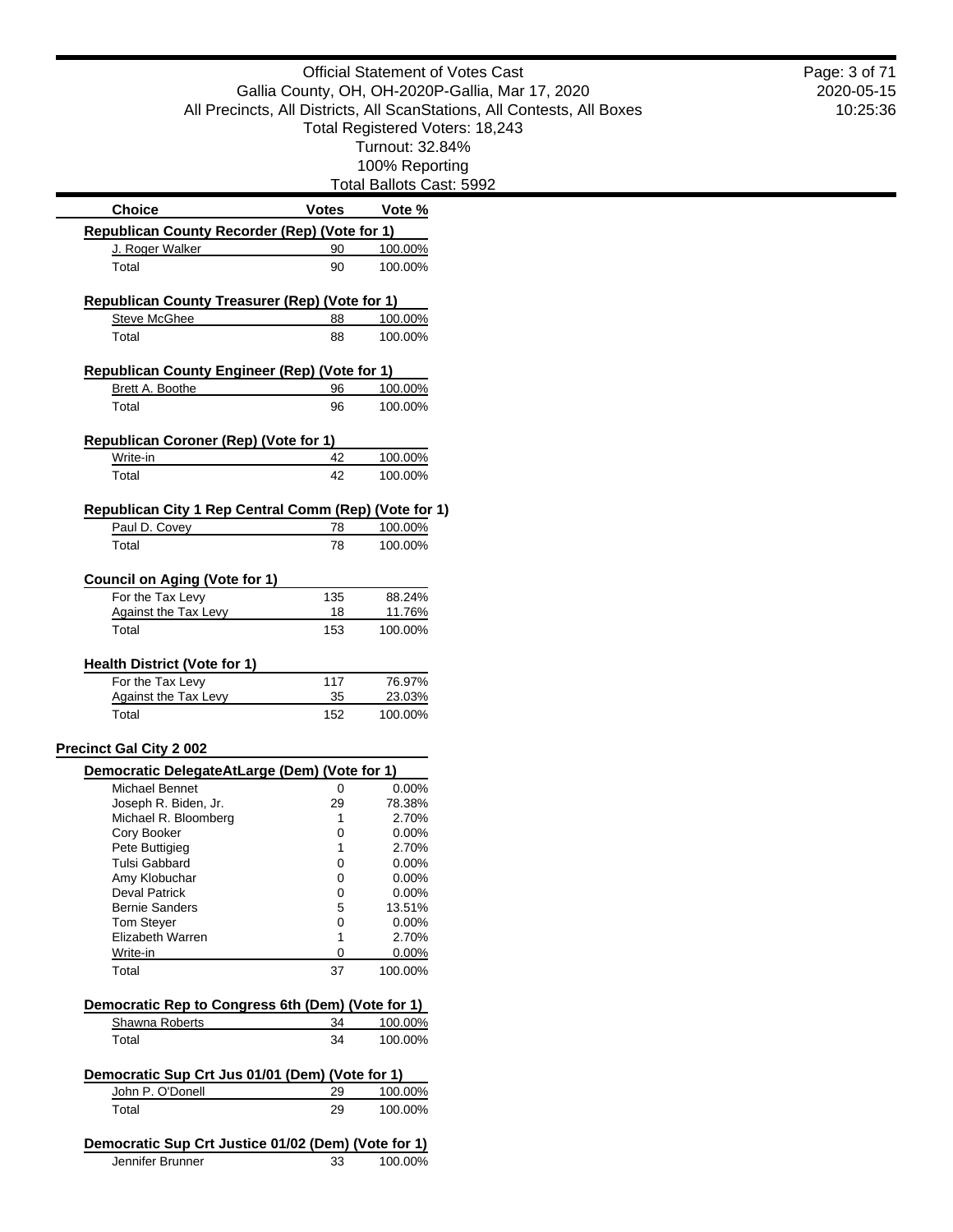|                                                                                        |              | <b>Official Statement of Votes Cast</b><br>Gallia County, OH, OH-2020P-Gallia, Mar 17, 2020<br>All Precincts, All Districts, All ScanStations, All Contests, All Boxes<br>Total Registered Voters: 18,243 | Page: 4 of 71<br>2020-05-15<br>10:25:36 |
|----------------------------------------------------------------------------------------|--------------|-----------------------------------------------------------------------------------------------------------------------------------------------------------------------------------------------------------|-----------------------------------------|
|                                                                                        |              | Turnout: 32.84%<br>100% Reporting                                                                                                                                                                         |                                         |
|                                                                                        |              | Total Ballots Cast: 5992                                                                                                                                                                                  |                                         |
| <b>Choice</b>                                                                          | <b>Votes</b> | Vote %                                                                                                                                                                                                    |                                         |
| Total                                                                                  | 33           | 100.00%                                                                                                                                                                                                   |                                         |
| <b>Democrat County Commissioner 1-2 (Dem) (Vote for 1)</b>                             |              |                                                                                                                                                                                                           |                                         |
| Scott J. Williamson                                                                    | 26           | 100.00%                                                                                                                                                                                                   |                                         |
| Total                                                                                  | 26           | 100.00%                                                                                                                                                                                                   |                                         |
| Democrat County Commissioner 1-3 (Dem) (Vote for 1)                                    |              |                                                                                                                                                                                                           |                                         |
| <b>Randall Adkins</b>                                                                  | 32           | 100.00%                                                                                                                                                                                                   |                                         |
| Total                                                                                  | 32           | 100.00%                                                                                                                                                                                                   |                                         |
| Democrat Sheriff (Dem) (Vote for 1)                                                    |              |                                                                                                                                                                                                           |                                         |
| <b>Jimmy Spears</b>                                                                    | 25           | 100.00%                                                                                                                                                                                                   |                                         |
| Total                                                                                  | 25           | 100.00%                                                                                                                                                                                                   |                                         |
| <b>Republican Delegate (Rep) (Vote for 1)</b>                                          |              |                                                                                                                                                                                                           |                                         |
| Donald J. Trump                                                                        | 118          | 100.00%                                                                                                                                                                                                   |                                         |
| Total                                                                                  | 118          | 100.00%                                                                                                                                                                                                   |                                         |
| Republican DelegateAtLarge (Rep) (Vote for 1)                                          |              |                                                                                                                                                                                                           |                                         |
| Donald J. Trump                                                                        | 118          | 100.00%                                                                                                                                                                                                   |                                         |
| Total                                                                                  | 118          | 100.00%                                                                                                                                                                                                   |                                         |
| Republican Congress 6th (Rep) (Vote for 1)<br><b>Bill Johnson</b>                      | 119          | 90.15%                                                                                                                                                                                                    |                                         |
| Kenneth Morgan                                                                         | 13           | 9.85%                                                                                                                                                                                                     |                                         |
| Total                                                                                  | 132          | 100.00%                                                                                                                                                                                                   |                                         |
| Republican Supreme Crt Justice 01/01 (Rep) (Vote for 1)                                |              |                                                                                                                                                                                                           |                                         |
| Sharon L. Kennedy                                                                      | 114          | 100.00%                                                                                                                                                                                                   |                                         |
| Total                                                                                  | 114          | 100.00%                                                                                                                                                                                                   |                                         |
|                                                                                        |              |                                                                                                                                                                                                           |                                         |
| Republican Supreme Crt Justice 01/02 (Rep) (Vote for 1)<br>Judi French                 | 109          | 100.00%                                                                                                                                                                                                   |                                         |
| Total                                                                                  | 109          | 100.00%                                                                                                                                                                                                   |                                         |
|                                                                                        |              |                                                                                                                                                                                                           |                                         |
| Republican Crt of Appeals 4th (Rep) (Vote for 1)                                       |              |                                                                                                                                                                                                           |                                         |
| Peter B. Abele                                                                         | 114          | 100.00%                                                                                                                                                                                                   |                                         |
| Total                                                                                  | 114          | 100.00%                                                                                                                                                                                                   |                                         |
| Republican State Ctrl Comm, Man 17 (Rep) (Vote for 1)                                  |              |                                                                                                                                                                                                           |                                         |
| Phil A. Bowman                                                                         | 114          | 100.00%                                                                                                                                                                                                   |                                         |
| Total                                                                                  | 114          | 100.00%                                                                                                                                                                                                   |                                         |
|                                                                                        |              |                                                                                                                                                                                                           |                                         |
| Republican State Ctrl Comm, Woman 17 (Rep) (Vote for 1)<br><b>Bonnie Ward</b>          | 105          | 100.00%                                                                                                                                                                                                   |                                         |
| Total                                                                                  | 105          | 100.00%                                                                                                                                                                                                   |                                         |
| Republican State Rep 93rd (Rep) (Vote for 1)                                           |              |                                                                                                                                                                                                           |                                         |
| Jeff Halley                                                                            | 90           | 65.22%                                                                                                                                                                                                    |                                         |
| Jason C. Stephens                                                                      | 48           | 34.78%                                                                                                                                                                                                    |                                         |
| Total                                                                                  | 138          | 100.00%                                                                                                                                                                                                   |                                         |
|                                                                                        |              |                                                                                                                                                                                                           |                                         |
| Republican Common Pleas Probate Juvenile Div (Rep) (Vote for 1)<br>Tho S. Moulton, Jr. | 128          | 100.00%                                                                                                                                                                                                   |                                         |
|                                                                                        |              |                                                                                                                                                                                                           |                                         |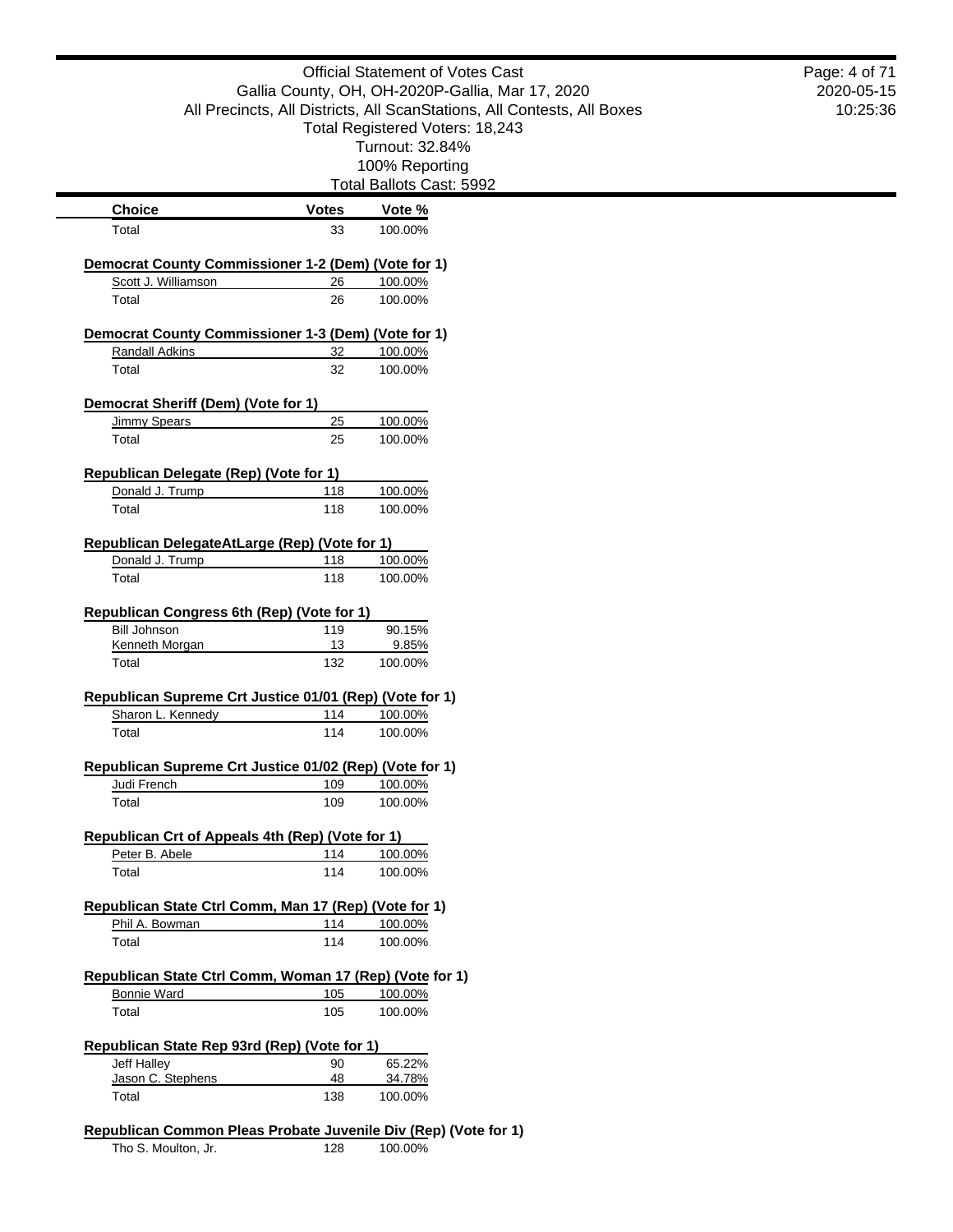|                                                                         |              | <b>Official Statement of Votes Cast</b>                                 | Page: 5 of 71 |
|-------------------------------------------------------------------------|--------------|-------------------------------------------------------------------------|---------------|
|                                                                         |              | Gallia County, OH, OH-2020P-Gallia, Mar 17, 2020                        | 2020-05-15    |
|                                                                         |              | All Precincts, All Districts, All ScanStations, All Contests, All Boxes | 10:25:36      |
|                                                                         |              | Total Registered Voters: 18,243                                         |               |
|                                                                         |              | Turnout: 32.84%                                                         |               |
|                                                                         |              | 100% Reporting                                                          |               |
|                                                                         |              | Total Ballots Cast: 5992                                                |               |
| <b>Choice</b>                                                           | <b>Votes</b> | Vote %                                                                  |               |
| Total                                                                   | 128          | 100.00%                                                                 |               |
| Republican County Commissioner 1-2 (Rep) (Vote for 1)                   |              |                                                                         |               |
| Brent A. Saunders                                                       | 83           | 59.29%                                                                  |               |
| Q. Jay Stapleton                                                        | 57           | 40.71%                                                                  |               |
| Total                                                                   | 140          | 100.00%                                                                 |               |
| Republican County Commissioner 1-3 (Rep) (Vote for 1)                   |              |                                                                         |               |
| M. Eugene Greene                                                        | 46           | 33.82%                                                                  |               |
| David K. Smith                                                          | 90           | 66.18%                                                                  |               |
| Total                                                                   | 136          | 100.00%                                                                 |               |
| <b>Republican Prosecuting Attorney (Rep) (Vote for 1)</b>               |              |                                                                         |               |
| Jason D. Holdren                                                        | 115          | 100.00%                                                                 |               |
| Total                                                                   | 115          | 100.00%                                                                 |               |
|                                                                         |              |                                                                         |               |
| Republican Clerk Of Courts (Rep) (Vote for 1)<br>Noreen M. Saunders     | 127          | 100.00%                                                                 |               |
| Total                                                                   | 127          | 100.00%                                                                 |               |
|                                                                         |              |                                                                         |               |
| Republican Sheriff (Rep) (Vote for 1)                                   |              |                                                                         |               |
| Matthew D. Champlin                                                     | 116          | 82.86%                                                                  |               |
| Ric A. Harrison II<br>Total                                             | 24<br>140    | 17.14%<br>100.00%                                                       |               |
|                                                                         |              |                                                                         |               |
| Republican County Recorder (Rep) (Vote for 1)                           |              |                                                                         |               |
| J. Roger Walker                                                         | 121          | 100.00%                                                                 |               |
| Total                                                                   | 121          | 100.00%                                                                 |               |
| Republican County Treasurer (Rep) (Vote for 1)                          |              |                                                                         |               |
| Steve McGhee                                                            | 125          | 100.00%                                                                 |               |
| Total                                                                   | 125          | 100.00%                                                                 |               |
|                                                                         |              |                                                                         |               |
| <b>Republican County Engineer (Rep) (Vote for 1)</b><br>Brett A. Boothe | 119          | 100.00%                                                                 |               |
| Total                                                                   | 119          | 100.00%                                                                 |               |
|                                                                         |              |                                                                         |               |
| Republican Coroner (Rep) (Vote for 1)                                   | 68           |                                                                         |               |
| Write-in<br>Total                                                       | 68           | 100.00%<br>100.00%                                                      |               |
|                                                                         |              |                                                                         |               |
| Republican City 2 Rep Central Comm (Rep) (Vote for 1)                   |              |                                                                         |               |
| <b>Troy Johnson</b>                                                     | 111          | 100.00%                                                                 |               |
| Total                                                                   | 111          | 100.00%                                                                 |               |
| <b>Council on Aging (Vote for 1)</b>                                    |              |                                                                         |               |
| For the Tax Levy                                                        | 151          | 85.80%                                                                  |               |
| <b>Against the Tax Levy</b>                                             | 25           | 14.20%                                                                  |               |
| Total                                                                   | 176          | 100.00%                                                                 |               |
| <b>Health District (Vote for 1)</b>                                     |              |                                                                         |               |
| For the Tax Levy                                                        | 136          | 76.84%                                                                  |               |
| <b>Against the Tax Levy</b>                                             | 41           | 23.16%                                                                  |               |
| Total                                                                   | 177          | 100.00%                                                                 |               |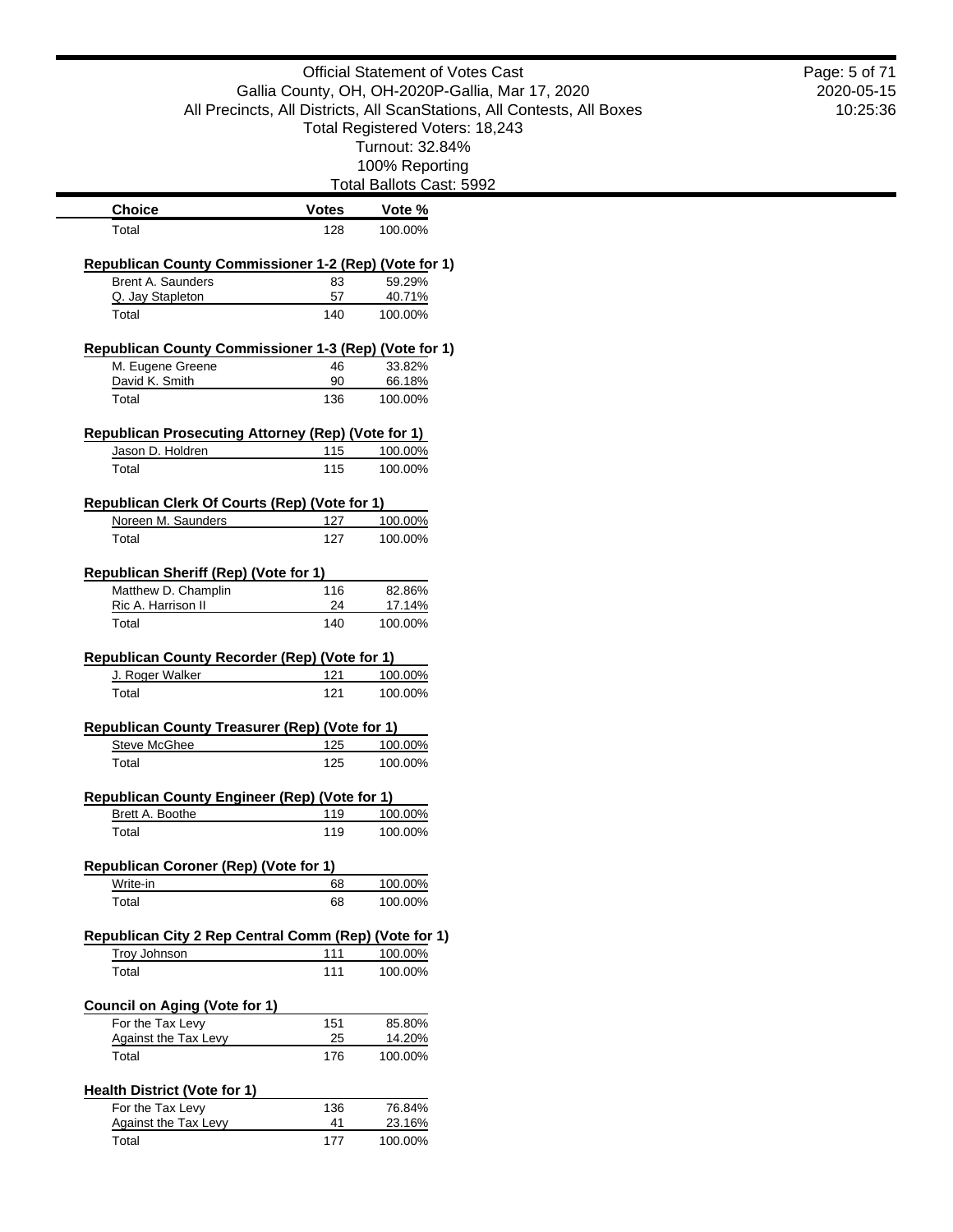Total Ballots Cast: 5992

| <b>Choice</b>                                                                                                                                                                                                                                                                                                | <b>Votes</b> | Vote %                                   |
|--------------------------------------------------------------------------------------------------------------------------------------------------------------------------------------------------------------------------------------------------------------------------------------------------------------|--------------|------------------------------------------|
| <b>Precinct Gal City 3 003</b>                                                                                                                                                                                                                                                                               |              |                                          |
| Democratic DelegateAtLarge (Dem) (Vote for 1)                                                                                                                                                                                                                                                                |              |                                          |
| Michael Bennet                                                                                                                                                                                                                                                                                               | 0            | 0.00%                                    |
| Joseph R. Biden, Jr.                                                                                                                                                                                                                                                                                         | 30           | 66.67%                                   |
| Michael R. Bloomberg                                                                                                                                                                                                                                                                                         | 1            | 2.22%                                    |
| Cory Booker                                                                                                                                                                                                                                                                                                  | 0            | 0.00%                                    |
| Pete Buttigieg                                                                                                                                                                                                                                                                                               | 1            | 2.22%                                    |
| <b>Tulsi Gabbard</b>                                                                                                                                                                                                                                                                                         | 0            | $0.00\%$                                 |
| Amy Klobuchar                                                                                                                                                                                                                                                                                                | 0            | $0.00\%$                                 |
| <b>Deval Patrick</b>                                                                                                                                                                                                                                                                                         | 0            | 0.00%                                    |
| <b>Bernie Sanders</b>                                                                                                                                                                                                                                                                                        | 12           | 26.67%                                   |
| Tom Steyer                                                                                                                                                                                                                                                                                                   | 0            | $0.00\%$                                 |
| Elizabeth Warren                                                                                                                                                                                                                                                                                             | 1            | 2.22%                                    |
| Write-in                                                                                                                                                                                                                                                                                                     | 0            | $0.00\%$                                 |
| Total                                                                                                                                                                                                                                                                                                        | 45           | 100.00%                                  |
| Democratic Rep to Congress 6th (Dem) (Vote for 1)                                                                                                                                                                                                                                                            |              |                                          |
| Shawna Roberts                                                                                                                                                                                                                                                                                               | 35           | 100.00%                                  |
| Total                                                                                                                                                                                                                                                                                                        | 35           | 100.00%                                  |
|                                                                                                                                                                                                                                                                                                              |              |                                          |
| Democratic Sup Crt Jus 01/01 (Dem) (Vote for 1)                                                                                                                                                                                                                                                              |              |                                          |
| John P. O'Donell                                                                                                                                                                                                                                                                                             | 36           | 100.00%                                  |
| Total                                                                                                                                                                                                                                                                                                        | 36           | 100.00%                                  |
| Democratic Sup Crt Justice 01/02 (Dem) (Vote for 1)                                                                                                                                                                                                                                                          |              |                                          |
| Jennifer Brunner                                                                                                                                                                                                                                                                                             | 37           | 100.00%                                  |
|                                                                                                                                                                                                                                                                                                              |              |                                          |
| Total                                                                                                                                                                                                                                                                                                        | 37           | 100.00%                                  |
|                                                                                                                                                                                                                                                                                                              |              |                                          |
| Scott J. Williamson                                                                                                                                                                                                                                                                                          | 33           |                                          |
| Total                                                                                                                                                                                                                                                                                                        | 33           | 100.00%<br>100.00%                       |
|                                                                                                                                                                                                                                                                                                              |              |                                          |
| <b>Randall Adkins</b>                                                                                                                                                                                                                                                                                        | 35           |                                          |
| Total                                                                                                                                                                                                                                                                                                        | 35           |                                          |
|                                                                                                                                                                                                                                                                                                              |              |                                          |
| <b>Jimmy Spears</b>                                                                                                                                                                                                                                                                                          | 35           |                                          |
| Total                                                                                                                                                                                                                                                                                                        | 35           | 100.00%<br>100.00%<br>100.00%<br>100.00% |
|                                                                                                                                                                                                                                                                                                              |              |                                          |
|                                                                                                                                                                                                                                                                                                              |              |                                          |
| Donald J. Trump                                                                                                                                                                                                                                                                                              | 204          |                                          |
| Total                                                                                                                                                                                                                                                                                                        | 204          |                                          |
|                                                                                                                                                                                                                                                                                                              |              |                                          |
| Donald J. Trump                                                                                                                                                                                                                                                                                              | <u>210</u>   |                                          |
| Total                                                                                                                                                                                                                                                                                                        | 210          | 100.00%<br>100.00%<br>100.00%<br>100.00% |
|                                                                                                                                                                                                                                                                                                              |              |                                          |
| <b>Bill Johnson</b>                                                                                                                                                                                                                                                                                          | 201          |                                          |
| Democrat County Commissioner 1-2 (Dem) (Vote for 1)<br>Democrat County Commissioner 1-3 (Dem) (Vote for 1)<br>Democrat Sheriff (Dem) (Vote for 1)<br>Republican Delegate (Rep) (Vote for 1)<br>Republican DelegateAtLarge (Rep) (Vote for 1)<br>Republican Congress 6th (Rep) (Vote for 1)<br>Kenneth Morgan | 24           | 89.33%<br>10.67%                         |

| 100.00% |
|---------|
|         |

2020-05-15 10:25:36 Page: 6 of 71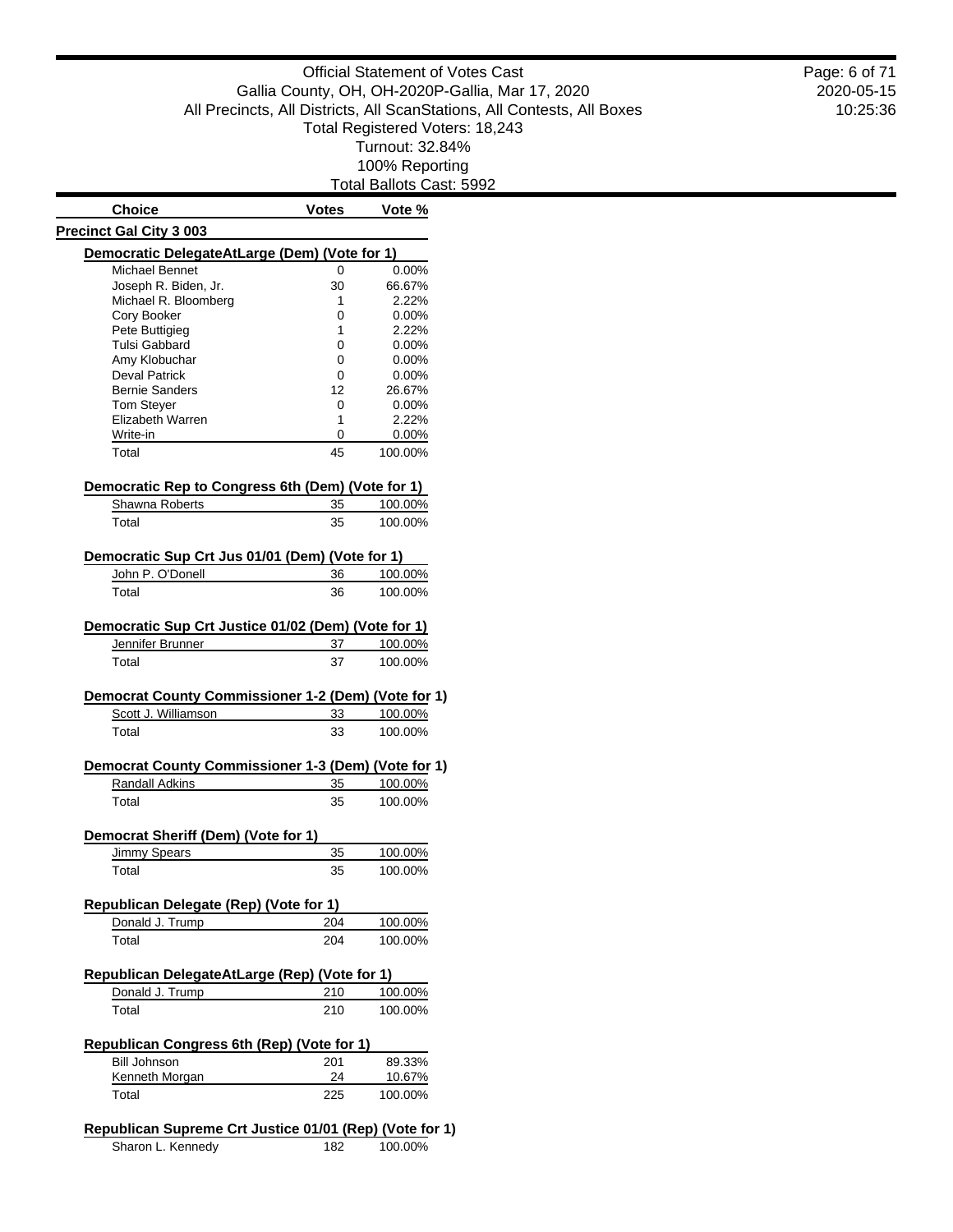|                                                                  |              | <b>Official Statement of Votes Cast</b>                                 | Page: 7 of 71 |
|------------------------------------------------------------------|--------------|-------------------------------------------------------------------------|---------------|
|                                                                  |              | Gallia County, OH, OH-2020P-Gallia, Mar 17, 2020                        | 2020-05-15    |
|                                                                  |              | All Precincts, All Districts, All ScanStations, All Contests, All Boxes | 10:25:36      |
|                                                                  |              | Total Registered Voters: 18,243                                         |               |
|                                                                  |              | Turnout: 32.84%                                                         |               |
|                                                                  |              | 100% Reporting                                                          |               |
|                                                                  |              | Total Ballots Cast: 5992                                                |               |
| <b>Choice</b>                                                    | <b>Votes</b> | Vote %                                                                  |               |
| Total                                                            | 182          | 100.00%                                                                 |               |
|                                                                  |              |                                                                         |               |
| Republican Supreme Crt Justice 01/02 (Rep) (Vote for 1)          |              |                                                                         |               |
| Judi French<br>Total                                             | 178<br>178   | 100.00%<br>100.00%                                                      |               |
|                                                                  |              |                                                                         |               |
| Republican Crt of Appeals 4th (Rep) (Vote for 1)                 |              |                                                                         |               |
| Peter B. Abele                                                   | 185          | 100.00%                                                                 |               |
| Total                                                            | 185          | 100.00%                                                                 |               |
|                                                                  |              |                                                                         |               |
| Republican State Ctrl Comm, Man 17 (Rep) (Vote for 1)            |              |                                                                         |               |
| Phil A. Bowman<br>Total                                          | 188<br>188   | 100.00%<br>100.00%                                                      |               |
|                                                                  |              |                                                                         |               |
| Republican State Ctrl Comm, Woman 17 (Rep) (Vote for 1)          |              |                                                                         |               |
| <b>Bonnie Ward</b>                                               | 178          | 100.00%                                                                 |               |
| Total                                                            | 178          | 100.00%                                                                 |               |
|                                                                  |              |                                                                         |               |
| Republican State Rep 93rd (Rep) (Vote for 1)<br>Jeff Halley      | 121          | 51.93%                                                                  |               |
| Jason C. Stephens                                                | 112          | 48.07%                                                                  |               |
| Total                                                            | 233          | 100.00%                                                                 |               |
|                                                                  |              |                                                                         |               |
| Republican Common Pleas Probate Juvenile Div (Rep) (Vote for 1)  |              |                                                                         |               |
| Tho S. Moulton, Jr.                                              | 209          | 100.00%                                                                 |               |
| Total                                                            | 209          | 100.00%                                                                 |               |
| Republican County Commissioner 1-2 (Rep) (Vote for 1)            |              |                                                                         |               |
| Brent A. Saunders                                                | 149          | 61.57%                                                                  |               |
| Q. Jay Stapleton                                                 | 93           | 38.43%                                                                  |               |
| Total                                                            | 242          | 100.00%                                                                 |               |
|                                                                  |              |                                                                         |               |
| Republican County Commissioner 1-3 (Rep) (Vote for 1)            |              |                                                                         |               |
| M. Eugene Greene<br>David K. Smith                               | 109<br>126   | 46.38%<br>53.62%                                                        |               |
| Total                                                            | 235          | 100.00%                                                                 |               |
|                                                                  |              |                                                                         |               |
| <b>Republican Prosecuting Attorney (Rep) (Vote for 1)</b>        |              |                                                                         |               |
| Jason D. Holdren                                                 | 210          | 100.00%                                                                 |               |
| Total                                                            | 210          | 100.00%                                                                 |               |
|                                                                  |              |                                                                         |               |
| Republican Clerk Of Courts (Rep) (Vote for 1)                    |              |                                                                         |               |
| Noreen M. Saunders                                               | 208          | 100.00%                                                                 |               |
| Total                                                            | 208          | 100.00%                                                                 |               |
| <b>Republican Sheriff (Rep) (Vote for 1)</b>                     |              |                                                                         |               |
| Matthew D. Champlin                                              | 201          | 83.06%                                                                  |               |
| Ric A. Harrison II                                               | 41           | 16.94%                                                                  |               |
| Total                                                            | 242          | 100.00%                                                                 |               |
|                                                                  |              |                                                                         |               |
| Republican County Recorder (Rep) (Vote for 1)<br>J. Roger Walker | 205          | 100.00%                                                                 |               |
| Total                                                            | 205          | 100.00%                                                                 |               |
|                                                                  |              |                                                                         |               |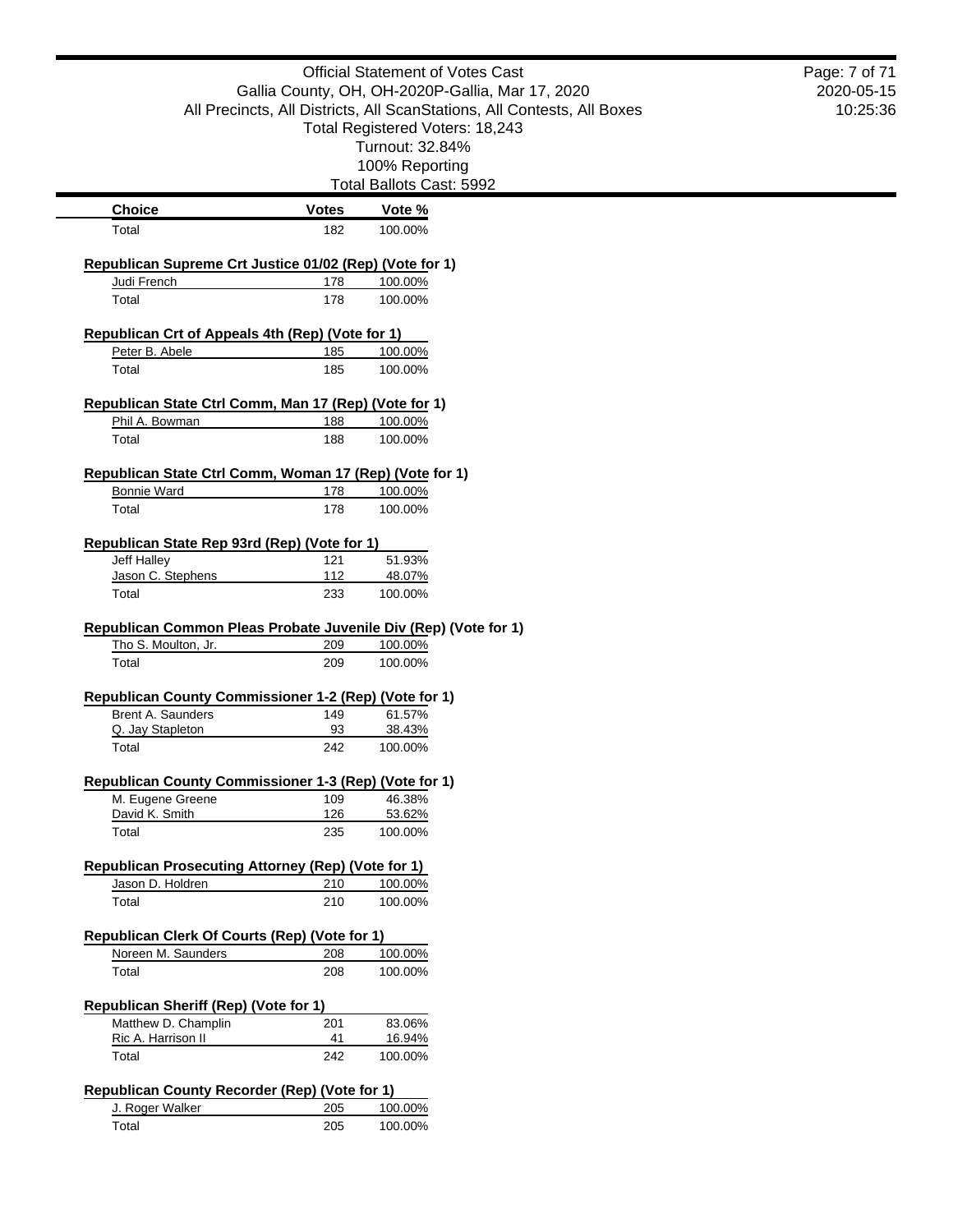|                                                       |              | <b>Official Statement of Votes Cast</b>                                 |  |
|-------------------------------------------------------|--------------|-------------------------------------------------------------------------|--|
|                                                       |              | Gallia County, OH, OH-2020P-Gallia, Mar 17, 2020                        |  |
|                                                       |              | All Precincts, All Districts, All ScanStations, All Contests, All Boxes |  |
|                                                       |              | Total Registered Voters: 18,243                                         |  |
|                                                       |              | Turnout: 32.84%                                                         |  |
|                                                       |              | 100% Reporting                                                          |  |
|                                                       |              | Total Ballots Cast: 5992                                                |  |
| <b>Choice</b>                                         | <b>Votes</b> | Vote %                                                                  |  |
| Republican County Treasurer (Rep) (Vote for 1)        |              |                                                                         |  |
| <b>Steve McGhee</b>                                   | 198          | 100.00%                                                                 |  |
| Total                                                 | 198          | 100.00%                                                                 |  |
| <b>Republican County Engineer (Rep) (Vote for 1)</b>  |              |                                                                         |  |
| Brett A. Boothe                                       | 190          | 100.00%                                                                 |  |
| Total                                                 | 190          | 100.00%                                                                 |  |
| Republican Coroner (Rep) (Vote for 1)                 |              |                                                                         |  |
| Write-in                                              | 87           | 100.00%                                                                 |  |
| Total                                                 | 87           | 100.00%                                                                 |  |
|                                                       |              |                                                                         |  |
| Republican City 3 Rep Central Comm (Rep) (Vote for 1) |              |                                                                         |  |
| Robert Jacks                                          | 186          | 100.00%                                                                 |  |
| Total                                                 | 186          | 100.00%                                                                 |  |
| <b>Council on Aging (Vote for 1)</b>                  |              |                                                                         |  |
| For the Tax Levy                                      | 243          | 83.79%                                                                  |  |
| <b>Against the Tax Levy</b>                           | 47           | 16.21%                                                                  |  |
| Total                                                 | 290          | 100.00%                                                                 |  |
|                                                       |              |                                                                         |  |
| <b>Health District (Vote for 1)</b>                   |              |                                                                         |  |
| For the Tax Levy                                      | 203          | 71.23%                                                                  |  |
| <b>Against the Tax Levy</b>                           | 82           | 28.77%                                                                  |  |
| Total                                                 | 285          | 100.00%                                                                 |  |
| <b>Precinct Addison Twp 004</b>                       |              |                                                                         |  |
| Democratic DelegateAtLarge (Dem) (Vote for 1)         |              |                                                                         |  |
| Michael Bennet                                        | 0            | 0.00%                                                                   |  |
| Joseph R. Biden, Jr.                                  | 44           | 86.27%                                                                  |  |
| Michael R. Bloomberg                                  | 0            | $0.00\%$                                                                |  |
| Cory Booker                                           | 1            | 1.96%                                                                   |  |
| Pete Buttigieg                                        | 1            | 1.96%                                                                   |  |
| <b>Tulsi Gabbard</b>                                  | 0            | 0.00%                                                                   |  |
| Amy Klobuchar                                         | 0            | 0.00%                                                                   |  |
| <b>Deval Patrick</b>                                  | 0            | 0.00%                                                                   |  |
| <b>Bernie Sanders</b>                                 | 5            | 9.80%                                                                   |  |
| <b>Tom Steyer</b>                                     | 0            | 0.00%                                                                   |  |
| Elizabeth Warren                                      | 0            | 0.00%                                                                   |  |
| Write-in<br>Total                                     | 0            | 0.00%                                                                   |  |
|                                                       | 51           | 100.00%                                                                 |  |
| Democratic Rep to Congress 6th (Dem) (Vote for 1)     |              |                                                                         |  |
| Shawna Roberts                                        | 39           | 100.00%                                                                 |  |
| Total                                                 | 39           | 100.00%                                                                 |  |
| Democratic Sup Crt Jus 01/01 (Dem) (Vote for 1)       |              |                                                                         |  |
| John P. O'Donell                                      | 38           | 100.00%                                                                 |  |
| Total                                                 | 38           | 100.00%                                                                 |  |
| Democratic Sup Crt Justice 01/02 (Dem) (Vote for 1)   |              |                                                                         |  |
| Jennifer Brunner                                      | 37           | 100.00%                                                                 |  |
| Total                                                 | 37           | 100.00%                                                                 |  |
|                                                       |              |                                                                         |  |
| Democrat County Commissioner 1-2 (Dem) (Vote for 1)   |              |                                                                         |  |
| Scott J. Williamson                                   | 38           | 100.00%                                                                 |  |
|                                                       |              |                                                                         |  |

2020-05-15 10:25:36 Page: 8 of 71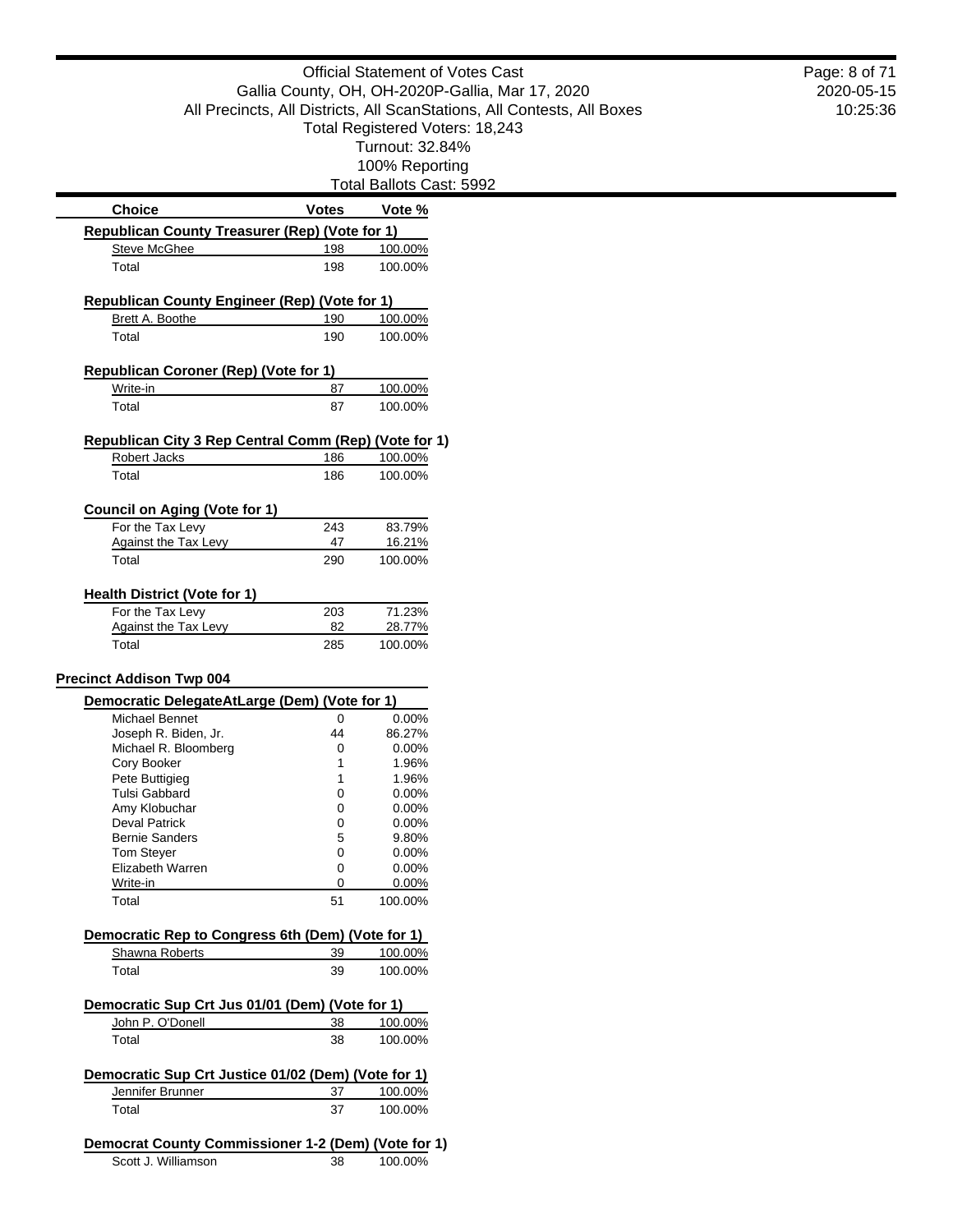|                                                            |              | <b>Official Statement of Votes Cast</b>                                 | Page: 9 of 71 |
|------------------------------------------------------------|--------------|-------------------------------------------------------------------------|---------------|
|                                                            |              | Gallia County, OH, OH-2020P-Gallia, Mar 17, 2020                        | 2020-05-15    |
|                                                            |              | All Precincts, All Districts, All ScanStations, All Contests, All Boxes | 10:25:36      |
|                                                            |              | Total Registered Voters: 18,243                                         |               |
|                                                            |              | Turnout: 32.84%                                                         |               |
|                                                            |              | 100% Reporting                                                          |               |
|                                                            |              | Total Ballots Cast: 5992                                                |               |
| <b>Choice</b>                                              | <b>Votes</b> | Vote %                                                                  |               |
| Total                                                      | 38           | 100.00%                                                                 |               |
| Democrat County Commissioner 1-3 (Dem) (Vote for 1)        |              |                                                                         |               |
| Randall Adkins                                             | 41           | 100.00%                                                                 |               |
| Total                                                      | 41           | 100.00%                                                                 |               |
|                                                            |              |                                                                         |               |
| Democrat Sheriff (Dem) (Vote for 1)<br><b>Jimmy Spears</b> |              |                                                                         |               |
| Total                                                      | 39<br>39     | 100.00%<br>100.00%                                                      |               |
|                                                            |              |                                                                         |               |
| Democrat Addison Twp Dem Central Comm (Dem) (Vote for 1)   |              |                                                                         |               |
| Russell D. Rumley                                          | 48           | 100.00%                                                                 |               |
| Total                                                      | 48           | 100.00%                                                                 |               |
| <b>Republican Delegate (Rep) (Vote for 1)</b>              |              |                                                                         |               |
| Donald J. Trump                                            | 163          | 100.00%                                                                 |               |
| Total                                                      | 163          | 100.00%                                                                 |               |
|                                                            |              |                                                                         |               |
| Republican DelegateAtLarge (Rep) (Vote for 1)              |              |                                                                         |               |
| Donald J. Trump                                            | 164          | 100.00%                                                                 |               |
| Total                                                      | 164          | 100.00%                                                                 |               |
|                                                            |              |                                                                         |               |
| Republican Congress 6th (Rep) (Vote for 1)                 |              |                                                                         |               |
| <b>Bill Johnson</b>                                        | 136          | 80.95%                                                                  |               |
| Kenneth Morgan                                             | 32           | 19.05%                                                                  |               |
| Total                                                      | 168          | 100.00%                                                                 |               |
| Republican Supreme Crt Justice 01/01 (Rep) (Vote for 1)    |              |                                                                         |               |
| Sharon L. Kennedy                                          | 137          | 100.00%                                                                 |               |
| Total                                                      | 137          | 100.00%                                                                 |               |
|                                                            |              |                                                                         |               |
| Republican Supreme Crt Justice 01/02 (Rep) (Vote for 1)    |              |                                                                         |               |
| Judi French                                                | 136          | 100.00%                                                                 |               |
| Total                                                      | 136          | 100.00%                                                                 |               |
| Republican Crt of Appeals 4th (Rep) (Vote for 1)           |              |                                                                         |               |
| Peter B. Abele                                             | 136          | 100.00%                                                                 |               |
| Total                                                      | 136          | 100.00%                                                                 |               |
|                                                            |              |                                                                         |               |
| Republican State Ctrl Comm, Man 17 (Rep) (Vote for 1)      |              |                                                                         |               |
| Phil A. Bowman                                             | 142<br>142   | 100.00%                                                                 |               |
| Total                                                      |              | 100.00%                                                                 |               |
| Republican State Ctrl Comm, Woman 17 (Rep) (Vote for 1)    |              |                                                                         |               |
| <b>Bonnie Ward</b>                                         | 136          | 100.00%                                                                 |               |
| Total                                                      | 136          | 100.00%                                                                 |               |
|                                                            |              |                                                                         |               |
| Republican State Rep 93rd (Rep) (Vote for 1)               |              |                                                                         |               |
| Jeff Halley<br>Jason C. Stephens                           | 82<br>88     | 48.24%<br>51.76%                                                        |               |
| Total                                                      | 170          | 100.00%                                                                 |               |
|                                                            |              |                                                                         |               |
|                                                            |              | Republican Common Pleas Probate Juvenile Div (Rep) (Vote for 1)         |               |
| Tho S. Moulton, Jr.                                        | 156          | 100.00%                                                                 |               |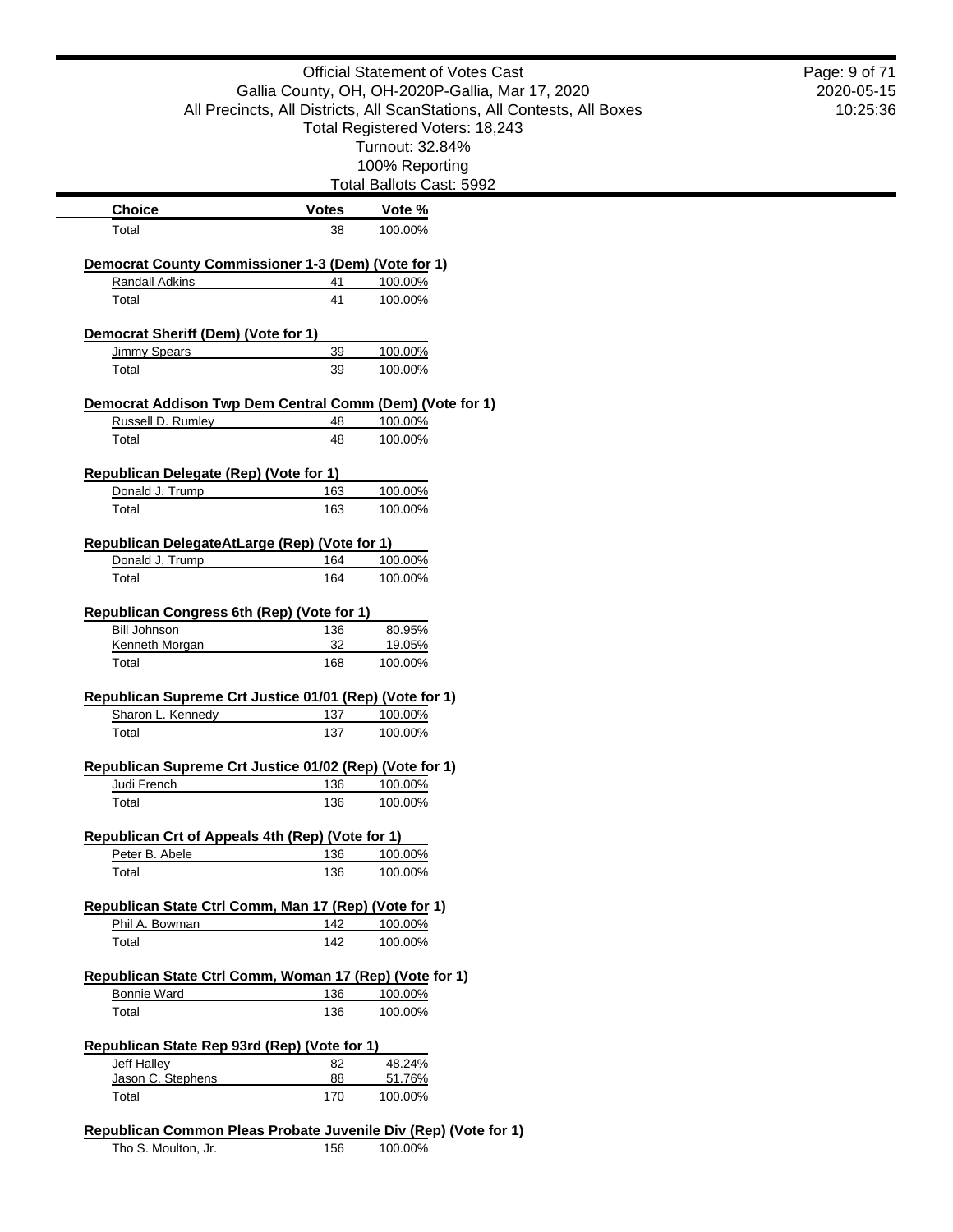|                                                            |              | <b>Official Statement of Votes Cast</b>                                 | Page: 10 of 71 |
|------------------------------------------------------------|--------------|-------------------------------------------------------------------------|----------------|
|                                                            |              | Gallia County, OH, OH-2020P-Gallia, Mar 17, 2020                        | 2020-05-15     |
|                                                            |              | All Precincts, All Districts, All ScanStations, All Contests, All Boxes | 10:25:36       |
|                                                            |              | Total Registered Voters: 18,243                                         |                |
|                                                            |              | Turnout: 32.84%                                                         |                |
|                                                            |              | 100% Reporting                                                          |                |
|                                                            |              | Total Ballots Cast: 5992                                                |                |
| <b>Choice</b>                                              | <b>Votes</b> | Vote %                                                                  |                |
| Total                                                      | 156          | 100.00%                                                                 |                |
| Republican County Commissioner 1-2 (Rep) (Vote for 1)      |              |                                                                         |                |
| Brent A. Saunders                                          | 54           | 30.17%                                                                  |                |
| Q. Jay Stapleton                                           | $125$        | 69.83%                                                                  |                |
| Total                                                      | 179          | 100.00%                                                                 |                |
| Republican County Commissioner 1-3 (Rep) (Vote for 1)      |              |                                                                         |                |
| M. Eugene Greene                                           | 93           | 54.71%                                                                  |                |
| David K. Smith                                             | 77           | 45.29%                                                                  |                |
| Total                                                      | 170          | 100.00%                                                                 |                |
| <b>Republican Prosecuting Attorney (Rep) (Vote for 1)</b>  |              |                                                                         |                |
| Jason D. Holdren                                           | 156          | 100.00%                                                                 |                |
| Total                                                      | 156          | 100.00%                                                                 |                |
|                                                            |              |                                                                         |                |
| Republican Clerk Of Courts (Rep) (Vote for 1)              |              |                                                                         |                |
| Noreen M. Saunders                                         | 154          | 100.00%                                                                 |                |
| Total                                                      | 154          | 100.00%                                                                 |                |
| <b>Republican Sheriff (Rep) (Vote for 1)</b>               |              |                                                                         |                |
| Matthew D. Champlin                                        | 131          | 73.60%                                                                  |                |
| Ric A. Harrison II                                         | 47           | 26.40%                                                                  |                |
| Total                                                      | 178          | 100.00%                                                                 |                |
| <b>Republican County Recorder (Rep) (Vote for 1)</b>       |              |                                                                         |                |
| J. Roger Walker                                            | 154          | 100.00%                                                                 |                |
| Total                                                      | 154          | 100.00%                                                                 |                |
|                                                            |              |                                                                         |                |
| Republican County Treasurer (Rep) (Vote for 1)             |              |                                                                         |                |
| Steve McGhee                                               | 148          | 100.00%                                                                 |                |
| Total                                                      | 148          | 100.00%                                                                 |                |
| <b>Republican County Engineer (Rep) (Vote for 1)</b>       |              |                                                                         |                |
| Brett A. Boothe                                            | 149          | 100.00%                                                                 |                |
| Total                                                      | 149          | 100.00%                                                                 |                |
| <b>Republican Coroner (Rep) (Vote for 1)</b>               |              |                                                                         |                |
| Write-in                                                   | 77           | 100.00%                                                                 |                |
| Total                                                      | 77           | 100.00%                                                                 |                |
| Republican Addison Twp Rep Central Comm (Rep) (Vote for 1) |              |                                                                         |                |
| Kimberly L. Vanmeter                                       | 140          | 100.00%                                                                 |                |
| Total                                                      | 140          | 100.00%                                                                 |                |
|                                                            |              |                                                                         |                |
| <b>Council on Aging (Vote for 1)</b>                       |              |                                                                         |                |
| For the Tax Levy                                           | 194          | 82.91%                                                                  |                |
| <b>Against the Tax Levy</b><br>Total                       | 40<br>234    | 17.09%<br>100.00%                                                       |                |
|                                                            |              |                                                                         |                |
| <b>Health District (Vote for 1)</b>                        |              |                                                                         |                |
| For the Tax Levy<br><b>Against the Tax Levy</b>            | 144<br>90    | 61.54%<br>38.46%                                                        |                |
| Total                                                      | 234          | 100.00%                                                                 |                |
|                                                            |              |                                                                         |                |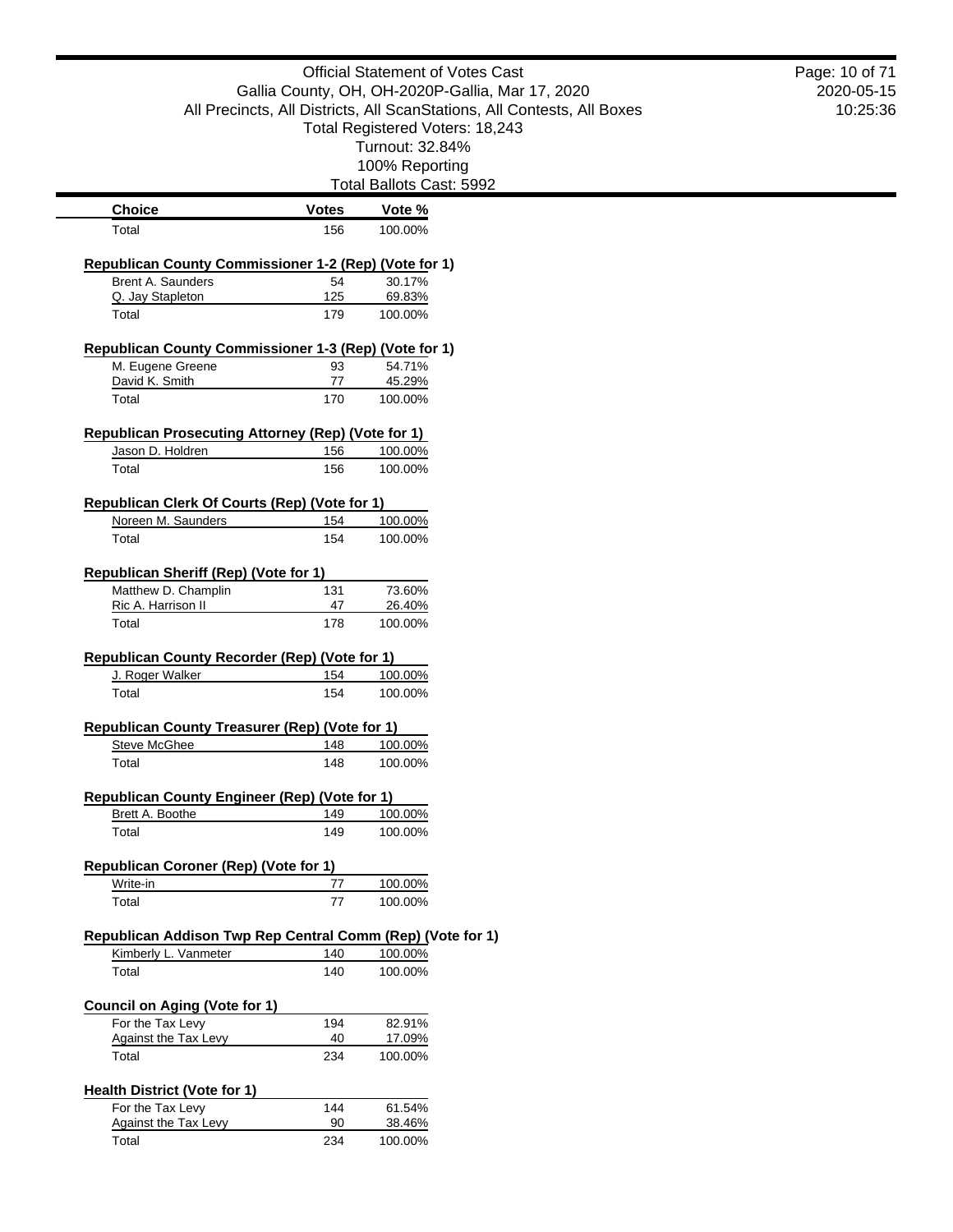Total Ballots Cast: 5992

| <b>Choice</b>                                                     | <b>Votes</b> | Vote %               |
|-------------------------------------------------------------------|--------------|----------------------|
| <b>Precinct Cheshire Twp 005</b>                                  |              |                      |
| Democratic DelegateAtLarge (Dem) (Vote for 1)                     |              |                      |
| Michael Bennet                                                    | 1            | 2.63%                |
| Joseph R. Biden, Jr.                                              | 29           | 76.32%               |
| Michael R. Bloomberg                                              | 0            | $0.00\%$             |
| Cory Booker                                                       | 0            | $0.00\%$             |
| Pete Buttigieg                                                    | 2            | 5.26%                |
| Tulsi Gabbard                                                     | 0            | $0.00\%$             |
| Amy Klobuchar                                                     | 0            | $0.00\%$             |
| <b>Deval Patrick</b>                                              | 0            | $0.00\%$             |
| <b>Bernie Sanders</b>                                             | 6            | 15.79%               |
| <b>Tom Stever</b><br>Elizabeth Warren                             | 0            | $0.00\%$<br>$0.00\%$ |
| Write-in                                                          | 0<br>0       |                      |
| Total                                                             | 38           | $0.00\%$<br>100.00%  |
| Democratic Rep to Congress 6th (Dem) (Vote for 1)                 |              |                      |
| Shawna Roberts                                                    | 33           | 100.00%              |
| Total                                                             | 33           | 100.00%              |
|                                                                   |              |                      |
| Democratic Sup Crt Jus 01/01 (Dem) (Vote for 1)                   |              |                      |
| John P. O'Donell                                                  | 31           | 100.00%              |
| Total                                                             | 31           | 100.00%              |
| Democratic Sup Crt Justice 01/02 (Dem) (Vote for 1)               |              |                      |
| Jennifer Brunner                                                  | 33           | 100.00%              |
| Total                                                             | 33           | 100.00%              |
| Democrat County Commissioner 1-2 (Dem) (Vote for 1)               |              |                      |
| Scott J. Williamson                                               | 34           | 100.00%              |
| Total                                                             | 34           | 100.00%              |
| Democrat County Commissioner 1-3 (Dem) (Vote for 1)               |              |                      |
| Randall Adkins                                                    | 38           | 100.00%              |
| Total                                                             | 38           | 100.00%              |
|                                                                   |              |                      |
| Democrat Sheriff (Dem) (Vote for 1)<br><b>Jimmy Spears</b>        | <u>33</u>    | 100.00%              |
| Total                                                             | 33           | 100.00%              |
|                                                                   |              |                      |
| Democrat Cheshire Twp Dem Central Comm (Dem) (Vote for 1)         |              |                      |
| Carole Roush                                                      | 34           | 100.00%              |
| Total                                                             | 34           | 100.00%              |
| Republican Delegate (Rep) (Vote for 1)                            |              |                      |
| Donald J. Trump                                                   | <u> 113</u>  | 100.00%              |
| Total                                                             | 113          | 100.00%              |
| Republican DelegateAtLarge (Rep) (Vote for 1)                     |              |                      |
| Donald J. Trump                                                   | 105          | 100.00%              |
| Total                                                             | 105          | 100.00%              |
|                                                                   |              |                      |
| Republican Congress 6th (Rep) (Vote for 1)<br><b>Bill Johnson</b> | 100          | 88.50%               |
| Kenneth Morgan                                                    | 13           | 11.50%               |
|                                                                   |              |                      |

2020-05-15 10:25:36 Page: 11 of 71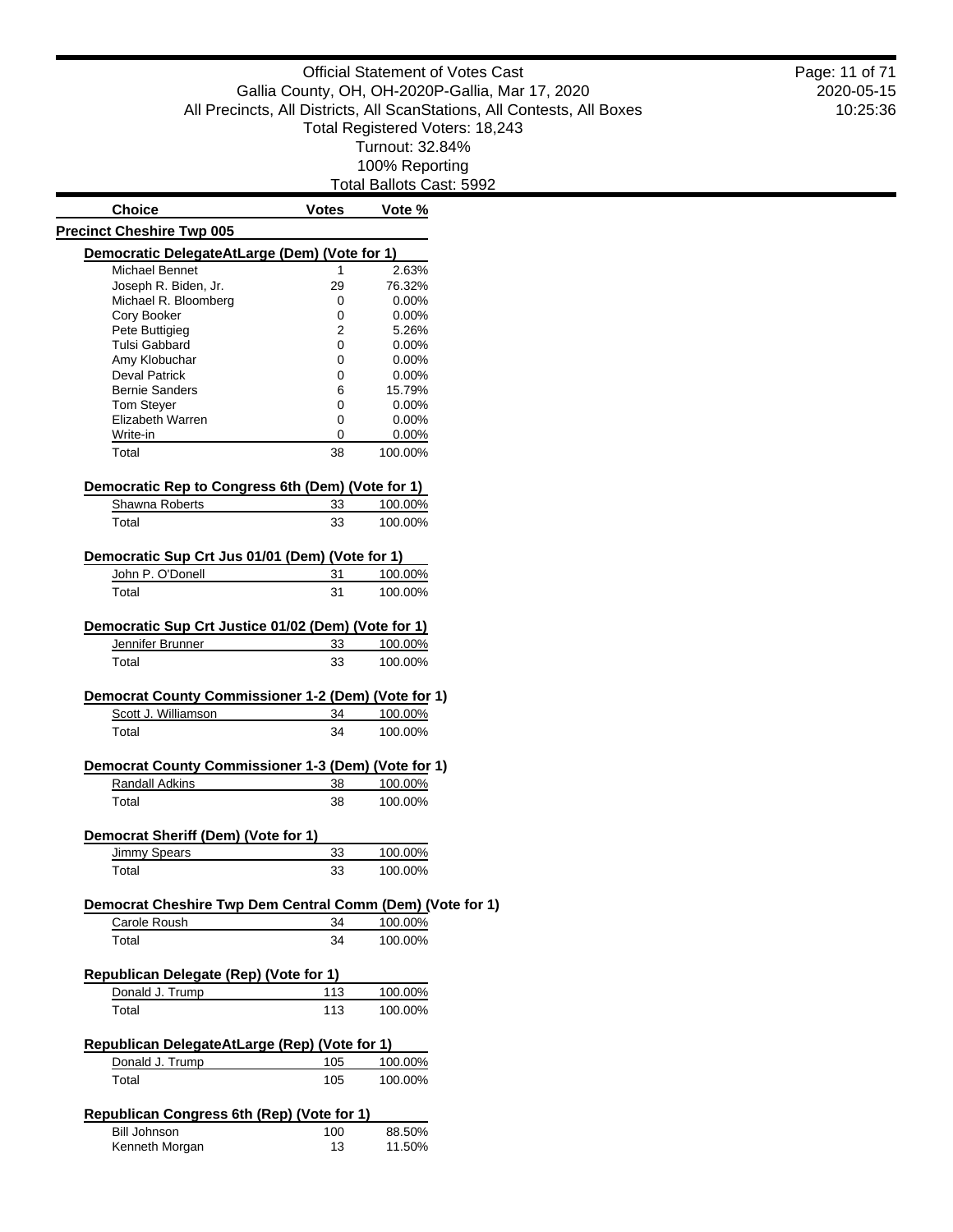|                                                                 |              | <b>Official Statement of Votes Cast</b>                                 | Page: 12 of 71 |
|-----------------------------------------------------------------|--------------|-------------------------------------------------------------------------|----------------|
|                                                                 |              | Gallia County, OH, OH-2020P-Gallia, Mar 17, 2020                        | 2020-05-15     |
|                                                                 |              | All Precincts, All Districts, All ScanStations, All Contests, All Boxes | 10:25:36       |
|                                                                 |              | Total Registered Voters: 18,243                                         |                |
|                                                                 |              | Turnout: 32.84%                                                         |                |
|                                                                 |              | 100% Reporting                                                          |                |
|                                                                 |              | Total Ballots Cast: 5992                                                |                |
| <b>Choice</b>                                                   | <b>Votes</b> | Vote %                                                                  |                |
| Total                                                           | 113          | 100.00%                                                                 |                |
| Republican Supreme Crt Justice 01/01 (Rep) (Vote for 1)         |              |                                                                         |                |
| Sharon L. Kennedy                                               | 88           | 100.00%                                                                 |                |
| Total                                                           | 88           | 100.00%                                                                 |                |
| Republican Supreme Crt Justice 01/02 (Rep) (Vote for 1)         |              |                                                                         |                |
| Judi French                                                     | 85           | 100.00%                                                                 |                |
| Total                                                           | 85           | 100.00%                                                                 |                |
| Republican Crt of Appeals 4th (Rep) (Vote for 1)                |              |                                                                         |                |
| Peter B. Abele                                                  | 86           | 100.00%                                                                 |                |
| Total                                                           | 86           | 100.00%                                                                 |                |
| Republican State Ctrl Comm, Man 17 (Rep) (Vote for 1)           |              |                                                                         |                |
| Phil A. Bowman                                                  | 85           | 100.00%                                                                 |                |
| Total                                                           | 85           | 100.00%                                                                 |                |
| Republican State Ctrl Comm, Woman 17 (Rep) (Vote for 1)         |              |                                                                         |                |
| <b>Bonnie Ward</b>                                              | 80           | 100.00%                                                                 |                |
| Total                                                           | 80           | 100.00%                                                                 |                |
| Republican State Rep 93rd (Rep) (Vote for 1)                    |              |                                                                         |                |
| Jeff Halley                                                     | 53           | 44.54%                                                                  |                |
| Jason C. Stephens                                               | 66           | 55.46%                                                                  |                |
| Total                                                           | 119          | 100.00%                                                                 |                |
| Republican Common Pleas Probate Juvenile Div (Rep) (Vote for 1) |              |                                                                         |                |
| Tho S. Moulton, Jr.                                             | 96           | 100.00%                                                                 |                |
| Total                                                           | 96           | 100.00%                                                                 |                |
| Republican County Commissioner 1-2 (Rep) (Vote for 1)           |              |                                                                         |                |
| Brent A. Saunders                                               | 59           | 49.17%                                                                  |                |
| Q. Jay Stapleton                                                | 61           | 50.83%                                                                  |                |
| Total                                                           | 120          | 100.00%                                                                 |                |
| Republican County Commissioner 1-3 (Rep) (Vote for 1)           |              |                                                                         |                |
| M. Eugene Greene                                                | 57           | 48.31%                                                                  |                |
| David K. Smith                                                  | 61           | 51.69%                                                                  |                |
| Total                                                           | 118          | 100.00%                                                                 |                |
| <b>Republican Prosecuting Attorney (Rep) (Vote for 1)</b>       |              |                                                                         |                |
| Jason D. Holdren                                                | 100          | 100.00%                                                                 |                |
| Total                                                           | 100          | 100.00%                                                                 |                |
| Republican Clerk Of Courts (Rep) (Vote for 1)                   |              |                                                                         |                |
| Noreen M. Saunders                                              | 100          | 100.00%                                                                 |                |
| Total                                                           | 100          | 100.00%                                                                 |                |
| Republican Sheriff (Rep) (Vote for 1)                           |              |                                                                         |                |
| Matthew D. Champlin                                             | 92           | 75.41%                                                                  |                |
| Ric A. Harrison II                                              | 30           | 24.59%                                                                  |                |
| Total                                                           | 122          | 100.00%                                                                 |                |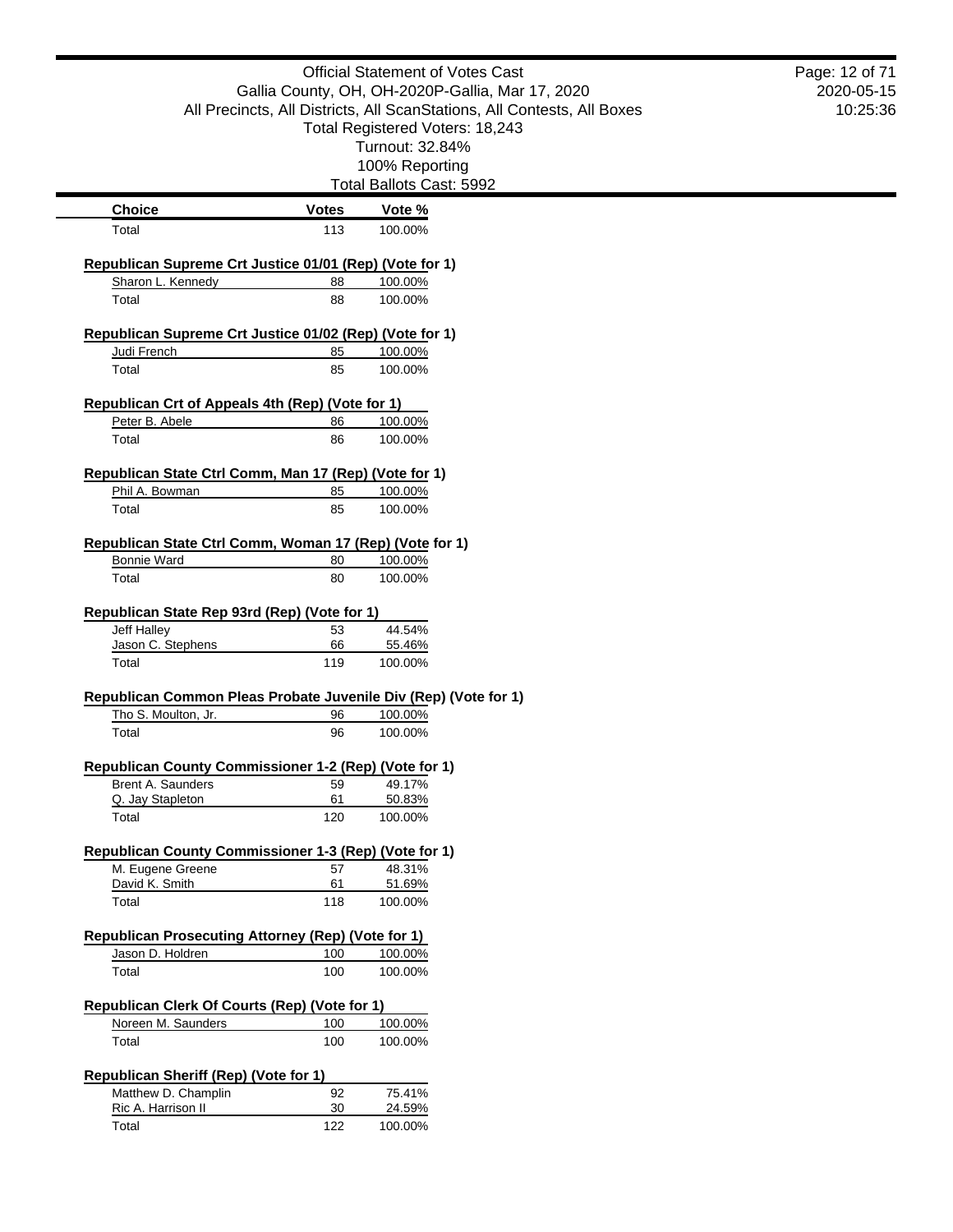|                                                             |              |                          | <b>Official Statement of Votes Cast</b>                                 | Pa |
|-------------------------------------------------------------|--------------|--------------------------|-------------------------------------------------------------------------|----|
|                                                             |              |                          | Gallia County, OH, OH-2020P-Gallia, Mar 17, 2020                        |    |
|                                                             |              |                          | All Precincts, All Districts, All ScanStations, All Contests, All Boxes |    |
|                                                             |              |                          | Total Registered Voters: 18,243                                         |    |
|                                                             |              | Turnout: 32.84%          |                                                                         |    |
|                                                             |              | 100% Reporting           |                                                                         |    |
|                                                             |              | Total Ballots Cast: 5992 |                                                                         |    |
| <b>Choice</b>                                               | <b>Votes</b> | Vote %                   |                                                                         |    |
| Republican County Recorder (Rep) (Vote for 1)               |              |                          |                                                                         |    |
| J. Roger Walker                                             | 100          | 100.00%                  |                                                                         |    |
| Total                                                       | 100          | 100.00%                  |                                                                         |    |
| Republican County Treasurer (Rep) (Vote for 1)              |              |                          |                                                                         |    |
| <b>Steve McGhee</b>                                         | 92           | 100.00%                  |                                                                         |    |
| Total                                                       | 92           | 100.00%                  |                                                                         |    |
|                                                             |              |                          |                                                                         |    |
| <b>Republican County Engineer (Rep) (Vote for 1)</b>        |              |                          |                                                                         |    |
| Brett A. Boothe                                             | 89           | 100.00%                  |                                                                         |    |
| Total                                                       | 89           | 100.00%                  |                                                                         |    |
| Republican Coroner (Rep) (Vote for 1)                       |              |                          |                                                                         |    |
| Write-in                                                    | 32           | 100.00%                  |                                                                         |    |
| Total                                                       | 32           | 100.00%                  |                                                                         |    |
|                                                             |              |                          |                                                                         |    |
| Republican Cheshire Twp Rep Central Comm (Rep) (Vote for 1) |              |                          |                                                                         |    |
| Randy Mulford                                               | 89           | 100.00%                  |                                                                         |    |
| Total                                                       | 89           | 100.00%                  |                                                                         |    |
| <b>Council on Aging (Vote for 1)</b>                        |              |                          |                                                                         |    |
| For the Tax Levy                                            | 135          | 82.82%                   |                                                                         |    |
| <b>Against the Tax Levy</b>                                 | 28           | 17.18%                   |                                                                         |    |
| Total                                                       | 163          | 100.00%                  |                                                                         |    |
|                                                             |              |                          |                                                                         |    |
| <b>Health District (Vote for 1)</b><br>For the Tax Levy     | 97           | 60.62%                   |                                                                         |    |
| <b>Against the Tax Levy</b>                                 | 63           | 39.38%                   |                                                                         |    |
| Total                                                       | 160          | 100.00%                  |                                                                         |    |
|                                                             |              |                          |                                                                         |    |
| <b>Precinct Clay Twp 006</b>                                |              |                          |                                                                         |    |
| Democratic DelegateAtLarge (Dem) (Vote for 1)               |              |                          |                                                                         |    |
| <b>Michael Bennet</b>                                       | 0            | 0.00%                    |                                                                         |    |
| Joseph R. Biden, Jr.<br>Michael R. Bloomberg                | 38<br>2      | 80.85%<br>4.26%          |                                                                         |    |
| Cory Booker                                                 | 0            | 0.00%                    |                                                                         |    |
| Pete Buttigieg                                              | 0            | 0.00%                    |                                                                         |    |
| Tulsi Gabbard                                               | 0            | 0.00%                    |                                                                         |    |
| Amy Klobuchar                                               | 1            | 2.13%                    |                                                                         |    |
| <b>Deval Patrick</b>                                        | 0            | 0.00%                    |                                                                         |    |
| <b>Bernie Sanders</b>                                       | 6            | 12.77%                   |                                                                         |    |
| <b>Tom Steyer</b>                                           | 0            | 0.00%                    |                                                                         |    |
| Elizabeth Warren                                            | 0            | 0.00%                    |                                                                         |    |
| Write-in<br>Total                                           | 0<br>47      | 0.00%<br>100.00%         |                                                                         |    |
|                                                             |              |                          |                                                                         |    |
| Democratic Rep to Congress 6th (Dem) (Vote for 1)           |              |                          |                                                                         |    |
| Shawna Roberts                                              | 39           | 100.00%                  |                                                                         |    |
| Total                                                       | 39           | 100.00%                  |                                                                         |    |
| Democratic Sup Crt Jus 01/01 (Dem) (Vote for 1)             |              |                          |                                                                         |    |
| John P. O'Donell                                            | 37           | 100.00%                  |                                                                         |    |
| Total                                                       | 37           | 100.00%                  |                                                                         |    |
|                                                             |              |                          |                                                                         |    |
| Democratic Sup Crt Justice 01/02 (Dem) (Vote for 1)         |              |                          |                                                                         |    |
| Jennifer Brunner                                            | 42           | 100.00%                  |                                                                         |    |

2020-05-15 10:25:36 Page: 13 of 71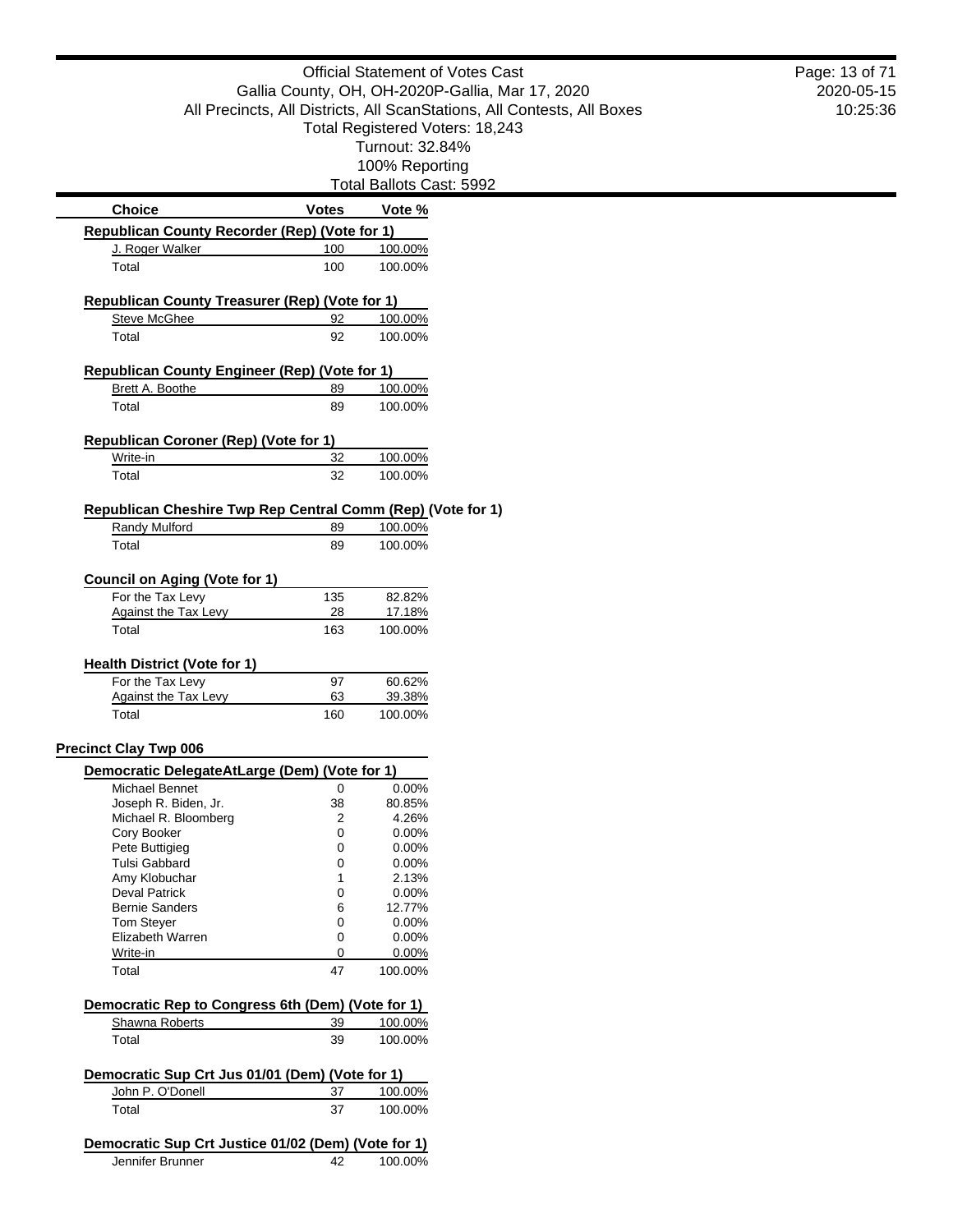|                                                                                   |              | <b>Official Statement of Votes Cast</b><br>Gallia County, OH, OH-2020P-Gallia, Mar 17, 2020<br>All Precincts, All Districts, All ScanStations, All Contests, All Boxes<br>Total Registered Voters: 18,243<br>Turnout: 32.84% | Page: 14 of 71<br>2020-05-15<br>10:25:36 |
|-----------------------------------------------------------------------------------|--------------|------------------------------------------------------------------------------------------------------------------------------------------------------------------------------------------------------------------------------|------------------------------------------|
|                                                                                   |              | 100% Reporting                                                                                                                                                                                                               |                                          |
|                                                                                   |              | Total Ballots Cast: 5992                                                                                                                                                                                                     |                                          |
| <b>Choice</b>                                                                     | <b>Votes</b> | Vote %                                                                                                                                                                                                                       |                                          |
| Total                                                                             | 42           | 100.00%                                                                                                                                                                                                                      |                                          |
|                                                                                   |              |                                                                                                                                                                                                                              |                                          |
| <b>Democrat County Commissioner 1-2 (Dem) (Vote for 1)</b><br>Scott J. Williamson | 34           | 100.00%                                                                                                                                                                                                                      |                                          |
| Total                                                                             | 34           | 100.00%                                                                                                                                                                                                                      |                                          |
|                                                                                   |              |                                                                                                                                                                                                                              |                                          |
| Democrat County Commissioner 1-3 (Dem) (Vote for 1)                               |              |                                                                                                                                                                                                                              |                                          |
| <b>Randall Adkins</b>                                                             | 40           | 100.00%                                                                                                                                                                                                                      |                                          |
| Total                                                                             | 40           | 100.00%                                                                                                                                                                                                                      |                                          |
| Democrat Sheriff (Dem) (Vote for 1)                                               |              |                                                                                                                                                                                                                              |                                          |
| <b>Jimmy Spears</b>                                                               | 46           | 100.00%                                                                                                                                                                                                                      |                                          |
| Total                                                                             | 46           | 100.00%                                                                                                                                                                                                                      |                                          |
|                                                                                   |              |                                                                                                                                                                                                                              |                                          |
| Democrat Clay Twp Dem Central Comm (Dem) (Vote for 1)                             |              |                                                                                                                                                                                                                              |                                          |
| <b>Gwendolyn Doss</b><br>Total                                                    | 42<br>42     | 100.00%<br>100.00%                                                                                                                                                                                                           |                                          |
|                                                                                   |              |                                                                                                                                                                                                                              |                                          |
| Republican Delegate (Rep) (Vote for 1)                                            |              |                                                                                                                                                                                                                              |                                          |
| Donald J. Trump                                                                   | 314          | 100.00%                                                                                                                                                                                                                      |                                          |
| Total                                                                             | 314          | 100.00%                                                                                                                                                                                                                      |                                          |
|                                                                                   |              |                                                                                                                                                                                                                              |                                          |
| Republican DelegateAtLarge (Rep) (Vote for 1)<br>Donald J. Trump                  | 310          |                                                                                                                                                                                                                              |                                          |
| Total                                                                             | 310          | 100.00%<br>100.00%                                                                                                                                                                                                           |                                          |
|                                                                                   |              |                                                                                                                                                                                                                              |                                          |
| Republican Congress 6th (Rep) (Vote for 1)                                        |              |                                                                                                                                                                                                                              |                                          |
| <b>Bill Johnson</b>                                                               | 283          | 85.50%                                                                                                                                                                                                                       |                                          |
| Kenneth Morgan                                                                    | 48           | 14.50%                                                                                                                                                                                                                       |                                          |
| Total                                                                             | 331          | 100.00%                                                                                                                                                                                                                      |                                          |
| Republican Supreme Crt Justice 01/01 (Rep) (Vote for 1)                           |              |                                                                                                                                                                                                                              |                                          |
| Sharon L. Kennedy                                                                 | 244          | 100.00%                                                                                                                                                                                                                      |                                          |
| Total                                                                             | 244          | 100.00%                                                                                                                                                                                                                      |                                          |
|                                                                                   |              |                                                                                                                                                                                                                              |                                          |
| Republican Supreme Crt Justice 01/02 (Rep) (Vote for 1)                           |              |                                                                                                                                                                                                                              |                                          |
| Judi French                                                                       | 237          | 100.00%                                                                                                                                                                                                                      |                                          |
| Total                                                                             | 237          | 100.00%                                                                                                                                                                                                                      |                                          |
| Republican Crt of Appeals 4th (Rep) (Vote for 1)                                  |              |                                                                                                                                                                                                                              |                                          |
| Peter B. Abele                                                                    | 243          | 100.00%                                                                                                                                                                                                                      |                                          |
| Total                                                                             | 243          | 100.00%                                                                                                                                                                                                                      |                                          |
|                                                                                   |              |                                                                                                                                                                                                                              |                                          |
| Republican State Ctrl Comm, Man 17 (Rep) (Vote for 1)                             |              |                                                                                                                                                                                                                              |                                          |
| Phil A. Bowman                                                                    | 244          | 100.00%                                                                                                                                                                                                                      |                                          |
| Total                                                                             | 244          | 100.00%                                                                                                                                                                                                                      |                                          |
| Republican State Ctrl Comm, Woman 17 (Rep) (Vote for 1)                           |              |                                                                                                                                                                                                                              |                                          |
| <b>Bonnie Ward</b>                                                                | 239          | 100.00%                                                                                                                                                                                                                      |                                          |
| Total                                                                             | 239          | 100.00%                                                                                                                                                                                                                      |                                          |
|                                                                                   |              |                                                                                                                                                                                                                              |                                          |
| Republican State Rep 93rd (Rep) (Vote for 1)                                      |              |                                                                                                                                                                                                                              |                                          |
| Jeff Halley                                                                       | 232          | 65.35%                                                                                                                                                                                                                       |                                          |
| Jason C. Stephens                                                                 | 123          | 34.65%                                                                                                                                                                                                                       |                                          |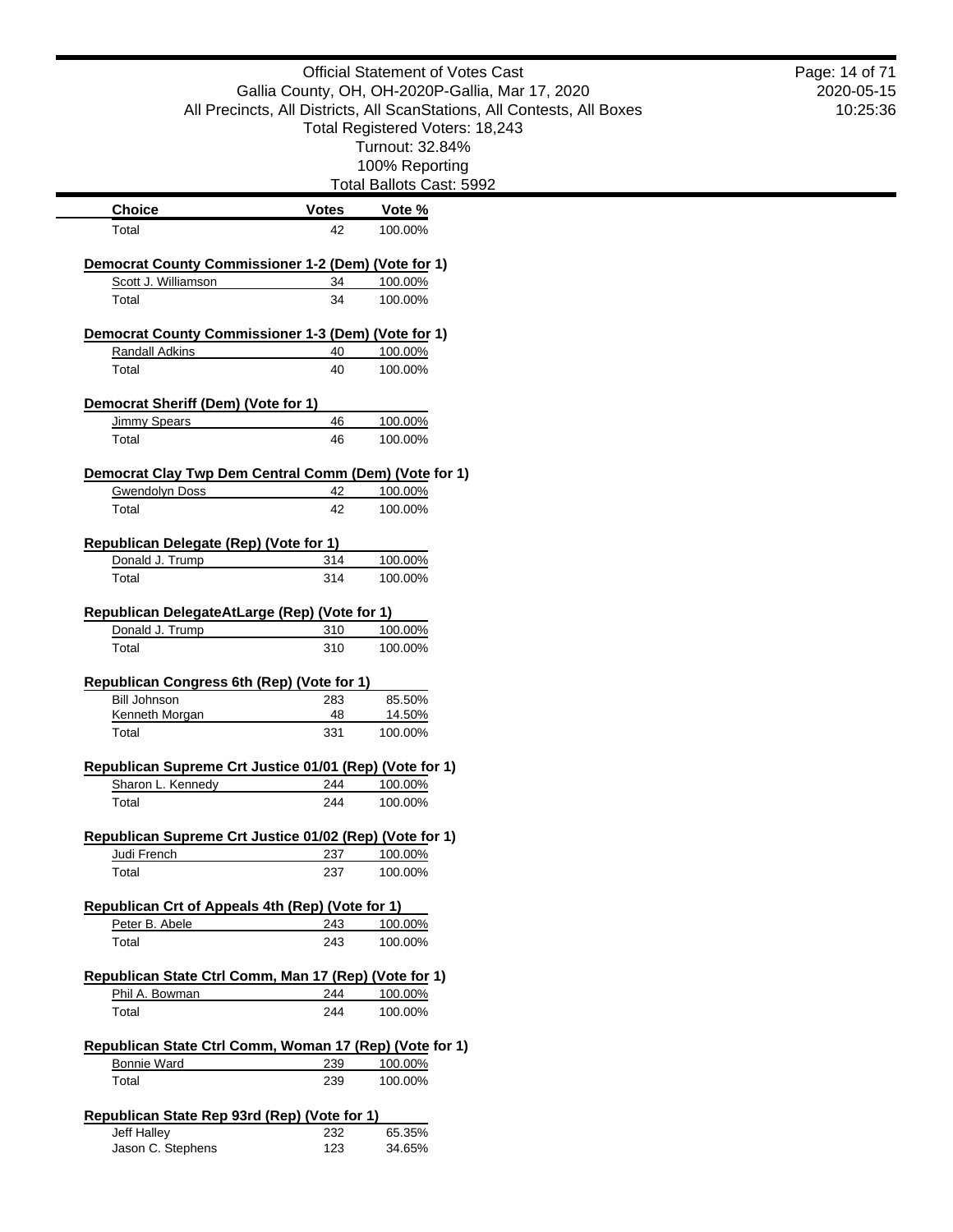|                                                                                        |              | <b>Official Statement of Votes Cast</b>                                 | Page: 15 of 71 |
|----------------------------------------------------------------------------------------|--------------|-------------------------------------------------------------------------|----------------|
|                                                                                        |              | Gallia County, OH, OH-2020P-Gallia, Mar 17, 2020                        | 2020-05-15     |
|                                                                                        |              | All Precincts, All Districts, All ScanStations, All Contests, All Boxes | 10:25:36       |
|                                                                                        |              | Total Registered Voters: 18,243                                         |                |
|                                                                                        |              | Turnout: 32.84%                                                         |                |
|                                                                                        |              | 100% Reporting<br>Total Ballots Cast: 5992                              |                |
| <b>Choice</b>                                                                          | <b>Votes</b> | Vote %                                                                  |                |
| Total                                                                                  | 355          | 100.00%                                                                 |                |
|                                                                                        |              |                                                                         |                |
| Republican Common Pleas Probate Juvenile Div (Rep) (Vote for 1)<br>Tho S. Moulton, Jr. |              |                                                                         |                |
| Total                                                                                  | 289<br>289   | 100.00%<br>100.00%                                                      |                |
|                                                                                        |              |                                                                         |                |
| Republican County Commissioner 1-2 (Rep) (Vote for 1)                                  |              |                                                                         |                |
| Brent A. Saunders<br>Q. Jay Stapleton                                                  | 131<br>233   | 35.99%<br>64.01%                                                        |                |
| Total                                                                                  | 364          | 100.00%                                                                 |                |
|                                                                                        |              |                                                                         |                |
| Republican County Commissioner 1-3 (Rep) (Vote for 1)                                  |              |                                                                         |                |
| M. Eugene Greene<br>David K. Smith                                                     | 185<br>158   | 53.94%<br>46.06%                                                        |                |
| Total                                                                                  | 343          | 100.00%                                                                 |                |
|                                                                                        |              |                                                                         |                |
| Republican Prosecuting Attorney (Rep) (Vote for 1)                                     |              |                                                                         |                |
| Jason D. Holdren                                                                       | 287          | 100.00%                                                                 |                |
| Total                                                                                  | 287          | 100.00%                                                                 |                |
| Republican Clerk Of Courts (Rep) (Vote for 1)                                          |              |                                                                         |                |
| Noreen M. Saunders                                                                     | 303          | 100.00%                                                                 |                |
| Total                                                                                  | 303          | 100.00%                                                                 |                |
|                                                                                        |              |                                                                         |                |
| <b>Republican Sheriff (Rep) (Vote for 1)</b><br>Matthew D. Champlin                    | 265          | 74.02%                                                                  |                |
| Ric A. Harrison II                                                                     | 93           | 25.98%                                                                  |                |
| Total                                                                                  | 358          | 100.00%                                                                 |                |
| Republican County Recorder (Rep) (Vote for 1)                                          |              |                                                                         |                |
| J. Roger Walker                                                                        | 289          | 100.00%                                                                 |                |
| Total                                                                                  | 289          | 100.00%                                                                 |                |
|                                                                                        |              |                                                                         |                |
| Republican County Treasurer (Rep) (Vote for 1)                                         |              |                                                                         |                |
| <b>Steve McGhee</b><br>Total                                                           | 283<br>283   | 100.00%<br>100.00%                                                      |                |
|                                                                                        |              |                                                                         |                |
| Republican County Engineer (Rep) (Vote for 1)                                          |              |                                                                         |                |
| Brett A. Boothe                                                                        | 283          | 100.00%                                                                 |                |
| Total                                                                                  | 283          | 100.00%                                                                 |                |
| <b>Republican Coroner (Rep) (Vote for 1)</b>                                           |              |                                                                         |                |
| Write-in                                                                               | 132          | 100.00%                                                                 |                |
| Total                                                                                  | 132          | 100.00%                                                                 |                |
|                                                                                        |              |                                                                         |                |
| Republican Clay Twp Rep Central Comm (Rep) (Vote for 1)                                |              |                                                                         |                |
| Kennison Saunders                                                                      | 266          | 100.00%                                                                 |                |
| Total                                                                                  | 266          | 100.00%                                                                 |                |
| <b>Council on Aging (Vote for 1)</b>                                                   |              |                                                                         |                |
| For the Tax Levy                                                                       | 325          | 77.20%                                                                  |                |
| <b>Against the Tax Levy</b>                                                            | 96           | 22.80%                                                                  |                |
| Total                                                                                  | 421          | 100.00%                                                                 |                |
|                                                                                        |              |                                                                         |                |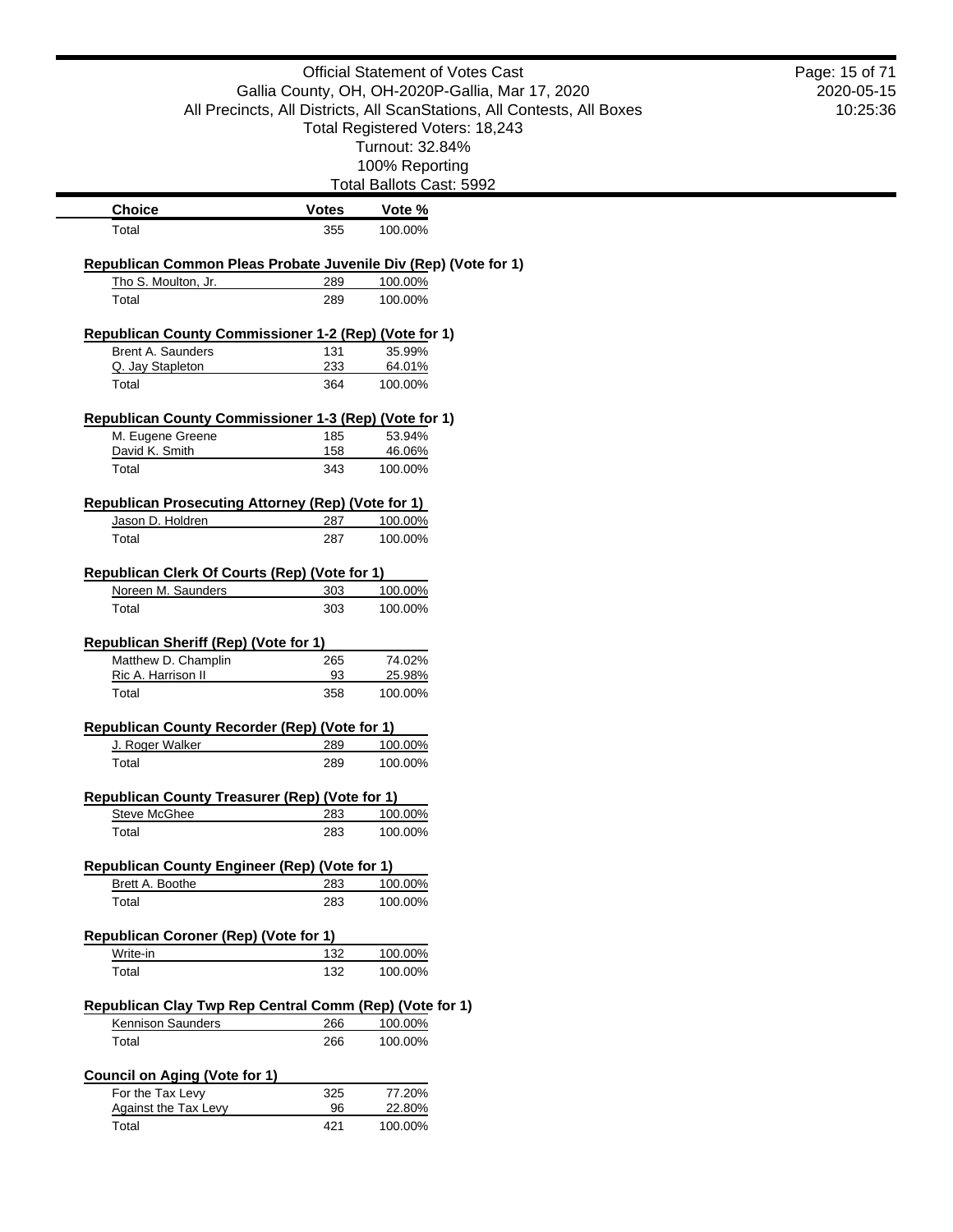Total Ballots Cast: 5992

| <b>Choice</b>                                               | <b>Votes</b> | Vote %             |  |
|-------------------------------------------------------------|--------------|--------------------|--|
| <b>Health District (Vote for 1)</b>                         |              |                    |  |
| For the Tax Levy                                            | 243          | 58.41%             |  |
| <b>Against the Tax Levy</b>                                 | 173          | 41.59%             |  |
| Total                                                       | 416          | 100.00%            |  |
|                                                             |              |                    |  |
| <b>Precinct Gallipolis Twp 007</b>                          |              |                    |  |
| Democratic DelegateAtLarge (Dem) (Vote for 1)               |              |                    |  |
| Michael Bennet                                              | 0            | 0.00%              |  |
| Joseph R. Biden, Jr.                                        | 35           | 58.33%             |  |
| Michael R. Bloomberg                                        | 3            | 5.00%              |  |
| Cory Booker                                                 | 0            | $0.00\%$           |  |
| Pete Buttigieg                                              | 3            | 5.00%              |  |
| Tulsi Gabbard                                               | 1            | 1.67%              |  |
| Amy Klobuchar<br><b>Deval Patrick</b>                       | 2            | 3.33%              |  |
| <b>Bernie Sanders</b>                                       | 0<br>14      | $0.00\%$           |  |
|                                                             |              | 23.33%<br>$0.00\%$ |  |
| Tom Steyer<br>Elizabeth Warren                              | 0<br>2       | 3.33%              |  |
| Write-in                                                    | 0            | 0.00%              |  |
| Total                                                       | 60           | 100.00%            |  |
|                                                             |              |                    |  |
| Democratic Rep to Congress 6th (Dem) (Vote for 1)           |              |                    |  |
| Shawna Roberts                                              | 51           | 100.00%            |  |
| Total                                                       | 51           | 100.00%            |  |
|                                                             |              |                    |  |
| Democratic Sup Crt Jus 01/01 (Dem) (Vote for 1)             |              |                    |  |
| John P. O'Donell                                            | 49           | 100.00%            |  |
| Total                                                       | 49           | 100.00%            |  |
|                                                             |              |                    |  |
| Democratic Sup Crt Justice 01/02 (Dem) (Vote for 1)         |              |                    |  |
| Jennifer Brunner                                            | 47           | 100.00%            |  |
| Total                                                       | 47           | 100.00%            |  |
| Democrat County Commissioner 1-2 (Dem) (Vote for 1)         |              |                    |  |
| Scott J. Williamson                                         | 47           | 100.00%            |  |
| Total                                                       | 47           | 100.00%            |  |
|                                                             |              |                    |  |
| Democrat County Commissioner 1-3 (Dem) (Vote for 1)         |              |                    |  |
| Randall Adkins                                              | 49           | 100.00%            |  |
| Total                                                       | 49           | 100.00%            |  |
|                                                             |              |                    |  |
| Democrat Sheriff (Dem) (Vote for 1)                         |              |                    |  |
| Jimmy Spears                                                | 51           | 100.00%            |  |
| Total                                                       | 51           | 100.00%            |  |
|                                                             |              |                    |  |
| Democrat Gallipolis Twp Dem Central Comm (Dem) (Vote for 1) |              |                    |  |
| John Burnett                                                | 49           | 100.00%            |  |
| Total                                                       | 49           | 100.00%            |  |
|                                                             |              |                    |  |
| <b>Republican Delegate (Rep) (Vote for 1)</b>               |              |                    |  |
| Donald J. Trump                                             | 241          | 100.00%            |  |
| Total                                                       | 241          | 100.00%            |  |
|                                                             |              |                    |  |
| Republican DelegateAtLarge (Rep) (Vote for 1)               |              |                    |  |
| Donald J. Trump                                             | 227          | 100.00%            |  |

### 2020-05-15 10:25:36 Page: 16 of 71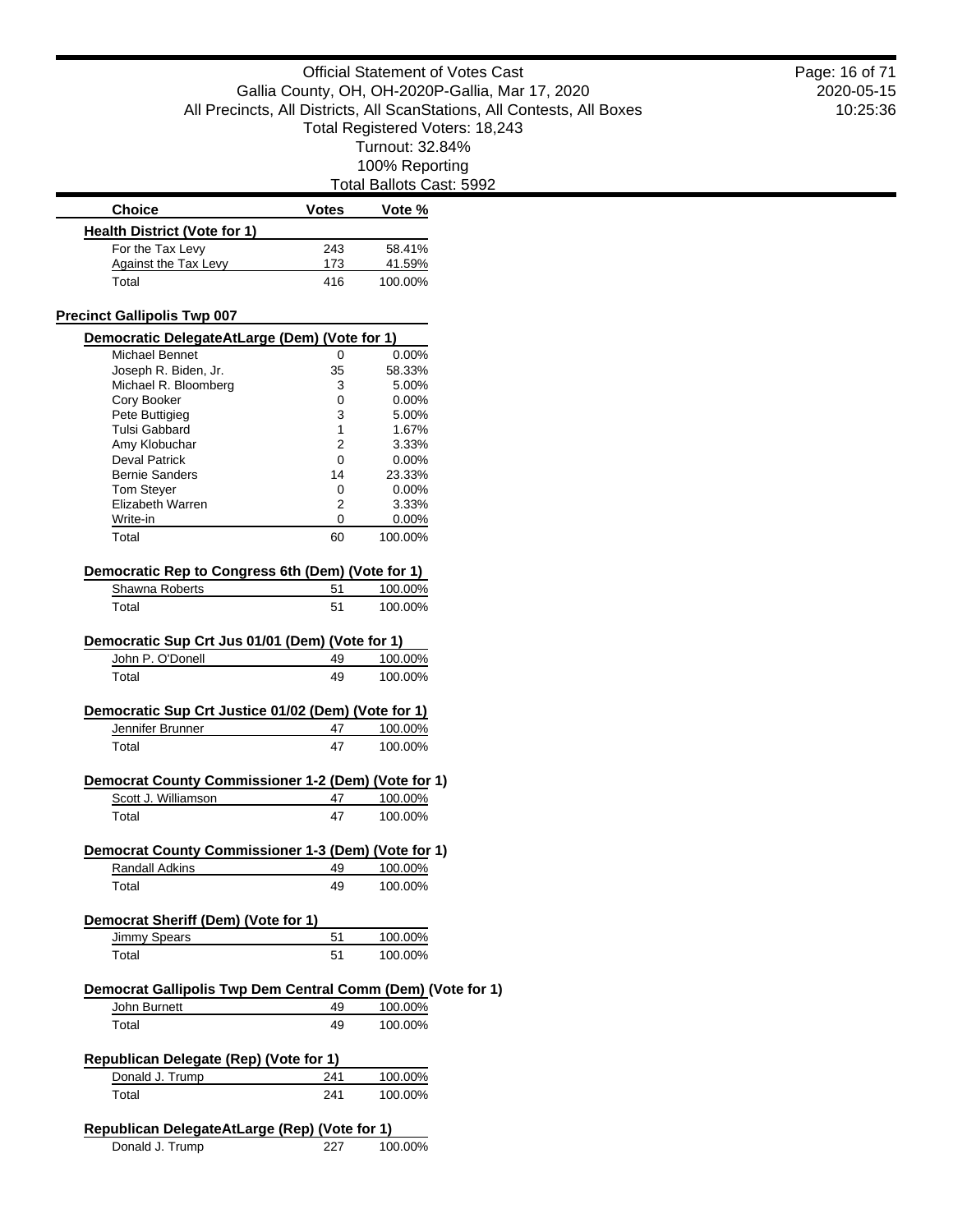|                                                                            |              | <b>Official Statement of Votes Cast</b>                                 | Page: 17 of 71 |
|----------------------------------------------------------------------------|--------------|-------------------------------------------------------------------------|----------------|
|                                                                            |              | Gallia County, OH, OH-2020P-Gallia, Mar 17, 2020                        | 2020-05-15     |
|                                                                            |              | All Precincts, All Districts, All ScanStations, All Contests, All Boxes | 10:25:36       |
|                                                                            |              | Total Registered Voters: 18,243<br>Turnout: 32.84%                      |                |
|                                                                            |              | 100% Reporting                                                          |                |
|                                                                            |              | Total Ballots Cast: 5992                                                |                |
|                                                                            |              |                                                                         |                |
| <b>Choice</b>                                                              | <b>Votes</b> | Vote %                                                                  |                |
| Total                                                                      | 227          | 100.00%                                                                 |                |
| Republican Congress 6th (Rep) (Vote for 1)                                 |              |                                                                         |                |
| <b>Bill Johnson</b>                                                        | 235          | 89.35%                                                                  |                |
| Kenneth Morgan                                                             | 28           | 10.65%                                                                  |                |
| Total                                                                      | 263          | 100.00%                                                                 |                |
| Republican Supreme Crt Justice 01/01 (Rep) (Vote for 1)                    |              |                                                                         |                |
| Sharon L. Kennedy                                                          | 216          | 100.00%                                                                 |                |
| Total                                                                      | 216          | 100.00%                                                                 |                |
|                                                                            |              |                                                                         |                |
| Republican Supreme Crt Justice 01/02 (Rep) (Vote for 1)                    |              |                                                                         |                |
| Judi French<br>Total                                                       | 208<br>208   | 100.00%<br>100.00%                                                      |                |
|                                                                            |              |                                                                         |                |
| Republican Crt of Appeals 4th (Rep) (Vote for 1)                           |              |                                                                         |                |
| Peter B. Abele                                                             | 213          | 100.00%                                                                 |                |
| Total                                                                      | 213          | 100.00%                                                                 |                |
|                                                                            |              |                                                                         |                |
| Republican State Ctrl Comm, Man 17 (Rep) (Vote for 1)                      |              |                                                                         |                |
| Phil A. Bowman<br>Total                                                    | 215<br>215   | 100.00%<br>100.00%                                                      |                |
| <b>Bonnie Ward</b><br>Total                                                | 208<br>208   | 100.00%<br>100.00%                                                      |                |
|                                                                            |              |                                                                         |                |
| Republican State Rep 93rd (Rep) (Vote for 1)                               |              |                                                                         |                |
| Jeff Halley                                                                | 140          | 51.66%                                                                  |                |
| Jason C. Stephens                                                          | 131          | 48.34%                                                                  |                |
| Total                                                                      | 271          | 100.00%                                                                 |                |
| Republican Common Pleas Probate Juvenile Div (Rep) (Vote for 1)            |              |                                                                         |                |
| Tho S. Moulton, Jr.                                                        | 239          | 100.00%                                                                 |                |
| Total                                                                      | 239          | 100.00%                                                                 |                |
|                                                                            |              |                                                                         |                |
| Republican County Commissioner 1-2 (Rep) (Vote for 1)<br>Brent A. Saunders | 135          | 49.09%                                                                  |                |
| Q. Jay Stapleton                                                           | 140          | 50.91%                                                                  |                |
| Total                                                                      | 275          | 100.00%                                                                 |                |
|                                                                            |              |                                                                         |                |
| Republican County Commissioner 1-3 (Rep) (Vote for 1)                      |              |                                                                         |                |
| M. Eugene Greene                                                           | 138          | 51.69%                                                                  |                |
| David K. Smith<br>Total                                                    | 129<br>267   | 48.31%<br>100.00%                                                       |                |
|                                                                            |              |                                                                         |                |
| Republican Prosecuting Attorney (Rep) (Vote for 1)                         |              |                                                                         |                |
| Jason D. Holdren                                                           |              |                                                                         |                |
| Total                                                                      | 231          | 100.00%                                                                 |                |
|                                                                            | 231          | 100.00%                                                                 |                |
|                                                                            |              |                                                                         |                |
| Republican Clerk Of Courts (Rep) (Vote for 1)                              |              |                                                                         |                |
| Noreen M. Saunders<br>Total                                                | 233<br>233   | 100.00%<br>100.00%                                                      |                |

 $\blacksquare$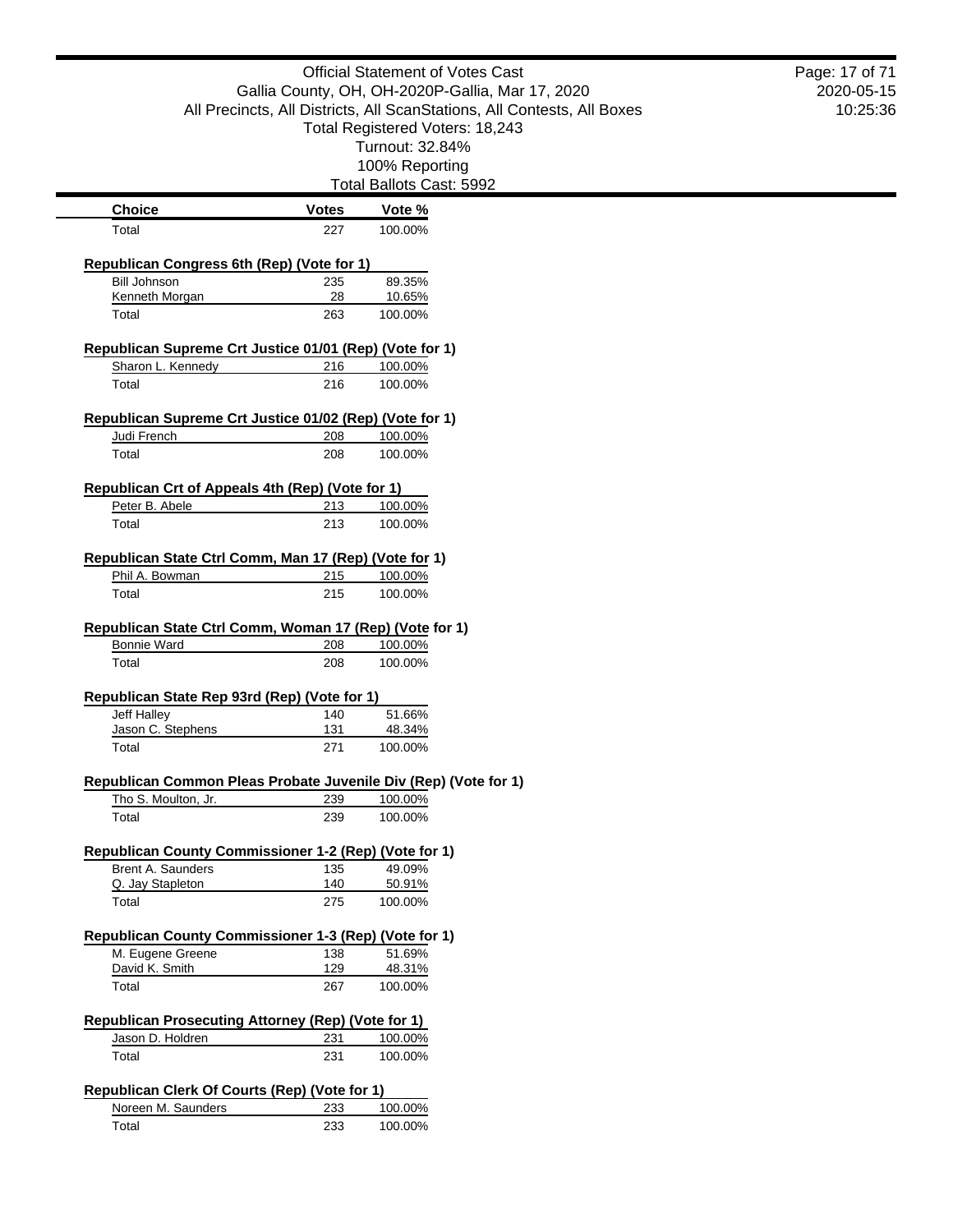Total Ballots Cast: 5992

| <b>Choice</b>                                                 | Votes          | Vote %   |
|---------------------------------------------------------------|----------------|----------|
| <b>Republican Sheriff (Rep) (Vote for 1)</b>                  |                |          |
| Matthew D. Champlin                                           | 208            | 75.91%   |
| Ric A. Harrison II                                            | 66             | 24.09%   |
| Total                                                         | 274            | 100.00%  |
| Republican County Recorder (Rep) (Vote for 1)                 |                |          |
| J. Roger Walker                                               | 238            | 100.00%  |
| Total                                                         | 238            | 100.00%  |
| <b>Republican County Treasurer (Rep) (Vote for 1)</b>         |                |          |
| <b>Steve McGhee</b>                                           | 216            | 100.00%  |
| Total                                                         | 216            | 100.00%  |
| <b>Republican County Engineer (Rep) (Vote for 1)</b>          |                |          |
| Brett A. Boothe                                               | 237            | 100.00%  |
| Total                                                         | 237            | 100.00%  |
| Republican Coroner (Rep) (Vote for 1)                         |                |          |
| Write-in                                                      | 111            | 100.00%  |
| Total                                                         | 111            | 100.00%  |
| Republican Gallipolis Twp Rep Central Comm (Rep) (Vote for 1) |                |          |
| Brett A. Boothe                                               | 225            | 100.00%  |
| Total                                                         | 225            | 100.00%  |
| Council on Aging (Vote for 1)                                 |                |          |
| For the Tax Levy                                              | 303            | 87.32%   |
| Against the Tax Levy                                          | 44             | 12.68%   |
| Total                                                         | 347            | 100.00%  |
| <b>Health District (Vote for 1)</b>                           |                |          |
| For the Tax Levy                                              | 248            | 71.68%   |
| Against the Tax Levy                                          | 98             | 28.32%   |
| Total                                                         | 346            | 100.00%  |
| <b>Precinct Green Twp 1 008</b>                               |                |          |
| Democratic DelegateAtLarge (Dem) (Vote for 1)                 |                |          |
| Michael Bennet                                                | 1              | 1.18%    |
| Joseph R. Biden, Jr.                                          | 59             | 69.41%   |
| Michael R. Bloomberg                                          | 1              | 1.18%    |
| Cory Booker                                                   | 0              | $0.00\%$ |
| Pete Buttigieg                                                | 1              | 1.18%    |
| Tulsi Gabbard                                                 | 0              | $0.00\%$ |
| Amy Klobuchar                                                 | $\overline{2}$ | 2.35%    |
| <b>Deval Patrick</b>                                          | 0              | $0.00\%$ |
| <b>Bernie Sanders</b>                                         | 15             | 17.65%   |
| <b>Tom Stever</b>                                             | 0              | $0.00\%$ |
| Elizabeth Warren                                              | 6              | 7.06%    |
| Write-in                                                      | 0              | 0.00%    |
| Total                                                         | 85             | 100.00%  |
| Democratic Rep to Congress 6th (Dem) (Vote for 1)             |                |          |
| Shawna Roberts                                                | 63             | 100.00%  |
| Total                                                         | 63             | 100.00%  |
|                                                               |                |          |

2020-05-15 10:25:36 Page: 18 of 71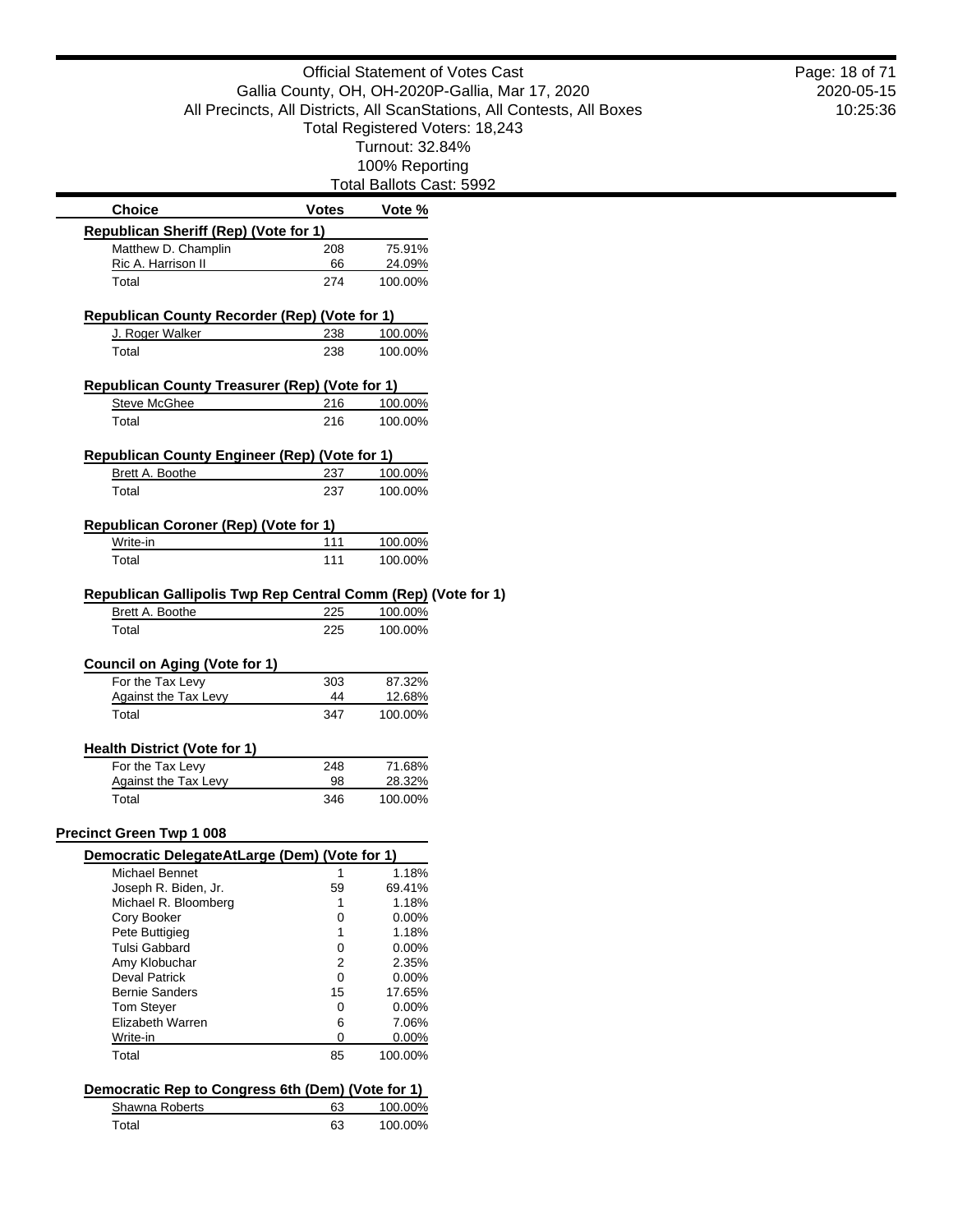|                                                                                                                                                        |              | <b>Official Statement of Votes Cast</b>                                 | Page: 19 of 71 |
|--------------------------------------------------------------------------------------------------------------------------------------------------------|--------------|-------------------------------------------------------------------------|----------------|
|                                                                                                                                                        |              | Gallia County, OH, OH-2020P-Gallia, Mar 17, 2020                        | 2020-05-15     |
|                                                                                                                                                        |              | All Precincts, All Districts, All ScanStations, All Contests, All Boxes | 10:25:36       |
|                                                                                                                                                        |              | Total Registered Voters: 18,243<br>Turnout: 32.84%                      |                |
|                                                                                                                                                        |              | 100% Reporting                                                          |                |
|                                                                                                                                                        |              | Total Ballots Cast: 5992                                                |                |
| <b>Choice</b>                                                                                                                                          | <b>Votes</b> | Vote %                                                                  |                |
| Democratic Sup Crt Jus 01/01 (Dem) (Vote for 1)                                                                                                        |              |                                                                         |                |
| John P. O'Donell                                                                                                                                       | 63           | 100.00%                                                                 |                |
| Total                                                                                                                                                  | 63           | 100.00%                                                                 |                |
| Democratic Sup Crt Justice 01/02 (Dem) (Vote for 1)                                                                                                    |              |                                                                         |                |
| Jennifer Brunner                                                                                                                                       | 66           | 100.00%                                                                 |                |
| Total                                                                                                                                                  | 66           | 100.00%                                                                 |                |
| Democrat County Commissioner 1-2 (Dem) (Vote for 1)                                                                                                    |              |                                                                         |                |
| Scott J. Williamson                                                                                                                                    | 56           | 100.00%                                                                 |                |
| Total                                                                                                                                                  | 56           | 100.00%                                                                 |                |
| Democrat County Commissioner 1-3 (Dem) (Vote for 1)                                                                                                    |              |                                                                         |                |
| <b>Randall Adkins</b>                                                                                                                                  | 63           | 100.00%                                                                 |                |
| Total                                                                                                                                                  | 63           | 100.00%                                                                 |                |
| Democrat Sheriff (Dem) (Vote for 1)                                                                                                                    |              |                                                                         |                |
| <b>Jimmy Spears</b>                                                                                                                                    | 63           | 100.00%                                                                 |                |
| Total                                                                                                                                                  | 63           | 100.00%                                                                 |                |
| Republican Delegate (Rep) (Vote for 1)                                                                                                                 |              |                                                                         |                |
| Donald J. Trump                                                                                                                                        | 256          | 100.00%                                                                 |                |
| Total                                                                                                                                                  | 256          | 100.00%                                                                 |                |
|                                                                                                                                                        |              |                                                                         |                |
|                                                                                                                                                        |              |                                                                         |                |
|                                                                                                                                                        |              |                                                                         |                |
| Donald J. Trump<br>Total                                                                                                                               | 247<br>247   | 100.00%<br>100.00%                                                      |                |
|                                                                                                                                                        |              |                                                                         |                |
|                                                                                                                                                        |              |                                                                         |                |
| <b>Bill Johnson</b>                                                                                                                                    | 242          | 85.82%                                                                  |                |
| Kenneth Morgan<br>Total                                                                                                                                | 40<br>282    | 14.18%<br>100.00%                                                       |                |
|                                                                                                                                                        |              |                                                                         |                |
|                                                                                                                                                        |              |                                                                         |                |
| Sharon L. Kennedy<br>Total                                                                                                                             | 228<br>228   | 100.00%<br>100.00%                                                      |                |
| Republican DelegateAtLarge (Rep) (Vote for 1)<br>Republican Congress 6th (Rep) (Vote for 1)<br>Republican Supreme Crt Justice 01/01 (Rep) (Vote for 1) |              |                                                                         |                |
| Republican Supreme Crt Justice 01/02 (Rep) (Vote for 1)                                                                                                |              |                                                                         |                |
| Judi French<br>Total                                                                                                                                   | 221<br>221   | 100.00%<br>100.00%                                                      |                |
|                                                                                                                                                        |              |                                                                         |                |
| Republican Crt of Appeals 4th (Rep) (Vote for 1)                                                                                                       |              |                                                                         |                |
| Peter B. Abele<br>Total                                                                                                                                | 227<br>227   | 100.00%<br>100.00%                                                      |                |
|                                                                                                                                                        |              |                                                                         |                |
| Republican State Ctrl Comm, Man 17 (Rep) (Vote for 1)                                                                                                  |              |                                                                         |                |
| Phil A. Bowman<br>Total                                                                                                                                | 235<br>235   | 100.00%<br>100.00%                                                      |                |
|                                                                                                                                                        |              |                                                                         |                |
| Republican State Ctrl Comm, Woman 17 (Rep) (Vote for 1)<br><b>Bonnie Ward</b>                                                                          | 223          | 100.00%                                                                 |                |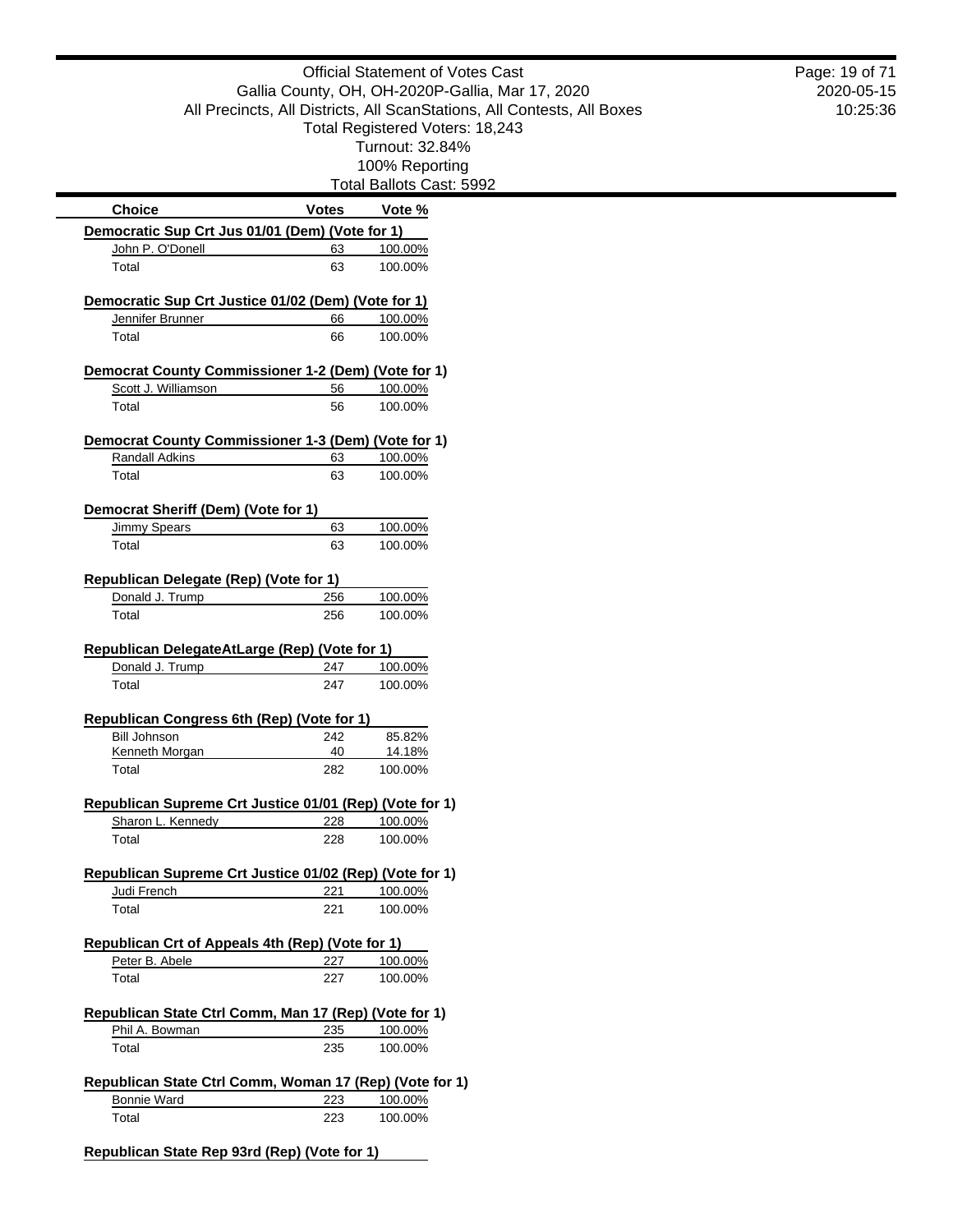Official Statement of Votes Cast Gallia County, OH, OH-2020P-Gallia, Mar 17, 2020 All Precincts, All Districts, All ScanStations, All Contests, All Boxes Total Registered Voters: 18,243 Turnout: 32.84% 100% Reporting Total Ballots Cast: 5992 2020-05-15 **Choice Votes Votes Vote** % Jeff Halley 158 54.48% Jason C. Stephens 132 45.52% Total 290 100.00% **Republican Common Pleas Probate Juvenile Div (Rep) (Vote for 1)** Tho S. Moulton, Jr. 262 100.00% Total 262 100.00% **Republican County Commissioner 1-2 (Rep) (Vote for 1)** Brent A. Saunders 158 53.38% Q. Jay Stapleton 138 46.62% Total 296 100.00% **Republican County Commissioner 1-3 (Rep) (Vote for 1)** M. Eugene Greene 151 52.61% David K. Smith 136 47.39% Total 287 100.00% **Republican Prosecuting Attorney (Rep) (Vote for 1)** Jason D. Holdren 255 100.00% Total 255 100.00% **Republican Clerk Of Courts (Rep) (Vote for 1)** Noreen M. Saunders 258 100.00% Total 258 100.00% **Republican Sheriff (Rep) (Vote for 1)** Matthew D. Champlin 235 81.31% Ric A. Harrison II 64 18.69% Total 289 100.00% **Republican County Recorder (Rep) (Vote for 1)** J. Roger Walker 254 100.00% Total 254 100.00% **Republican County Treasurer (Rep) (Vote for 1)**<br>Steve McGhee 245 100.00% Steve McGhee 245 Total 245 100.00% **Republican County Engineer (Rep) (Vote for 1)** Brett A. Boothe 250 100.00% Total 250 100.00% **Republican Coroner (Rep) (Vote for 1)** Write-in 114 100.00% Total 100.00% **Republican Green 1 Rep Central Comm (Rep) (Vote for 1)** Brent Billings 126 44.21%<br>
Harold G. Montgomery 159 55.79% Harold G. Montgomery 159 Total 285 100.00% **Council on Aging (Vote for 1)** For the Tax Levy 320 81.84% Against the Tax Levy 71 18.16% Page: 20 of 71

10:25:36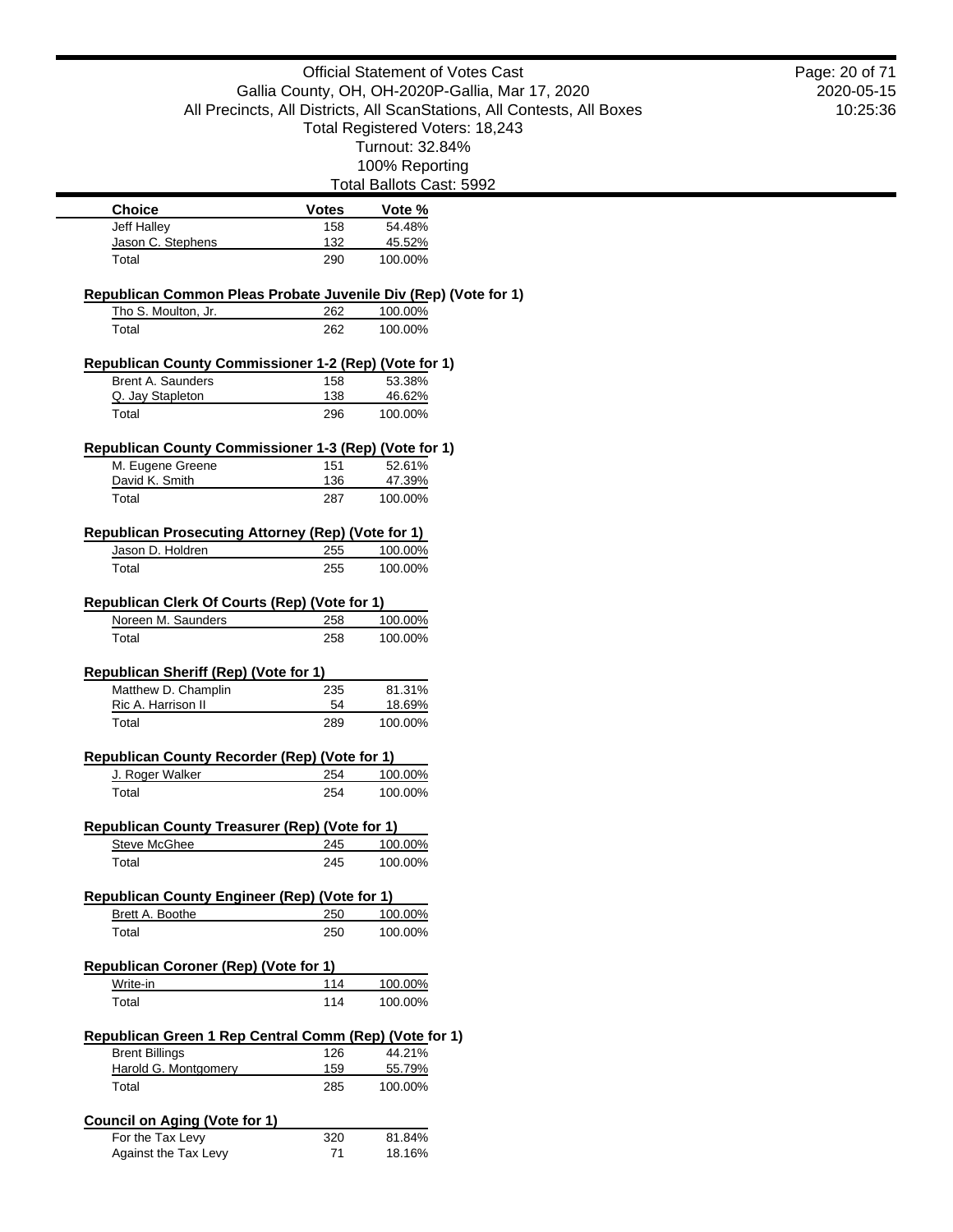| <b>Choice</b>                                       | <b>Votes</b> | <u>Vote %</u>                                                                                                                    |
|-----------------------------------------------------|--------------|----------------------------------------------------------------------------------------------------------------------------------|
| Total                                               | 391          | 100.00%                                                                                                                          |
|                                                     |              |                                                                                                                                  |
| <b>Health District (Vote for 1)</b>                 |              |                                                                                                                                  |
| For the Tax Levy                                    | 287          | 73.78%                                                                                                                           |
| Against the Tax Levy                                | 102          | 26.22%                                                                                                                           |
| Total                                               | 389          | 100.00%                                                                                                                          |
| <b>Precinct Green Twp 2 009</b>                     |              |                                                                                                                                  |
| Democratic DelegateAtLarge (Dem) (Vote for 1)       |              |                                                                                                                                  |
| Michael Bennet                                      | 0            | 0.00%                                                                                                                            |
| Joseph R. Biden, Jr.                                | 27           | 72.97%                                                                                                                           |
| Michael R. Bloomberg                                | 0            | 0.00%                                                                                                                            |
|                                                     |              |                                                                                                                                  |
| Cory Booker                                         | 0            | $0.00\%$                                                                                                                         |
| Pete Buttigieg                                      | 0            | $0.00\%$                                                                                                                         |
| <b>Tulsi Gabbard</b>                                | 0            | 0.00%                                                                                                                            |
| Amy Klobuchar                                       | 1            | 2.70%                                                                                                                            |
| <b>Deval Patrick</b>                                | 0            | 0.00%                                                                                                                            |
| <b>Bernie Sanders</b>                               | 9            | 24.32%                                                                                                                           |
| <b>Tom Steyer</b>                                   | 0            | $0.00\%$                                                                                                                         |
| Elizabeth Warren                                    | 0            | $0.00\%$                                                                                                                         |
| Write-in                                            | 0            | 0.00%                                                                                                                            |
| Total                                               | 37           | 100.00%                                                                                                                          |
|                                                     |              |                                                                                                                                  |
| Democratic Rep to Congress 6th (Dem) (Vote for 1)   |              |                                                                                                                                  |
| Shawna Roberts                                      | 32           | 100.00%                                                                                                                          |
|                                                     |              |                                                                                                                                  |
| Democratic Sup Crt Jus 01/01 (Dem) (Vote for 1)     |              |                                                                                                                                  |
| John P. O'Donell                                    | 27           |                                                                                                                                  |
| Total                                               | 27           |                                                                                                                                  |
| Democratic Sup Crt Justice 01/02 (Dem) (Vote for 1) |              |                                                                                                                                  |
| Jennifer Brunner                                    | 29           |                                                                                                                                  |
| Total                                               | 29           |                                                                                                                                  |
|                                                     |              |                                                                                                                                  |
| Democrat County Commissioner 1-2 (Dem) (Vote for 1) |              |                                                                                                                                  |
| Scott J. Williamson                                 | 29           |                                                                                                                                  |
| Total                                               | 29           |                                                                                                                                  |
| Democrat County Commissioner 1-3 (Dem) (Vote for 1) |              |                                                                                                                                  |
|                                                     |              |                                                                                                                                  |
| Randall Adkins<br>Total                             | 27<br>27     |                                                                                                                                  |
|                                                     |              |                                                                                                                                  |
| Democrat Sheriff (Dem) (Vote for 1)                 |              |                                                                                                                                  |
| Jimmy Spears                                        | 31           |                                                                                                                                  |
| Total                                               | 31           |                                                                                                                                  |
|                                                     |              |                                                                                                                                  |
| Republican Delegate (Rep) (Vote for 1)              |              |                                                                                                                                  |
| Donald J. Trump                                     | 108          |                                                                                                                                  |
| Total                                               | 108          |                                                                                                                                  |
| Republican DelegateAtLarge (Rep) (Vote for 1)       |              | 100.00%<br>100.00%<br>100.00%<br>100.00%<br>100.00%<br>100.00%<br>100.00%<br>100.00%<br>100.00%<br>100.00%<br>100.00%<br>100.00% |
| Donald J. Trump                                     | 104          | 100.00%                                                                                                                          |

2020-05-15 10:25:36 Page: 21 of 71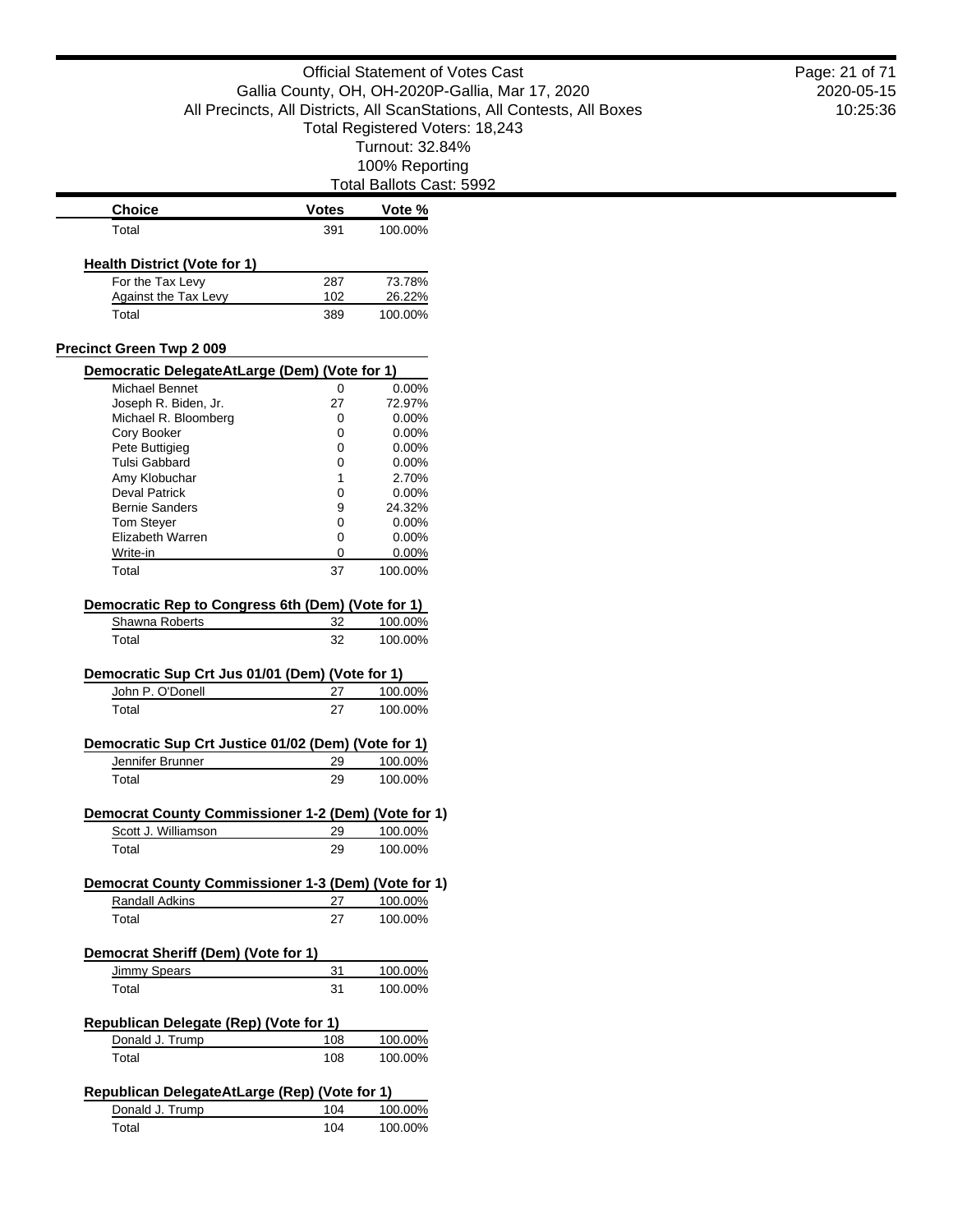**(Vote for 1)** 

Total Ballots Cast: 5992

|                                                                               |              | i viai Dalluto Udot. |
|-------------------------------------------------------------------------------|--------------|----------------------|
| <b>Choice</b>                                                                 | <b>Votes</b> | Vote %               |
| <b>Republican Congress 6th (Rep) (Vote for 1)</b>                             |              |                      |
| <b>Bill Johnson</b>                                                           | 107          | 90.68%               |
| Kenneth Morgan                                                                | 11           | 9.32%                |
| Total                                                                         | 118          | 100.00%              |
| Republican Supreme Crt Justice 01/01 (Rep) (Vote for 1)                       |              |                      |
| Sharon L. Kennedy                                                             | 98           | 100.00%              |
| Total                                                                         | 98           | 100.00%              |
| Republican Supreme Crt Justice 01/02 (Rep) (Vote for 1)                       |              |                      |
| Judi French                                                                   | 95           | 100.00%              |
| Total                                                                         | 95           | 100.00%              |
| Republican Crt of Appeals 4th (Rep) (Vote for 1)                              |              |                      |
| Peter B. Abele                                                                | 100          | 100.00%              |
| Total                                                                         | 100          | 100.00%              |
| Republican State Ctrl Comm, Man 17 (Rep) (Vote for 1)                         |              |                      |
| Phil A. Bowman                                                                | 97           | 100.00%              |
| Total                                                                         | 97           | 100.00%              |
| Republican State Ctrl Comm, Woman 17 (Rep) (Vote for 1)                       |              |                      |
| <b>Bonnie Ward</b>                                                            | 95           | 100.00%              |
| Total                                                                         | 95           | 100.00%              |
|                                                                               |              |                      |
| Republican State Rep 93rd (Rep) (Vote for 1)<br><b>Jeff Halley</b>            |              | 56.91%               |
| Jason C. Stephens                                                             | 70<br>53     | 43.09%               |
| Total                                                                         | 123          | 100.00%              |
| Republican Common Pleas Probate Juvenile Div (Rep) (Vo                        |              |                      |
| Tho S. Moulton, Jr.                                                           | 108          | 100.00%              |
| Total                                                                         | 108          | 100.00%              |
|                                                                               |              |                      |
| Republican County Commissioner 1-2 (Rep) (Vote for 1)                         |              |                      |
| <b>Brent A. Saunders</b><br>Q. Jay Stapleton                                  | 64<br>58     | 52.46%<br>47.54%     |
| Total                                                                         | 122          | 100.00%              |
|                                                                               |              |                      |
| Republican County Commissioner 1-3 (Rep) (Vote for 1)<br>M. Eugene Greene     | 54           | 44.26%               |
| David K. Smith                                                                | 68           | 55.74%               |
| Total                                                                         | 122          | 100.00%              |
|                                                                               |              |                      |
| <b>Republican Prosecuting Attorney (Rep) (Vote for 1)</b><br>Jason D. Holdren | 108          | 100.00%              |
| Total                                                                         | 108          | 100.00%              |
|                                                                               |              |                      |
| <b>Republican Clerk Of Courts (Rep) (Vote for 1)</b>                          |              |                      |
| Noreen M. Saunders                                                            | 114          | 100.00%              |
| Total                                                                         | 114          | 100.00%              |
| <b>Republican Sheriff (Rep) (Vote for 1)</b>                                  |              |                      |
| Matthew D. Champlin                                                           | 90           | 72.58%               |
| Ric A. Harrison II                                                            | 34           | 27.42%               |

2020-05-15 10:25:36 Page: 22 of 71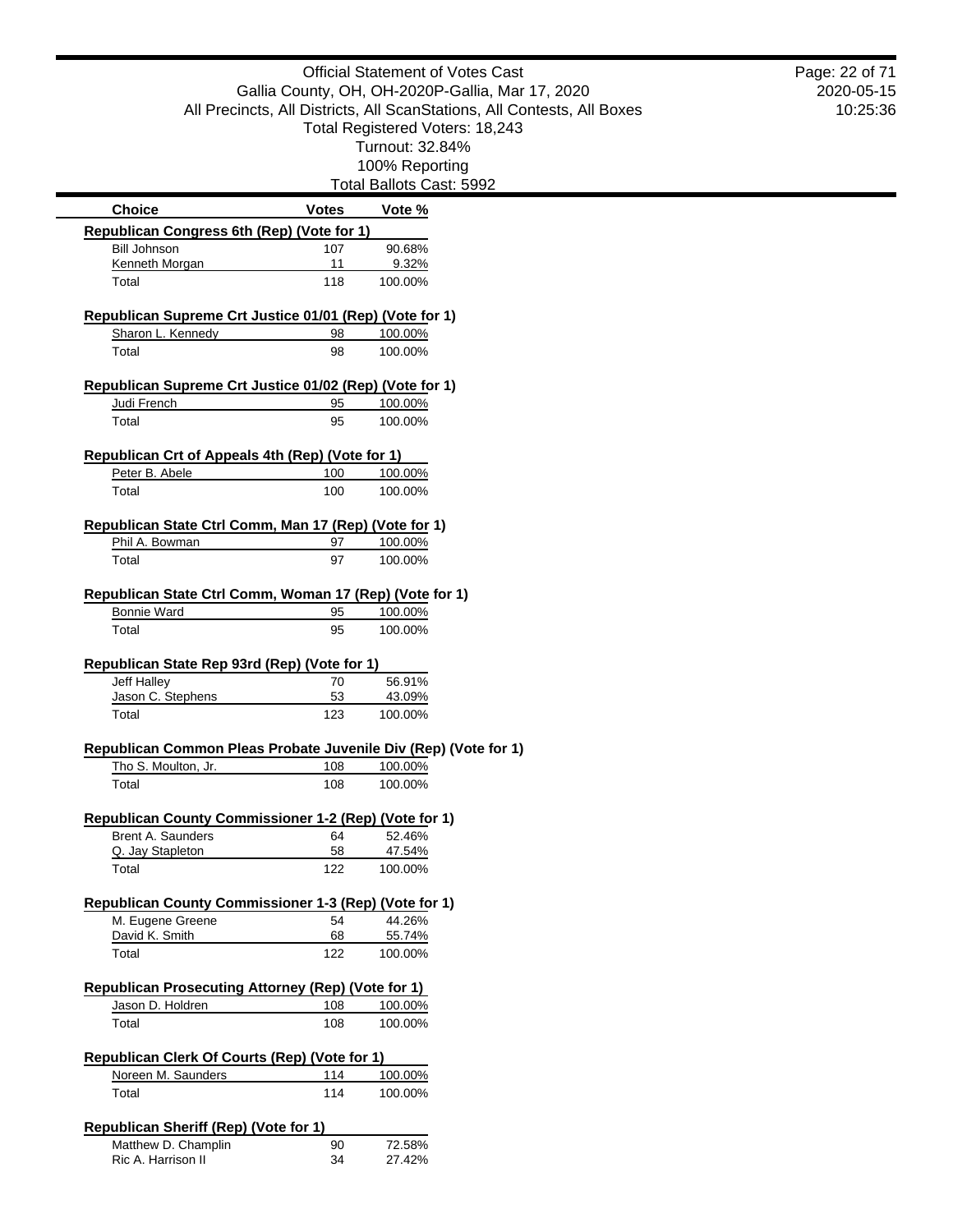|                                                                     |              | <b>Official Statement of Votes Cast</b>                                 | Page: 23 of 71 |
|---------------------------------------------------------------------|--------------|-------------------------------------------------------------------------|----------------|
|                                                                     |              | Gallia County, OH, OH-2020P-Gallia, Mar 17, 2020                        | 2020-05-15     |
|                                                                     |              | All Precincts, All Districts, All ScanStations, All Contests, All Boxes | 10:25:36       |
|                                                                     |              | Total Registered Voters: 18,243                                         |                |
|                                                                     |              | Turnout: 32.84%                                                         |                |
|                                                                     |              | 100% Reporting                                                          |                |
|                                                                     |              | Total Ballots Cast: 5992                                                |                |
| <b>Choice</b>                                                       | <b>Votes</b> | Vote %                                                                  |                |
| Total                                                               | 124          | 100.00%                                                                 |                |
| <b>Republican County Recorder (Rep) (Vote for 1)</b>                |              |                                                                         |                |
| J. Roger Walker                                                     | 106          | 100.00%                                                                 |                |
| Total                                                               | 106          | 100.00%                                                                 |                |
|                                                                     |              |                                                                         |                |
| Republican County Treasurer (Rep) (Vote for 1)                      | 102          |                                                                         |                |
| <b>Steve McGhee</b>                                                 |              | 100.00%                                                                 |                |
| Total                                                               | 102          | 100.00%                                                                 |                |
| Republican County Engineer (Rep) (Vote for 1)                       |              |                                                                         |                |
| Brett A. Boothe                                                     | 106          | 100.00%                                                                 |                |
| Total                                                               | 106          | 100.00%                                                                 |                |
|                                                                     |              |                                                                         |                |
| <b>Republican Coroner (Rep) (Vote for 1)</b><br>Write-in            | 46           | 100.00%                                                                 |                |
| Total                                                               | 46           | 100.00%                                                                 |                |
|                                                                     |              |                                                                         |                |
| Republican Green 2 Rep Central Comm (Rep) (Vote for 1)              |              |                                                                         |                |
| William K. Burleson                                                 | 99           | 100.00%                                                                 |                |
| Total                                                               | 99           | 100.00%                                                                 |                |
|                                                                     |              |                                                                         |                |
| <b>Council on Aging (Vote for 1)</b><br>For the Tax Levy            | 123          | 78.34%                                                                  |                |
| <b>Against the Tax Levy</b>                                         | 34           | 21.66%                                                                  |                |
| Total                                                               | 157          | 100.00%                                                                 |                |
| <b>Health District (Vote for 1)</b>                                 |              |                                                                         |                |
| For the Tax Levy                                                    | 106          | 67.95%                                                                  |                |
| <b>Against the Tax Levy</b>                                         | 50           | 32.05%                                                                  |                |
| Total                                                               | 156          | 100.00%                                                                 |                |
|                                                                     |              |                                                                         |                |
| <b>Precinct Green Twp 4 010</b>                                     |              |                                                                         |                |
| Democratic DelegateAtLarge (Dem) (Vote for 1)                       |              |                                                                         |                |
| Michael Bennet<br>Joseph R. Biden, Jr.                              | 0<br>30      | 0.00%<br>85.71%                                                         |                |
| Michael R. Bloomberg                                                | 0            | 0.00%                                                                   |                |
| Cory Booker                                                         | 0            | 0.00%                                                                   |                |
| Pete Buttigieg                                                      | 0            | 0.00%                                                                   |                |
| <b>Tulsi Gabbard</b>                                                | 0            | 0.00%                                                                   |                |
| Amy Klobuchar                                                       | 0            | 0.00%                                                                   |                |
| <b>Deval Patrick</b>                                                | 0            | 0.00%                                                                   |                |
| <b>Bernie Sanders</b>                                               | 5            | 14.29%                                                                  |                |
| Tom Steyer                                                          | 0            | 0.00%                                                                   |                |
| Elizabeth Warren                                                    | 0            | 0.00%                                                                   |                |
| Write-in                                                            | 0            | 0.00%                                                                   |                |
| Total                                                               | 35           | 100.00%                                                                 |                |
| Democratic Rep to Congress 6th (Dem) (Vote for 1)                   |              |                                                                         |                |
| Shawna Roberts                                                      | 32           | 100.00%                                                                 |                |
| Total                                                               | 32           | 100.00%                                                                 |                |
|                                                                     |              |                                                                         |                |
| Democratic Sup Crt Jus 01/01 (Dem) (Vote for 1)<br>John P. O'Donell |              |                                                                         |                |
|                                                                     | 32           | 100.00%                                                                 |                |
| Total                                                               | 32           | 100.00%                                                                 |                |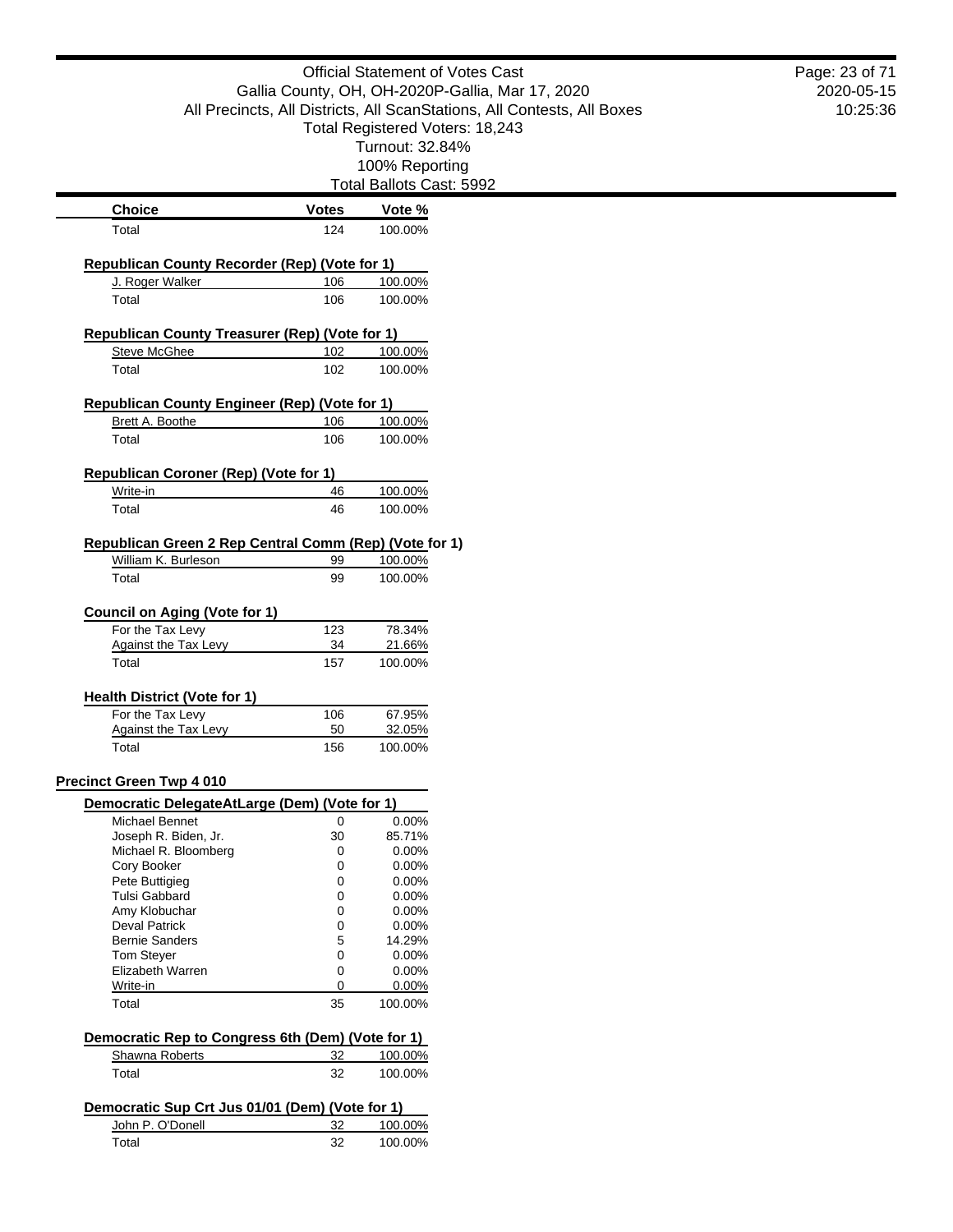|                                                                              |              | <b>Official Statement of Votes Cast</b>                                 |  |
|------------------------------------------------------------------------------|--------------|-------------------------------------------------------------------------|--|
|                                                                              |              | Gallia County, OH, OH-2020P-Gallia, Mar 17, 2020                        |  |
|                                                                              |              | All Precincts, All Districts, All ScanStations, All Contests, All Boxes |  |
|                                                                              |              | Total Registered Voters: 18,243                                         |  |
|                                                                              |              | Turnout: 32.84%                                                         |  |
|                                                                              |              | 100% Reporting                                                          |  |
|                                                                              |              | Total Ballots Cast: 5992                                                |  |
| <b>Choice</b>                                                                | <b>Votes</b> | Vote %                                                                  |  |
| Democratic Sup Crt Justice 01/02 (Dem) (Vote for 1)                          |              |                                                                         |  |
| Jennifer Brunner                                                             | 30           | 100.00%                                                                 |  |
| Total                                                                        | 30           | 100.00%                                                                 |  |
| Democrat County Commissioner 1-2 (Dem) (Vote for 1)                          |              |                                                                         |  |
| Scott J. Williamson                                                          | 30           | 100.00%                                                                 |  |
| Total                                                                        | 30           | 100.00%                                                                 |  |
| Democrat County Commissioner 1-3 (Dem) (Vote for 1)                          |              |                                                                         |  |
| Randall Adkins                                                               | 29           | 100.00%                                                                 |  |
| Total                                                                        | 29           | 100.00%                                                                 |  |
|                                                                              |              |                                                                         |  |
| Democrat Sheriff (Dem) (Vote for 1)                                          |              |                                                                         |  |
| <b>Jimmy Spears</b>                                                          | 26           | 100.00%                                                                 |  |
| Total                                                                        | 26           | 100.00%                                                                 |  |
| <b>Republican Delegate (Rep) (Vote for 1)</b>                                |              |                                                                         |  |
| Donald J. Trump                                                              | 219          | 100.00%                                                                 |  |
| Total                                                                        | 219          | 100.00%                                                                 |  |
|                                                                              |              |                                                                         |  |
| Republican DelegateAtLarge (Rep) (Vote for 1)                                |              |                                                                         |  |
| Donald J. Trump                                                              | 203          | 100.00%                                                                 |  |
| Total                                                                        | 203          | 100.00%                                                                 |  |
| Republican Congress 6th (Rep) (Vote for 1)                                   |              |                                                                         |  |
| <b>Bill Johnson</b>                                                          | 190          | 82.97%                                                                  |  |
| Kenneth Morgan                                                               | 39           | 17.03%                                                                  |  |
| Total                                                                        | 229          | 100.00%                                                                 |  |
|                                                                              |              |                                                                         |  |
| Republican Supreme Crt Justice 01/01 (Rep) (Vote for 1)<br>Sharon L. Kennedy | 183          | 100.00%                                                                 |  |
| Total                                                                        | 183          | 100.00%                                                                 |  |
|                                                                              |              |                                                                         |  |
| Republican Supreme Crt Justice 01/02 (Rep) (Vote for 1)                      |              |                                                                         |  |
| Judi French                                                                  | 179          | 100.00%                                                                 |  |
| Total                                                                        | 179          | 100.00%                                                                 |  |
|                                                                              |              |                                                                         |  |
| Republican Crt of Appeals 4th (Rep) (Vote for 1)                             | 191          |                                                                         |  |
| Peter B. Abele<br>Total                                                      | 191          | 100.00%<br>100.00%                                                      |  |
|                                                                              |              |                                                                         |  |
| Republican State Ctrl Comm, Man 17 (Rep) (Vote for 1)                        |              |                                                                         |  |
| Phil A. Bowman                                                               | 187          | 100.00%                                                                 |  |
| Total                                                                        | 187          | 100.00%                                                                 |  |
|                                                                              |              |                                                                         |  |
| Republican State Ctrl Comm, Woman 17 (Rep) (Vote for 1)                      |              |                                                                         |  |
| <b>Bonnie Ward</b>                                                           | 173          | 100.00%                                                                 |  |
| Total                                                                        | 173          | 100.00%                                                                 |  |
| Republican State Rep 93rd (Rep) (Vote for 1)                                 |              |                                                                         |  |
| Jeff Halley                                                                  | 136          | 58.62%                                                                  |  |
| Jason C. Stephens                                                            | 96           | 41.38%                                                                  |  |
| Total                                                                        | 232          | 100.00%                                                                 |  |
|                                                                              |              |                                                                         |  |

2020-05-15 10:25:36 Page: 24 of 71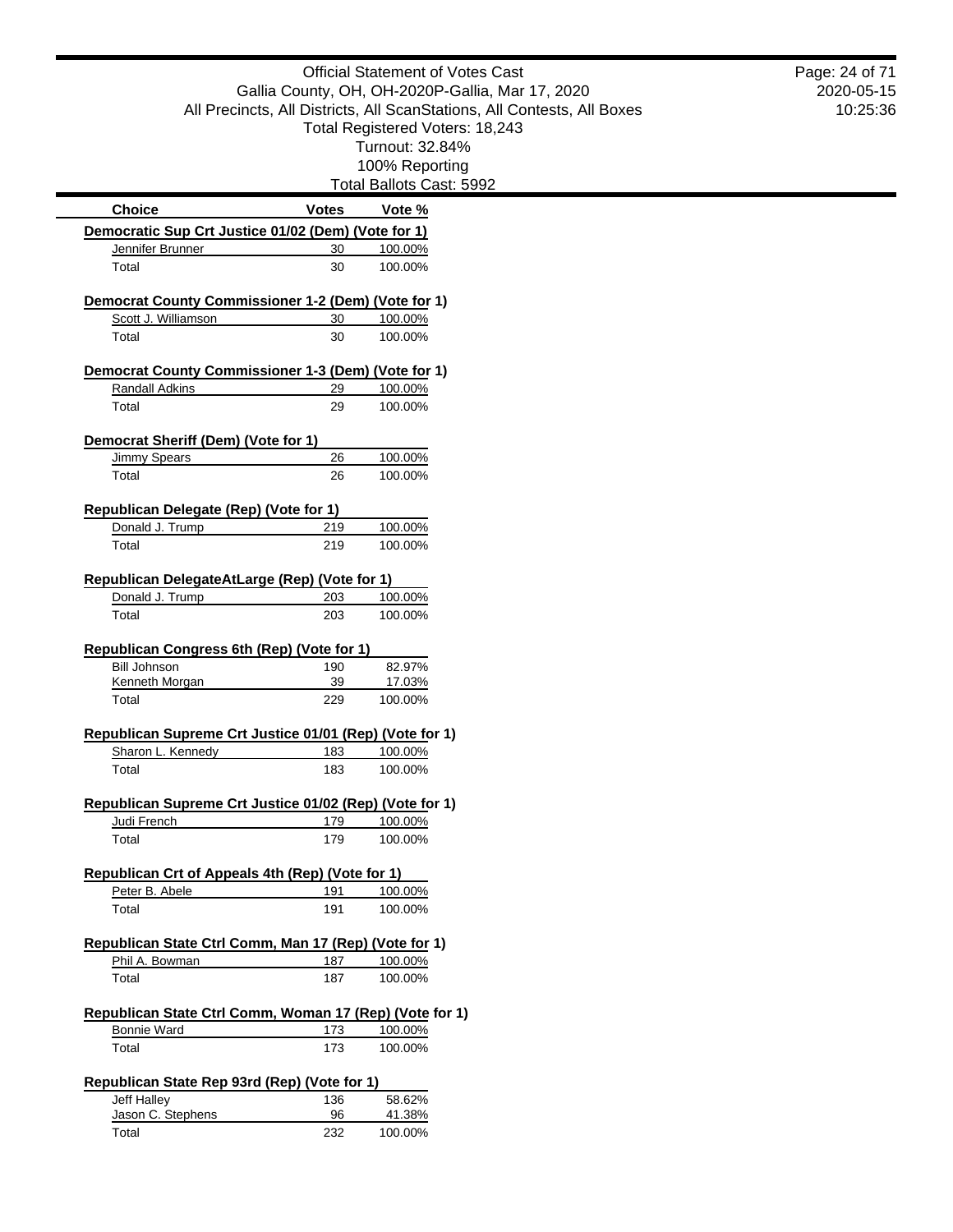| <b>Official Statement of Votes Cast</b>                                                |                                                  | Page: 25 of 71                                                          |            |
|----------------------------------------------------------------------------------------|--------------------------------------------------|-------------------------------------------------------------------------|------------|
|                                                                                        | Gallia County, OH, OH-2020P-Gallia, Mar 17, 2020 |                                                                         | 2020-05-15 |
|                                                                                        |                                                  | All Precincts, All Districts, All ScanStations, All Contests, All Boxes | 10:25:36   |
|                                                                                        |                                                  | Total Registered Voters: 18,243                                         |            |
|                                                                                        |                                                  | Turnout: 32.84%                                                         |            |
|                                                                                        |                                                  | 100% Reporting<br>Total Ballots Cast: 5992                              |            |
|                                                                                        |                                                  |                                                                         |            |
| <b>Choice</b>                                                                          | <b>Votes</b>                                     | Vote %                                                                  |            |
| Republican Common Pleas Probate Juvenile Div (Rep) (Vote for 1)<br>Tho S. Moulton, Jr. | 203                                              | 100.00%                                                                 |            |
| Total                                                                                  | 203                                              | 100.00%                                                                 |            |
| Republican County Commissioner 1-2 (Rep) (Vote for 1)                                  |                                                  |                                                                         |            |
| Brent A. Saunders                                                                      | 101                                              | 42.26%                                                                  |            |
| Q. Jay Stapleton                                                                       | 138                                              | 57.74%                                                                  |            |
| Total                                                                                  | 239                                              | 100.00%                                                                 |            |
| Republican County Commissioner 1-3 (Rep) (Vote for 1)                                  |                                                  |                                                                         |            |
| M. Eugene Greene<br>David K. Smith                                                     | 118<br>117                                       | 50.21%<br>49.79%                                                        |            |
| Total                                                                                  | 235                                              | 100.00%                                                                 |            |
| <b>Republican Prosecuting Attorney (Rep) (Vote for 1)</b>                              |                                                  |                                                                         |            |
| Jason D. Holdren                                                                       | 198                                              | 100.00%                                                                 |            |
| Total                                                                                  | 198                                              | 100.00%                                                                 |            |
| <b>Republican Clerk Of Courts (Rep) (Vote for 1)</b>                                   |                                                  |                                                                         |            |
| Noreen M. Saunders                                                                     | 202                                              | 100.00%                                                                 |            |
| Total                                                                                  | 202                                              | 100.00%                                                                 |            |
| <b>Republican Sheriff (Rep) (Vote for 1)</b>                                           |                                                  |                                                                         |            |
| Matthew D. Champlin                                                                    | 182                                              | 77.45%                                                                  |            |
| Ric A. Harrison II                                                                     | 53                                               | 22.55%                                                                  |            |
| Total                                                                                  | 235                                              | 100.00%                                                                 |            |
| Republican County Recorder (Rep) (Vote for 1)                                          |                                                  |                                                                         |            |
| J. Roger Walker                                                                        | 200                                              | 100.00%                                                                 |            |
| Total                                                                                  | 200                                              | 100.00%                                                                 |            |
| <b>Republican County Treasurer (Rep) (Vote for 1)</b>                                  |                                                  |                                                                         |            |
| <b>Steve McGhee</b>                                                                    | 192                                              | 100.00%                                                                 |            |
| Total                                                                                  | 192                                              | 100.00%                                                                 |            |
|                                                                                        |                                                  |                                                                         |            |
| Republican County Engineer (Rep) (Vote for 1)<br>Brett A. Boothe                       | 194                                              | 100.00%                                                                 |            |
| Total                                                                                  | 194                                              | 100.00%                                                                 |            |
| Republican Coroner (Rep) (Vote for 1)                                                  |                                                  |                                                                         |            |
| Write-in                                                                               | 100                                              | 100.00%                                                                 |            |
| Total                                                                                  | 100                                              | 100.00%                                                                 |            |
|                                                                                        |                                                  |                                                                         |            |
| Republican Green 4 Rep Central Comm (Rep) (Vote for 1)<br>Russ V. Moore                | 178                                              | 100.00%                                                                 |            |
| Total                                                                                  | 178                                              | 100.00%                                                                 |            |
| <b>Council on Aging (Vote for 1)</b>                                                   |                                                  |                                                                         |            |
| For the Tax Levy                                                                       | 210                                              | 78.65%                                                                  |            |
| <b>Against the Tax Levy</b>                                                            | 57                                               | 21.35%                                                                  |            |
| Total                                                                                  | 267                                              | 100.00%                                                                 |            |
| <b>Health District (Vote for 1)</b>                                                    |                                                  |                                                                         |            |
| For the Tax Levy                                                                       | 168                                              | 63.64%                                                                  |            |
| Against the Tax Levy                                                                   | 96                                               | 36.36%                                                                  |            |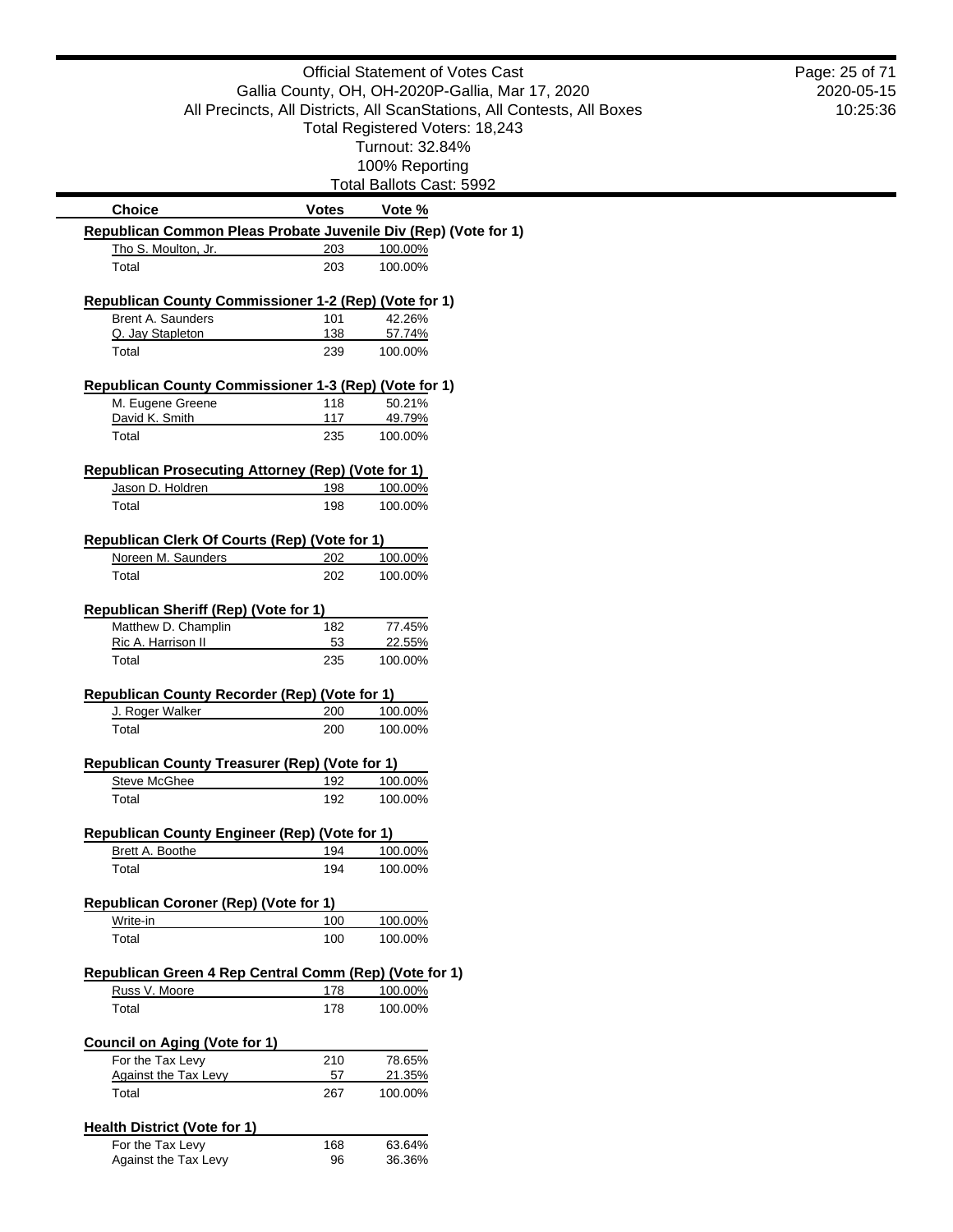| <b>Choice</b><br><b>Votes</b><br>Total<br>264<br><b>Precinct Green Twp 5 011</b><br>Democratic DelegateAtLarge (Dem) (Vote for 1)<br>Michael Bennet<br>0<br>Joseph R. Biden, Jr.<br>46<br>Michael R. Bloomberg<br>0<br>Cory Booker<br>0<br>Pete Buttigieg<br>0<br>Tulsi Gabbard<br>0<br>Amy Klobuchar<br>2<br><b>Deval Patrick</b><br>0<br><b>Bernie Sanders</b><br>10<br><b>Tom Steyer</b><br>1<br>Elizabeth Warren<br>4<br>Write-in<br>0<br>63<br>Total<br>Democratic Rep to Congress 6th (Dem) (Vote for 1)<br>Shawna Roberts<br>54<br>Total<br>54<br>Democratic Sup Crt Jus 01/01 (Dem) (Vote for 1)<br>John P. O'Donell<br>51<br>Total<br>51<br>Democratic Sup Crt Justice 01/02 (Dem) (Vote for 1)<br>Jennifer Brunner<br>54<br>54<br>Total<br>Democrat County Commissioner 1-2 (Dem) (Vote for 1)<br>Scott J. Williamson<br>45<br>Total<br>45<br>Democrat County Commissioner 1-3 (Dem) (Vote for 1)<br>Randall Adkins<br>54<br>54<br>Total<br>Democrat Sheriff (Dem) (Vote for 1)<br><b>Jimmy Spears</b><br>49<br>49<br>Total<br>Democrat Green 5 Dem Central Comm (Dem) (Vote for 1)<br>Raymond C. Matura<br>55<br>Total<br>55<br>Republican Delegate (Rep) (Vote for 1)<br>Donald J. Trump<br>269<br>Total<br>269<br>Republican DelegateAtLarge (Rep) (Vote for 1) | Gallia County, OH, OH-2020P-Gallia, Mar 17, 2020<br>All Precincts, All Districts, All ScanStations, All Contests, All Boxes<br>Total Registered Voters: 18,243<br>Turnout: 32.84%<br>100% Reporting |
|------------------------------------------------------------------------------------------------------------------------------------------------------------------------------------------------------------------------------------------------------------------------------------------------------------------------------------------------------------------------------------------------------------------------------------------------------------------------------------------------------------------------------------------------------------------------------------------------------------------------------------------------------------------------------------------------------------------------------------------------------------------------------------------------------------------------------------------------------------------------------------------------------------------------------------------------------------------------------------------------------------------------------------------------------------------------------------------------------------------------------------------------------------------------------------------------------------------------------------------------------------------------------|-----------------------------------------------------------------------------------------------------------------------------------------------------------------------------------------------------|
|                                                                                                                                                                                                                                                                                                                                                                                                                                                                                                                                                                                                                                                                                                                                                                                                                                                                                                                                                                                                                                                                                                                                                                                                                                                                              |                                                                                                                                                                                                     |
|                                                                                                                                                                                                                                                                                                                                                                                                                                                                                                                                                                                                                                                                                                                                                                                                                                                                                                                                                                                                                                                                                                                                                                                                                                                                              |                                                                                                                                                                                                     |
|                                                                                                                                                                                                                                                                                                                                                                                                                                                                                                                                                                                                                                                                                                                                                                                                                                                                                                                                                                                                                                                                                                                                                                                                                                                                              |                                                                                                                                                                                                     |
|                                                                                                                                                                                                                                                                                                                                                                                                                                                                                                                                                                                                                                                                                                                                                                                                                                                                                                                                                                                                                                                                                                                                                                                                                                                                              |                                                                                                                                                                                                     |
|                                                                                                                                                                                                                                                                                                                                                                                                                                                                                                                                                                                                                                                                                                                                                                                                                                                                                                                                                                                                                                                                                                                                                                                                                                                                              |                                                                                                                                                                                                     |
|                                                                                                                                                                                                                                                                                                                                                                                                                                                                                                                                                                                                                                                                                                                                                                                                                                                                                                                                                                                                                                                                                                                                                                                                                                                                              | Total Ballots Cast: 5992                                                                                                                                                                            |
|                                                                                                                                                                                                                                                                                                                                                                                                                                                                                                                                                                                                                                                                                                                                                                                                                                                                                                                                                                                                                                                                                                                                                                                                                                                                              | Vote %                                                                                                                                                                                              |
|                                                                                                                                                                                                                                                                                                                                                                                                                                                                                                                                                                                                                                                                                                                                                                                                                                                                                                                                                                                                                                                                                                                                                                                                                                                                              | 100.00%                                                                                                                                                                                             |
|                                                                                                                                                                                                                                                                                                                                                                                                                                                                                                                                                                                                                                                                                                                                                                                                                                                                                                                                                                                                                                                                                                                                                                                                                                                                              |                                                                                                                                                                                                     |
|                                                                                                                                                                                                                                                                                                                                                                                                                                                                                                                                                                                                                                                                                                                                                                                                                                                                                                                                                                                                                                                                                                                                                                                                                                                                              |                                                                                                                                                                                                     |
|                                                                                                                                                                                                                                                                                                                                                                                                                                                                                                                                                                                                                                                                                                                                                                                                                                                                                                                                                                                                                                                                                                                                                                                                                                                                              |                                                                                                                                                                                                     |
|                                                                                                                                                                                                                                                                                                                                                                                                                                                                                                                                                                                                                                                                                                                                                                                                                                                                                                                                                                                                                                                                                                                                                                                                                                                                              | 0.00%                                                                                                                                                                                               |
|                                                                                                                                                                                                                                                                                                                                                                                                                                                                                                                                                                                                                                                                                                                                                                                                                                                                                                                                                                                                                                                                                                                                                                                                                                                                              | 73.02%                                                                                                                                                                                              |
|                                                                                                                                                                                                                                                                                                                                                                                                                                                                                                                                                                                                                                                                                                                                                                                                                                                                                                                                                                                                                                                                                                                                                                                                                                                                              | 0.00%                                                                                                                                                                                               |
|                                                                                                                                                                                                                                                                                                                                                                                                                                                                                                                                                                                                                                                                                                                                                                                                                                                                                                                                                                                                                                                                                                                                                                                                                                                                              | 0.00%                                                                                                                                                                                               |
|                                                                                                                                                                                                                                                                                                                                                                                                                                                                                                                                                                                                                                                                                                                                                                                                                                                                                                                                                                                                                                                                                                                                                                                                                                                                              | 0.00%                                                                                                                                                                                               |
|                                                                                                                                                                                                                                                                                                                                                                                                                                                                                                                                                                                                                                                                                                                                                                                                                                                                                                                                                                                                                                                                                                                                                                                                                                                                              | 0.00%                                                                                                                                                                                               |
|                                                                                                                                                                                                                                                                                                                                                                                                                                                                                                                                                                                                                                                                                                                                                                                                                                                                                                                                                                                                                                                                                                                                                                                                                                                                              | 3.17%                                                                                                                                                                                               |
|                                                                                                                                                                                                                                                                                                                                                                                                                                                                                                                                                                                                                                                                                                                                                                                                                                                                                                                                                                                                                                                                                                                                                                                                                                                                              | 0.00%                                                                                                                                                                                               |
|                                                                                                                                                                                                                                                                                                                                                                                                                                                                                                                                                                                                                                                                                                                                                                                                                                                                                                                                                                                                                                                                                                                                                                                                                                                                              | 15.87%                                                                                                                                                                                              |
|                                                                                                                                                                                                                                                                                                                                                                                                                                                                                                                                                                                                                                                                                                                                                                                                                                                                                                                                                                                                                                                                                                                                                                                                                                                                              | 1.59%                                                                                                                                                                                               |
|                                                                                                                                                                                                                                                                                                                                                                                                                                                                                                                                                                                                                                                                                                                                                                                                                                                                                                                                                                                                                                                                                                                                                                                                                                                                              | 6.35%                                                                                                                                                                                               |
|                                                                                                                                                                                                                                                                                                                                                                                                                                                                                                                                                                                                                                                                                                                                                                                                                                                                                                                                                                                                                                                                                                                                                                                                                                                                              | 0.00%                                                                                                                                                                                               |
|                                                                                                                                                                                                                                                                                                                                                                                                                                                                                                                                                                                                                                                                                                                                                                                                                                                                                                                                                                                                                                                                                                                                                                                                                                                                              |                                                                                                                                                                                                     |
|                                                                                                                                                                                                                                                                                                                                                                                                                                                                                                                                                                                                                                                                                                                                                                                                                                                                                                                                                                                                                                                                                                                                                                                                                                                                              | 100.00%                                                                                                                                                                                             |
|                                                                                                                                                                                                                                                                                                                                                                                                                                                                                                                                                                                                                                                                                                                                                                                                                                                                                                                                                                                                                                                                                                                                                                                                                                                                              |                                                                                                                                                                                                     |
|                                                                                                                                                                                                                                                                                                                                                                                                                                                                                                                                                                                                                                                                                                                                                                                                                                                                                                                                                                                                                                                                                                                                                                                                                                                                              | 100.00%                                                                                                                                                                                             |
|                                                                                                                                                                                                                                                                                                                                                                                                                                                                                                                                                                                                                                                                                                                                                                                                                                                                                                                                                                                                                                                                                                                                                                                                                                                                              | 100.00%                                                                                                                                                                                             |
|                                                                                                                                                                                                                                                                                                                                                                                                                                                                                                                                                                                                                                                                                                                                                                                                                                                                                                                                                                                                                                                                                                                                                                                                                                                                              |                                                                                                                                                                                                     |
|                                                                                                                                                                                                                                                                                                                                                                                                                                                                                                                                                                                                                                                                                                                                                                                                                                                                                                                                                                                                                                                                                                                                                                                                                                                                              |                                                                                                                                                                                                     |
|                                                                                                                                                                                                                                                                                                                                                                                                                                                                                                                                                                                                                                                                                                                                                                                                                                                                                                                                                                                                                                                                                                                                                                                                                                                                              | 100.00%                                                                                                                                                                                             |
|                                                                                                                                                                                                                                                                                                                                                                                                                                                                                                                                                                                                                                                                                                                                                                                                                                                                                                                                                                                                                                                                                                                                                                                                                                                                              | 100.00%                                                                                                                                                                                             |
|                                                                                                                                                                                                                                                                                                                                                                                                                                                                                                                                                                                                                                                                                                                                                                                                                                                                                                                                                                                                                                                                                                                                                                                                                                                                              |                                                                                                                                                                                                     |
|                                                                                                                                                                                                                                                                                                                                                                                                                                                                                                                                                                                                                                                                                                                                                                                                                                                                                                                                                                                                                                                                                                                                                                                                                                                                              |                                                                                                                                                                                                     |
|                                                                                                                                                                                                                                                                                                                                                                                                                                                                                                                                                                                                                                                                                                                                                                                                                                                                                                                                                                                                                                                                                                                                                                                                                                                                              | 100.00%                                                                                                                                                                                             |
|                                                                                                                                                                                                                                                                                                                                                                                                                                                                                                                                                                                                                                                                                                                                                                                                                                                                                                                                                                                                                                                                                                                                                                                                                                                                              | 100.00%                                                                                                                                                                                             |
|                                                                                                                                                                                                                                                                                                                                                                                                                                                                                                                                                                                                                                                                                                                                                                                                                                                                                                                                                                                                                                                                                                                                                                                                                                                                              |                                                                                                                                                                                                     |
|                                                                                                                                                                                                                                                                                                                                                                                                                                                                                                                                                                                                                                                                                                                                                                                                                                                                                                                                                                                                                                                                                                                                                                                                                                                                              | 100.00%                                                                                                                                                                                             |
|                                                                                                                                                                                                                                                                                                                                                                                                                                                                                                                                                                                                                                                                                                                                                                                                                                                                                                                                                                                                                                                                                                                                                                                                                                                                              | 100.00%                                                                                                                                                                                             |
|                                                                                                                                                                                                                                                                                                                                                                                                                                                                                                                                                                                                                                                                                                                                                                                                                                                                                                                                                                                                                                                                                                                                                                                                                                                                              |                                                                                                                                                                                                     |
|                                                                                                                                                                                                                                                                                                                                                                                                                                                                                                                                                                                                                                                                                                                                                                                                                                                                                                                                                                                                                                                                                                                                                                                                                                                                              |                                                                                                                                                                                                     |
|                                                                                                                                                                                                                                                                                                                                                                                                                                                                                                                                                                                                                                                                                                                                                                                                                                                                                                                                                                                                                                                                                                                                                                                                                                                                              | 100.00%                                                                                                                                                                                             |
|                                                                                                                                                                                                                                                                                                                                                                                                                                                                                                                                                                                                                                                                                                                                                                                                                                                                                                                                                                                                                                                                                                                                                                                                                                                                              | 100.00%                                                                                                                                                                                             |
|                                                                                                                                                                                                                                                                                                                                                                                                                                                                                                                                                                                                                                                                                                                                                                                                                                                                                                                                                                                                                                                                                                                                                                                                                                                                              |                                                                                                                                                                                                     |
|                                                                                                                                                                                                                                                                                                                                                                                                                                                                                                                                                                                                                                                                                                                                                                                                                                                                                                                                                                                                                                                                                                                                                                                                                                                                              |                                                                                                                                                                                                     |
|                                                                                                                                                                                                                                                                                                                                                                                                                                                                                                                                                                                                                                                                                                                                                                                                                                                                                                                                                                                                                                                                                                                                                                                                                                                                              | 100.00%                                                                                                                                                                                             |
|                                                                                                                                                                                                                                                                                                                                                                                                                                                                                                                                                                                                                                                                                                                                                                                                                                                                                                                                                                                                                                                                                                                                                                                                                                                                              | 100.00%                                                                                                                                                                                             |
|                                                                                                                                                                                                                                                                                                                                                                                                                                                                                                                                                                                                                                                                                                                                                                                                                                                                                                                                                                                                                                                                                                                                                                                                                                                                              |                                                                                                                                                                                                     |
|                                                                                                                                                                                                                                                                                                                                                                                                                                                                                                                                                                                                                                                                                                                                                                                                                                                                                                                                                                                                                                                                                                                                                                                                                                                                              | 100.00%                                                                                                                                                                                             |
|                                                                                                                                                                                                                                                                                                                                                                                                                                                                                                                                                                                                                                                                                                                                                                                                                                                                                                                                                                                                                                                                                                                                                                                                                                                                              | 100.00%                                                                                                                                                                                             |
|                                                                                                                                                                                                                                                                                                                                                                                                                                                                                                                                                                                                                                                                                                                                                                                                                                                                                                                                                                                                                                                                                                                                                                                                                                                                              |                                                                                                                                                                                                     |
|                                                                                                                                                                                                                                                                                                                                                                                                                                                                                                                                                                                                                                                                                                                                                                                                                                                                                                                                                                                                                                                                                                                                                                                                                                                                              |                                                                                                                                                                                                     |
|                                                                                                                                                                                                                                                                                                                                                                                                                                                                                                                                                                                                                                                                                                                                                                                                                                                                                                                                                                                                                                                                                                                                                                                                                                                                              | 100.00%                                                                                                                                                                                             |
|                                                                                                                                                                                                                                                                                                                                                                                                                                                                                                                                                                                                                                                                                                                                                                                                                                                                                                                                                                                                                                                                                                                                                                                                                                                                              | 100.00%                                                                                                                                                                                             |
|                                                                                                                                                                                                                                                                                                                                                                                                                                                                                                                                                                                                                                                                                                                                                                                                                                                                                                                                                                                                                                                                                                                                                                                                                                                                              |                                                                                                                                                                                                     |
|                                                                                                                                                                                                                                                                                                                                                                                                                                                                                                                                                                                                                                                                                                                                                                                                                                                                                                                                                                                                                                                                                                                                                                                                                                                                              |                                                                                                                                                                                                     |
| Donald J. Trump<br>262                                                                                                                                                                                                                                                                                                                                                                                                                                                                                                                                                                                                                                                                                                                                                                                                                                                                                                                                                                                                                                                                                                                                                                                                                                                       |                                                                                                                                                                                                     |
| Total<br>262                                                                                                                                                                                                                                                                                                                                                                                                                                                                                                                                                                                                                                                                                                                                                                                                                                                                                                                                                                                                                                                                                                                                                                                                                                                                 | 100.00%                                                                                                                                                                                             |
|                                                                                                                                                                                                                                                                                                                                                                                                                                                                                                                                                                                                                                                                                                                                                                                                                                                                                                                                                                                                                                                                                                                                                                                                                                                                              | 100.00%                                                                                                                                                                                             |
| Republican Congress 6th (Rep) (Vote for 1)                                                                                                                                                                                                                                                                                                                                                                                                                                                                                                                                                                                                                                                                                                                                                                                                                                                                                                                                                                                                                                                                                                                                                                                                                                   |                                                                                                                                                                                                     |
| <b>Bill Johnson</b><br>255                                                                                                                                                                                                                                                                                                                                                                                                                                                                                                                                                                                                                                                                                                                                                                                                                                                                                                                                                                                                                                                                                                                                                                                                                                                   |                                                                                                                                                                                                     |
|                                                                                                                                                                                                                                                                                                                                                                                                                                                                                                                                                                                                                                                                                                                                                                                                                                                                                                                                                                                                                                                                                                                                                                                                                                                                              |                                                                                                                                                                                                     |

2020-05-15 10:25:36 Page: 26 of 71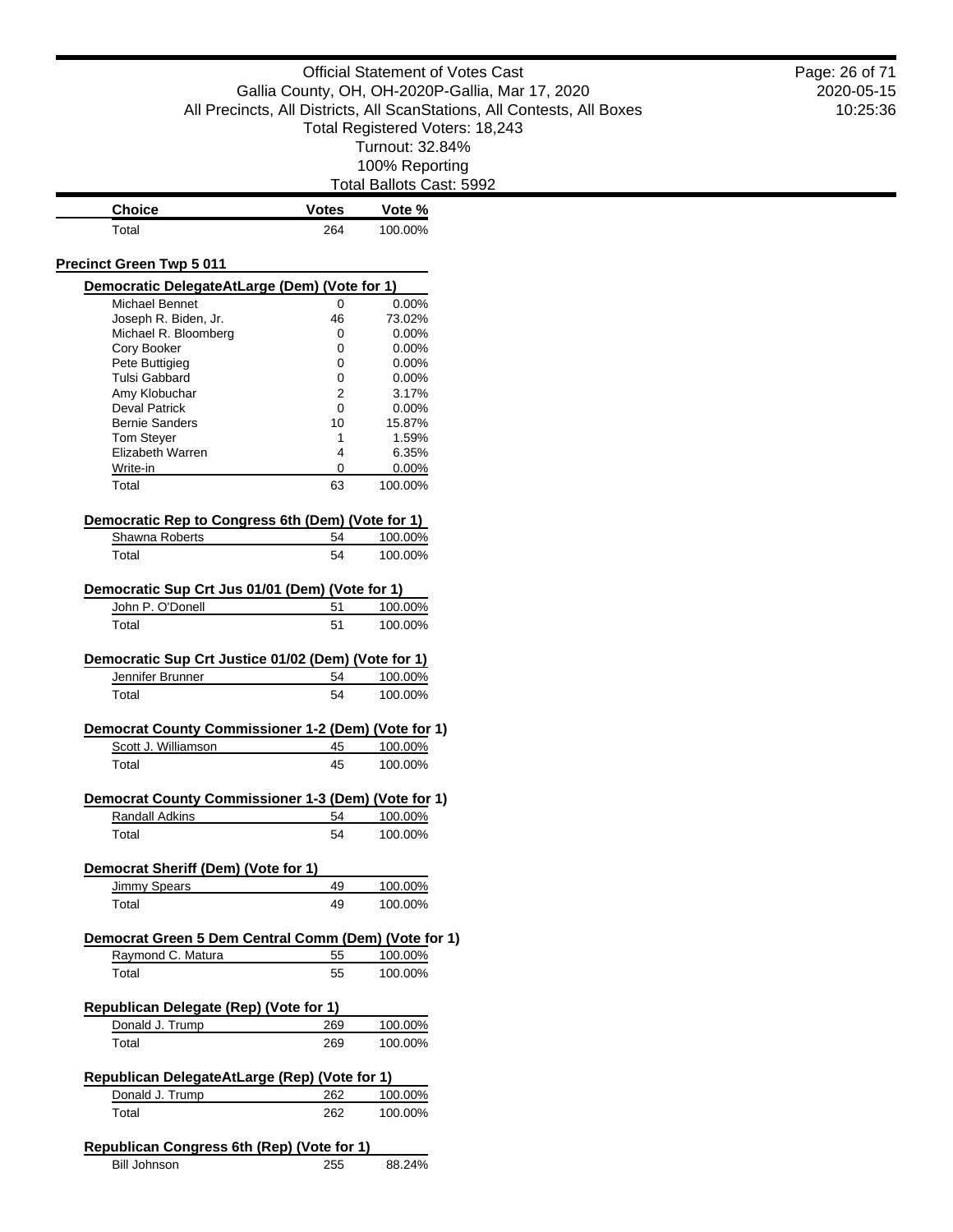|                                                                     |                                                  | <b>Official Statement of Votes Cast</b>                                 | Page: 27 of 71 |
|---------------------------------------------------------------------|--------------------------------------------------|-------------------------------------------------------------------------|----------------|
|                                                                     | Gallia County, OH, OH-2020P-Gallia, Mar 17, 2020 |                                                                         |                |
|                                                                     |                                                  | All Precincts, All Districts, All ScanStations, All Contests, All Boxes | 10:25:36       |
|                                                                     |                                                  | Total Registered Voters: 18,243                                         |                |
|                                                                     |                                                  | Turnout: 32.84%                                                         |                |
|                                                                     |                                                  | 100% Reporting                                                          |                |
|                                                                     |                                                  | Total Ballots Cast: 5992                                                |                |
| <b>Choice</b>                                                       | <b>Votes</b>                                     | Vote %                                                                  |                |
| Kenneth Morgan                                                      | 34                                               | 11.76%                                                                  |                |
| Total                                                               | 289                                              | 100.00%                                                                 |                |
| Republican Supreme Crt Justice 01/01 (Rep) (Vote for 1)             |                                                  |                                                                         |                |
| Sharon L. Kennedy                                                   | 229                                              | 100.00%                                                                 |                |
| Total                                                               | 229                                              | 100.00%                                                                 |                |
| Republican Supreme Crt Justice 01/02 (Rep) (Vote for 1)             |                                                  |                                                                         |                |
| Judi French                                                         | 226                                              | 100.00%                                                                 |                |
| Total                                                               | 226                                              | 100.00%                                                                 |                |
| Republican Crt of Appeals 4th (Rep) (Vote for 1)                    |                                                  |                                                                         |                |
| Peter B. Abele                                                      | 230                                              | 100.00%                                                                 |                |
| Total                                                               | 230                                              | 100.00%                                                                 |                |
|                                                                     |                                                  |                                                                         |                |
| Republican State Ctrl Comm, Man 17 (Rep) (Vote for 1)               |                                                  |                                                                         |                |
| Phil A. Bowman                                                      | 227                                              | 100.00%                                                                 |                |
| Total                                                               | 227                                              | 100.00%                                                                 |                |
| Republican State Ctrl Comm, Woman 17 (Rep) (Vote for 1)             |                                                  |                                                                         |                |
| Bonnie Ward                                                         | 230                                              | 100.00%                                                                 |                |
| Total                                                               | 230                                              | 100.00%                                                                 |                |
| Republican State Rep 93rd (Rep) (Vote for 1)                        |                                                  |                                                                         |                |
| Jeff Halley                                                         | 195                                              | 64.36%                                                                  |                |
| Jason C. Stephens                                                   | 108                                              | 35.64%                                                                  |                |
| Total                                                               | 303                                              | 100.00%                                                                 |                |
| Republican Common Pleas Probate Juvenile Div (Rep) (Vote for 1)     |                                                  |                                                                         |                |
| Tho S. Moulton, Jr.                                                 | 266                                              | 100.00%                                                                 |                |
| Total                                                               | 266                                              | 100.00%                                                                 |                |
| Republican County Commissioner 1-2 (Rep) (Vote for 1)               |                                                  |                                                                         |                |
| Brent A. Saunders                                                   | 131                                              | 41.85%                                                                  |                |
| Q. Jay Stapleton                                                    | 182                                              | 58.15%                                                                  |                |
| Total                                                               | 313                                              | 100.00%                                                                 |                |
| Republican County Commissioner 1-3 (Rep) (Vote for 1)               |                                                  |                                                                         |                |
| M. Eugene Greene                                                    | 169                                              | 55.78%                                                                  |                |
| David K. Smith                                                      | 134                                              | 44.22%                                                                  |                |
| Total                                                               | 303                                              | 100.00%                                                                 |                |
| <b>Republican Prosecuting Attorney (Rep) (Vote for 1)</b>           |                                                  |                                                                         |                |
| Jason D. Holdren                                                    | 258                                              | 100.00%                                                                 |                |
| Total                                                               | 258                                              | 100.00%                                                                 |                |
|                                                                     |                                                  |                                                                         |                |
| Republican Clerk Of Courts (Rep) (Vote for 1)<br>Noreen M. Saunders | 264                                              | 100.00%                                                                 |                |
| Total                                                               | 264                                              | 100.00%                                                                 |                |
|                                                                     |                                                  |                                                                         |                |
| <b>Republican Sheriff (Rep) (Vote for 1)</b><br>Matthew D. Champlin | 241                                              | 78.25%                                                                  |                |
| Ric A. Harrison II                                                  | 67                                               | 21.75%                                                                  |                |
| Total                                                               | 308                                              | 100.00%                                                                 |                |
|                                                                     |                                                  |                                                                         |                |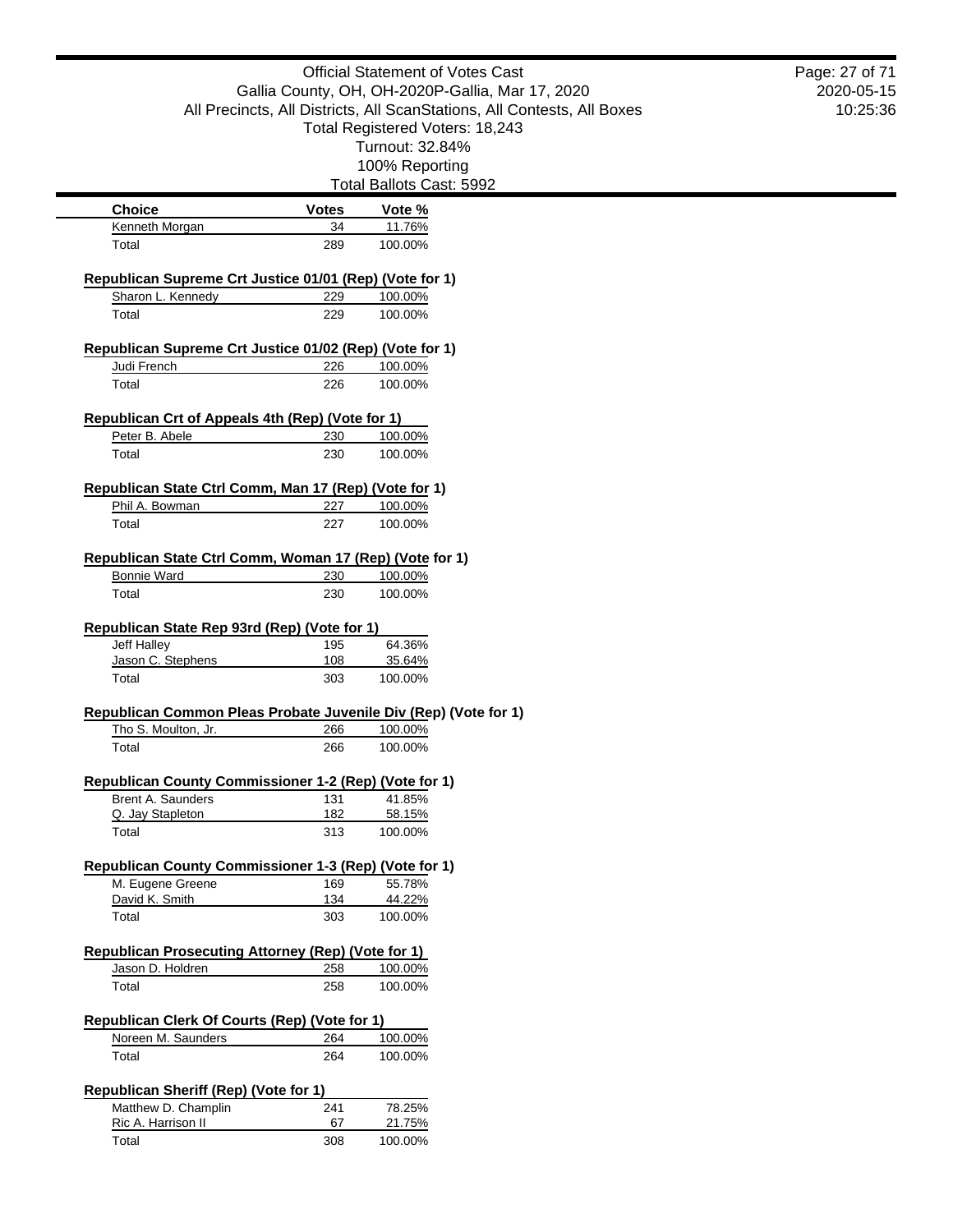|                                                                         |              |                          | <b>Official Statement of Votes Cast</b>                                 |
|-------------------------------------------------------------------------|--------------|--------------------------|-------------------------------------------------------------------------|
|                                                                         |              |                          | Gallia County, OH, OH-2020P-Gallia, Mar 17, 2020                        |
|                                                                         |              |                          | All Precincts, All Districts, All ScanStations, All Contests, All Boxes |
|                                                                         |              |                          | Total Registered Voters: 18,243                                         |
|                                                                         |              | Turnout: 32.84%          |                                                                         |
|                                                                         |              | 100% Reporting           |                                                                         |
|                                                                         |              | Total Ballots Cast: 5992 |                                                                         |
| <b>Choice</b>                                                           | <b>Votes</b> | Vote %                   |                                                                         |
| Republican County Recorder (Rep) (Vote for 1)                           |              |                          |                                                                         |
| J. Roger Walker                                                         | 263          | 100.00%                  |                                                                         |
| Total                                                                   | 263          | 100.00%                  |                                                                         |
|                                                                         |              |                          |                                                                         |
| Republican County Treasurer (Rep) (Vote for 1)                          |              |                          |                                                                         |
| Steve McGhee                                                            | 248          | 100.00%                  |                                                                         |
| Total                                                                   | 248          | 100.00%                  |                                                                         |
| Republican County Engineer (Rep) (Vote for 1)                           |              |                          |                                                                         |
| Brett A. Boothe                                                         | 252          | 100.00%                  |                                                                         |
| Total                                                                   | 252          | 100.00%                  |                                                                         |
|                                                                         |              |                          |                                                                         |
| Republican Coroner (Rep) (Vote for 1)                                   |              |                          |                                                                         |
| Write-in                                                                | 107          | 100.00%                  |                                                                         |
| Total                                                                   | 107          | 100.00%                  |                                                                         |
|                                                                         |              |                          |                                                                         |
| Republican Green 5 Rep Central Comm (Rep) (Vote for 1)                  |              |                          |                                                                         |
| Cynthia Graham                                                          | 258          | 100.00%                  |                                                                         |
| Total                                                                   | 258          | 100.00%                  |                                                                         |
| <b>Council on Aging (Vote for 1)</b>                                    |              |                          |                                                                         |
| For the Tax Levy                                                        | 319          | 82.86%                   |                                                                         |
| <b>Against the Tax Levy</b>                                             | 66           | 17.14%                   |                                                                         |
| Total                                                                   | 385          | 100.00%                  |                                                                         |
|                                                                         |              |                          |                                                                         |
| <b>Health District (Vote for 1)</b>                                     |              |                          |                                                                         |
| For the Tax Levy                                                        | 250<br>135   | 64.94%<br>35.06%         |                                                                         |
| <b>Against the Tax Levy</b><br>Total                                    | 385          | 100.00%                  |                                                                         |
|                                                                         |              |                          |                                                                         |
| <b>Precinct Greenfield Twp 012</b>                                      |              |                          |                                                                         |
| Democratic DelegateAtLarge (Dem) (Vote for 1)                           |              |                          |                                                                         |
| Michael Bennet                                                          | 0            | 0.00%                    |                                                                         |
| Joseph R. Biden, Jr.                                                    | 11           | 64.71%                   |                                                                         |
| Michael R. Bloomberg                                                    | 0            | $0.00\%$                 |                                                                         |
| Cory Booker                                                             | 1            | 5.88%                    |                                                                         |
| Pete Buttigieg                                                          | 0            | 0.00%                    |                                                                         |
| <b>Tulsi Gabbard</b>                                                    | 1            | 5.88%                    |                                                                         |
| Amy Klobuchar<br><b>Deval Patrick</b>                                   | 0<br>0       | 0.00%<br>0.00%           |                                                                         |
| <b>Bernie Sanders</b>                                                   | 4            | 23.53%                   |                                                                         |
| <b>Tom Stever</b>                                                       | 0            | 0.00%                    |                                                                         |
| Elizabeth Warren                                                        | 0            | 0.00%                    |                                                                         |
| Write-in                                                                | 0            | 0.00%                    |                                                                         |
| Total                                                                   | 17           | 100.00%                  |                                                                         |
|                                                                         |              |                          |                                                                         |
| Democratic Rep to Congress 6th (Dem) (Vote for 1)<br>Shawna Roberts     | 13           | 100.00%                  |                                                                         |
| Total                                                                   | 13           | 100.00%                  |                                                                         |
|                                                                         |              |                          |                                                                         |
| Democratic Sup Crt Jus 01/01 (Dem) (Vote for 1)                         |              |                          |                                                                         |
| John P. O'Donell                                                        | 11           | 100.00%                  |                                                                         |
| Total                                                                   | 11           | 100.00%                  |                                                                         |
|                                                                         |              |                          |                                                                         |
| Democratic Sup Crt Justice 01/02 (Dem) (Vote for 1)<br>Jennifer Brunner |              |                          |                                                                         |
|                                                                         | 13           | 100.00%                  |                                                                         |

2020-05-15 10:25:36 Page: 28 of 71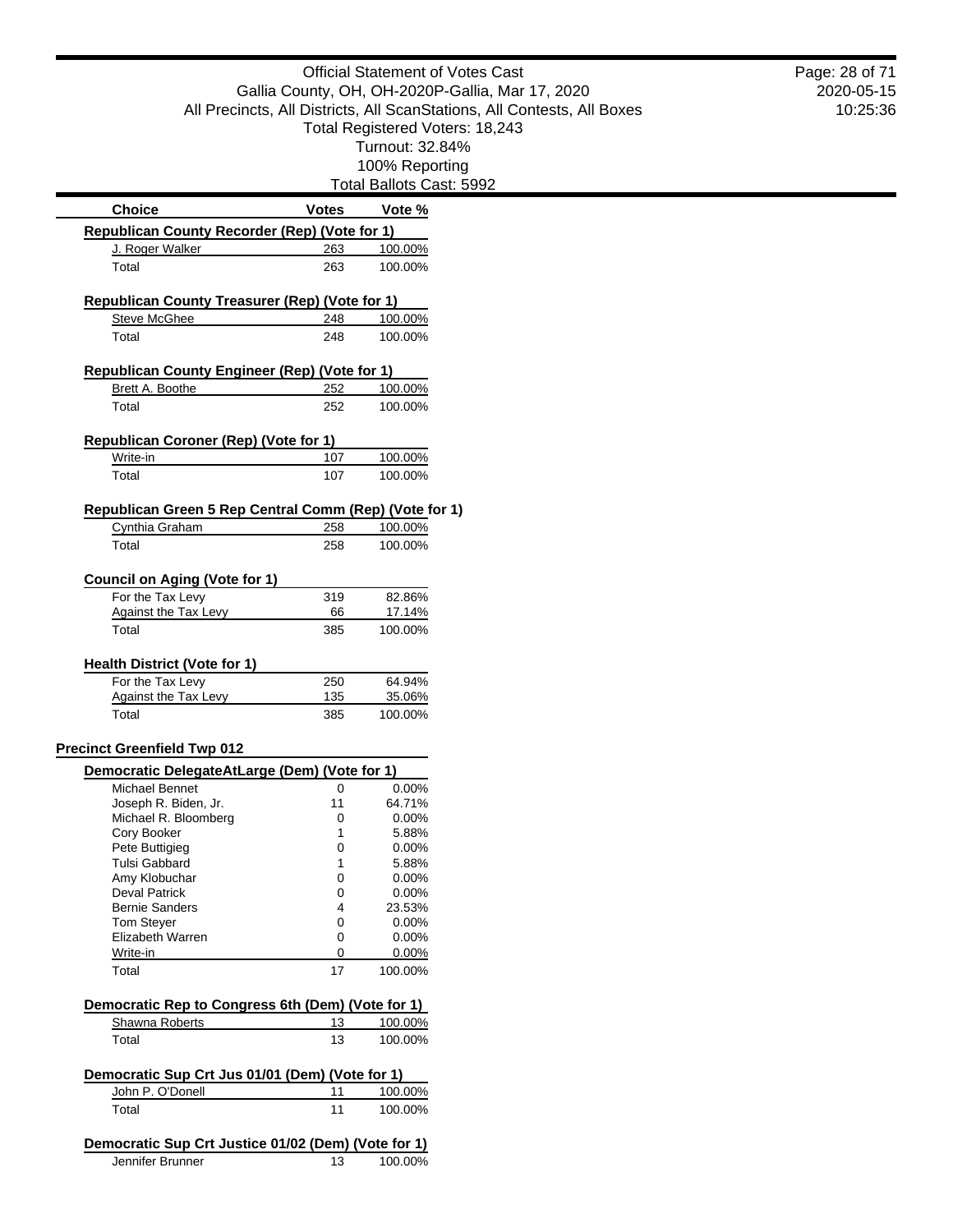|                                                                                   |              | <b>Official Statement of Votes Cast</b>                                 | Page: 29 of 71 |
|-----------------------------------------------------------------------------------|--------------|-------------------------------------------------------------------------|----------------|
|                                                                                   |              | Gallia County, OH, OH-2020P-Gallia, Mar 17, 2020                        | 2020-05-15     |
|                                                                                   |              | All Precincts, All Districts, All ScanStations, All Contests, All Boxes | 10:25:36       |
|                                                                                   |              | Total Registered Voters: 18,243                                         |                |
|                                                                                   |              | Turnout: 32.84%                                                         |                |
|                                                                                   |              | 100% Reporting<br>Total Ballots Cast: 5992                              |                |
| <b>Choice</b>                                                                     | <b>Votes</b> | Vote %                                                                  |                |
| Total                                                                             | 13           | 100.00%                                                                 |                |
|                                                                                   |              |                                                                         |                |
| Democrat County Commissioner 1-2 (Dem) (Vote for 1)<br>Scott J. Williamson        |              |                                                                         |                |
| Total                                                                             | 9<br>9       | 100.00%<br>100.00%                                                      |                |
|                                                                                   |              |                                                                         |                |
| Democrat County Commissioner 1-3 (Dem) (Vote for 1)                               |              |                                                                         |                |
| <b>Randall Adkins</b>                                                             | 13           | 100.00%                                                                 |                |
| Total                                                                             | 13           | 100.00%                                                                 |                |
| Democrat Sheriff (Dem) (Vote for 1)                                               |              |                                                                         |                |
| <b>Jimmy Spears</b>                                                               | 13           | 100.00%                                                                 |                |
| Total                                                                             | 13           | 100.00%                                                                 |                |
|                                                                                   |              |                                                                         |                |
| Democrat Greenfield Twp Dem Central Comm (Dem) (Vote for 1)<br>Randall L. Hammond | 14           | 100.00%                                                                 |                |
| Total                                                                             | 14           | 100.00%                                                                 |                |
|                                                                                   |              |                                                                         |                |
| Republican Delegate (Rep) (Vote for 1)                                            |              |                                                                         |                |
| Donald J. Trump                                                                   | 47           | 100.00%                                                                 |                |
| Total                                                                             | 47           | 100.00%                                                                 |                |
| Republican DelegateAtLarge (Rep) (Vote for 1)                                     |              |                                                                         |                |
| Donald J. Trump                                                                   | 49           | 100.00%                                                                 |                |
| Total                                                                             | 49           | 100.00%                                                                 |                |
|                                                                                   |              |                                                                         |                |
| Republican Congress 6th (Rep) (Vote for 1)<br><b>Bill Johnson</b>                 |              |                                                                         |                |
| Kenneth Morgan                                                                    | 44<br>10     | 81.48%<br>18.52%                                                        |                |
| Total                                                                             | 54           | 100.00%                                                                 |                |
|                                                                                   |              |                                                                         |                |
| Republican Supreme Crt Justice 01/01 (Rep) (Vote for 1)                           |              |                                                                         |                |
| Sharon L. Kennedy                                                                 | 43           | 100.00%                                                                 |                |
| Total                                                                             | 43           | 100.00%                                                                 |                |
| Republican Supreme Crt Justice 01/02 (Rep) (Vote for 1)                           |              |                                                                         |                |
| Judi French                                                                       | 40           | 100.00%                                                                 |                |
| Total                                                                             | 40           | 100.00%                                                                 |                |
|                                                                                   |              |                                                                         |                |
| Republican Crt of Appeals 4th (Rep) (Vote for 1)<br>Peter B. Abele                | 42           | 100.00%                                                                 |                |
| Total                                                                             | 42           | 100.00%                                                                 |                |
|                                                                                   |              |                                                                         |                |
| Republican State Ctrl Comm, Man 17 (Rep) (Vote for 1)                             |              |                                                                         |                |
| Phil A. Bowman                                                                    | 44           | 100.00%                                                                 |                |
| Total                                                                             | 44           | 100.00%                                                                 |                |
|                                                                                   |              |                                                                         |                |
| Republican State Ctrl Comm, Woman 17 (Rep) (Vote for 1)<br>Bonnie Ward            | 38           | 100.00%                                                                 |                |
| Total                                                                             | 38           | 100.00%                                                                 |                |
|                                                                                   |              |                                                                         |                |
| Republican State Rep 93rd (Rep) (Vote for 1)                                      |              |                                                                         |                |
| Jeff Halley                                                                       | 34           | 62.96%                                                                  |                |
| Jason C. Stephens                                                                 | 20           | 37.04%                                                                  |                |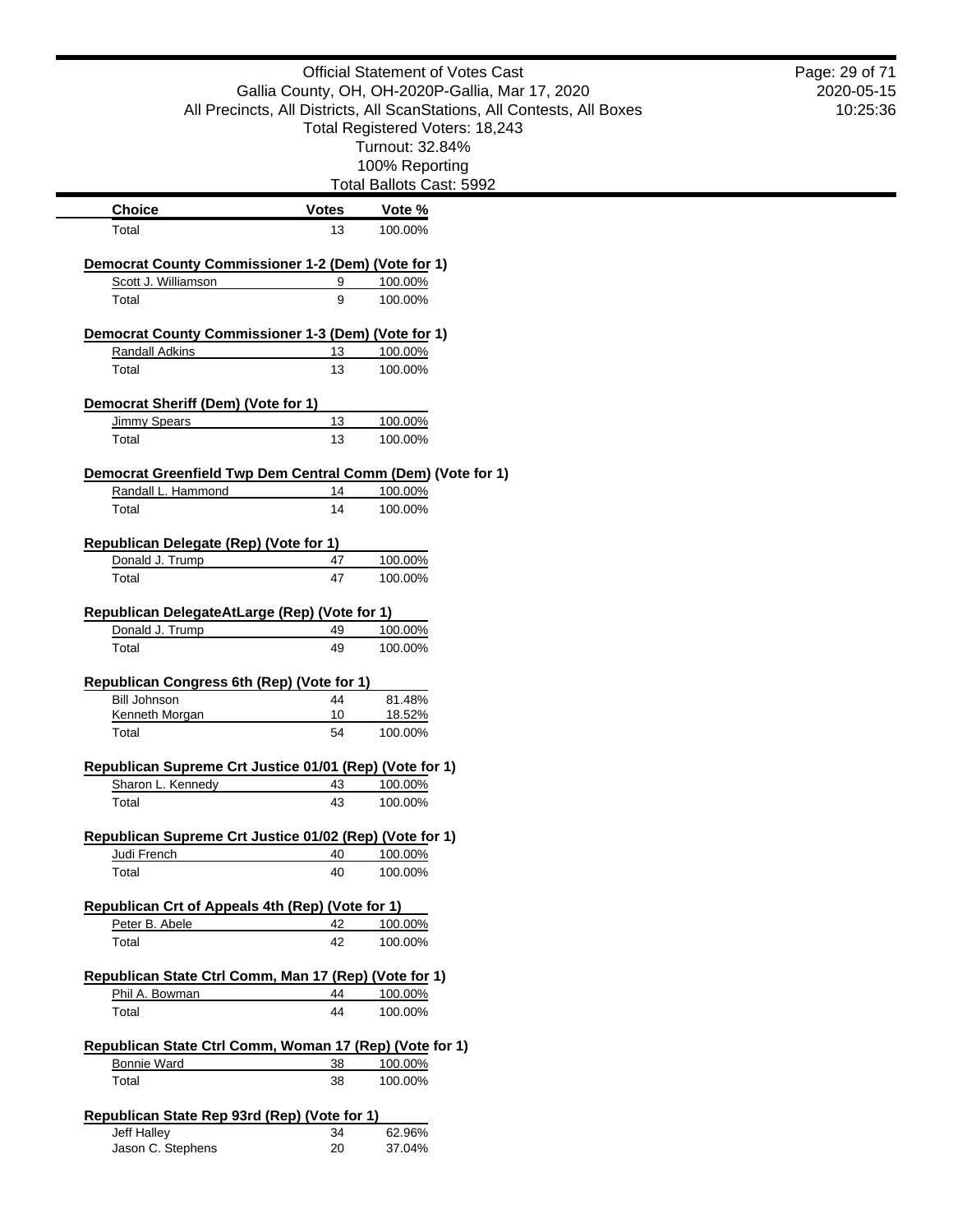|                                                                         |              | <b>Official Statement of Votes Cast</b>                                                                    | Page: 30 of 71         |
|-------------------------------------------------------------------------|--------------|------------------------------------------------------------------------------------------------------------|------------------------|
|                                                                         |              | Gallia County, OH, OH-2020P-Gallia, Mar 17, 2020                                                           | 2020-05-15<br>10:25:36 |
|                                                                         |              | All Precincts, All Districts, All ScanStations, All Contests, All Boxes<br>Total Registered Voters: 18,243 |                        |
|                                                                         |              | Turnout: 32.84%                                                                                            |                        |
|                                                                         |              | 100% Reporting                                                                                             |                        |
|                                                                         |              | Total Ballots Cast: 5992                                                                                   |                        |
| <b>Choice</b>                                                           | <b>Votes</b> | Vote %                                                                                                     |                        |
| Total                                                                   | 54           | 100.00%                                                                                                    |                        |
| Republican Common Pleas Probate Juvenile Div (Rep) (Vote for 1)         |              |                                                                                                            |                        |
| Tho S. Moulton, Jr.                                                     | 46           | 100.00%                                                                                                    |                        |
| Total                                                                   | 46           | 100.00%                                                                                                    |                        |
| Republican County Commissioner 1-2 (Rep) (Vote for 1)                   |              |                                                                                                            |                        |
| Brent A. Saunders                                                       | 31<br>24     | 56.36%                                                                                                     |                        |
| Q. Jay Stapleton<br>Total                                               | 55           | 43.64%<br>100.00%                                                                                          |                        |
|                                                                         |              |                                                                                                            |                        |
| Republican County Commissioner 1-3 (Rep) (Vote for 1)                   |              |                                                                                                            |                        |
| M. Eugene Greene<br>David K. Smith                                      | 24<br>29     | 45.28%<br>54.72%                                                                                           |                        |
| Total                                                                   | 53           | 100.00%                                                                                                    |                        |
| <b>Republican Prosecuting Attorney (Rep) (Vote for 1)</b>               |              |                                                                                                            |                        |
| Jason D. Holdren                                                        | 45           | 100.00%                                                                                                    |                        |
| Total                                                                   | 45           | 100.00%                                                                                                    |                        |
|                                                                         |              |                                                                                                            |                        |
| Republican Clerk Of Courts (Rep) (Vote for 1)<br>Noreen M. Saunders     | 46           | 100.00%                                                                                                    |                        |
| Total                                                                   | 46           | 100.00%                                                                                                    |                        |
|                                                                         |              |                                                                                                            |                        |
| Republican Sheriff (Rep) (Vote for 1)                                   |              |                                                                                                            |                        |
| Matthew D. Champlin<br>Ric A. Harrison II                               | 44<br>12     | 78.57%<br>21.43%                                                                                           |                        |
| Total                                                                   | 56           | 100.00%                                                                                                    |                        |
| Republican County Recorder (Rep) (Vote for 1)                           |              |                                                                                                            |                        |
| J. Roger Walker                                                         | 45           | 100.00%                                                                                                    |                        |
| Total                                                                   | 45           | 100.00%                                                                                                    |                        |
| Republican County Treasurer (Rep) (Vote for 1)                          |              |                                                                                                            |                        |
| <b>Steve McGhee</b>                                                     | 42           | 100.00%                                                                                                    |                        |
| Total                                                                   | 42           | 100.00%                                                                                                    |                        |
|                                                                         |              |                                                                                                            |                        |
| <b>Republican County Engineer (Rep) (Vote for 1)</b><br>Brett A. Boothe | 42           | 100.00%                                                                                                    |                        |
| Total                                                                   | 42           | 100.00%                                                                                                    |                        |
|                                                                         |              |                                                                                                            |                        |
| Republican Coroner (Rep) (Vote for 1)<br>Write-in                       | 19           | 100.00%                                                                                                    |                        |
| Total                                                                   | 19           | 100.00%                                                                                                    |                        |
|                                                                         |              |                                                                                                            |                        |
| Republican Greenfield Twp Rep Central Comm (Rep) (Vote for 1)           |              |                                                                                                            |                        |
| James Mac Potter                                                        | 47           | 100.00%                                                                                                    |                        |
| Total                                                                   | 47           | 100.00%                                                                                                    |                        |
| <b>Council on Aging (Vote for 1)</b>                                    |              |                                                                                                            |                        |
| For the Tax Levy                                                        | 69           | 90.79%                                                                                                     |                        |
| <b>Against the Tax Levy</b><br>Total                                    | 7<br>76      | 9.21%<br>100.00%                                                                                           |                        |
|                                                                         |              |                                                                                                            |                        |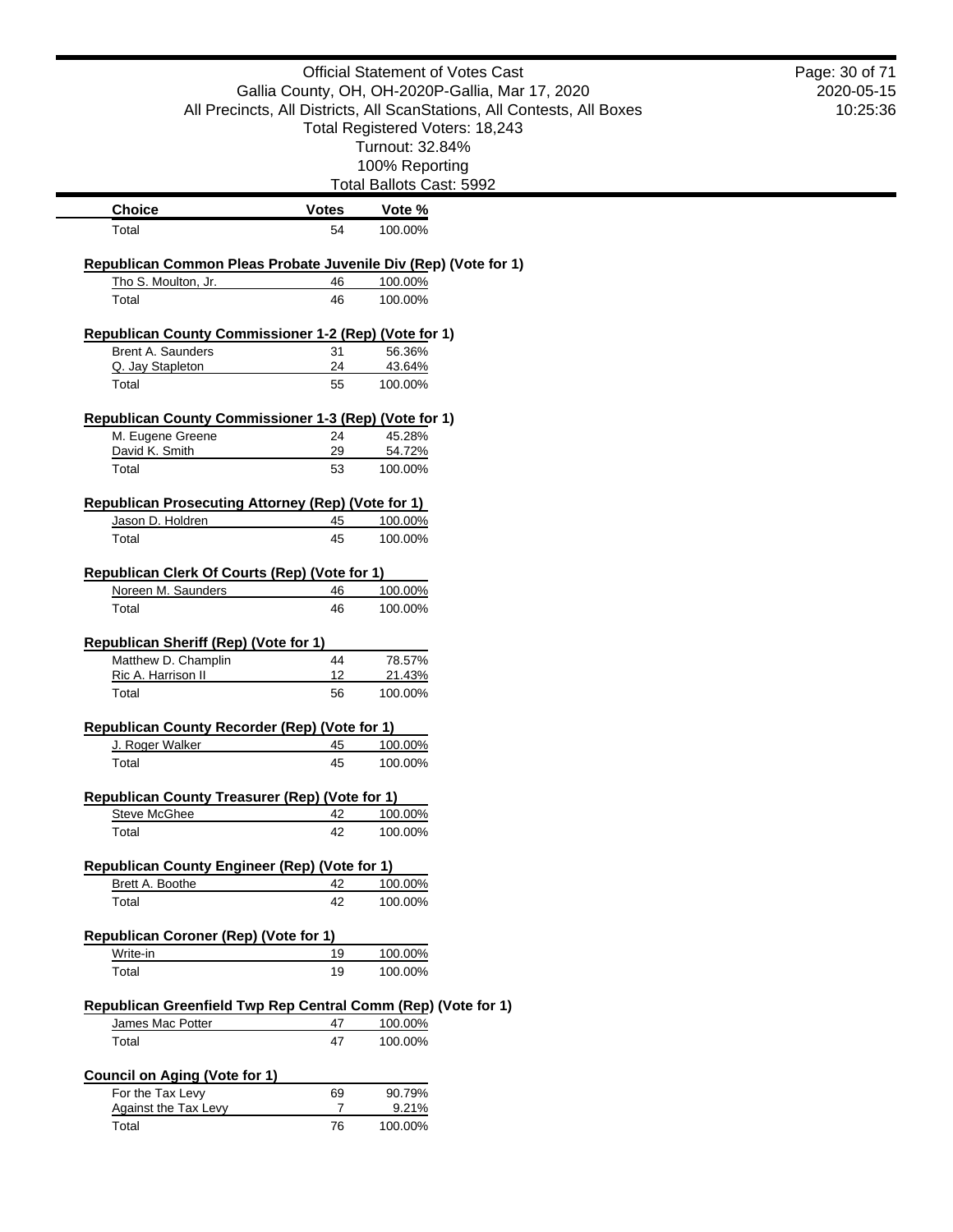ast: 5992

|                                                                         |              | Total Ballots Cas |
|-------------------------------------------------------------------------|--------------|-------------------|
| <b>Choice</b>                                                           | <b>Votes</b> | Vote %            |
| <b>Health District (Vote for 1)</b>                                     |              |                   |
| For the Tax Levy                                                        | 45           | 60.81%            |
| <b>Against the Tax Levy</b>                                             | 29           | 39.19%            |
| Total                                                                   | 74           | 100.00%           |
| <b>Precinct Guyan Pct 013</b>                                           |              |                   |
| Democratic DelegateAtLarge (Dem) (Vote for 1)                           |              |                   |
| <b>Michael Bennet</b>                                                   | 0            | 0.00%             |
| Joseph R. Biden, Jr.                                                    | 4            | 80.00%            |
| Michael R. Bloomberg                                                    | 0            | 0.00%             |
| Cory Booker                                                             | 0            | 0.00%             |
| Pete Buttigieg                                                          | 0            | $0.00\%$          |
| <b>Tulsi Gabbard</b>                                                    | 0            | $0.00\%$          |
| Amy Klobuchar                                                           | 0            | $0.00\%$          |
| <b>Deval Patrick</b>                                                    | 0            | 0.00%             |
| <b>Bernie Sanders</b>                                                   | 1            | 20.00%            |
| <b>Tom Stever</b>                                                       | 0            | $0.00\%$          |
| Elizabeth Warren                                                        | 0            | 0.00%             |
| Write-in                                                                | 0            | $0.00\%$          |
| Total                                                                   | 5            | 100.00%           |
| Democratic Rep to Congress 6th (Dem) (Vote for 1)                       |              |                   |
| Shawna Roberts                                                          | 4            | 100.00%           |
| Total                                                                   | 4            | 100.00%           |
| Democratic Sup Crt Jus 01/01 (Dem) (Vote for 1)                         |              |                   |
| John P. O'Donell                                                        | 4            | 100.00%           |
| Total                                                                   | 4            | 100.00%           |
| Democratic Sup Crt Justice 01/02 (Dem) (Vote for 1)<br>Jennifer Brunner | 4            | 100.00%           |
| Total                                                                   | 4            | 100.00%           |
| Democrat County Commissioner 1-2 (Dem) (Vote for 1)                     |              |                   |
| Scott J. Williamson                                                     | 4            | 100.00%           |
| Total                                                                   | 4            | 100.00%           |
| Democrat County Commissioner 1-3 (Dem) (Vote for 1)                     |              |                   |
| <b>Randall Adkins</b>                                                   | 5            | 100.00%           |
| Total                                                                   | 5            | 100.00%           |
| Democrat Sheriff (Dem) (Vote for 1)                                     |              |                   |
| Jimmy Spears                                                            | 6            | 100.00%           |
| Total                                                                   | 6            | 100.00%           |
|                                                                         |              |                   |
| Republican Delegate (Rep) (Vote for 1)                                  |              |                   |
| Donald J. Trump                                                         | 61           | 100.00%           |
| Total                                                                   | 61           | 100.00%           |
| Republican DelegateAtLarge (Rep) (Vote for 1)                           |              |                   |
| Donald J. Trump                                                         | 60           | 100.00%           |
| Total                                                                   | 60           | 100.00%           |
| Republican Congress 6th (Rep) (Vote for 1)                              |              |                   |
| <b>Bill Johnson</b>                                                     | 59           | 90.77%            |
| Kenneth Morgan                                                          | 6            | 9.23%             |

2020-05-15 10:25:36 Page: 31 of 71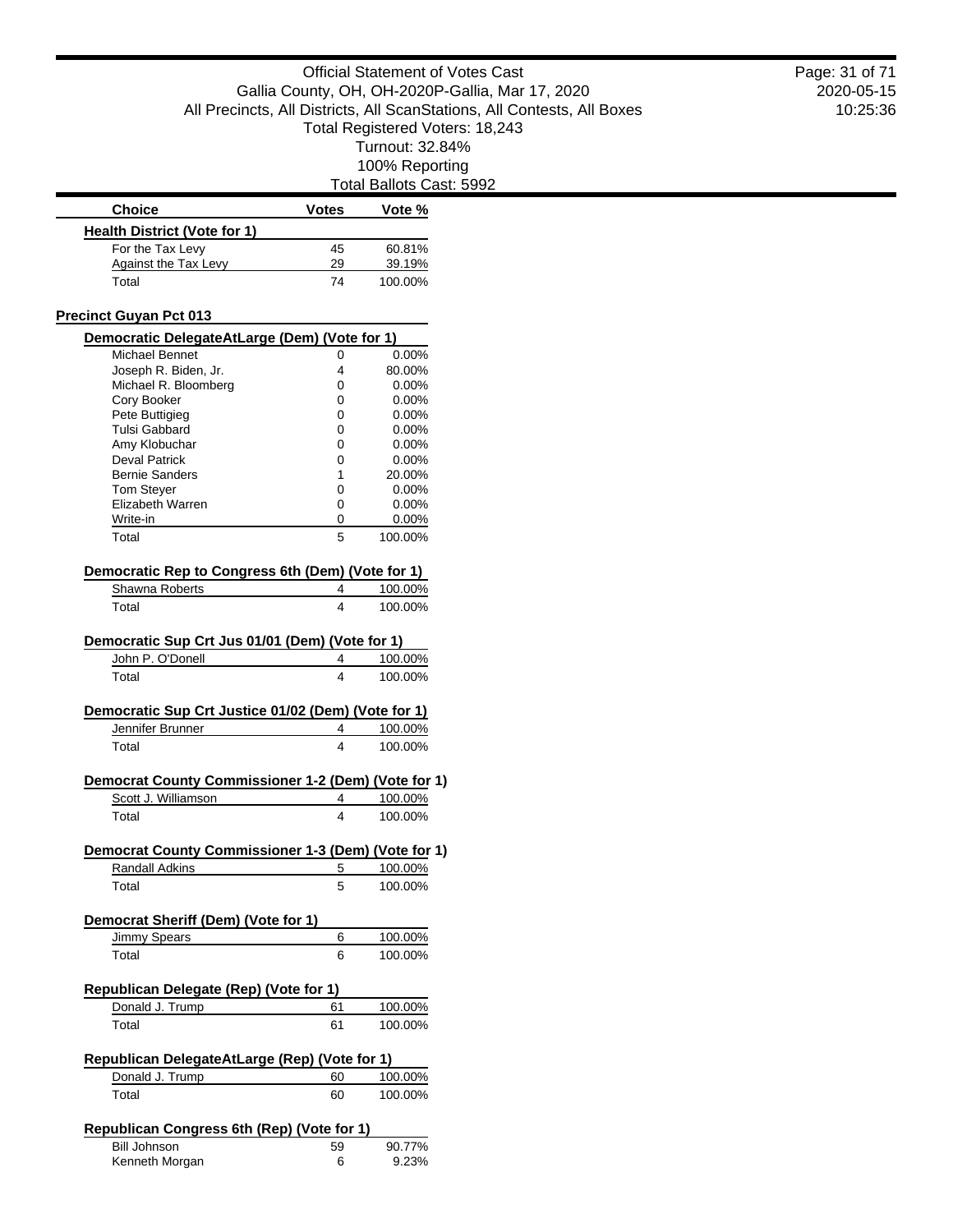|                                                                                        |              | <b>Official Statement of Votes Cast</b>                                 | Page: 32 of 71 |
|----------------------------------------------------------------------------------------|--------------|-------------------------------------------------------------------------|----------------|
|                                                                                        |              | Gallia County, OH, OH-2020P-Gallia, Mar 17, 2020                        | 2020-05-15     |
|                                                                                        |              | All Precincts, All Districts, All ScanStations, All Contests, All Boxes | 10:25:36       |
|                                                                                        |              | Total Registered Voters: 18,243                                         |                |
|                                                                                        |              | Turnout: 32.84%                                                         |                |
|                                                                                        |              | 100% Reporting<br>Total Ballots Cast: 5992                              |                |
| <b>Choice</b>                                                                          | <b>Votes</b> | Vote %                                                                  |                |
| Total                                                                                  | 65           | 100.00%                                                                 |                |
|                                                                                        |              |                                                                         |                |
| Republican Supreme Crt Justice 01/01 (Rep) (Vote for 1)                                |              |                                                                         |                |
| Sharon L. Kennedy<br>Total                                                             | 51<br>51     | 100.00%<br>100.00%                                                      |                |
|                                                                                        |              |                                                                         |                |
| Republican Supreme Crt Justice 01/02 (Rep) (Vote for 1)                                |              |                                                                         |                |
| Judi French                                                                            | 48           | 100.00%                                                                 |                |
| Total                                                                                  | 48           | 100.00%                                                                 |                |
| Republican Crt of Appeals 4th (Rep) (Vote for 1)                                       |              |                                                                         |                |
| Peter B. Abele                                                                         | 49           | 100.00%                                                                 |                |
| Total                                                                                  | 49           | 100.00%                                                                 |                |
|                                                                                        |              |                                                                         |                |
| Republican State Ctrl Comm, Man 17 (Rep) (Vote for 1)                                  |              |                                                                         |                |
| Phil A. Bowman                                                                         | 52           | 100.00%                                                                 |                |
| Total                                                                                  | 52           | 100.00%                                                                 |                |
| Republican State Ctrl Comm, Woman 17 (Rep) (Vote for 1)                                |              |                                                                         |                |
| <b>Bonnie Ward</b>                                                                     | 47           | 100.00%                                                                 |                |
| Total                                                                                  | 47           | 100.00%                                                                 |                |
|                                                                                        |              |                                                                         |                |
| Republican State Rep 93rd (Rep) (Vote for 1)<br>Jeff Halley                            | 44           | 59.46%                                                                  |                |
| Jason C. Stephens                                                                      | 30           | 40.54%                                                                  |                |
| Total                                                                                  | 74           | 100.00%                                                                 |                |
|                                                                                        |              |                                                                         |                |
| Republican Common Pleas Probate Juvenile Div (Rep) (Vote for 1)<br>Tho S. Moulton, Jr. | 51           | 100.00%                                                                 |                |
| Total                                                                                  | 51           | 100.00%                                                                 |                |
|                                                                                        |              |                                                                         |                |
| Republican County Commissioner 1-2 (Rep) (Vote for 1)                                  |              |                                                                         |                |
| Brent A. Saunders                                                                      | 25           | 33.78%                                                                  |                |
| Q. Jay Stapleton<br>Total                                                              | 49           | 66.22%                                                                  |                |
|                                                                                        | 74           | 100.00%                                                                 |                |
| Republican County Commissioner 1-3 (Rep) (Vote for 1)                                  |              |                                                                         |                |
| M. Eugene Greene                                                                       | 40           | 57.97%                                                                  |                |
| David K. Smith                                                                         | 29           | 42.03%                                                                  |                |
| Total                                                                                  | 69           | 100.00%                                                                 |                |
| Republican Prosecuting Attorney (Rep) (Vote for 1)                                     |              |                                                                         |                |
| Jason D. Holdren                                                                       | 63           | 100.00%                                                                 |                |
| Total                                                                                  | 63           | 100.00%                                                                 |                |
|                                                                                        |              |                                                                         |                |
| Republican Clerk Of Courts (Rep) (Vote for 1)<br>Noreen M. Saunders                    | 61           | 100.00%                                                                 |                |
| Total                                                                                  | 61           | 100.00%                                                                 |                |
|                                                                                        |              |                                                                         |                |
| <b>Republican Sheriff (Rep) (Vote for 1)</b>                                           |              |                                                                         |                |
| Matthew D. Champlin                                                                    | 58           | 80.56%                                                                  |                |
| Ric A. Harrison II                                                                     | 14           | 19.44%                                                                  |                |
| Total                                                                                  | 72           | 100.00%                                                                 |                |
|                                                                                        |              |                                                                         |                |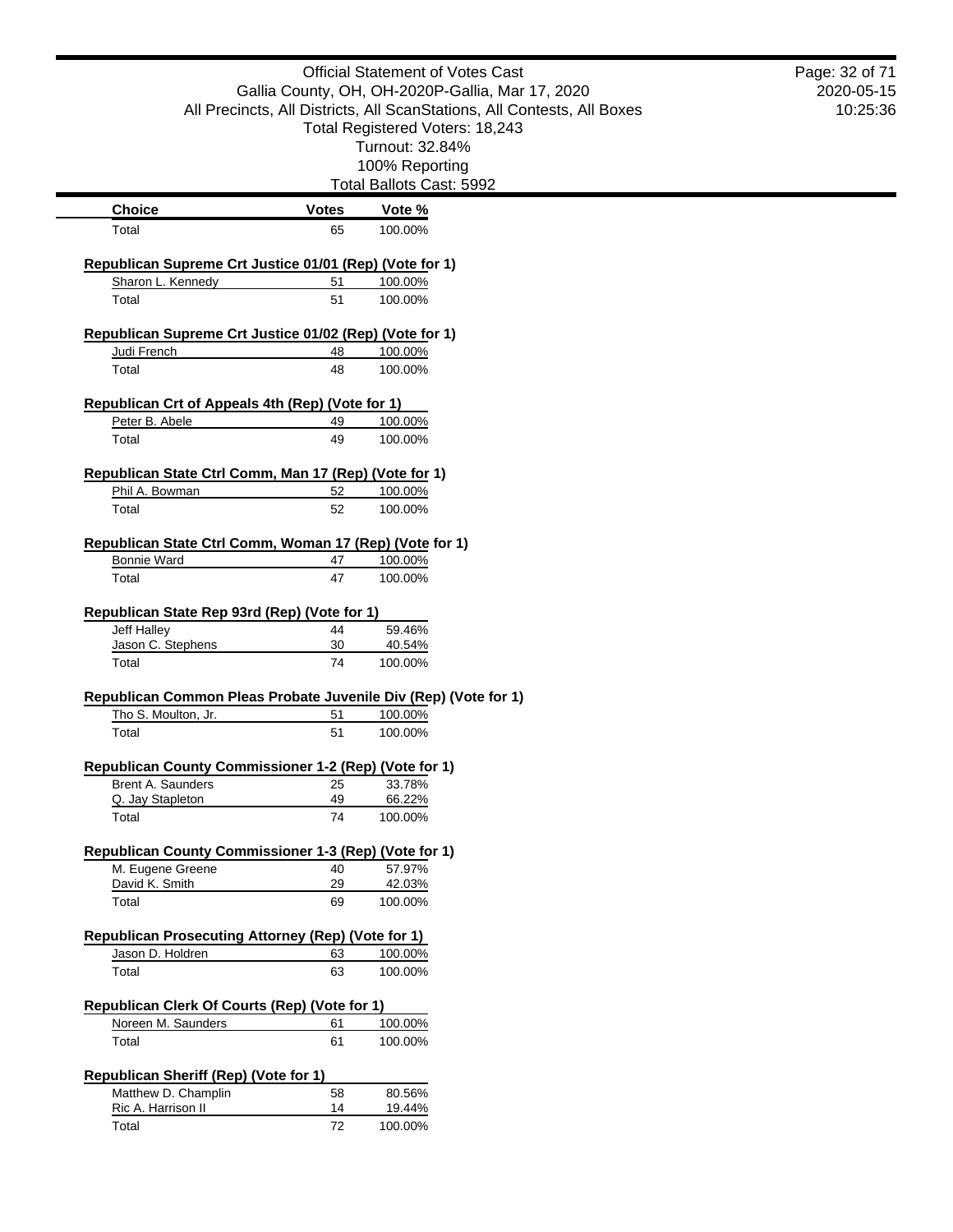|                                                                         | <b>Official Statement of Votes Cast</b> |                                 | Page: 33 of 71 |
|-------------------------------------------------------------------------|-----------------------------------------|---------------------------------|----------------|
| Gallia County, OH, OH-2020P-Gallia, Mar 17, 2020                        |                                         |                                 | 2020-05-15     |
| All Precincts, All Districts, All ScanStations, All Contests, All Boxes |                                         | 10:25:36                        |                |
|                                                                         |                                         | Total Registered Voters: 18,243 |                |
|                                                                         |                                         | Turnout: 32.84%                 |                |
|                                                                         |                                         |                                 |                |
|                                                                         |                                         | 100% Reporting                  |                |
|                                                                         |                                         | Total Ballots Cast: 5992        |                |
| <b>Choice</b>                                                           | <b>Votes</b>                            | Vote %                          |                |
| Republican County Recorder (Rep) (Vote for 1)                           |                                         |                                 |                |
| J. Roger Walker                                                         | 54                                      | 100.00%                         |                |
| Total                                                                   | 54                                      | 100.00%                         |                |
| Republican County Treasurer (Rep) (Vote for 1)                          |                                         |                                 |                |
| <b>Steve McGhee</b>                                                     | 57                                      | 100.00%                         |                |
| Total                                                                   | 57                                      | 100.00%                         |                |
|                                                                         |                                         |                                 |                |
| <b>Republican County Engineer (Rep) (Vote for 1)</b>                    |                                         |                                 |                |
| Brett A. Boothe                                                         | 59                                      | 100.00%                         |                |
| Total                                                                   | 59                                      | 100.00%                         |                |
|                                                                         |                                         |                                 |                |
| Republican Coroner (Rep) (Vote for 1)                                   |                                         |                                 |                |
| Write-in                                                                | 5                                       | 100.00%                         |                |
| Total                                                                   | 5                                       | 100.00%                         |                |
| Republican Guyan Pct Rep Central Comm (Rep) (Vote for 1)                |                                         |                                 |                |
| John Baker, Jr.                                                         | 51                                      | 100.00%                         |                |
| Total                                                                   | 51                                      | 100.00%                         |                |
|                                                                         |                                         |                                 |                |
| <b>Council on Aging (Vote for 1)</b>                                    |                                         |                                 |                |
| For the Tax Levy                                                        | 63                                      | 79.75%                          |                |
| <b>Against the Tax Levy</b>                                             | 16                                      | 20.25%                          |                |
| Total                                                                   | 79                                      | 100.00%                         |                |
|                                                                         |                                         |                                 |                |
| <b>Health District (Vote for 1)</b>                                     |                                         |                                 |                |
| For the Tax Levy                                                        | 40                                      | 50.63%                          |                |
| <b>Against the Tax Levy</b>                                             | 39                                      | 49.37%                          |                |
| Total                                                                   | 79                                      | 100.00%                         |                |
| <b>Precinct Guyan Twp 014</b>                                           |                                         |                                 |                |
| Democratic DelegateAtLarge (Dem) (Vote for 1)                           |                                         |                                 |                |
| Michael Bennet                                                          | $\mathbf{1}$                            | 4.35%                           |                |
| Joseph R. Biden, Jr.                                                    | 15                                      | 65.22%                          |                |
| Michael R. Bloomberg                                                    | 1                                       | 4.35%                           |                |
| Cory Booker                                                             | 0                                       | 0.00%                           |                |
| Pete Buttigieg                                                          | 0                                       | 0.00%                           |                |
| Tulsi Gabbard                                                           | 0                                       | 0.00%                           |                |
| Amy Klobuchar                                                           | 0                                       | 0.00%                           |                |
| <b>Deval Patrick</b>                                                    | 0                                       | 0.00%                           |                |
| <b>Bernie Sanders</b>                                                   | 6                                       | 26.09%                          |                |
| <b>Tom Steyer</b>                                                       | 0                                       | 0.00%                           |                |
| Elizabeth Warren                                                        | 0                                       | 0.00%                           |                |
| Write-in                                                                | 0                                       | 0.00%                           |                |
| Total                                                                   | 23                                      | 100.00%                         |                |
| Democratic Rep to Congress 6th (Dem) (Vote for 1)                       |                                         |                                 |                |
| Shawna Roberts                                                          | 17                                      | 100.00%                         |                |
| Total                                                                   | 17                                      | 100.00%                         |                |
|                                                                         |                                         |                                 |                |
| Democratic Sup Crt Jus 01/01 (Dem) (Vote for 1)                         |                                         |                                 |                |
| John P. O'Donell                                                        | 16                                      | 100.00%                         |                |
| Total                                                                   | 16                                      | 100.00%                         |                |
|                                                                         |                                         |                                 |                |
| Democratic Sup Crt Justice 01/02 (Dem) (Vote for 1)<br>Jennifer Brunner | 18                                      | 100.00%                         |                |
|                                                                         |                                         |                                 |                |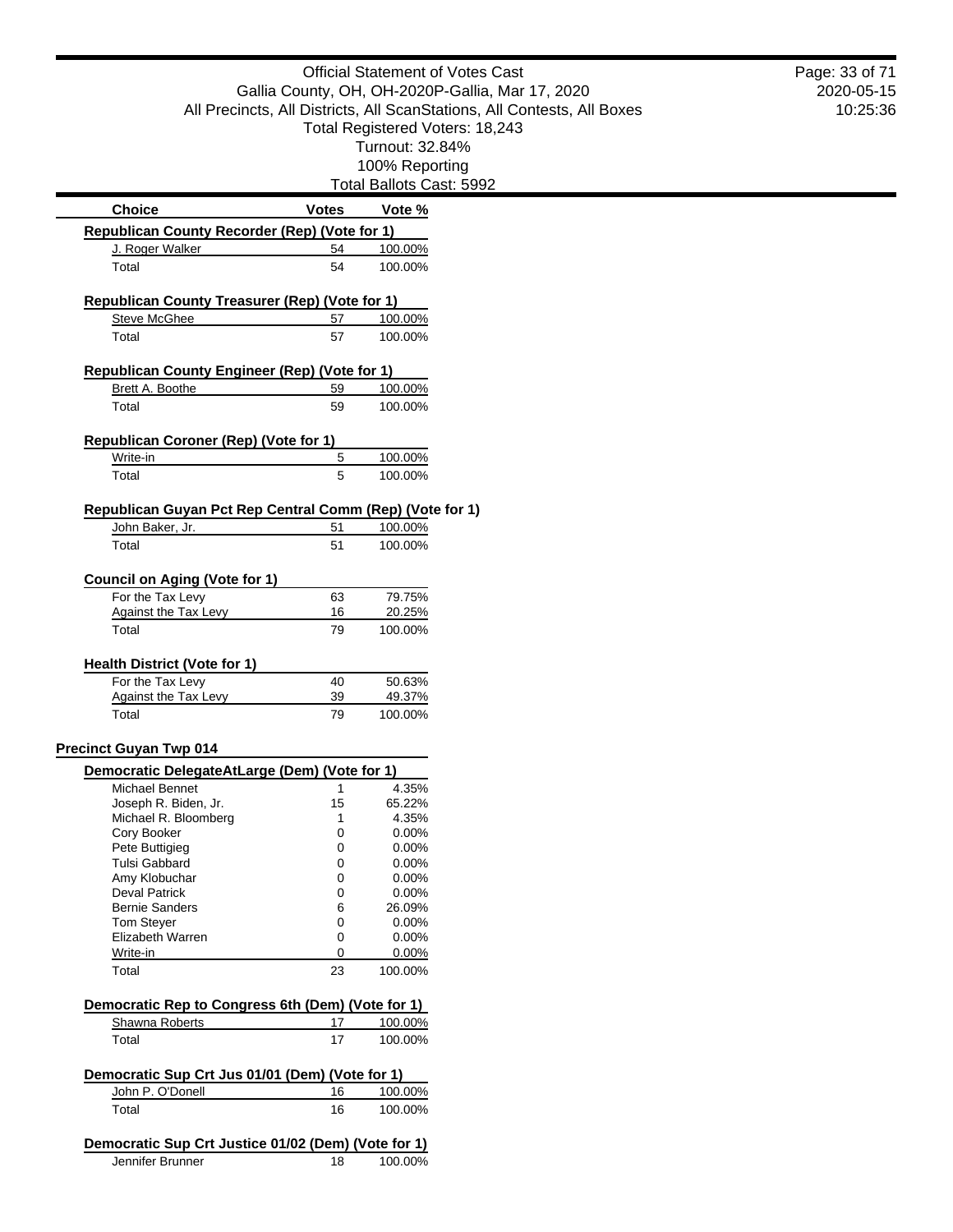|                                                                    |              | <b>Official Statement of Votes Cast</b><br>Gallia County, OH, OH-2020P-Gallia, Mar 17, 2020 | Page: 34 of 71<br>2020-05-15 |
|--------------------------------------------------------------------|--------------|---------------------------------------------------------------------------------------------|------------------------------|
|                                                                    |              | All Precincts, All Districts, All ScanStations, All Contests, All Boxes                     | 10:25:36                     |
|                                                                    |              | Total Registered Voters: 18,243                                                             |                              |
|                                                                    |              | Turnout: 32.84%                                                                             |                              |
|                                                                    |              | 100% Reporting                                                                              |                              |
|                                                                    |              | Total Ballots Cast: 5992                                                                    |                              |
| <b>Choice</b>                                                      | <b>Votes</b> | Vote %                                                                                      |                              |
| Total                                                              | 18           | 100.00%                                                                                     |                              |
| <b>Democrat County Commissioner 1-2 (Dem) (Vote for 1)</b>         |              |                                                                                             |                              |
| Scott J. Williamson                                                | 17           | 100.00%                                                                                     |                              |
| Total                                                              | 17           | 100.00%                                                                                     |                              |
| Democrat County Commissioner 1-3 (Dem) (Vote for 1)                |              |                                                                                             |                              |
| Randall Adkins                                                     | 19           | 100.00%                                                                                     |                              |
| Total                                                              | 19           | 100.00%                                                                                     |                              |
|                                                                    |              |                                                                                             |                              |
| Democrat Sheriff (Dem) (Vote for 1)<br><b>Jimmy Spears</b>         | 19           | 100.00%                                                                                     |                              |
| Total                                                              | 19           | 100.00%                                                                                     |                              |
|                                                                    |              |                                                                                             |                              |
| Democrat Guyan Twp Dem Central Comm (Dem) (Vote for 1)             |              |                                                                                             |                              |
| Jeffery J. Fowler                                                  | 22           | 100.00%                                                                                     |                              |
| Total                                                              | 22           | 100.00%                                                                                     |                              |
| Republican Delegate (Rep) (Vote for 1)                             |              |                                                                                             |                              |
| Donald J. Trump                                                    | 213          | 100.00%                                                                                     |                              |
| Total                                                              | 213          | 100.00%                                                                                     |                              |
|                                                                    |              |                                                                                             |                              |
| Republican DelegateAtLarge (Rep) (Vote for 1)                      |              |                                                                                             |                              |
| Donald J. Trump<br>Total                                           | 207<br>207   | 100.00%<br>100.00%                                                                          |                              |
|                                                                    |              |                                                                                             |                              |
| Republican Congress 6th (Rep) (Vote for 1)                         |              |                                                                                             |                              |
| <b>Bill Johnson</b>                                                | 156          | 78.39%                                                                                      |                              |
| Kenneth Morgan                                                     | 43           | 21.61%                                                                                      |                              |
| Total                                                              | 199          | 100.00%                                                                                     |                              |
| Republican Supreme Crt Justice 01/01 (Rep) (Vote for 1)            |              |                                                                                             |                              |
| Sharon L. Kennedy                                                  | 148          | 100.00%                                                                                     |                              |
| Total                                                              | 148          | 100.00%                                                                                     |                              |
| Republican Supreme Crt Justice 01/02 (Rep) (Vote for 1)            |              |                                                                                             |                              |
| Judi French                                                        | 144          | 100.00%                                                                                     |                              |
| Total                                                              | 144          | 100.00%                                                                                     |                              |
|                                                                    |              |                                                                                             |                              |
| Republican Crt of Appeals 4th (Rep) (Vote for 1)<br>Peter B. Abele | 153          | 100.00%                                                                                     |                              |
| Total                                                              | 153          | 100.00%                                                                                     |                              |
|                                                                    |              |                                                                                             |                              |
| Republican State Ctrl Comm, Man 17 (Rep) (Vote for 1)              |              |                                                                                             |                              |
| Phil A. Bowman                                                     | 156          | 100.00%                                                                                     |                              |
| Total                                                              | 156          | 100.00%                                                                                     |                              |
| Republican State Ctrl Comm, Woman 17 (Rep) (Vote for 1)            |              |                                                                                             |                              |
| <b>Bonnie Ward</b>                                                 | 148          | 100.00%                                                                                     |                              |
| Total                                                              | 148          | 100.00%                                                                                     |                              |
|                                                                    |              |                                                                                             |                              |
| Republican State Rep 93rd (Rep) (Vote for 1)                       |              |                                                                                             |                              |
| Jeff Halley<br>Jason C. Stephens                                   | 203<br>45    | 81.85%<br>18.15%                                                                            |                              |
|                                                                    |              |                                                                                             |                              |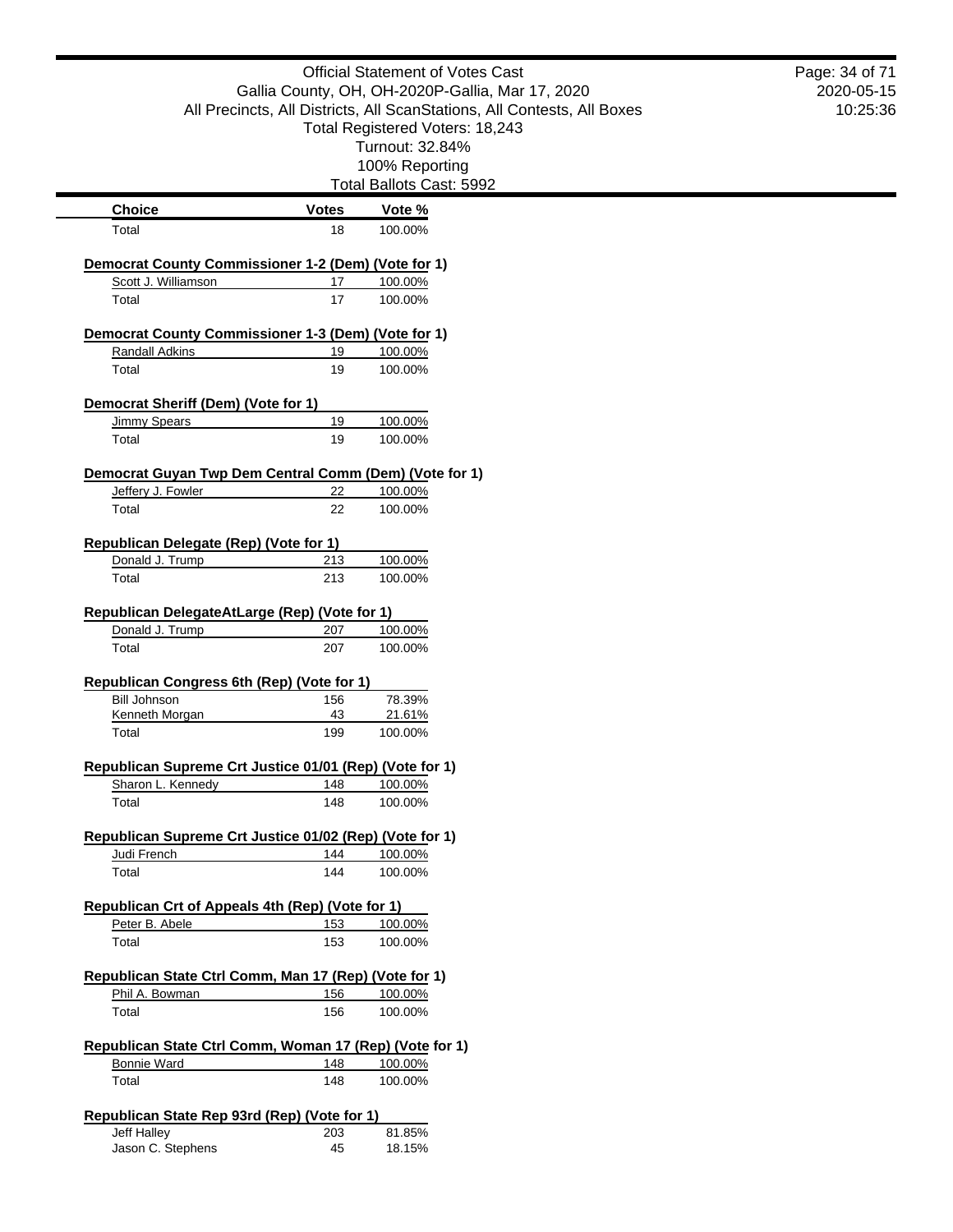|                                                                                        |              | <b>Official Statement of Votes Cast</b>                                 | Page: 35 of 71 |
|----------------------------------------------------------------------------------------|--------------|-------------------------------------------------------------------------|----------------|
|                                                                                        |              | Gallia County, OH, OH-2020P-Gallia, Mar 17, 2020                        | 2020-05-15     |
|                                                                                        |              | All Precincts, All Districts, All ScanStations, All Contests, All Boxes | 10:25:36       |
|                                                                                        |              | Total Registered Voters: 18,243                                         |                |
|                                                                                        |              | Turnout: 32.84%                                                         |                |
|                                                                                        |              | 100% Reporting<br>Total Ballots Cast: 5992                              |                |
| <b>Choice</b>                                                                          | <b>Votes</b> | Vote %                                                                  |                |
| Total                                                                                  | 248          | 100.00%                                                                 |                |
|                                                                                        |              |                                                                         |                |
| Republican Common Pleas Probate Juvenile Div (Rep) (Vote for 1)<br>Tho S. Moulton, Jr. | 172          | 100.00%                                                                 |                |
| Total                                                                                  | 172          | 100.00%                                                                 |                |
| Republican County Commissioner 1-2 (Rep) (Vote for 1)                                  |              |                                                                         |                |
| Brent A. Saunders                                                                      | 64           | 26.78%                                                                  |                |
| Q. Jay Stapleton                                                                       | 175          | 73.22%                                                                  |                |
| Total                                                                                  | 239          | 100.00%                                                                 |                |
| Republican County Commissioner 1-3 (Rep) (Vote for 1)                                  |              |                                                                         |                |
| M. Eugene Greene                                                                       | 97           | 46.86%                                                                  |                |
| David K. Smith                                                                         | 110          | 53.14%                                                                  |                |
| Total                                                                                  | 207          | 100.00%                                                                 |                |
| Republican Prosecuting Attorney (Rep) (Vote for 1)                                     |              |                                                                         |                |
| Jason D. Holdren                                                                       | 195          | 100.00%                                                                 |                |
| Total                                                                                  | 195          | 100.00%                                                                 |                |
| Republican Clerk Of Courts (Rep) (Vote for 1)                                          |              |                                                                         |                |
| Noreen M. Saunders                                                                     | 183          | 100.00%                                                                 |                |
| Total                                                                                  | 183          | 100.00%                                                                 |                |
| <b>Republican Sheriff (Rep) (Vote for 1)</b>                                           |              |                                                                         |                |
| Matthew D. Champlin                                                                    | 178          | 77.39%                                                                  |                |
| Ric A. Harrison II                                                                     | 52           | 22.61%                                                                  |                |
| Total                                                                                  | 230          | 100.00%                                                                 |                |
| Republican County Recorder (Rep) (Vote for 1)                                          |              |                                                                         |                |
| J. Roger Walker                                                                        | 171          | 100.00%                                                                 |                |
| Total                                                                                  | 171          | 100.00%                                                                 |                |
| Republican County Treasurer (Rep) (Vote for 1)                                         |              |                                                                         |                |
| <b>Steve McGhee</b>                                                                    | 175          | 100.00%                                                                 |                |
| Total                                                                                  | 175          | 100.00%                                                                 |                |
| <b>Republican County Engineer (Rep) (Vote for 1)</b>                                   |              |                                                                         |                |
| Brett A. Boothe                                                                        | 181          | 100.00%                                                                 |                |
| Total                                                                                  | 181          | 100.00%                                                                 |                |
| <b>Republican Coroner (Rep) (Vote for 1)</b>                                           |              |                                                                         |                |
| Write-in                                                                               | 38           | 100.00%                                                                 |                |
| Total                                                                                  | 38           | 100.00%                                                                 |                |
|                                                                                        |              |                                                                         |                |
| Republican Guyan Twp Rep Central Comm (Rep) (Vote for 1)<br><b>Jeff Halley</b>         | 196          | 100.00%                                                                 |                |
| Total                                                                                  | 196          | 100.00%                                                                 |                |
|                                                                                        |              |                                                                         |                |
| <b>Council on Aging (Vote for 1)</b>                                                   |              |                                                                         |                |
| For the Tax Levy<br><b>Against the Tax Levy</b>                                        | 185<br>69    | 72.83%<br>27.17%                                                        |                |
| Total                                                                                  | 254          | 100.00%                                                                 |                |
|                                                                                        |              |                                                                         |                |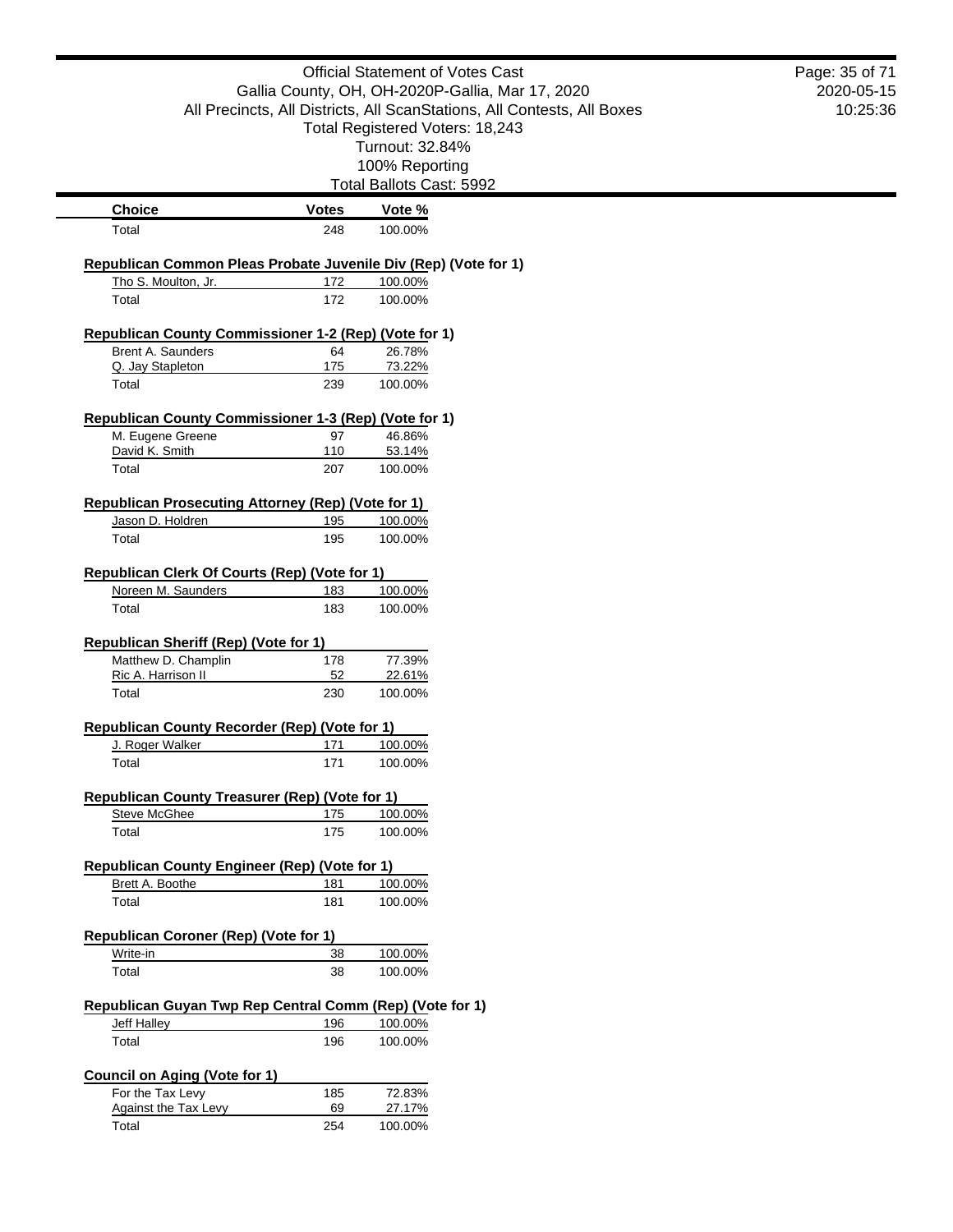st: 5992

|                                                                  |              | Total Ballots Cast: 5992 |  |
|------------------------------------------------------------------|--------------|--------------------------|--|
| <b>Choice</b>                                                    | <b>Votes</b> | Vote %                   |  |
| <b>Health District (Vote for 1)</b>                              |              |                          |  |
| For the Tax Levy                                                 | 146          | 58.17%                   |  |
| Against the Tax Levy                                             | 105          | 41.83%                   |  |
| Total                                                            | 251          | 100.00%                  |  |
| <b>Precinct Harrison Twp 015</b>                                 |              |                          |  |
| Democratic DelegateAtLarge (Dem) (Vote for 1)                    |              |                          |  |
| <b>Michael Bennet</b>                                            | 0            | 0.00%                    |  |
| Joseph R. Biden, Jr.                                             | 17           | 80.95%                   |  |
| Michael R. Bloomberg                                             | 0            | $0.00\%$                 |  |
| Cory Booker<br>Pete Buttigieg                                    | 0<br>0       | $0.00\%$<br>$0.00\%$     |  |
| <b>Tulsi Gabbard</b>                                             | 0            | $0.00\%$                 |  |
| Amy Klobuchar                                                    | 0            | $0.00\%$                 |  |
| <b>Deval Patrick</b>                                             | 0            | $0.00\%$                 |  |
| <b>Bernie Sanders</b>                                            | 4            | 19.05%                   |  |
| Tom Steyer                                                       | 0            | $0.00\%$                 |  |
| Elizabeth Warren                                                 | 0            | 0.00%                    |  |
| Write-in                                                         | 0            | $0.00\%$                 |  |
| Total                                                            | 21           | 100.00%                  |  |
| Democratic Rep to Congress 6th (Dem) (Vote for 1)                |              |                          |  |
| Shawna Roberts                                                   | 13           | 100.00%                  |  |
| Total                                                            | 13           | 100.00%                  |  |
| Democratic Sup Crt Jus 01/01 (Dem) (Vote for 1)                  |              |                          |  |
| John P. O'Donell                                                 | 15           | 100.00%                  |  |
| Total                                                            | 15           | 100.00%                  |  |
|                                                                  |              |                          |  |
| Democratic Sup Crt Justice 01/02 (Dem) (Vote for 1)              |              |                          |  |
| Jennifer Brunner<br>Total                                        | 15<br>15     | 100.00%<br>100.00%       |  |
|                                                                  |              |                          |  |
| Democrat County Commissioner 1-2 (Dem) (Vote for 1)              |              |                          |  |
| Scott J. Williamson                                              | 17           | 100.00%                  |  |
| Total                                                            | 17           | 100.00%                  |  |
| Democrat County Commissioner 1-3 (Dem) (Vote for 1)              |              |                          |  |
| Randall Adkins                                                   | 18           | 100.00%                  |  |
| Total                                                            | 18           | 100.00%                  |  |
| Democrat Sheriff (Dem) (Vote for 1)                              |              |                          |  |
| Jimmy Spears                                                     | 16           | 100.00%                  |  |
| Total                                                            | 16           | 100.00%                  |  |
|                                                                  |              |                          |  |
| Democrat Harrison Twp Dem Central Comm (Dem) (Vote for 1)        |              |                          |  |
| No Valid Pettition                                               | 2            | 100.00%                  |  |
| Total                                                            | 2            | 100.00%                  |  |
| <b>Republican Delegate (Rep) (Vote for 1)</b>                    |              |                          |  |
| Donald J. Trump                                                  | 141          | 100.00%                  |  |
| Total                                                            | 141          | 100.00%                  |  |
|                                                                  |              |                          |  |
| Republican DelegateAtLarge (Rep) (Vote for 1)<br>Donald J. Trump | 133          | 100.00%                  |  |
|                                                                  |              |                          |  |

2020-05-15 10:25:36 Page: 36 of 71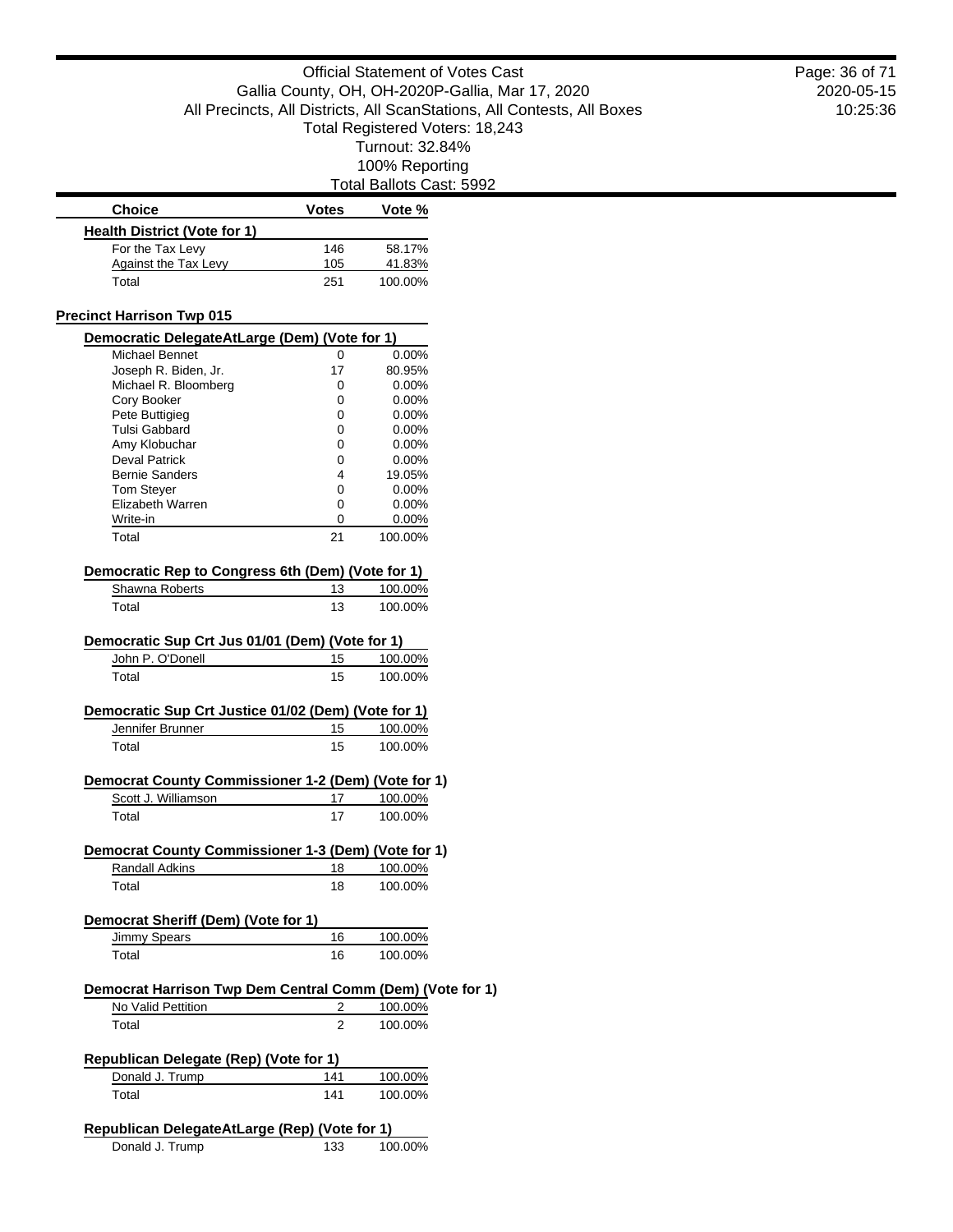| 10:25:36<br>All Precincts, All Districts, All ScanStations, All Contests, All Boxes<br>Total Registered Voters: 18,243<br>Turnout: 32.84%<br>100% Reporting<br>Total Ballots Cast: 5992<br><b>Choice</b><br><b>Votes</b><br>Vote %<br>133<br>100.00%<br>Total<br>Republican Congress 6th (Rep) (Vote for 1)<br><b>Bill Johnson</b><br>87.34%<br>138<br>Kenneth Morgan<br>20<br>12.66%<br>158<br>100.00%<br>Total<br>Republican Supreme Crt Justice 01/01 (Rep) (Vote for 1)<br>Sharon L. Kennedy<br>110<br>100.00%<br>Total<br>110<br>100.00%<br>Republican Supreme Crt Justice 01/02 (Rep) (Vote for 1)<br>Judi French<br>103<br>100.00%<br>Total<br>103<br>100.00%<br>Republican Crt of Appeals 4th (Rep) (Vote for 1)<br>Peter B. Abele<br>100.00%<br>113<br>113<br>100.00%<br>Total<br>Republican State Ctrl Comm, Man 17 (Rep) (Vote for 1)<br>Phil A. Bowman<br>107<br>100.00%<br>Total<br>100.00%<br>107<br>Republican State Ctrl Comm, Woman 17 (Rep) (Vote for 1)<br><b>Bonnie Ward</b><br>100.00%<br>108<br>Total<br>108<br>100.00%<br>Republican State Rep 93rd (Rep) (Vote for 1)<br>76.27%<br>Jeff Halley<br>135<br>Jason C. Stephens<br>42<br>23.73%<br>177<br>100.00%<br>Total<br>Republican Common Pleas Probate Juvenile Div (Rep) (Vote for 1)<br>Tho S. Moulton, Jr.<br>131<br>100.00%<br>Total<br>131<br>100.00%<br>Republican County Commissioner 1-2 (Rep) (Vote for 1)<br>Brent A. Saunders<br>28.33%<br>51<br>Q. Jay Stapleton<br>129<br>71.67%<br>100.00%<br>Total<br>180<br>Republican County Commissioner 1-3 (Rep) (Vote for 1)<br>M. Eugene Greene<br>53.75%<br>86<br>David K. Smith<br>74<br>46.25%<br>160<br>Total<br>100.00%<br>Republican Prosecuting Attorney (Rep) (Vote for 1)<br>Jason D. Holdren<br>140<br>100.00%<br>Total<br>140<br>100.00%<br>Republican Clerk Of Courts (Rep) (Vote for 1)<br>Noreen M. Saunders<br>100.00%<br>149<br>Total<br>100.00%<br>149 | <b>Official Statement of Votes Cast</b>          |  | Page: 37 of 71 |            |
|---------------------------------------------------------------------------------------------------------------------------------------------------------------------------------------------------------------------------------------------------------------------------------------------------------------------------------------------------------------------------------------------------------------------------------------------------------------------------------------------------------------------------------------------------------------------------------------------------------------------------------------------------------------------------------------------------------------------------------------------------------------------------------------------------------------------------------------------------------------------------------------------------------------------------------------------------------------------------------------------------------------------------------------------------------------------------------------------------------------------------------------------------------------------------------------------------------------------------------------------------------------------------------------------------------------------------------------------------------------------------------------------------------------------------------------------------------------------------------------------------------------------------------------------------------------------------------------------------------------------------------------------------------------------------------------------------------------------------------------------------------------------------------------------------------------------------------------------------------------------------------------------------------|--------------------------------------------------|--|----------------|------------|
|                                                                                                                                                                                                                                                                                                                                                                                                                                                                                                                                                                                                                                                                                                                                                                                                                                                                                                                                                                                                                                                                                                                                                                                                                                                                                                                                                                                                                                                                                                                                                                                                                                                                                                                                                                                                                                                                                                         | Gallia County, OH, OH-2020P-Gallia, Mar 17, 2020 |  |                | 2020-05-15 |
|                                                                                                                                                                                                                                                                                                                                                                                                                                                                                                                                                                                                                                                                                                                                                                                                                                                                                                                                                                                                                                                                                                                                                                                                                                                                                                                                                                                                                                                                                                                                                                                                                                                                                                                                                                                                                                                                                                         |                                                  |  |                |            |
|                                                                                                                                                                                                                                                                                                                                                                                                                                                                                                                                                                                                                                                                                                                                                                                                                                                                                                                                                                                                                                                                                                                                                                                                                                                                                                                                                                                                                                                                                                                                                                                                                                                                                                                                                                                                                                                                                                         |                                                  |  |                |            |
|                                                                                                                                                                                                                                                                                                                                                                                                                                                                                                                                                                                                                                                                                                                                                                                                                                                                                                                                                                                                                                                                                                                                                                                                                                                                                                                                                                                                                                                                                                                                                                                                                                                                                                                                                                                                                                                                                                         |                                                  |  |                |            |
|                                                                                                                                                                                                                                                                                                                                                                                                                                                                                                                                                                                                                                                                                                                                                                                                                                                                                                                                                                                                                                                                                                                                                                                                                                                                                                                                                                                                                                                                                                                                                                                                                                                                                                                                                                                                                                                                                                         |                                                  |  |                |            |
|                                                                                                                                                                                                                                                                                                                                                                                                                                                                                                                                                                                                                                                                                                                                                                                                                                                                                                                                                                                                                                                                                                                                                                                                                                                                                                                                                                                                                                                                                                                                                                                                                                                                                                                                                                                                                                                                                                         |                                                  |  |                |            |
|                                                                                                                                                                                                                                                                                                                                                                                                                                                                                                                                                                                                                                                                                                                                                                                                                                                                                                                                                                                                                                                                                                                                                                                                                                                                                                                                                                                                                                                                                                                                                                                                                                                                                                                                                                                                                                                                                                         |                                                  |  |                |            |
|                                                                                                                                                                                                                                                                                                                                                                                                                                                                                                                                                                                                                                                                                                                                                                                                                                                                                                                                                                                                                                                                                                                                                                                                                                                                                                                                                                                                                                                                                                                                                                                                                                                                                                                                                                                                                                                                                                         |                                                  |  |                |            |
|                                                                                                                                                                                                                                                                                                                                                                                                                                                                                                                                                                                                                                                                                                                                                                                                                                                                                                                                                                                                                                                                                                                                                                                                                                                                                                                                                                                                                                                                                                                                                                                                                                                                                                                                                                                                                                                                                                         |                                                  |  |                |            |
|                                                                                                                                                                                                                                                                                                                                                                                                                                                                                                                                                                                                                                                                                                                                                                                                                                                                                                                                                                                                                                                                                                                                                                                                                                                                                                                                                                                                                                                                                                                                                                                                                                                                                                                                                                                                                                                                                                         |                                                  |  |                |            |
|                                                                                                                                                                                                                                                                                                                                                                                                                                                                                                                                                                                                                                                                                                                                                                                                                                                                                                                                                                                                                                                                                                                                                                                                                                                                                                                                                                                                                                                                                                                                                                                                                                                                                                                                                                                                                                                                                                         |                                                  |  |                |            |
|                                                                                                                                                                                                                                                                                                                                                                                                                                                                                                                                                                                                                                                                                                                                                                                                                                                                                                                                                                                                                                                                                                                                                                                                                                                                                                                                                                                                                                                                                                                                                                                                                                                                                                                                                                                                                                                                                                         |                                                  |  |                |            |
|                                                                                                                                                                                                                                                                                                                                                                                                                                                                                                                                                                                                                                                                                                                                                                                                                                                                                                                                                                                                                                                                                                                                                                                                                                                                                                                                                                                                                                                                                                                                                                                                                                                                                                                                                                                                                                                                                                         |                                                  |  |                |            |
|                                                                                                                                                                                                                                                                                                                                                                                                                                                                                                                                                                                                                                                                                                                                                                                                                                                                                                                                                                                                                                                                                                                                                                                                                                                                                                                                                                                                                                                                                                                                                                                                                                                                                                                                                                                                                                                                                                         |                                                  |  |                |            |
|                                                                                                                                                                                                                                                                                                                                                                                                                                                                                                                                                                                                                                                                                                                                                                                                                                                                                                                                                                                                                                                                                                                                                                                                                                                                                                                                                                                                                                                                                                                                                                                                                                                                                                                                                                                                                                                                                                         |                                                  |  |                |            |
|                                                                                                                                                                                                                                                                                                                                                                                                                                                                                                                                                                                                                                                                                                                                                                                                                                                                                                                                                                                                                                                                                                                                                                                                                                                                                                                                                                                                                                                                                                                                                                                                                                                                                                                                                                                                                                                                                                         |                                                  |  |                |            |
|                                                                                                                                                                                                                                                                                                                                                                                                                                                                                                                                                                                                                                                                                                                                                                                                                                                                                                                                                                                                                                                                                                                                                                                                                                                                                                                                                                                                                                                                                                                                                                                                                                                                                                                                                                                                                                                                                                         |                                                  |  |                |            |
|                                                                                                                                                                                                                                                                                                                                                                                                                                                                                                                                                                                                                                                                                                                                                                                                                                                                                                                                                                                                                                                                                                                                                                                                                                                                                                                                                                                                                                                                                                                                                                                                                                                                                                                                                                                                                                                                                                         |                                                  |  |                |            |
|                                                                                                                                                                                                                                                                                                                                                                                                                                                                                                                                                                                                                                                                                                                                                                                                                                                                                                                                                                                                                                                                                                                                                                                                                                                                                                                                                                                                                                                                                                                                                                                                                                                                                                                                                                                                                                                                                                         |                                                  |  |                |            |
|                                                                                                                                                                                                                                                                                                                                                                                                                                                                                                                                                                                                                                                                                                                                                                                                                                                                                                                                                                                                                                                                                                                                                                                                                                                                                                                                                                                                                                                                                                                                                                                                                                                                                                                                                                                                                                                                                                         |                                                  |  |                |            |
|                                                                                                                                                                                                                                                                                                                                                                                                                                                                                                                                                                                                                                                                                                                                                                                                                                                                                                                                                                                                                                                                                                                                                                                                                                                                                                                                                                                                                                                                                                                                                                                                                                                                                                                                                                                                                                                                                                         |                                                  |  |                |            |
|                                                                                                                                                                                                                                                                                                                                                                                                                                                                                                                                                                                                                                                                                                                                                                                                                                                                                                                                                                                                                                                                                                                                                                                                                                                                                                                                                                                                                                                                                                                                                                                                                                                                                                                                                                                                                                                                                                         |                                                  |  |                |            |
|                                                                                                                                                                                                                                                                                                                                                                                                                                                                                                                                                                                                                                                                                                                                                                                                                                                                                                                                                                                                                                                                                                                                                                                                                                                                                                                                                                                                                                                                                                                                                                                                                                                                                                                                                                                                                                                                                                         |                                                  |  |                |            |
|                                                                                                                                                                                                                                                                                                                                                                                                                                                                                                                                                                                                                                                                                                                                                                                                                                                                                                                                                                                                                                                                                                                                                                                                                                                                                                                                                                                                                                                                                                                                                                                                                                                                                                                                                                                                                                                                                                         |                                                  |  |                |            |
|                                                                                                                                                                                                                                                                                                                                                                                                                                                                                                                                                                                                                                                                                                                                                                                                                                                                                                                                                                                                                                                                                                                                                                                                                                                                                                                                                                                                                                                                                                                                                                                                                                                                                                                                                                                                                                                                                                         |                                                  |  |                |            |
|                                                                                                                                                                                                                                                                                                                                                                                                                                                                                                                                                                                                                                                                                                                                                                                                                                                                                                                                                                                                                                                                                                                                                                                                                                                                                                                                                                                                                                                                                                                                                                                                                                                                                                                                                                                                                                                                                                         |                                                  |  |                |            |
|                                                                                                                                                                                                                                                                                                                                                                                                                                                                                                                                                                                                                                                                                                                                                                                                                                                                                                                                                                                                                                                                                                                                                                                                                                                                                                                                                                                                                                                                                                                                                                                                                                                                                                                                                                                                                                                                                                         |                                                  |  |                |            |
|                                                                                                                                                                                                                                                                                                                                                                                                                                                                                                                                                                                                                                                                                                                                                                                                                                                                                                                                                                                                                                                                                                                                                                                                                                                                                                                                                                                                                                                                                                                                                                                                                                                                                                                                                                                                                                                                                                         |                                                  |  |                |            |
|                                                                                                                                                                                                                                                                                                                                                                                                                                                                                                                                                                                                                                                                                                                                                                                                                                                                                                                                                                                                                                                                                                                                                                                                                                                                                                                                                                                                                                                                                                                                                                                                                                                                                                                                                                                                                                                                                                         |                                                  |  |                |            |
|                                                                                                                                                                                                                                                                                                                                                                                                                                                                                                                                                                                                                                                                                                                                                                                                                                                                                                                                                                                                                                                                                                                                                                                                                                                                                                                                                                                                                                                                                                                                                                                                                                                                                                                                                                                                                                                                                                         |                                                  |  |                |            |
|                                                                                                                                                                                                                                                                                                                                                                                                                                                                                                                                                                                                                                                                                                                                                                                                                                                                                                                                                                                                                                                                                                                                                                                                                                                                                                                                                                                                                                                                                                                                                                                                                                                                                                                                                                                                                                                                                                         |                                                  |  |                |            |
|                                                                                                                                                                                                                                                                                                                                                                                                                                                                                                                                                                                                                                                                                                                                                                                                                                                                                                                                                                                                                                                                                                                                                                                                                                                                                                                                                                                                                                                                                                                                                                                                                                                                                                                                                                                                                                                                                                         |                                                  |  |                |            |
|                                                                                                                                                                                                                                                                                                                                                                                                                                                                                                                                                                                                                                                                                                                                                                                                                                                                                                                                                                                                                                                                                                                                                                                                                                                                                                                                                                                                                                                                                                                                                                                                                                                                                                                                                                                                                                                                                                         |                                                  |  |                |            |
|                                                                                                                                                                                                                                                                                                                                                                                                                                                                                                                                                                                                                                                                                                                                                                                                                                                                                                                                                                                                                                                                                                                                                                                                                                                                                                                                                                                                                                                                                                                                                                                                                                                                                                                                                                                                                                                                                                         |                                                  |  |                |            |
|                                                                                                                                                                                                                                                                                                                                                                                                                                                                                                                                                                                                                                                                                                                                                                                                                                                                                                                                                                                                                                                                                                                                                                                                                                                                                                                                                                                                                                                                                                                                                                                                                                                                                                                                                                                                                                                                                                         |                                                  |  |                |            |
|                                                                                                                                                                                                                                                                                                                                                                                                                                                                                                                                                                                                                                                                                                                                                                                                                                                                                                                                                                                                                                                                                                                                                                                                                                                                                                                                                                                                                                                                                                                                                                                                                                                                                                                                                                                                                                                                                                         |                                                  |  |                |            |
|                                                                                                                                                                                                                                                                                                                                                                                                                                                                                                                                                                                                                                                                                                                                                                                                                                                                                                                                                                                                                                                                                                                                                                                                                                                                                                                                                                                                                                                                                                                                                                                                                                                                                                                                                                                                                                                                                                         |                                                  |  |                |            |
|                                                                                                                                                                                                                                                                                                                                                                                                                                                                                                                                                                                                                                                                                                                                                                                                                                                                                                                                                                                                                                                                                                                                                                                                                                                                                                                                                                                                                                                                                                                                                                                                                                                                                                                                                                                                                                                                                                         |                                                  |  |                |            |
|                                                                                                                                                                                                                                                                                                                                                                                                                                                                                                                                                                                                                                                                                                                                                                                                                                                                                                                                                                                                                                                                                                                                                                                                                                                                                                                                                                                                                                                                                                                                                                                                                                                                                                                                                                                                                                                                                                         |                                                  |  |                |            |
|                                                                                                                                                                                                                                                                                                                                                                                                                                                                                                                                                                                                                                                                                                                                                                                                                                                                                                                                                                                                                                                                                                                                                                                                                                                                                                                                                                                                                                                                                                                                                                                                                                                                                                                                                                                                                                                                                                         |                                                  |  |                |            |
|                                                                                                                                                                                                                                                                                                                                                                                                                                                                                                                                                                                                                                                                                                                                                                                                                                                                                                                                                                                                                                                                                                                                                                                                                                                                                                                                                                                                                                                                                                                                                                                                                                                                                                                                                                                                                                                                                                         |                                                  |  |                |            |
|                                                                                                                                                                                                                                                                                                                                                                                                                                                                                                                                                                                                                                                                                                                                                                                                                                                                                                                                                                                                                                                                                                                                                                                                                                                                                                                                                                                                                                                                                                                                                                                                                                                                                                                                                                                                                                                                                                         |                                                  |  |                |            |
|                                                                                                                                                                                                                                                                                                                                                                                                                                                                                                                                                                                                                                                                                                                                                                                                                                                                                                                                                                                                                                                                                                                                                                                                                                                                                                                                                                                                                                                                                                                                                                                                                                                                                                                                                                                                                                                                                                         |                                                  |  |                |            |
|                                                                                                                                                                                                                                                                                                                                                                                                                                                                                                                                                                                                                                                                                                                                                                                                                                                                                                                                                                                                                                                                                                                                                                                                                                                                                                                                                                                                                                                                                                                                                                                                                                                                                                                                                                                                                                                                                                         |                                                  |  |                |            |
|                                                                                                                                                                                                                                                                                                                                                                                                                                                                                                                                                                                                                                                                                                                                                                                                                                                                                                                                                                                                                                                                                                                                                                                                                                                                                                                                                                                                                                                                                                                                                                                                                                                                                                                                                                                                                                                                                                         |                                                  |  |                |            |
|                                                                                                                                                                                                                                                                                                                                                                                                                                                                                                                                                                                                                                                                                                                                                                                                                                                                                                                                                                                                                                                                                                                                                                                                                                                                                                                                                                                                                                                                                                                                                                                                                                                                                                                                                                                                                                                                                                         |                                                  |  |                |            |
|                                                                                                                                                                                                                                                                                                                                                                                                                                                                                                                                                                                                                                                                                                                                                                                                                                                                                                                                                                                                                                                                                                                                                                                                                                                                                                                                                                                                                                                                                                                                                                                                                                                                                                                                                                                                                                                                                                         |                                                  |  |                |            |

 $\blacksquare$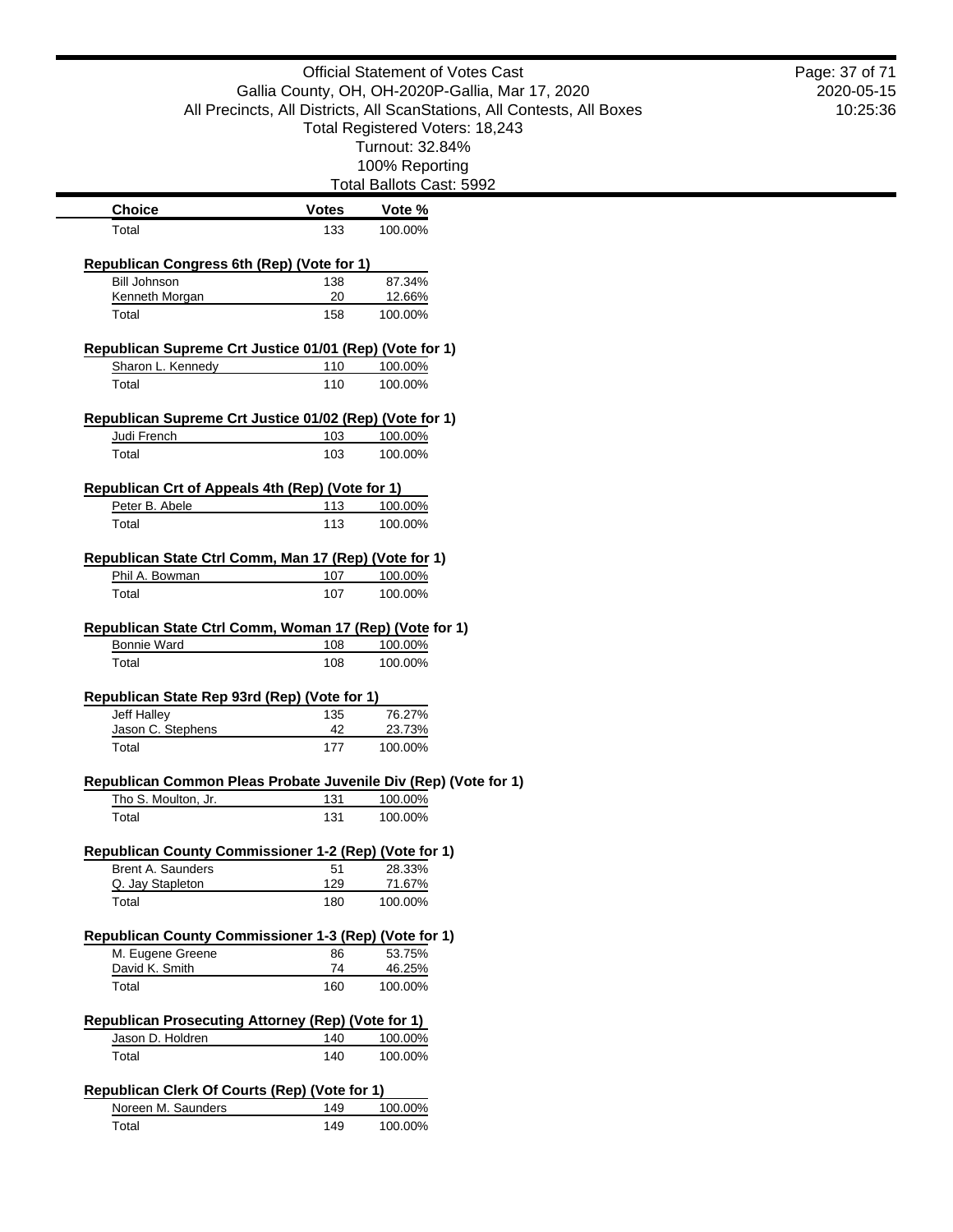Total Ballots Cast: 5992

| <b>Choice</b>                                               | Votes     | Vote %        |  |
|-------------------------------------------------------------|-----------|---------------|--|
| Republican Sheriff (Rep) (Vote for 1)                       |           |               |  |
| Matthew D. Champlin                                         | 119       | 70.00%        |  |
| Ric A. Harrison II                                          | 51        | 30.00%        |  |
| Total                                                       | 170       | 100.00%       |  |
| Republican County Recorder (Rep) (Vote for 1)               |           |               |  |
| J. Roger Walker                                             | 128       | 100.00%       |  |
| Total                                                       | 128       | 100.00%       |  |
| Republican County Treasurer (Rep) (Vote for 1)              |           |               |  |
| <b>Steve McGhee</b>                                         | 131       | 100.00%       |  |
| Total                                                       | 131       | 100.00%       |  |
| <b>Republican County Engineer (Rep) (Vote for 1)</b>        |           |               |  |
| Brett A. Boothe                                             | 134       | 100.00%       |  |
| Total                                                       | 134       | 100.00%       |  |
| Republican Coroner (Rep) (Vote for 1)                       |           |               |  |
| Write-in                                                    | <u>38</u> | 100.00%       |  |
| Total                                                       | 38        | 100.00%       |  |
| Republican Harrison Twp Rep Central Comm (Rep) (Vote for 1) |           |               |  |
| Charlene M. Ward                                            | 123       | 100.00%       |  |
| Total                                                       | 123       | 100.00%       |  |
| <b>Council on Aging (Vote for 1)</b>                        |           |               |  |
| For the Tax Levy                                            | 162       | 83.08%        |  |
| Against the Tax Levy                                        | 33        | <u>16.92%</u> |  |
| Total                                                       | 195       | 100.00%       |  |
| <b>Health District (Vote for 1)</b>                         |           |               |  |
| For the Tax Levy                                            | 115       | 60.21%        |  |
| <b>Against the Tax Levy</b>                                 | 76        | 39.79%        |  |
| Total                                                       | 191       | 100.00%       |  |
| <b>Precinct Huntington Twp 016</b>                          |           |               |  |
| Democratic DelegateAtLarge (Dem) (Vote for 1)               |           |               |  |
| Michael Bennet                                              | 0         | 0.00%         |  |
| Joseph R. Biden, Jr.                                        | 38        | 66.67%        |  |
| Michael R. Bloomberg                                        | 4         | 7.02%         |  |
| Cory Booker                                                 | 0         | 0.00%         |  |
| Pete Buttigieg                                              | 3         | 5.26%         |  |
| Tulsi Gabbard                                               | 0         | $0.00\%$      |  |
| Amy Klobuchar                                               | 1         | 1.75%         |  |
| Deval Patrick                                               | 0         | $0.00\%$      |  |
| <b>Bernie Sanders</b>                                       | 8         | 14.04%        |  |
| <b>Tom Steyer</b>                                           | 2         | 3.51%         |  |
| Elizabeth Warren                                            | 1         | 1.75%         |  |
| Write-in                                                    | 0         | 0.00%         |  |
| Total                                                       | 57        | 100.00%       |  |
| Democratic Rep to Congress 6th (Dem) (Vote for 1)           |           |               |  |
| Shawna Roberts                                              | 49        | 100.00%       |  |
| Total                                                       | 49        | 100.00%       |  |
|                                                             |           |               |  |

2020-05-15 10:25:36 Page: 38 of 71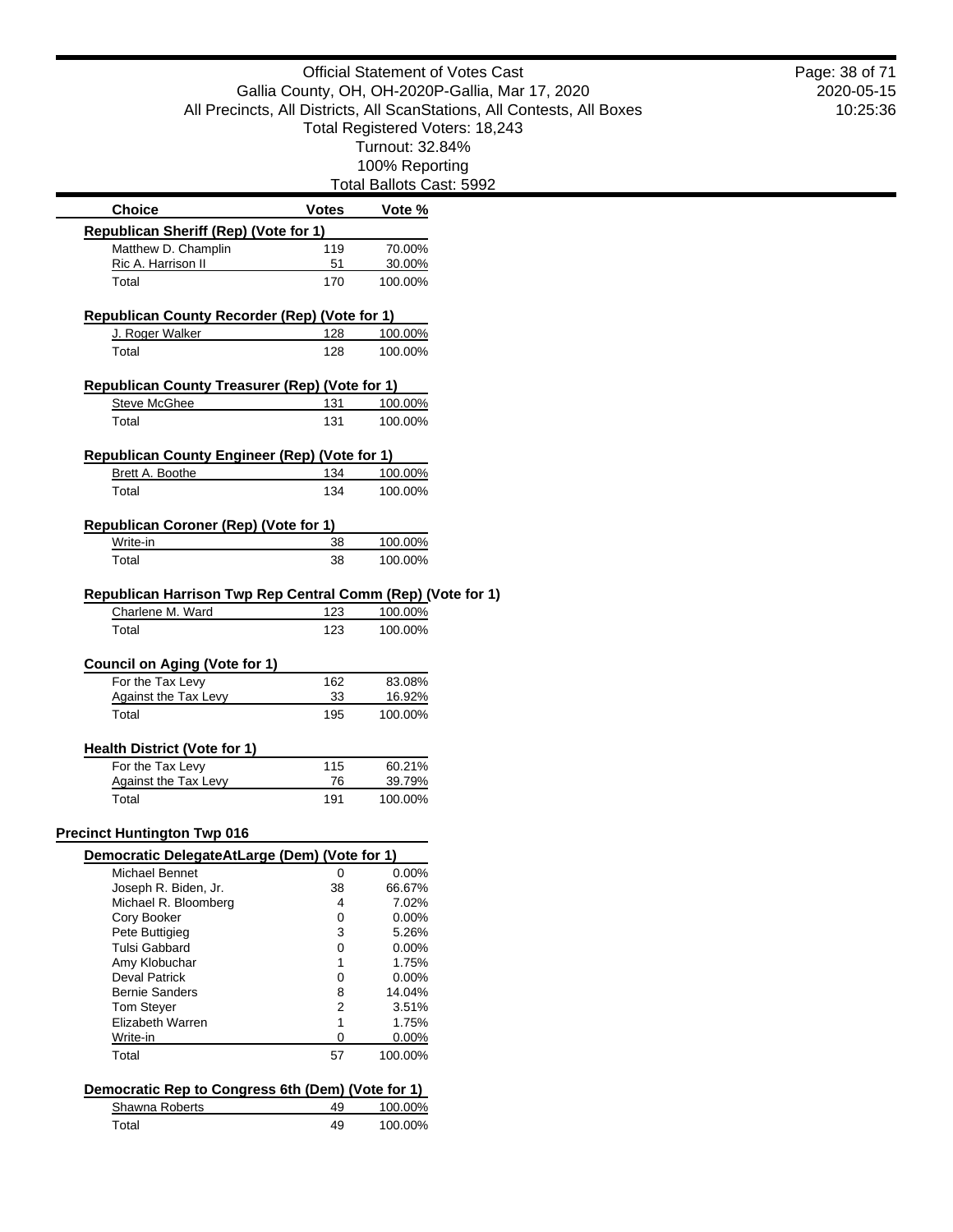|                                                                         |              | <b>Official Statement of Votes Cast</b>                                 | Page: 39 of 71 |
|-------------------------------------------------------------------------|--------------|-------------------------------------------------------------------------|----------------|
| Gallia County, OH, OH-2020P-Gallia, Mar 17, 2020                        |              | 2020-05-15                                                              |                |
|                                                                         |              | All Precincts, All Districts, All ScanStations, All Contests, All Boxes | 10:25:36       |
|                                                                         |              | Total Registered Voters: 18,243                                         |                |
|                                                                         |              | Turnout: 32.84%                                                         |                |
|                                                                         |              | 100% Reporting                                                          |                |
|                                                                         |              | Total Ballots Cast: 5992                                                |                |
| <b>Choice</b>                                                           | <b>Votes</b> | Vote %                                                                  |                |
| Democratic Sup Crt Jus 01/01 (Dem) (Vote for 1)<br>John P. O'Donell     | 46           | 100.00%                                                                 |                |
| Total                                                                   | 46           | 100.00%                                                                 |                |
| Democratic Sup Crt Justice 01/02 (Dem) (Vote for 1)                     |              |                                                                         |                |
| Jennifer Brunner                                                        | 42           | 100.00%                                                                 |                |
| Total                                                                   | 42           | 100.00%                                                                 |                |
| Democrat County Commissioner 1-2 (Dem) (Vote for 1)                     |              |                                                                         |                |
| Scott J. Williamson                                                     | 40           | 100.00%                                                                 |                |
| Total                                                                   | 40           | 100.00%                                                                 |                |
| Democrat County Commissioner 1-3 (Dem) (Vote for 1)                     |              |                                                                         |                |
| <b>Randall Adkins</b>                                                   | 47           | 100.00%                                                                 |                |
| Total                                                                   | 47           | 100.00%                                                                 |                |
| Democrat Sheriff (Dem) (Vote for 1)                                     |              |                                                                         |                |
| <b>Jimmy Spears</b>                                                     | 45           | 100.00%                                                                 |                |
| Total                                                                   | 45           | 100.00%                                                                 |                |
| Democrat Huntington Twp Dem Central Comm (Dem) (Vote for 1)             |              |                                                                         |                |
| <b>Mary Deel</b>                                                        | 50           | 100.00%                                                                 |                |
| Total                                                                   | 50           | 100.00%                                                                 |                |
| Republican Delegate (Rep) (Vote for 1)                                  |              |                                                                         |                |
| Donald J. Trump                                                         | 152          | 100.00%                                                                 |                |
| Total                                                                   | 152          | 100.00%                                                                 |                |
| Republican DelegateAtLarge (Rep) (Vote for 1)                           |              |                                                                         |                |
| Donald J. Trump                                                         | 146          | 100.00%                                                                 |                |
| Total                                                                   | 146          | 100.00%                                                                 |                |
|                                                                         |              |                                                                         |                |
|                                                                         |              |                                                                         |                |
| Republican Congress 6th (Rep) (Vote for 1)<br><b>Bill Johnson</b>       | 124          | 83.78%                                                                  |                |
| Kenneth Morgan                                                          | 24           | 16.22%                                                                  |                |
| Total                                                                   | 148          | 100.00%                                                                 |                |
| Republican Supreme Crt Justice 01/01 (Rep) (Vote for 1)                 |              |                                                                         |                |
| Sharon L. Kennedy<br>Total                                              | 131<br>131   | 100.00%<br>100.00%                                                      |                |
|                                                                         |              |                                                                         |                |
| Republican Supreme Crt Justice 01/02 (Rep) (Vote for 1)                 |              |                                                                         |                |
| Judi French<br>Total                                                    | 131<br>131   | 100.00%<br>100.00%                                                      |                |
|                                                                         |              |                                                                         |                |
|                                                                         |              |                                                                         |                |
| Peter B. Abele<br>Total                                                 | 130<br>130   | 100.00%<br>100.00%                                                      |                |
| Republican Crt of Appeals 4th (Rep) (Vote for 1)                        |              |                                                                         |                |
| Republican State Ctrl Comm, Man 17 (Rep) (Vote for 1)<br>Phil A. Bowman | 135          | 100.00%                                                                 |                |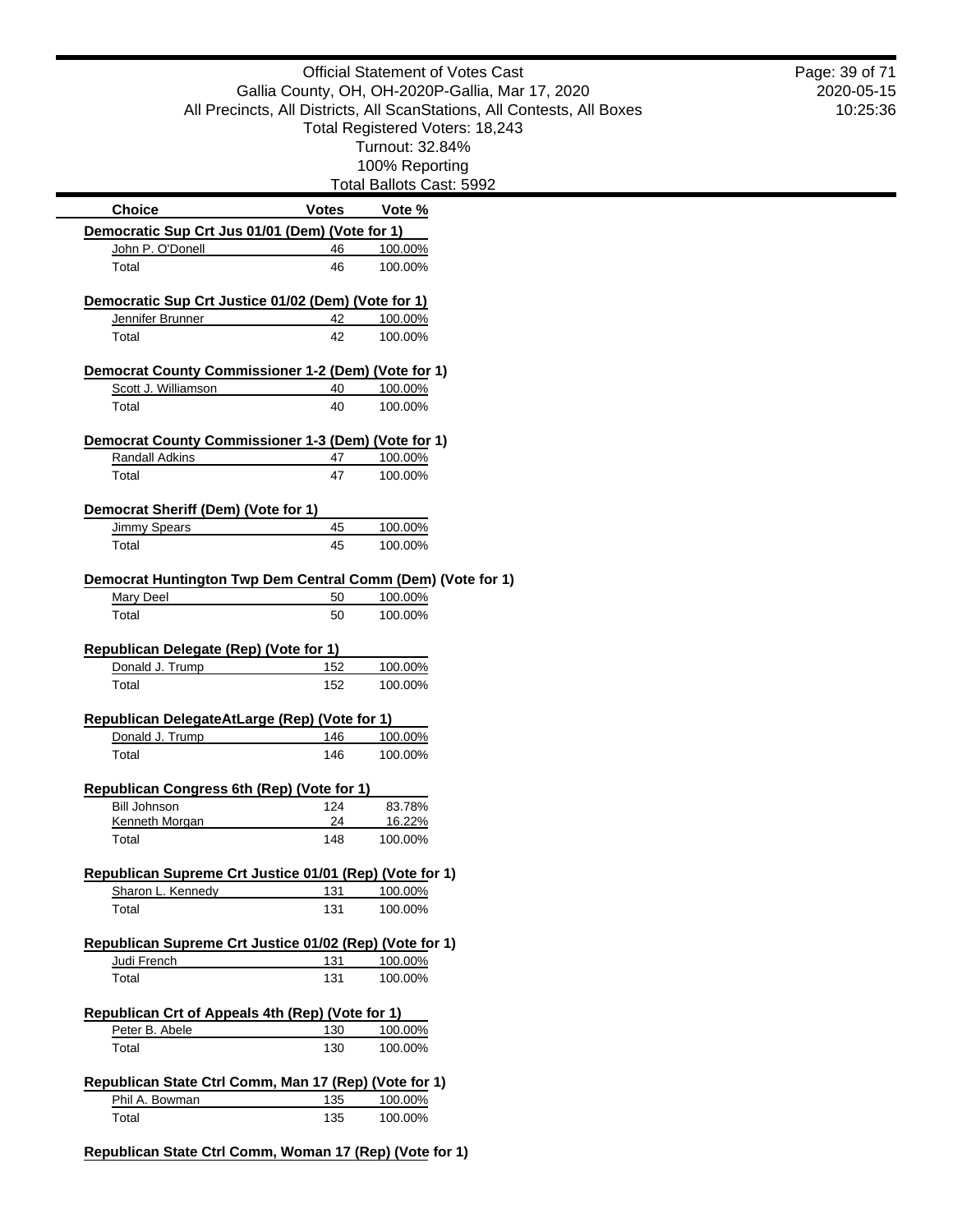| <b>Official Statement of Votes Cast</b>                                                                                                                        |                 | Page: 40 of 71           |            |
|----------------------------------------------------------------------------------------------------------------------------------------------------------------|-----------------|--------------------------|------------|
| Gallia County, OH, OH-2020P-Gallia, Mar 17, 2020<br>All Precincts, All Districts, All ScanStations, All Contests, All Boxes<br>Total Registered Voters: 18,243 |                 |                          | 2020-05-15 |
|                                                                                                                                                                |                 |                          | 10:25:36   |
|                                                                                                                                                                |                 |                          |            |
|                                                                                                                                                                | Turnout: 32.84% |                          |            |
|                                                                                                                                                                |                 | 100% Reporting           |            |
|                                                                                                                                                                |                 | Total Ballots Cast: 5992 |            |
| <b>Choice</b>                                                                                                                                                  | <b>Votes</b>    | Vote %                   |            |
| <b>Bonnie Ward</b>                                                                                                                                             | 126             | 100.00%                  |            |
| Total                                                                                                                                                          | 126             | 100.00%                  |            |
| Republican State Rep 93rd (Rep) (Vote for 1)                                                                                                                   |                 |                          |            |
| Jeff Halley                                                                                                                                                    | 76              | 48.41%                   |            |
| Jason C. Stephens                                                                                                                                              | 81              | 51.59%                   |            |
| Total                                                                                                                                                          | 157             | 100.00%                  |            |
| Republican Common Pleas Probate Juvenile Div (Rep) (Vote for 1)                                                                                                |                 |                          |            |
| Tho S. Moulton, Jr.                                                                                                                                            | 137             | 100.00%                  |            |
| Total                                                                                                                                                          | 137             | 100.00%                  |            |
| Republican County Commissioner 1-2 (Rep) (Vote for 1)                                                                                                          |                 |                          |            |
| Brent A. Saunders                                                                                                                                              | 71              | 42.26%                   |            |
| Q. Jay Stapleton                                                                                                                                               | 97              | 57.74%                   |            |
| Total                                                                                                                                                          | 168             | 100.00%                  |            |
| Republican County Commissioner 1-3 (Rep) (Vote for 1)                                                                                                          |                 |                          |            |
| M. Eugene Greene                                                                                                                                               | 72              | 45.00%                   |            |
| David K. Smith                                                                                                                                                 | 88              | 55.00%                   |            |
| Total                                                                                                                                                          | 160             | 100.00%                  |            |
| <b>Republican Prosecuting Attorney (Rep) (Vote for 1)</b>                                                                                                      |                 |                          |            |
| Jason D. Holdren                                                                                                                                               | 138             | 100.00%                  |            |
| Total                                                                                                                                                          | 138             | 100.00%                  |            |
| Republican Clerk Of Courts (Rep) (Vote for 1)                                                                                                                  |                 |                          |            |
| Noreen M. Saunders                                                                                                                                             | 144             | 100.00%                  |            |
| Total                                                                                                                                                          | 144             | 100.00%                  |            |
| Republican Sheriff (Rep) (Vote for 1)                                                                                                                          |                 |                          |            |
| Matthew D. Champlin                                                                                                                                            | 92              | 56.10%                   |            |
| Ric A. Harrison II                                                                                                                                             | 72              | 43.90%                   |            |
| Total                                                                                                                                                          | 164             | 100.00%                  |            |
| <b>Republican County Recorder (Rep) (Vote for 1)</b>                                                                                                           |                 |                          |            |
| J. Roger Walker                                                                                                                                                | 140             | 100.00%                  |            |
| Total                                                                                                                                                          | 140             | 100.00%                  |            |
|                                                                                                                                                                |                 |                          |            |
| <b>Republican County Treasurer (Rep) (Vote for 1)</b><br><b>Steve McGhee</b>                                                                                   | 135             | 100.00%                  |            |
| Total                                                                                                                                                          | 135             | 100.00%                  |            |
|                                                                                                                                                                |                 |                          |            |
| <b>Republican County Engineer (Rep) (Vote for 1)</b>                                                                                                           |                 |                          |            |
| Brett A. Boothe                                                                                                                                                | 131             | 100.00%                  |            |
| Total                                                                                                                                                          | 131             | 100.00%                  |            |
| Republican Coroner (Rep) (Vote for 1)                                                                                                                          |                 |                          |            |
| Write-in                                                                                                                                                       | 35              | 100.00%                  |            |
| Total                                                                                                                                                          | 35              | 100.00%                  |            |
| Republican Huntington Twp Rep Central Comm (Rep) (Vote for 1)                                                                                                  |                 |                          |            |
| Sam G. Sowards, Jr                                                                                                                                             | 117             | 100.00%                  |            |
| Total                                                                                                                                                          | 117             | 100.00%                  |            |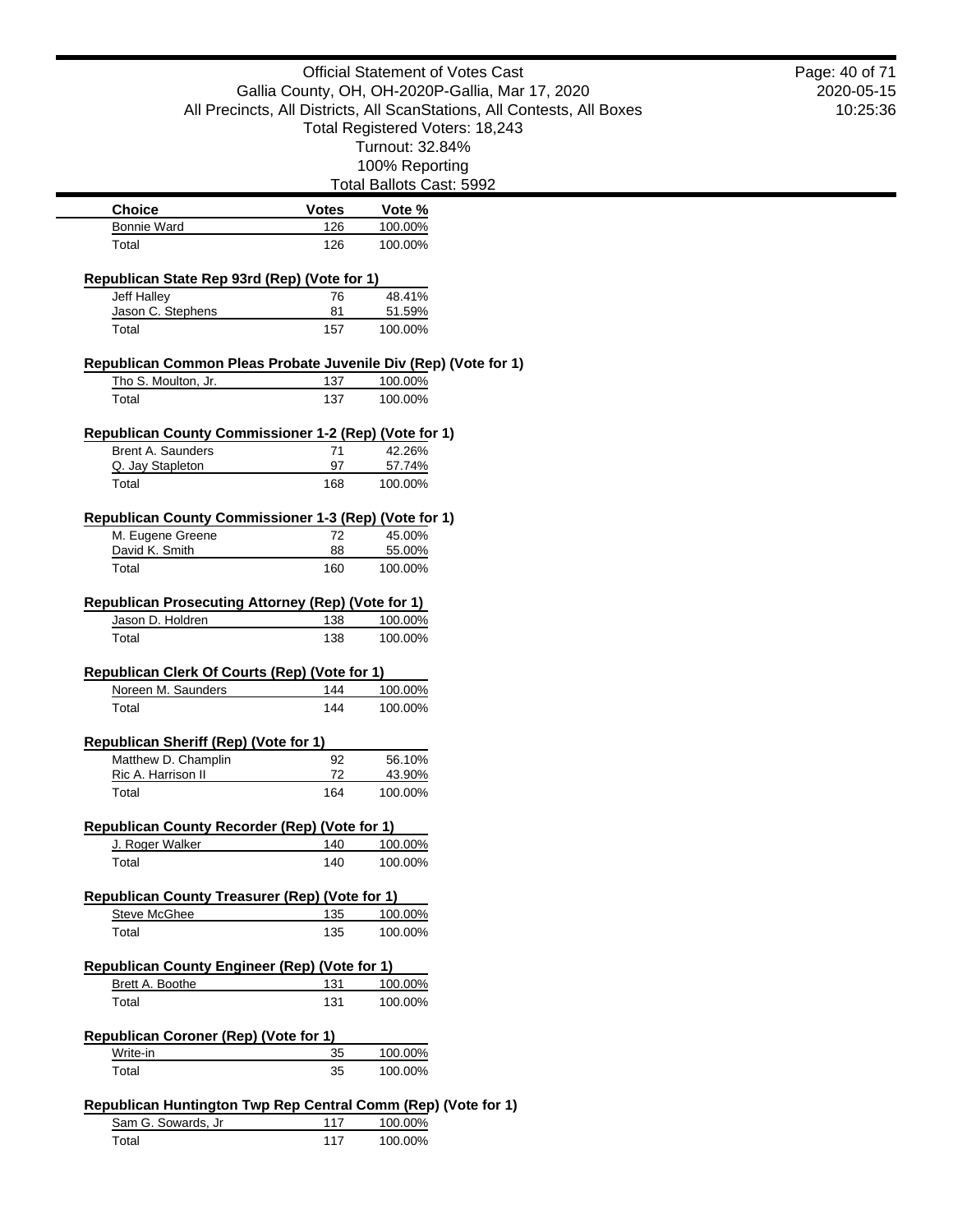| <b>Choice</b>                                                                   | <b>Votes</b> | Vote %                        |
|---------------------------------------------------------------------------------|--------------|-------------------------------|
| Huntington Twp Fire (Vote for 1)                                                |              |                               |
| For the Tax Levy                                                                | 178          | 76.39%                        |
| <b>Against the Tax Levy</b>                                                     | 55           | 23.61%                        |
| Total                                                                           | 233          | 100.00%                       |
| <b>Council on Aging (Vote for 1)</b>                                            |              |                               |
| For the Tax Levy                                                                | 181          | 77.68%                        |
| <b>Against the Tax Levy</b>                                                     | 52           | 22.32%                        |
| Total                                                                           | 233          | 100.00%                       |
| <b>Health District (Vote for 1)</b>                                             |              |                               |
| For the Tax Levy                                                                | 147          | 63.91%                        |
| <b>Against the Tax Levy</b>                                                     | 83           | 36.09%                        |
| Total                                                                           | 230          | 100.00%                       |
|                                                                                 |              |                               |
| <b>Precinct Morgan Twp 017</b><br>Democratic DelegateAtLarge (Dem) (Vote for 1) |              |                               |
| Michael Bennet                                                                  | 0            | $0.00\%$                      |
| Joseph R. Biden, Jr.                                                            | 23           | 67.65%                        |
| Michael R. Bloomberg                                                            | 1            | 2.94%                         |
| Cory Booker                                                                     | 0            | $0.00\%$                      |
| Pete Buttigieg                                                                  | 2            | 5.88%                         |
| <b>Tulsi Gabbard</b>                                                            | 0            | $0.00\%$                      |
| Amy Klobuchar                                                                   | 1            | 2.94%                         |
| <b>Deval Patrick</b>                                                            | 0            | $0.00\%$                      |
| <b>Bernie Sanders</b>                                                           | 6            | 17.65%                        |
| <b>Tom Steyer</b>                                                               | 0            | $0.00\%$                      |
| Elizabeth Warren                                                                | 1            | 2.94%                         |
| Write-in                                                                        | 0            | $0.00\%$                      |
| Total                                                                           | 34           | 100.00%                       |
|                                                                                 |              |                               |
| Democratic Rep to Congress 6th (Dem) (Vote for 1)<br>Shawna Roberts             | 27           | 100.00%                       |
|                                                                                 |              |                               |
| Total                                                                           | 27           | 100.00%                       |
| Democratic Sup Crt Jus 01/01 (Dem) (Vote for 1)                                 |              |                               |
| John P. O'Donell                                                                | 21           | 100.00%                       |
| Total                                                                           | 21           | 100.00%                       |
| Democratic Sup Crt Justice 01/02 (Dem) (Vote for 1)                             |              |                               |
| Jennifer Brunner                                                                | 28           | 100.00%                       |
| Total                                                                           | 28           | 100.00%                       |
| Democrat County Commissioner 1-2 (Dem) (Vote for 1)                             |              |                               |
| Scott J. Williamson                                                             | 19           | 100.00%                       |
| Total                                                                           | 19           | 100.00%                       |
|                                                                                 |              |                               |
|                                                                                 |              |                               |
| Democrat County Commissioner 1-3 (Dem) (Vote for 1)                             |              |                               |
| Randall Adkins                                                                  | 34           |                               |
| Total                                                                           | 34           |                               |
| Democrat Sheriff (Dem) (Vote for 1)                                             |              |                               |
| Jimmy Spears                                                                    | 30           | 100.00%<br>100.00%<br>100.00% |

2020-05-15 10:25:36 Page: 41 of 71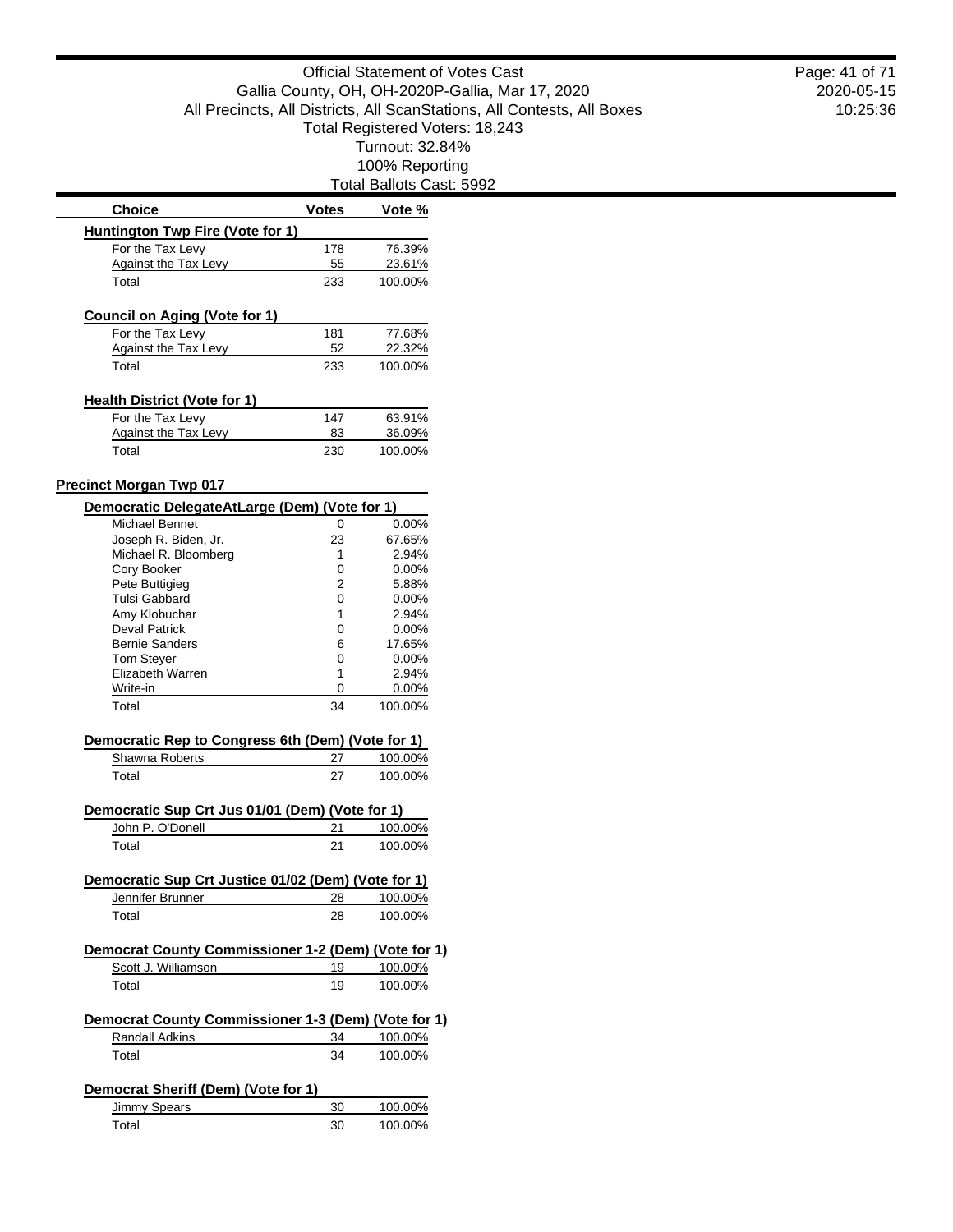|                                                                                                                                                                | <b>Official Statement of Votes Cast</b> |                          |                        |
|----------------------------------------------------------------------------------------------------------------------------------------------------------------|-----------------------------------------|--------------------------|------------------------|
| Gallia County, OH, OH-2020P-Gallia, Mar 17, 2020<br>All Precincts, All Districts, All ScanStations, All Contests, All Boxes<br>Total Registered Voters: 18,243 |                                         |                          | 2020-05-15<br>10:25:36 |
|                                                                                                                                                                |                                         |                          |                        |
|                                                                                                                                                                |                                         | Turnout: 32.84%          |                        |
|                                                                                                                                                                |                                         | 100% Reporting           |                        |
|                                                                                                                                                                |                                         | Total Ballots Cast: 5992 |                        |
| <b>Choice</b>                                                                                                                                                  | <b>Votes</b>                            | Vote %                   |                        |
| Democrat Morgan Twp Dem Central Comm (Dem) (Vote for 1)                                                                                                        |                                         |                          |                        |
| Randall Adkins                                                                                                                                                 | 30                                      | 100.00%                  |                        |
| Total                                                                                                                                                          | 30                                      | 100.00%                  |                        |
| Republican Delegate (Rep) (Vote for 1)                                                                                                                         |                                         |                          |                        |
| Donald J. Trump                                                                                                                                                | 170                                     | 100.00%                  |                        |
| Total                                                                                                                                                          | 170                                     | 100.00%                  |                        |
| Republican DelegateAtLarge (Rep) (Vote for 1)                                                                                                                  |                                         |                          |                        |
| Donald J. Trump                                                                                                                                                | 166                                     | 100.00%                  |                        |
| Total                                                                                                                                                          | 166                                     | 100.00%                  |                        |
| Republican Congress 6th (Rep) (Vote for 1)                                                                                                                     |                                         |                          |                        |
| <b>Bill Johnson</b>                                                                                                                                            | 153                                     | 85.47%                   |                        |
| Kenneth Morgan                                                                                                                                                 | 26                                      | 14.53%                   |                        |
| Total                                                                                                                                                          | 179                                     | 100.00%                  |                        |
| Republican Supreme Crt Justice 01/01 (Rep) (Vote for 1)                                                                                                        |                                         |                          |                        |
| Sharon L. Kennedy                                                                                                                                              | 143                                     | 100.00%                  |                        |
| Total                                                                                                                                                          | 143                                     | 100.00%                  |                        |
| Judi French<br>Total                                                                                                                                           | 139<br>139                              | 100.00%<br>100.00%       |                        |
| Republican Crt of Appeals 4th (Rep) (Vote for 1)                                                                                                               |                                         |                          |                        |
| Peter B. Abele                                                                                                                                                 | 146                                     | 100.00%                  |                        |
| Total                                                                                                                                                          | 146                                     | 100.00%                  |                        |
| Republican State Ctrl Comm, Man 17 (Rep) (Vote for 1)                                                                                                          |                                         |                          |                        |
| Phil A. Bowman                                                                                                                                                 | 145                                     | 100.00%                  |                        |
| Total                                                                                                                                                          | 145                                     | 100.00%                  |                        |
| Republican State Ctrl Comm, Woman 17 (Rep) (Vote for 1)                                                                                                        |                                         |                          |                        |
| <b>Bonnie Ward</b>                                                                                                                                             | 141                                     | 100.00%                  |                        |
| Total                                                                                                                                                          | 141                                     | 100.00%                  |                        |
| Republican State Rep 93rd (Rep) (Vote for 1)                                                                                                                   |                                         |                          |                        |
| Jeff Halley                                                                                                                                                    | 79                                      | 43.65%                   |                        |
| Jason C. Stephens                                                                                                                                              | 102                                     | 56.35%                   |                        |
| Total                                                                                                                                                          | 181                                     | 100.00%                  |                        |
| Republican Common Pleas Probate Juvenile Div (Rep) (Vote for 1)                                                                                                |                                         |                          |                        |
| Tho S. Moulton, Jr.                                                                                                                                            | 165                                     | 100.00%                  |                        |
| Total                                                                                                                                                          | 165                                     | 100.00%                  |                        |
| Republican County Commissioner 1-2 (Rep) (Vote for 1)                                                                                                          |                                         |                          |                        |
| Brent A. Saunders                                                                                                                                              | 63                                      | 33.69%                   |                        |
| Q. Jay Stapleton                                                                                                                                               | 124                                     | 66.31%                   |                        |
| Total                                                                                                                                                          | 187                                     | 100.00%                  |                        |
| Republican County Commissioner 1-3 (Rep) (Vote for 1)                                                                                                          |                                         |                          |                        |
| M. Eugene Greene                                                                                                                                               | 114                                     | 61.29%                   |                        |
| David K. Smith                                                                                                                                                 | 72                                      | 38.71%                   |                        |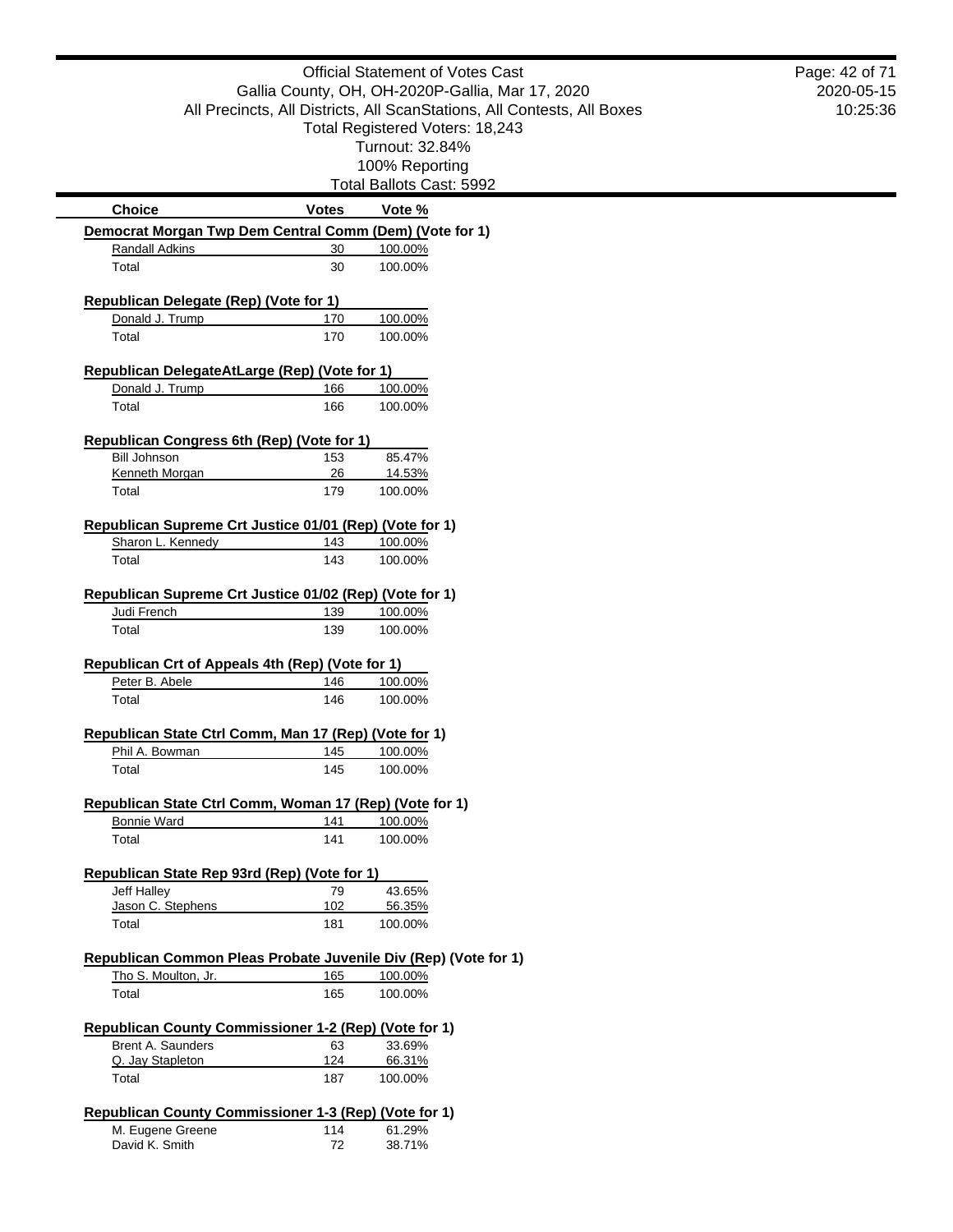|                                                                     | <b>Official Statement of Votes Cast</b>                                                                                     |                                 |  |
|---------------------------------------------------------------------|-----------------------------------------------------------------------------------------------------------------------------|---------------------------------|--|
|                                                                     | Gallia County, OH, OH-2020P-Gallia, Mar 17, 2020<br>All Precincts, All Districts, All ScanStations, All Contests, All Boxes |                                 |  |
|                                                                     |                                                                                                                             |                                 |  |
|                                                                     |                                                                                                                             | Total Registered Voters: 18,243 |  |
|                                                                     |                                                                                                                             | Turnout: 32.84%                 |  |
|                                                                     |                                                                                                                             | 100% Reporting                  |  |
|                                                                     |                                                                                                                             | Total Ballots Cast: 5992        |  |
| <b>Choice</b>                                                       | <b>Votes</b>                                                                                                                | Vote %                          |  |
| Total                                                               | 186                                                                                                                         | 100.00%                         |  |
|                                                                     |                                                                                                                             |                                 |  |
| <b>Republican Prosecuting Attorney (Rep) (Vote for 1)</b>           |                                                                                                                             |                                 |  |
| Jason D. Holdren                                                    | 166                                                                                                                         | 100.00%                         |  |
| Total                                                               | 166                                                                                                                         | 100.00%                         |  |
| <b>Republican Clerk Of Courts (Rep) (Vote for 1)</b>                |                                                                                                                             |                                 |  |
| Noreen M. Saunders                                                  | 160                                                                                                                         | 100.00%                         |  |
| Total                                                               | 160                                                                                                                         | 100.00%                         |  |
|                                                                     |                                                                                                                             |                                 |  |
| <b>Republican Sheriff (Rep) (Vote for 1)</b><br>Matthew D. Champlin | 140                                                                                                                         | 74.47%                          |  |
| Ric A. Harrison II                                                  | 48                                                                                                                          | 25.53%                          |  |
| Total                                                               | 188                                                                                                                         | 100.00%                         |  |
|                                                                     |                                                                                                                             |                                 |  |
| <b>Republican County Recorder (Rep) (Vote for 1)</b>                |                                                                                                                             |                                 |  |
| J. Roger Walker                                                     | 174                                                                                                                         | 100.00%                         |  |
| Total                                                               | 174                                                                                                                         | 100.00%                         |  |
| Republican County Treasurer (Rep) (Vote for 1)                      |                                                                                                                             |                                 |  |
| <b>Steve McGhee</b>                                                 | 160                                                                                                                         | 100.00%                         |  |
| Total                                                               | 160                                                                                                                         | 100.00%                         |  |
|                                                                     |                                                                                                                             |                                 |  |
| <b>Republican County Engineer (Rep) (Vote for 1)</b>                |                                                                                                                             |                                 |  |
| Brett A. Boothe                                                     | 163                                                                                                                         | 100.00%                         |  |
| Total                                                               | 163                                                                                                                         | 100.00%                         |  |
| <b>Republican Coroner (Rep) (Vote for 1)</b>                        |                                                                                                                             |                                 |  |
| Write-in                                                            | 63                                                                                                                          | 100.00%                         |  |
| Total                                                               | 63                                                                                                                          | 100.00%                         |  |
|                                                                     |                                                                                                                             |                                 |  |
| Republican Morgan Twp Rep Central Comm (Rep) (Vote for 1)           | 135                                                                                                                         |                                 |  |
| Molly Hash<br>Total                                                 | 135                                                                                                                         | 100.00%<br>100.00%              |  |
|                                                                     |                                                                                                                             |                                 |  |
| <b>Council on Aging (Vote for 1)</b>                                |                                                                                                                             |                                 |  |
| For the Tax Levy                                                    | 168                                                                                                                         | 71.49%                          |  |
| Against the Tax Levy                                                | 67                                                                                                                          | 28.51%                          |  |
| Total                                                               | 235                                                                                                                         | 100.00%                         |  |
| <b>Health District (Vote for 1)</b>                                 |                                                                                                                             |                                 |  |
| For the Tax Levy                                                    | 124                                                                                                                         | 52.99%                          |  |
| Against the Tax Levy                                                | <u>110</u>                                                                                                                  | 47.01%                          |  |
| Total                                                               | 234                                                                                                                         | 100.00%                         |  |
|                                                                     |                                                                                                                             |                                 |  |
| <b>Precinct Ohio Twp 018</b>                                        |                                                                                                                             |                                 |  |
| Democratic DelegateAtLarge (Dem) (Vote for 1)                       |                                                                                                                             |                                 |  |
| Michael Bennet                                                      | 0                                                                                                                           | 0.00%                           |  |
| Joseph R. Biden, Jr.<br>Michael R. Bloomberg                        | 13<br>0                                                                                                                     | 59.09%<br>0.00%                 |  |
| Cory Booker                                                         | 0                                                                                                                           | 0.00%                           |  |
| Pete Buttigieg                                                      | 1                                                                                                                           | 4.55%                           |  |
| <b>Tulsi Gabbard</b>                                                |                                                                                                                             | 4.55%                           |  |
| Amy Klobuchar                                                       | 1                                                                                                                           | 4.55%                           |  |
| <b>Deval Patrick</b>                                                | 0                                                                                                                           | 0.00%                           |  |
| <b>Bernie Sanders</b>                                               | $\overline{2}$                                                                                                              | 9.09%                           |  |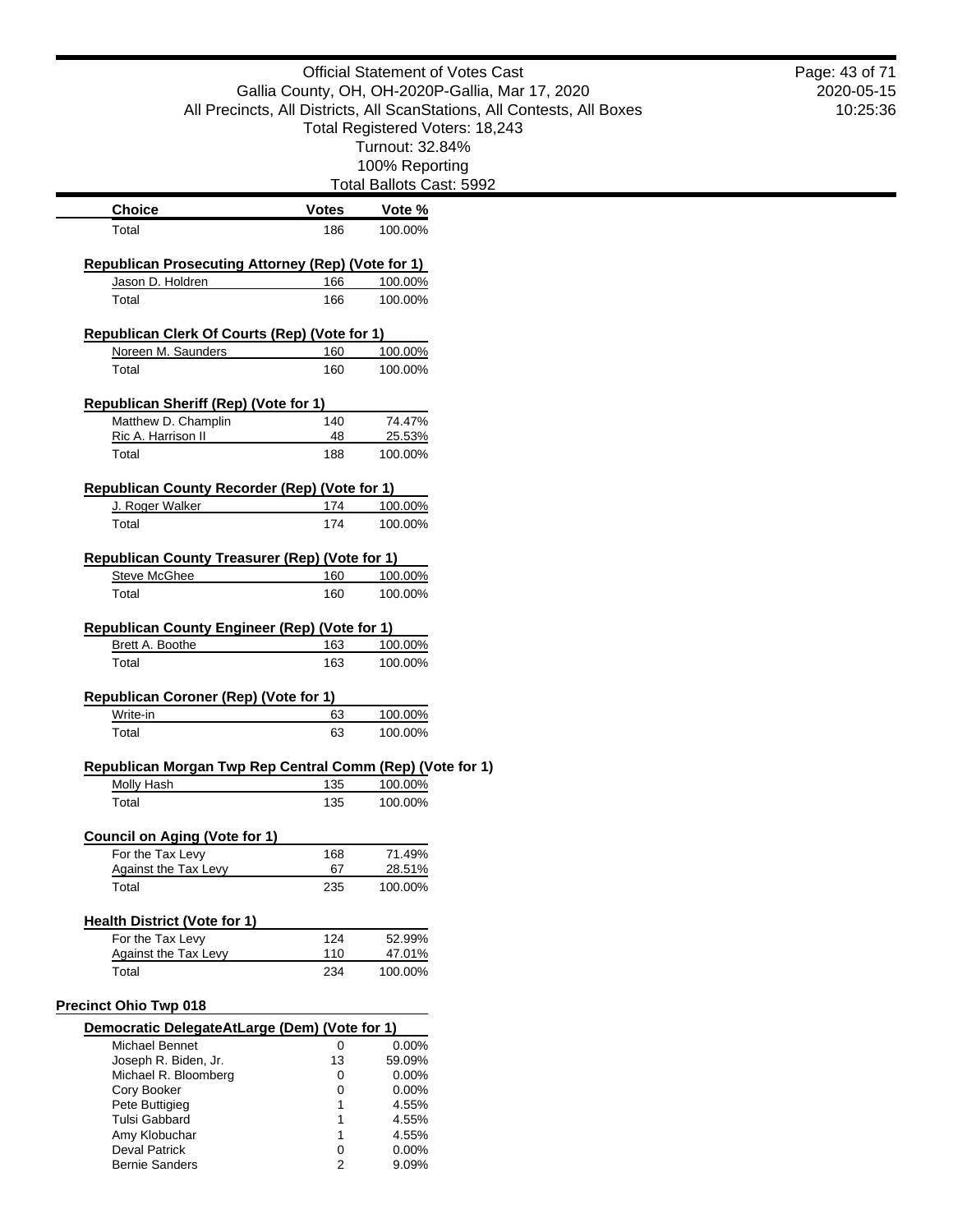Total Ballots Cast: 5992 **Choice Votes Votes Vote** % Tom Stever 1 4.55% Elizabeth Warren 3 13.64% Write-in 0 0.00% Total 22 100.00% **Democratic Rep to Congress 6th (Dem) (Vote for 1)** Shawna Roberts 17 100.00% Total 17 100.00% **Democratic Sup Crt Jus 01/01 (Dem) (Vote for 1)** John P. O'Donell 15 100.00% Total 15 100.00% **Democratic Sup Crt Justice 01/02 (Dem) (Vote for 1)** Jennifer Brunner 19 100.00% Total 19 100.00% **Democrat County Commissioner 1-2 (Dem) (Vote for 1)** Scott J. Williamson 19 100.00% Total 19 100.00% **Democrat County Commissioner 1-3 (Dem) (Vote for 1)** Randall Adkins 16 100.00% Total 100.00% **Democrat Sheriff (Dem) (Vote for 1)** Jimmy Spears 15 100.00% Total 15 100.00% **Republican Delegate (Rep) (Vote for 1)** Donald J. Trump 174 100.00% Total 174 100.00% **Republican DelegateAtLarge (Rep) (Vote for 1)** Donald J. Trump 166 100.00% Total 166 100.00% **Republican Congress 6th (Rep) (Vote for 1)** Bill Johnson 134 84.81% Kenneth Morgan 24 15.19% Total 158 100.00% **Republican Supreme Crt Justice 01/01 (Rep) (Vote for 1)** Sharon L. Kennedy 111 100.00% Total 100.00% **Republican Supreme Crt Justice 01/02 (Rep) (Vote for 1)** Judi French 111 100.00% Total 100.00% **Republican Crt of Appeals 4th (Rep) (Vote for 1)** Peter B. Abele 112 100.00% Total 112 100.00%

2020-05-15 10:25:36 Page: 44 of 71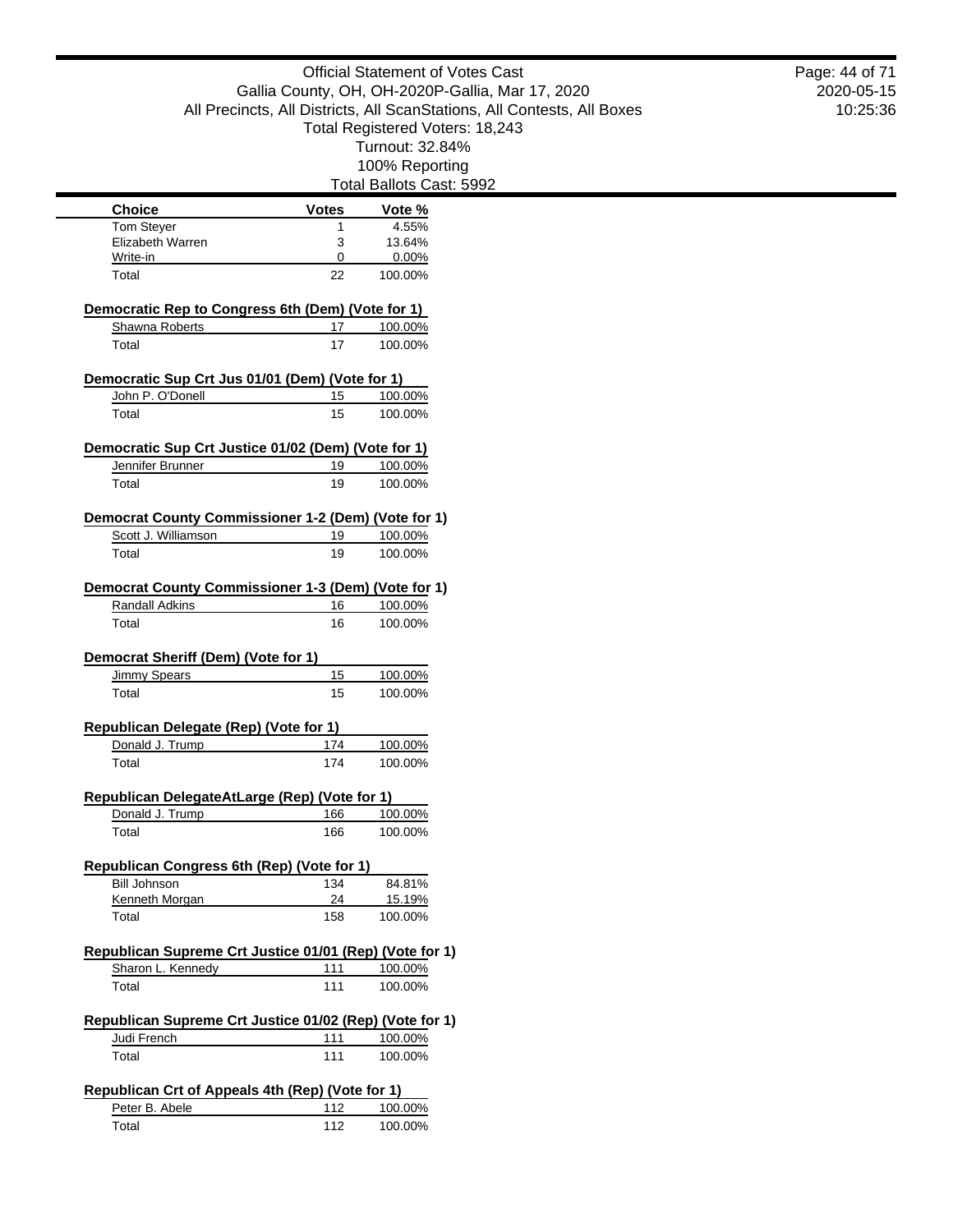|                                                                               |                                                  | <b>Official Statement of Votes Cast</b>                                 | Page: 45 of 71<br>2020-05-15 |
|-------------------------------------------------------------------------------|--------------------------------------------------|-------------------------------------------------------------------------|------------------------------|
|                                                                               | Gallia County, OH, OH-2020P-Gallia, Mar 17, 2020 |                                                                         |                              |
|                                                                               |                                                  | All Precincts, All Districts, All ScanStations, All Contests, All Boxes | 10:25:36                     |
|                                                                               |                                                  | Total Registered Voters: 18,243                                         |                              |
|                                                                               |                                                  | Turnout: 32.84%                                                         |                              |
|                                                                               |                                                  | 100% Reporting                                                          |                              |
|                                                                               |                                                  | Total Ballots Cast: 5992                                                |                              |
| <b>Choice</b>                                                                 | <b>Votes</b>                                     | Vote %                                                                  |                              |
| Republican State Ctrl Comm, Man 17 (Rep) (Vote for 1)<br>Phil A. Bowman       | 110                                              | 100.00%                                                                 |                              |
| Total                                                                         | 110                                              | 100.00%                                                                 |                              |
|                                                                               |                                                  |                                                                         |                              |
| Republican State Ctrl Comm, Woman 17 (Rep) (Vote for 1)<br><b>Bonnie Ward</b> | 108                                              | 100.00%                                                                 |                              |
| Total                                                                         | 108                                              | 100.00%                                                                 |                              |
|                                                                               |                                                  |                                                                         |                              |
| Republican State Rep 93rd (Rep) (Vote for 1)                                  |                                                  |                                                                         |                              |
| Jeff Halley                                                                   | 132                                              | 68.75%                                                                  |                              |
| Jason C. Stephens                                                             | 60                                               | 31.25%                                                                  |                              |
| Total                                                                         | 192                                              | 100.00%                                                                 |                              |
| Republican Common Pleas Probate Juvenile Div (Rep) (Vote for 1)               |                                                  |                                                                         |                              |
| Tho S. Moulton, Jr.                                                           | 130                                              | 100.00%                                                                 |                              |
| Total                                                                         | 130                                              | 100.00%                                                                 |                              |
| Republican County Commissioner 1-2 (Rep) (Vote for 1)                         |                                                  |                                                                         |                              |
| Brent A. Saunders                                                             | 16                                               | 8.29%                                                                   |                              |
| Q. Jay Stapleton                                                              | 177                                              | 91.71%                                                                  |                              |
| Total                                                                         | 193                                              | 100.00%                                                                 |                              |
| Republican County Commissioner 1-3 (Rep) (Vote for 1)                         |                                                  |                                                                         |                              |
| M. Eugene Greene                                                              | 121                                              | 66.12%                                                                  |                              |
| David K. Smith                                                                | 62                                               | 33.88%                                                                  |                              |
| Total                                                                         | 183                                              | 100.00%                                                                 |                              |
| <b>Republican Prosecuting Attorney (Rep) (Vote for 1)</b>                     |                                                  |                                                                         |                              |
| Jason D. Holdren                                                              | 152                                              | 100.00%                                                                 |                              |
| Total                                                                         | 152                                              | 100.00%                                                                 |                              |
|                                                                               |                                                  |                                                                         |                              |
| Republican Clerk Of Courts (Rep) (Vote for 1)                                 |                                                  |                                                                         |                              |
| Noreen M. Saunders                                                            | 146                                              | 100.00%                                                                 |                              |
| Total                                                                         | 146                                              | 100.00%                                                                 |                              |
| Republican Sheriff (Rep) (Vote for 1)                                         |                                                  |                                                                         |                              |
| Matthew D. Champlin                                                           | 127                                              | 68.65%                                                                  |                              |
| Ric A. Harrison II                                                            | 58                                               | 31.35%                                                                  |                              |
| Total                                                                         | 185                                              | 100.00%                                                                 |                              |
| Republican County Recorder (Rep) (Vote for 1)                                 |                                                  |                                                                         |                              |
| J. Roger Walker                                                               | 131                                              | 100.00%                                                                 |                              |
| Total                                                                         | 131                                              | 100.00%                                                                 |                              |
| Republican County Treasurer (Rep) (Vote for 1)                                |                                                  |                                                                         |                              |
| <b>Steve McGhee</b>                                                           | 142                                              | 100.00%                                                                 |                              |
| Total                                                                         | 142                                              | 100.00%                                                                 |                              |
| Republican County Engineer (Rep) (Vote for 1)                                 |                                                  |                                                                         |                              |
| Brett A. Boothe                                                               | 147                                              | 100.00%                                                                 |                              |
| Total                                                                         | 147                                              | 100.00%                                                                 |                              |
|                                                                               |                                                  |                                                                         |                              |
| <b>Republican Coroner (Rep) (Vote for 1)</b>                                  |                                                  |                                                                         |                              |
| Write-in                                                                      | 43                                               | 100.00%                                                                 |                              |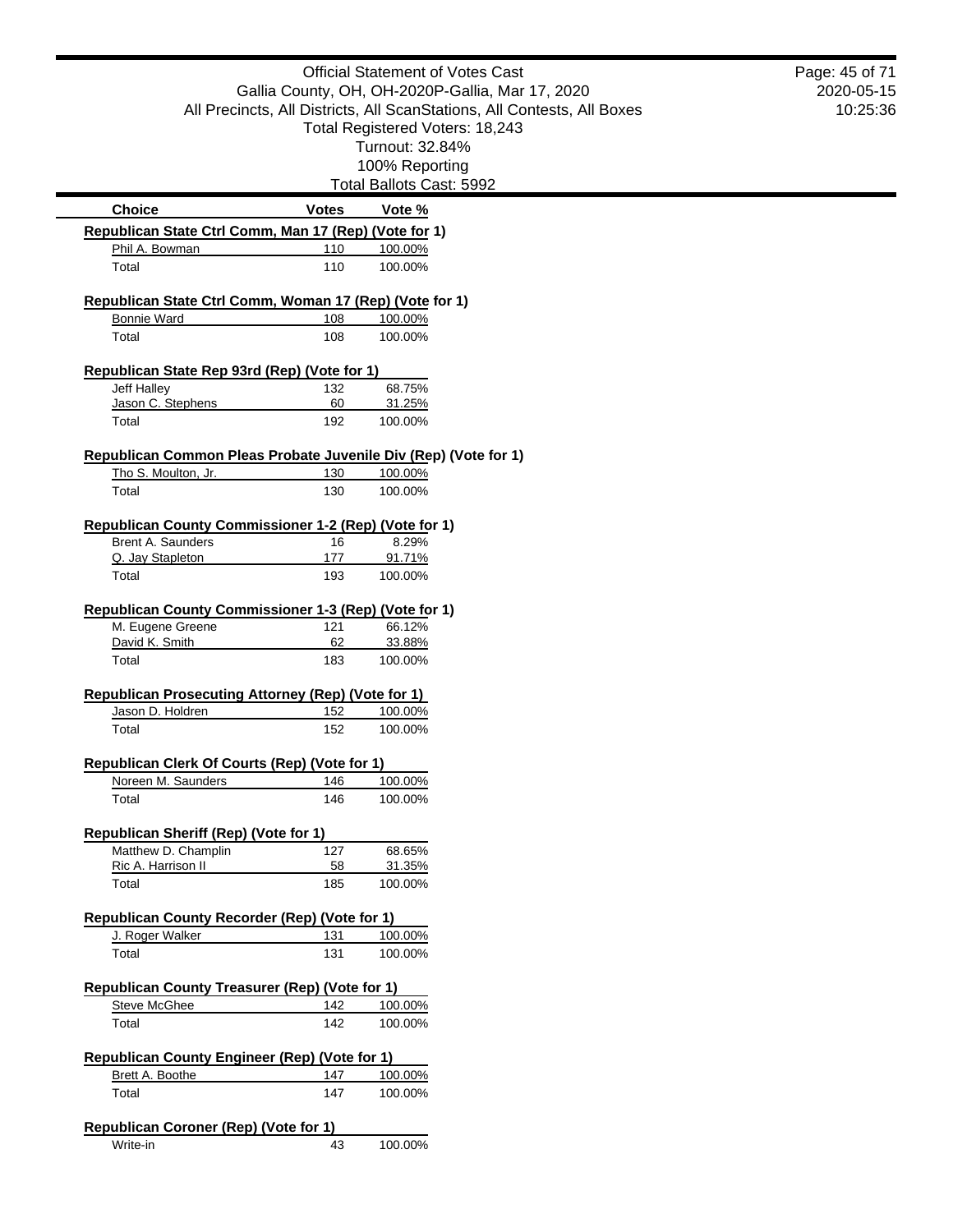| <b>Official Statement of Votes Cast</b>                                                                                     |              |                          | Page: 46 of 71 |
|-----------------------------------------------------------------------------------------------------------------------------|--------------|--------------------------|----------------|
| Gallia County, OH, OH-2020P-Gallia, Mar 17, 2020<br>All Precincts, All Districts, All ScanStations, All Contests, All Boxes |              |                          | 2020-05-15     |
|                                                                                                                             | 10:25:36     |                          |                |
| Total Registered Voters: 18,243<br>Turnout: 32.84%                                                                          |              |                          |                |
|                                                                                                                             |              |                          |                |
|                                                                                                                             |              | 100% Reporting           |                |
|                                                                                                                             |              | Total Ballots Cast: 5992 |                |
| <b>Choice</b>                                                                                                               | <b>Votes</b> | Vote %                   |                |
| Total                                                                                                                       | 43           | 100.00%                  |                |
| Republican Ohio Twp Rep Central Comm (Rep) (Vote for 1)                                                                     |              |                          |                |
| Michael D. Daines                                                                                                           | 133          | 100.00%                  |                |
| Total                                                                                                                       | 133          | 100.00%                  |                |
|                                                                                                                             |              |                          |                |
| <b>Council on Aging (Vote for 1)</b><br>For the Tax Levy                                                                    | 127          | 60.77%                   |                |
| <b>Against the Tax Levy</b>                                                                                                 | 82           | 39.23%                   |                |
| Total                                                                                                                       | 209          | 100.00%                  |                |
|                                                                                                                             |              |                          |                |
| <b>Health District (Vote for 1)</b>                                                                                         |              |                          |                |
| For the Tax Levy<br><b>Against the Tax Levy</b>                                                                             | 105<br>103   | 50.48%<br>49.52%         |                |
| Total                                                                                                                       | 208          | 100.00%                  |                |
|                                                                                                                             |              |                          |                |
| <b>Precinct Perry Twp 019</b>                                                                                               |              |                          |                |
| Democratic DelegateAtLarge (Dem) (Vote for 1)                                                                               |              |                          |                |
| Michael Bennet                                                                                                              | 0            | 0.00%                    |                |
| Joseph R. Biden, Jr.<br>Michael R. Bloomberg                                                                                | 35<br>1      | 74.47%<br>2.13%          |                |
| Cory Booker                                                                                                                 | 0            | 0.00%                    |                |
| Pete Buttigieg                                                                                                              | 0            | 0.00%                    |                |
| <b>Tulsi Gabbard</b>                                                                                                        | 0            | 0.00%                    |                |
| Amy Klobuchar                                                                                                               | 0            | 0.00%                    |                |
| <b>Deval Patrick</b>                                                                                                        | 0            | 0.00%                    |                |
| <b>Bernie Sanders</b>                                                                                                       | 7            | 14.89%                   |                |
| Tom Steyer                                                                                                                  | 0            | 0.00%                    |                |
| Elizabeth Warren                                                                                                            | 4            | 8.51%                    |                |
| Write-in<br>Total                                                                                                           | 0<br>47      | 0.00%<br>100.00%         |                |
|                                                                                                                             |              |                          |                |
| Democratic Rep to Congress 6th (Dem) (Vote for 1)                                                                           |              |                          |                |
| Shawna Roberts                                                                                                              | 38           | 100.00%                  |                |
| Total                                                                                                                       | 38           | 100.00%                  |                |
| Democratic Sup Crt Jus 01/01 (Dem) (Vote for 1)                                                                             |              |                          |                |
| John P. O'Donell                                                                                                            | 36           | 100.00%                  |                |
| Total                                                                                                                       | 36           | 100.00%                  |                |
|                                                                                                                             |              |                          |                |
| Democratic Sup Crt Justice 01/02 (Dem) (Vote for 1)                                                                         |              |                          |                |
| Jennifer Brunner                                                                                                            | 36           | 100.00%                  |                |
| Total                                                                                                                       | 36           | 100.00%                  |                |
| Democrat County Commissioner 1-2 (Dem) (Vote for 1)                                                                         |              |                          |                |
| Scott J. Williamson                                                                                                         | 30           | 100.00%                  |                |
| Total                                                                                                                       | 30           | 100.00%                  |                |
|                                                                                                                             |              |                          |                |
| Democrat County Commissioner 1-3 (Dem) (Vote for 1)<br><b>Randall Adkins</b>                                                | 35           | 100.00%                  |                |
| Total                                                                                                                       | 35           | 100.00%                  |                |
|                                                                                                                             |              |                          |                |
| Democrat Sheriff (Dem) (Vote for 1)                                                                                         |              |                          |                |
| <b>Jimmy Spears</b>                                                                                                         | 34           | 100.00%                  |                |
| Total                                                                                                                       | 34           | 100.00%                  |                |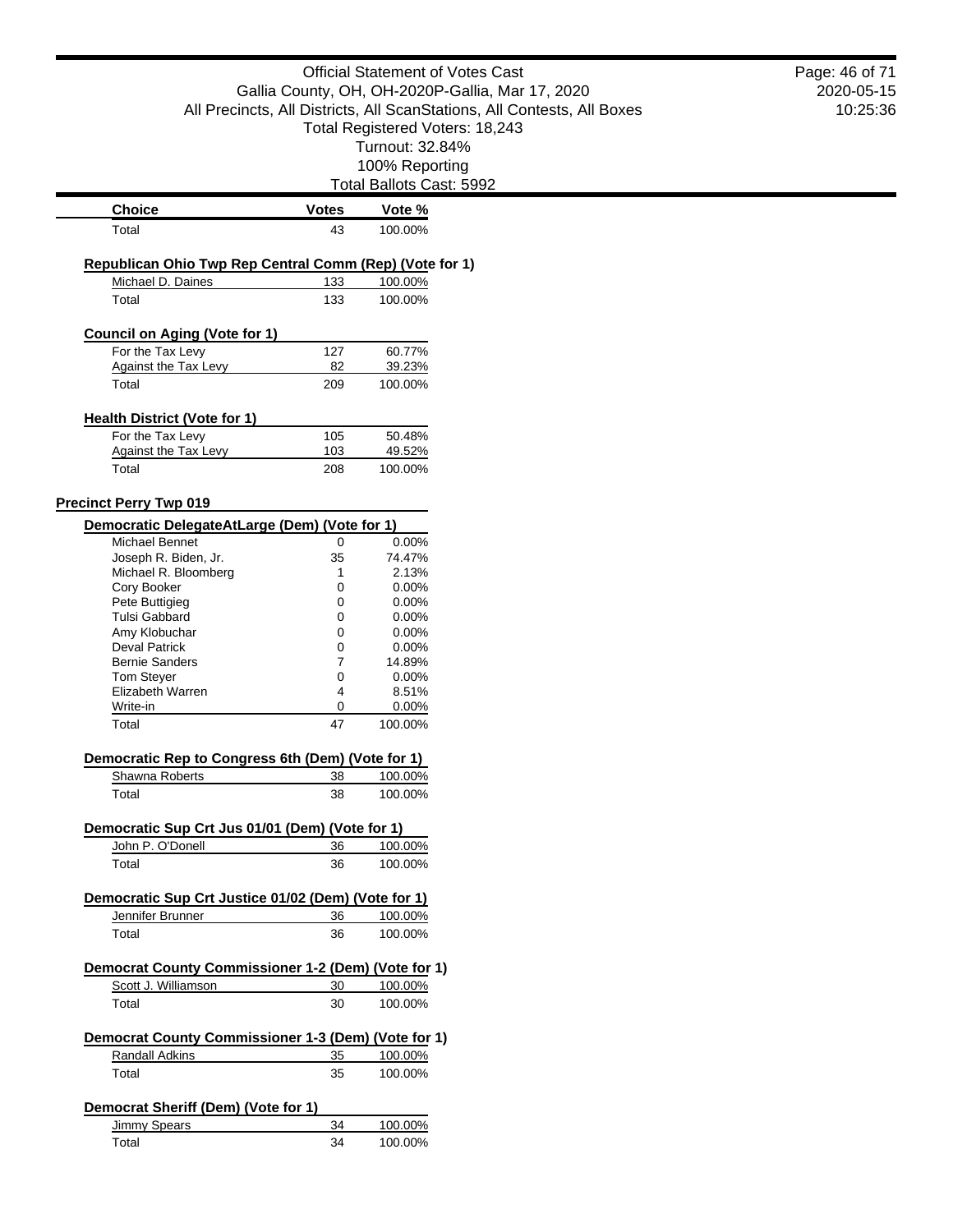| <b>Official Statement of Votes Cast</b>                                                                                                                        |                |                          | Page: 47 of 71 |
|----------------------------------------------------------------------------------------------------------------------------------------------------------------|----------------|--------------------------|----------------|
| Gallia County, OH, OH-2020P-Gallia, Mar 17, 2020<br>All Precincts, All Districts, All ScanStations, All Contests, All Boxes<br>Total Registered Voters: 18,243 |                |                          | 2020-05-15     |
|                                                                                                                                                                |                |                          | 10:25:36       |
|                                                                                                                                                                |                |                          |                |
|                                                                                                                                                                |                | Turnout: 32.84%          |                |
|                                                                                                                                                                | 100% Reporting |                          |                |
|                                                                                                                                                                |                | Total Ballots Cast: 5992 |                |
| <b>Choice</b>                                                                                                                                                  | <b>Votes</b>   | Vote %                   |                |
| Republican Delegate (Rep) (Vote for 1)                                                                                                                         |                |                          |                |
| Donald J. Trump                                                                                                                                                | 154            | 100.00%                  |                |
| Total                                                                                                                                                          | 154            | 100.00%                  |                |
| Republican DelegateAtLarge (Rep) (Vote for 1)                                                                                                                  |                |                          |                |
| Donald J. Trump                                                                                                                                                | 145            | 100.00%                  |                |
| Total                                                                                                                                                          | 145            | 100.00%                  |                |
| Republican Congress 6th (Rep) (Vote for 1)                                                                                                                     |                |                          |                |
| <b>Bill Johnson</b>                                                                                                                                            | 142            | 80.68%                   |                |
| Kenneth Morgan                                                                                                                                                 | 34             | 19.32%                   |                |
| Total                                                                                                                                                          | 176            | 100.00%                  |                |
| Republican Supreme Crt Justice 01/01 (Rep) (Vote for 1)                                                                                                        |                |                          |                |
| Sharon L. Kennedy                                                                                                                                              | 140            | 100.00%                  |                |
| Total                                                                                                                                                          | 140            | 100.00%                  |                |
|                                                                                                                                                                |                |                          |                |
| Republican Supreme Crt Justice 01/02 (Rep) (Vote for 1)<br>Judi French                                                                                         | 139            | 100.00%                  |                |
| Total                                                                                                                                                          | 139            | 100.00%                  |                |
|                                                                                                                                                                |                |                          |                |
| Republican Crt of Appeals 4th (Rep) (Vote for 1)                                                                                                               |                |                          |                |
| Peter B. Abele                                                                                                                                                 | 141            | 100.00%                  |                |
| Total                                                                                                                                                          | 141            | 100.00%                  |                |
| Republican State Ctrl Comm, Man 17 (Rep) (Vote for 1)                                                                                                          |                |                          |                |
| Phil A. Bowman                                                                                                                                                 | 139            | 100.00%                  |                |
| Total                                                                                                                                                          | 139            | 100.00%                  |                |
| Republican State Ctrl Comm, Woman 17 (Rep) (Vote for 1)                                                                                                        |                |                          |                |
| <b>Bonnie Ward</b>                                                                                                                                             | 135            | 100.00%                  |                |
| Total                                                                                                                                                          | 135            | 100.00%                  |                |
|                                                                                                                                                                |                |                          |                |
| Republican State Rep 93rd (Rep) (Vote for 1)                                                                                                                   |                |                          |                |
| Jeff Halley<br>Jason C. Stephens                                                                                                                               | 82<br>96       | 46.07%<br>53.93%         |                |
| Total                                                                                                                                                          | 178            | 100.00%                  |                |
|                                                                                                                                                                |                |                          |                |
| Republican Common Pleas Probate Juvenile Div (Rep) (Vote for 1)<br>Tho S. Moulton, Jr.                                                                         | 148            | 100.00%                  |                |
| Total                                                                                                                                                          | 148            | 100.00%                  |                |
|                                                                                                                                                                |                |                          |                |
| Republican County Commissioner 1-2 (Rep) (Vote for 1)                                                                                                          |                |                          |                |
| Brent A. Saunders                                                                                                                                              | 66             | 36.07%                   |                |
| Q. Jay Stapleton<br>Total                                                                                                                                      | 117<br>183     | 63.93%<br>100.00%        |                |
|                                                                                                                                                                |                |                          |                |
| Republican County Commissioner 1-3 (Rep) (Vote for 1)                                                                                                          |                |                          |                |
| M. Eugene Greene                                                                                                                                               | 90             | 51.43%                   |                |
| David K. Smith                                                                                                                                                 | 85             | 48.57%                   |                |
| Total                                                                                                                                                          | 175            | 100.00%                  |                |
| <b>Republican Prosecuting Attorney (Rep) (Vote for 1)</b>                                                                                                      |                |                          |                |
| Jason D. Holdren                                                                                                                                               | 151            | 100.00%                  |                |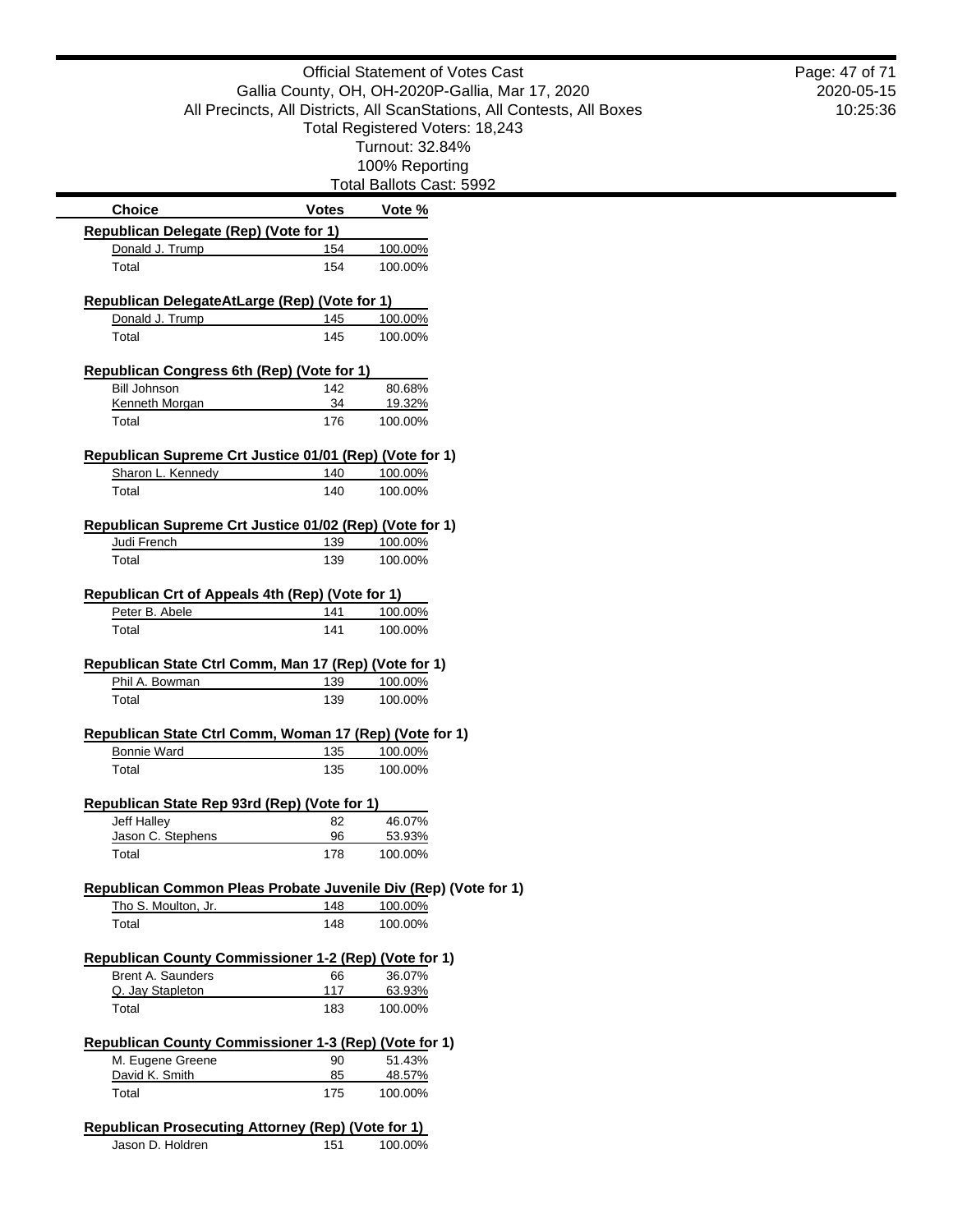|                                                          |                                                                         | <b>Official Statement of Votes Cast</b>          | Page: 48 of 71         |  |  |
|----------------------------------------------------------|-------------------------------------------------------------------------|--------------------------------------------------|------------------------|--|--|
|                                                          |                                                                         | Gallia County, OH, OH-2020P-Gallia, Mar 17, 2020 | 2020-05-15<br>10:25:36 |  |  |
|                                                          | All Precincts, All Districts, All ScanStations, All Contests, All Boxes |                                                  |                        |  |  |
|                                                          |                                                                         | Total Registered Voters: 18,243                  |                        |  |  |
|                                                          |                                                                         | Turnout: 32.84%                                  |                        |  |  |
|                                                          |                                                                         | 100% Reporting                                   |                        |  |  |
|                                                          |                                                                         | Total Ballots Cast: 5992                         |                        |  |  |
| <b>Choice</b>                                            | <b>Votes</b>                                                            | Vote %                                           |                        |  |  |
| Total                                                    | 151                                                                     | 100.00%                                          |                        |  |  |
|                                                          |                                                                         |                                                  |                        |  |  |
| Republican Clerk Of Courts (Rep) (Vote for 1)            |                                                                         |                                                  |                        |  |  |
| Noreen M. Saunders                                       | 159                                                                     | 100.00%                                          |                        |  |  |
| Total                                                    | 159                                                                     | 100.00%                                          |                        |  |  |
| <b>Republican Sheriff (Rep) (Vote for 1)</b>             |                                                                         |                                                  |                        |  |  |
| Matthew D. Champlin                                      | 110                                                                     | 60.77%                                           |                        |  |  |
| Ric A. Harrison II                                       | 71                                                                      | 39.23%                                           |                        |  |  |
| Total                                                    | 181                                                                     | 100.00%                                          |                        |  |  |
|                                                          |                                                                         |                                                  |                        |  |  |
| <b>Republican County Recorder (Rep) (Vote for 1)</b>     |                                                                         |                                                  |                        |  |  |
| J. Roger Walker                                          | 149                                                                     | 100.00%                                          |                        |  |  |
| Total                                                    | 149                                                                     | 100.00%                                          |                        |  |  |
| Republican County Treasurer (Rep) (Vote for 1)           |                                                                         |                                                  |                        |  |  |
| <b>Steve McGhee</b>                                      | 149                                                                     | 100.00%                                          |                        |  |  |
| Total                                                    | 149                                                                     | 100.00%                                          |                        |  |  |
|                                                          |                                                                         |                                                  |                        |  |  |
| <b>Republican County Engineer (Rep) (Vote for 1)</b>     |                                                                         |                                                  |                        |  |  |
| Brett A. Boothe                                          | 151                                                                     | 100.00%                                          |                        |  |  |
| Total                                                    | 151                                                                     | 100.00%                                          |                        |  |  |
|                                                          |                                                                         |                                                  |                        |  |  |
| Republican Coroner (Rep) (Vote for 1)                    |                                                                         |                                                  |                        |  |  |
| Write-in<br>Total                                        | 70<br>70                                                                | 100.00%                                          |                        |  |  |
|                                                          |                                                                         | 100.00%                                          |                        |  |  |
| Republican Perry Twp Rep Central Comm (Rep) (Vote for 1) |                                                                         |                                                  |                        |  |  |
| James C. Blair                                           | 139                                                                     | 100.00%                                          |                        |  |  |
| Total                                                    | 139                                                                     | 100.00%                                          |                        |  |  |
|                                                          |                                                                         |                                                  |                        |  |  |
| <b>Council on Aging (Vote for 1)</b>                     |                                                                         |                                                  |                        |  |  |
| For the Tax Levy<br><b>Against the Tax Levy</b>          | 176<br>51                                                               | 77.53%<br>22.47%                                 |                        |  |  |
| Total                                                    | 227                                                                     | 100.00%                                          |                        |  |  |
|                                                          |                                                                         |                                                  |                        |  |  |
| <b>Health District (Vote for 1)</b>                      |                                                                         |                                                  |                        |  |  |
| For the Tax Levy                                         | 148                                                                     | 64.35%                                           |                        |  |  |
| <b>Against the Tax Levy</b>                              | 82                                                                      | 35.65%                                           |                        |  |  |
| Total                                                    | 230                                                                     | 100.00%                                          |                        |  |  |
| <b>Precinct Centerville Pct 020</b>                      |                                                                         |                                                  |                        |  |  |
|                                                          |                                                                         |                                                  |                        |  |  |
| Democratic DelegateAtLarge (Dem) (Vote for 1)            |                                                                         |                                                  |                        |  |  |
| Michael Bennet<br>Joseph R. Biden, Jr.                   | 1<br>32                                                                 | 1.96%<br>62.75%                                  |                        |  |  |
| Michael R. Bloomberg                                     | 0                                                                       | 0.00%                                            |                        |  |  |
| Cory Booker                                              | 0                                                                       | 0.00%                                            |                        |  |  |
| Pete Buttigieg                                           | 1                                                                       | 1.96%                                            |                        |  |  |
| Tulsi Gabbard                                            | 2                                                                       | 3.92%                                            |                        |  |  |
| Amy Klobuchar<br><b>Deval Patrick</b>                    | $\overline{2}$<br>0                                                     | 3.92%<br>0.00%                                   |                        |  |  |
| <b>Bernie Sanders</b>                                    | 11                                                                      | 21.57%                                           |                        |  |  |
| <b>Tom Steyer</b>                                        | 0                                                                       | 0.00%                                            |                        |  |  |
| Elizabeth Warren                                         | 2                                                                       | 3.92%                                            |                        |  |  |
| Write-in                                                 | 0                                                                       | 0.00%                                            |                        |  |  |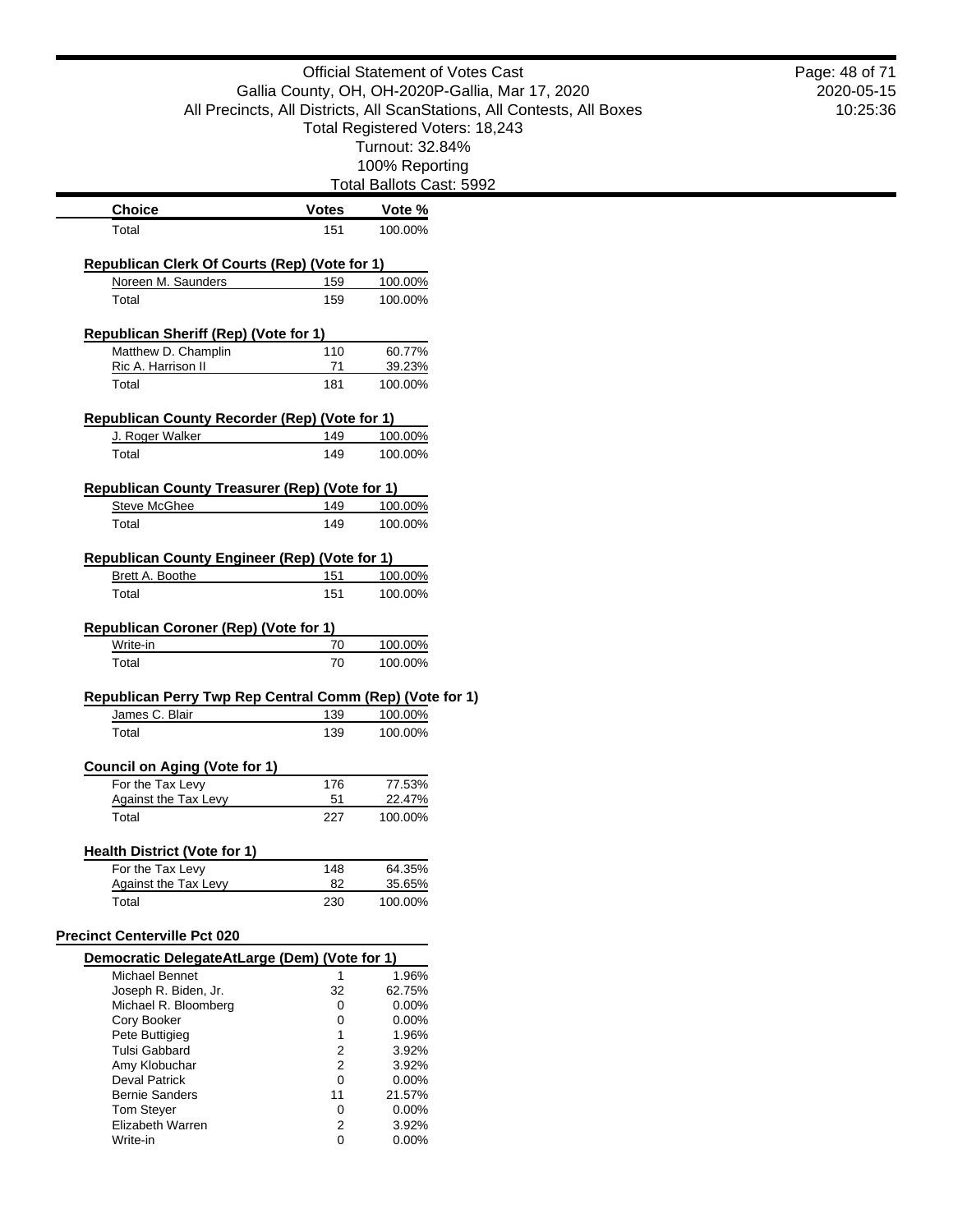|                                                                        |              | <b>Official Statement of Votes Cast</b>                                                                    | Page: 49 of 71 |
|------------------------------------------------------------------------|--------------|------------------------------------------------------------------------------------------------------------|----------------|
|                                                                        |              | Gallia County, OH, OH-2020P-Gallia, Mar 17, 2020                                                           | 2020-05-15     |
|                                                                        |              | All Precincts, All Districts, All ScanStations, All Contests, All Boxes<br>Total Registered Voters: 18,243 | 10:25:36       |
|                                                                        |              | Turnout: 32.84%                                                                                            |                |
|                                                                        |              | 100% Reporting                                                                                             |                |
|                                                                        |              | Total Ballots Cast: 5992                                                                                   |                |
| <b>Choice</b>                                                          | <b>Votes</b> | Vote %                                                                                                     |                |
| Total                                                                  | 51           | 100.00%                                                                                                    |                |
| Democratic Rep to Congress 6th (Dem) (Vote for 1)                      |              |                                                                                                            |                |
| Shawna Roberts                                                         | 41           | 100.00%                                                                                                    |                |
| Total                                                                  | 41           | 100.00%                                                                                                    |                |
| Democratic Sup Crt Jus 01/01 (Dem) (Vote for 1)                        |              |                                                                                                            |                |
| John P. O'Donell                                                       | 38           | 100.00%                                                                                                    |                |
| Total                                                                  | 38           | 100.00%                                                                                                    |                |
| Democratic Sup Crt Justice 01/02 (Dem) (Vote for 1)                    |              |                                                                                                            |                |
| Jennifer Brunner                                                       | 39           | 100.00%                                                                                                    |                |
| Total                                                                  | 39           | 100.00%                                                                                                    |                |
| Democrat County Commissioner 1-2 (Dem) (Vote for 1)                    |              |                                                                                                            |                |
| Scott J. Williamson                                                    | 32           | 100.00%                                                                                                    |                |
| Total                                                                  | 32           | 100.00%                                                                                                    |                |
| <b>Democrat County Commissioner 1-3 (Dem) (Vote for 1)</b>             |              |                                                                                                            |                |
| <b>Randall Adkins</b>                                                  | 37           | 100.00%                                                                                                    |                |
| Total                                                                  | 37           | 100.00%                                                                                                    |                |
|                                                                        |              |                                                                                                            |                |
| Democrat Sheriff (Dem) (Vote for 1)                                    | 36           |                                                                                                            |                |
| <b>Jimmy Spears</b><br>Total                                           | 36           | 100.00%<br>100.00%                                                                                         |                |
|                                                                        |              |                                                                                                            |                |
| Republican Delegate (Rep) (Vote for 1)<br>Donald J. Trump              | 107          | 100.00%                                                                                                    |                |
| Total                                                                  | 107          | 100.00%                                                                                                    |                |
| Republican DelegateAtLarge (Rep) (Vote for 1)                          |              |                                                                                                            |                |
| Donald J. Trump                                                        | 105          | 100.00%                                                                                                    |                |
| Total                                                                  | 105          | 100.00%                                                                                                    |                |
| Republican Congress 6th (Rep) (Vote for 1)                             |              |                                                                                                            |                |
| <b>Bill Johnson</b>                                                    | 93           | 78.81%                                                                                                     |                |
| Kenneth Morgan                                                         | 25           | 21.19%                                                                                                     |                |
| Total                                                                  | 118          | 100.00%                                                                                                    |                |
| Republican Supreme Crt Justice 01/01 (Rep) (Vote for 1)                |              |                                                                                                            |                |
| Sharon L. Kennedy                                                      | 95           | 100.00%                                                                                                    |                |
| Total                                                                  | 95           | 100.00%                                                                                                    |                |
|                                                                        |              |                                                                                                            |                |
| Republican Supreme Crt Justice 01/02 (Rep) (Vote for 1)<br>Judi French | 90           | 100.00%                                                                                                    |                |
| Total                                                                  | 90           | 100.00%                                                                                                    |                |
|                                                                        |              |                                                                                                            |                |
| Republican Crt of Appeals 4th (Rep) (Vote for 1)<br>Peter B. Abele     | 96           | 100.00%                                                                                                    |                |
| Total                                                                  | 96           | 100.00%                                                                                                    |                |
| Republican State Ctrl Comm, Man 17 (Rep) (Vote for 1)                  |              |                                                                                                            |                |
| Phil A. Bowman                                                         | 93           | 100.00%                                                                                                    |                |
| Total                                                                  | 93           | 100.00%                                                                                                    |                |
|                                                                        |              |                                                                                                            |                |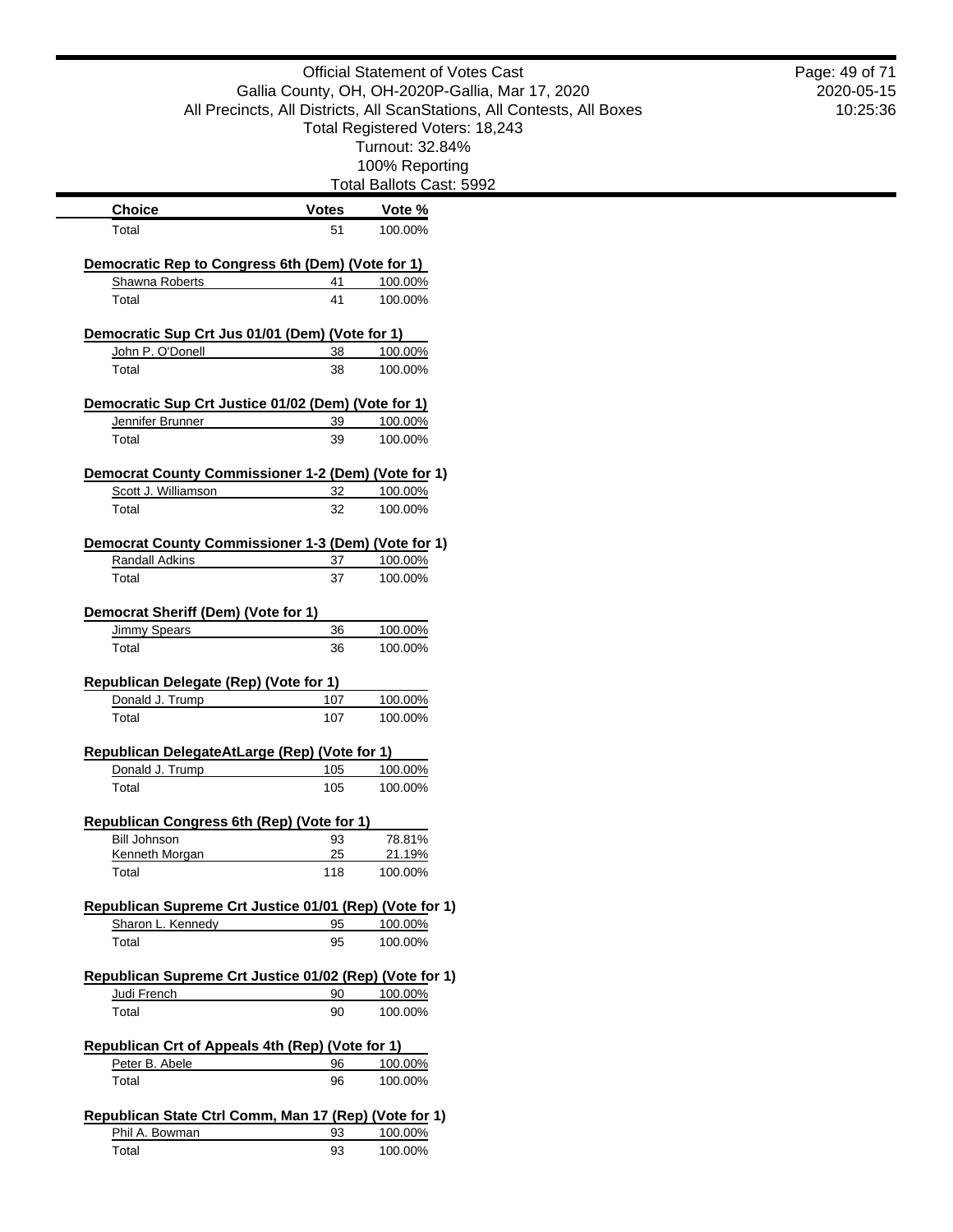|                                                                 |              | <b>Official Statement of Votes Cast</b>                                 | Page: 5 |
|-----------------------------------------------------------------|--------------|-------------------------------------------------------------------------|---------|
|                                                                 |              | Gallia County, OH, OH-2020P-Gallia, Mar 17, 2020                        | 202     |
|                                                                 |              | All Precincts, All Districts, All ScanStations, All Contests, All Boxes | 1       |
|                                                                 |              | Total Registered Voters: 18,243                                         |         |
|                                                                 |              | Turnout: 32.84%                                                         |         |
|                                                                 |              | 100% Reporting<br>Total Ballots Cast: 5992                              |         |
| <b>Choice</b>                                                   | <b>Votes</b> | Vote %                                                                  |         |
| Republican State Ctrl Comm, Woman 17 (Rep) (Vote for 1)         |              |                                                                         |         |
| <b>Bonnie Ward</b>                                              | 95           | 100.00%                                                                 |         |
| Total                                                           | 95           | 100.00%                                                                 |         |
| Republican State Rep 93rd (Rep) (Vote for 1)                    |              |                                                                         |         |
| Jeff Halley                                                     | 64           | 50.39%                                                                  |         |
| Jason C. Stephens                                               | 63           | 49.61%                                                                  |         |
| Total                                                           | 127          | 100.00%                                                                 |         |
| Republican Common Pleas Probate Juvenile Div (Rep) (Vote for 1) |              |                                                                         |         |
| Tho S. Moulton, Jr.                                             | 106          | 100.00%                                                                 |         |
| Total                                                           | 106          | 100.00%                                                                 |         |
| Republican County Commissioner 1-2 (Rep) (Vote for 1)           |              |                                                                         |         |
| <b>Brent A. Saunders</b>                                        | 56           | 44.09%                                                                  |         |
| Q. Jay Stapleton                                                | 71           | 55.91%                                                                  |         |
| Total                                                           | 127          | 100.00%                                                                 |         |
|                                                                 |              |                                                                         |         |
|                                                                 |              |                                                                         |         |
| Republican County Commissioner 1-3 (Rep) (Vote for 1)           |              |                                                                         |         |
| M. Eugene Greene<br>David K. Smith                              | 63<br>64     | 49.61%<br>50.39%                                                        |         |
| Total                                                           | 127          | 100.00%                                                                 |         |
| <b>Republican Prosecuting Attorney (Rep) (Vote for 1)</b>       |              |                                                                         |         |
| Jason D. Holdren                                                | 104          | 100.00%                                                                 |         |
| Total                                                           | 104          | 100.00%                                                                 |         |
|                                                                 |              |                                                                         |         |
| Republican Clerk Of Courts (Rep) (Vote for 1)                   |              |                                                                         |         |
| Noreen M. Saunders<br>Total                                     | 105<br>105   | 100.00%<br>100.00%                                                      |         |
|                                                                 |              |                                                                         |         |
| Republican Sheriff (Rep) (Vote for 1)                           |              |                                                                         |         |
| Matthew D. Champlin                                             | 84           | 66.67%                                                                  |         |
| Ric A. Harrison II<br>Total                                     | 42<br>126    | 33.33%<br>100.00%                                                       |         |
|                                                                 |              |                                                                         |         |
| <b>Republican County Recorder (Rep) (Vote for 1)</b>            |              |                                                                         |         |
| J. Roger Walker<br>Total                                        | 107<br>107   | 100.00%<br>100.00%                                                      |         |
|                                                                 |              |                                                                         |         |
| Republican County Treasurer (Rep) (Vote for 1)                  |              |                                                                         |         |
| <b>Steve McGhee</b><br>Total                                    | 103<br>103   | 100.00%<br>100.00%                                                      |         |
|                                                                 |              |                                                                         |         |
| <b>Republican County Engineer (Rep) (Vote for 1)</b>            |              |                                                                         |         |
| Brett A. Boothe<br>Total                                        | 97<br>97     | 100.00%<br>100.00%                                                      |         |
|                                                                 |              |                                                                         |         |
| Republican Coroner (Rep) (Vote for 1)                           |              |                                                                         |         |
| Write-in<br>Total                                               | 26<br>26     | 100.00%<br>100.00%                                                      |         |

Connie L. Metzler 101 100.00%

0-05-15 0:25:36 50 of 71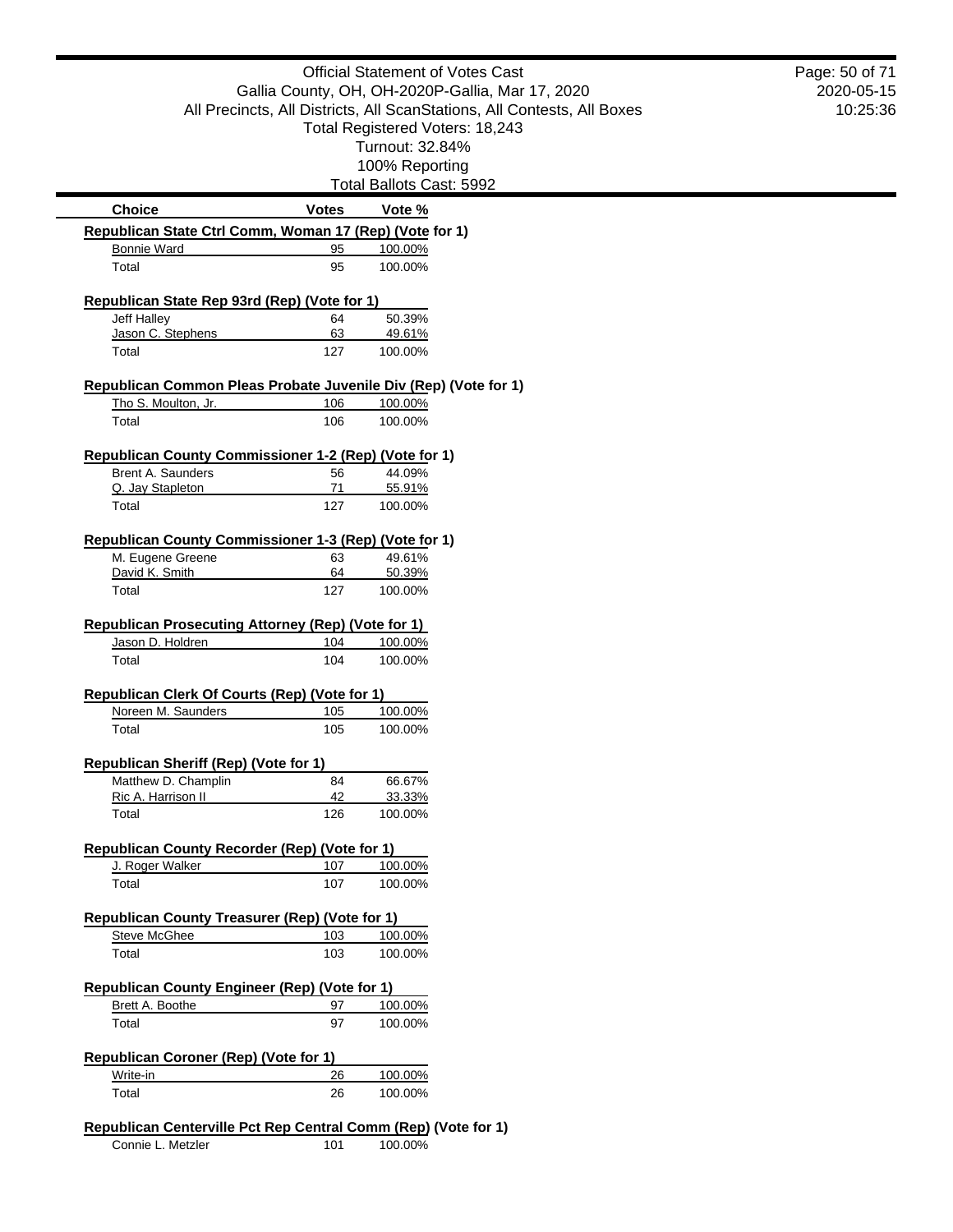Total Ballots Cast: 5992

| <b>Choice</b>                                                   | <b>Votes</b> | Vote %           |  |
|-----------------------------------------------------------------|--------------|------------------|--|
| Total                                                           | 101          | 100.00%          |  |
| <b>Council on Aging (Vote for 1)</b>                            |              |                  |  |
| For the Tax Levy                                                | 153          | 83.15%           |  |
| Against the Tax Levy                                            | 31           | 16.85%           |  |
| Total                                                           | 184          | 100.00%          |  |
|                                                                 |              |                  |  |
| <b>Health District (Vote for 1)</b>                             |              |                  |  |
| For the Tax Levy<br>Against the Tax Levy                        | 120<br>61    | 66.30%<br>33.70% |  |
| Total                                                           | 181          | 100.00%          |  |
|                                                                 |              |                  |  |
| <b>Precinct Raccoon Twp 021</b>                                 |              |                  |  |
| Democratic DelegateAtLarge (Dem) (Vote for 1)<br>Michael Bennet | 0            | 0.00%            |  |
| Joseph R. Biden, Jr.                                            | 28           | 68.29%           |  |
| Michael R. Bloomberg                                            | 0            | $0.00\%$         |  |
| Cory Booker                                                     | 0            | $0.00\%$         |  |
| Pete Buttigieg                                                  | 0            | $0.00\%$         |  |
| Tulsi Gabbard                                                   | 0            | $0.00\%$         |  |
| Amy Klobuchar                                                   | 0            | $0.00\%$         |  |
| <b>Deval Patrick</b>                                            | 0            | $0.00\%$         |  |
| <b>Bernie Sanders</b>                                           | 10           | 24.39%           |  |
| <b>Tom Stever</b>                                               | 0            | $0.00\%$         |  |
| Elizabeth Warren                                                | 3            | 7.32%            |  |
| Write-in                                                        | 0            | 0.00%            |  |
| Total                                                           | 41           | 100.00%          |  |
|                                                                 |              |                  |  |
| Democratic Rep to Congress 6th (Dem) (Vote for 1)               |              |                  |  |
| Shawna Roberts                                                  | 34           | 100.00%          |  |
| Total                                                           | 34           | 100.00%          |  |
|                                                                 |              |                  |  |
| Democratic Sup Crt Jus 01/01 (Dem) (Vote for 1)                 |              |                  |  |
| John P. O'Donell                                                | 31           | 100.00%          |  |
| Total                                                           | 31           | 100.00%          |  |
| Democratic Sup Crt Justice 01/02 (Dem) (Vote for 1)             |              |                  |  |
| Jennifer Brunner                                                | 37           | 100.00%          |  |
| Total                                                           | 37           | 100.00%          |  |
|                                                                 |              |                  |  |
| Democrat County Commissioner 1-2 (Dem) (Vote for 1)             |              |                  |  |
| Scott J. Williamson                                             | 32           | 100.00%          |  |
| Total                                                           | 32           | 100.00%          |  |
| Democrat County Commissioner 1-3 (Dem) (Vote for 1)             |              |                  |  |
| <b>Randall Adkins</b>                                           | 34           | 100.00%          |  |
|                                                                 |              |                  |  |
| Total                                                           | 34           | 100.00%          |  |
| Democrat Sheriff (Dem) (Vote for 1)                             |              |                  |  |
| Jimmy Spears                                                    | 40           | 100.00%          |  |
| Total                                                           | 40           | 100.00%          |  |
| Democrat Raccoon Twp Dem Central Comm (Dem) (Vote for 1)        |              |                  |  |
|                                                                 |              |                  |  |
| Jennifer A. Easter                                              | 35           | 100.00%          |  |
| Total                                                           | 35           | 100.00%          |  |

2020-05-15 10:25:36 Page: 51 of 71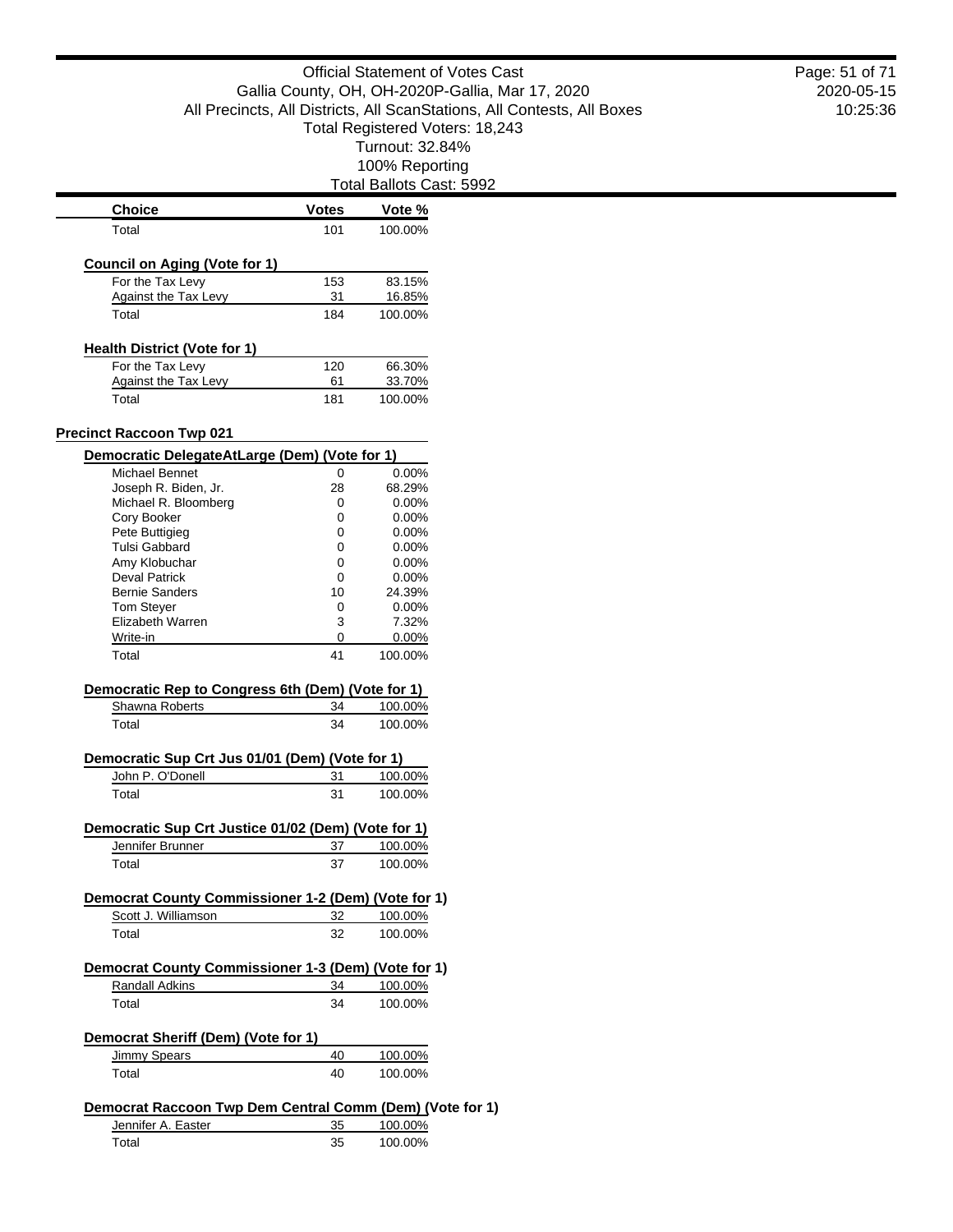|                                                                               |              | <b>Official Statement of Votes Cast</b>                                 | Page: 52 of 71 |
|-------------------------------------------------------------------------------|--------------|-------------------------------------------------------------------------|----------------|
|                                                                               |              | Gallia County, OH, OH-2020P-Gallia, Mar 17, 2020                        | 2020-05-15     |
|                                                                               |              | All Precincts, All Districts, All ScanStations, All Contests, All Boxes | 10:25:36       |
|                                                                               |              | Total Registered Voters: 18,243                                         |                |
|                                                                               |              | Turnout: 32.84%                                                         |                |
|                                                                               |              | 100% Reporting                                                          |                |
|                                                                               |              | Total Ballots Cast: 5992                                                |                |
| <b>Choice</b>                                                                 | <b>Votes</b> | Vote %                                                                  |                |
| Republican Delegate (Rep) (Vote for 1)                                        |              |                                                                         |                |
| Donald J. Trump                                                               | 122          | 100.00%                                                                 |                |
| Total                                                                         | 122          | 100.00%                                                                 |                |
| Republican DelegateAtLarge (Rep) (Vote for 1)                                 |              |                                                                         |                |
| Donald J. Trump                                                               | 118          | 100.00%                                                                 |                |
| Total                                                                         | 118          | 100.00%                                                                 |                |
|                                                                               |              |                                                                         |                |
| Republican Congress 6th (Rep) (Vote for 1)                                    |              |                                                                         |                |
| <b>Bill Johnson</b>                                                           | 106          | 83.46%                                                                  |                |
| <b>Kenneth Morgan</b>                                                         | 21           | 16.54%                                                                  |                |
| Total                                                                         | 127          | 100.00%                                                                 |                |
| Republican Supreme Crt Justice 01/01 (Rep) (Vote for 1)                       |              |                                                                         |                |
| Sharon L. Kennedy                                                             | 102          | 100.00%                                                                 |                |
| Total                                                                         | 102          | 100.00%                                                                 |                |
|                                                                               |              |                                                                         |                |
| Republican Supreme Crt Justice 01/02 (Rep) (Vote for 1)                       |              |                                                                         |                |
| Judi French                                                                   | 98           | 100.00%                                                                 |                |
| Total                                                                         | 98           | 100.00%                                                                 |                |
| Republican Crt of Appeals 4th (Rep) (Vote for 1)                              |              |                                                                         |                |
| Peter B. Abele                                                                | 106          | 100.00%                                                                 |                |
| Total                                                                         | 106          | 100.00%                                                                 |                |
|                                                                               |              |                                                                         |                |
| Republican State Ctrl Comm, Man 17 (Rep) (Vote for 1)                         |              |                                                                         |                |
| Phil A. Bowman                                                                | 101          | 100.00%                                                                 |                |
| Total                                                                         | 101          | 100.00%                                                                 |                |
| Republican State Ctrl Comm, Woman 17 (Rep) (Vote for 1)                       |              |                                                                         |                |
| <b>Bonnie Ward</b>                                                            | 105          | 100.00%                                                                 |                |
| Total                                                                         | 105          | 100.00%                                                                 |                |
|                                                                               |              |                                                                         |                |
| Republican State Rep 93rd (Rep) (Vote for 1)                                  |              |                                                                         |                |
| Jeff Halley                                                                   | 68           | 49.28%                                                                  |                |
| Jason C. Stephens                                                             | 70           | 50.72%                                                                  |                |
| Total                                                                         | 138          | 100.00%                                                                 |                |
| Republican Common Pleas Probate Juvenile Div (Rep) (Vote for 1)               |              |                                                                         |                |
| Tho S. Moulton, Jr.                                                           | 111          | 100.00%                                                                 |                |
| Total                                                                         | 111          | 100.00%                                                                 |                |
|                                                                               |              |                                                                         |                |
| Republican County Commissioner 1-2 (Rep) (Vote for 1)                         |              |                                                                         |                |
| Brent A. Saunders                                                             | 71           | 50.00%                                                                  |                |
| Q. Jay Stapleton                                                              | 71           | 50.00%                                                                  |                |
| Total                                                                         | 142          | 100.00%                                                                 |                |
| Republican County Commissioner 1-3 (Rep) (Vote for 1)                         |              |                                                                         |                |
| M. Eugene Greene                                                              | 64           | 47.06%                                                                  |                |
| David K. Smith                                                                | 72           | 52.94%                                                                  |                |
| Total                                                                         | 136          | 100.00%                                                                 |                |
|                                                                               |              |                                                                         |                |
| <b>Republican Prosecuting Attorney (Rep) (Vote for 1)</b><br>Jason D. Holdren | 115          | 100.00%                                                                 |                |
|                                                                               |              |                                                                         |                |

 $\overline{a}$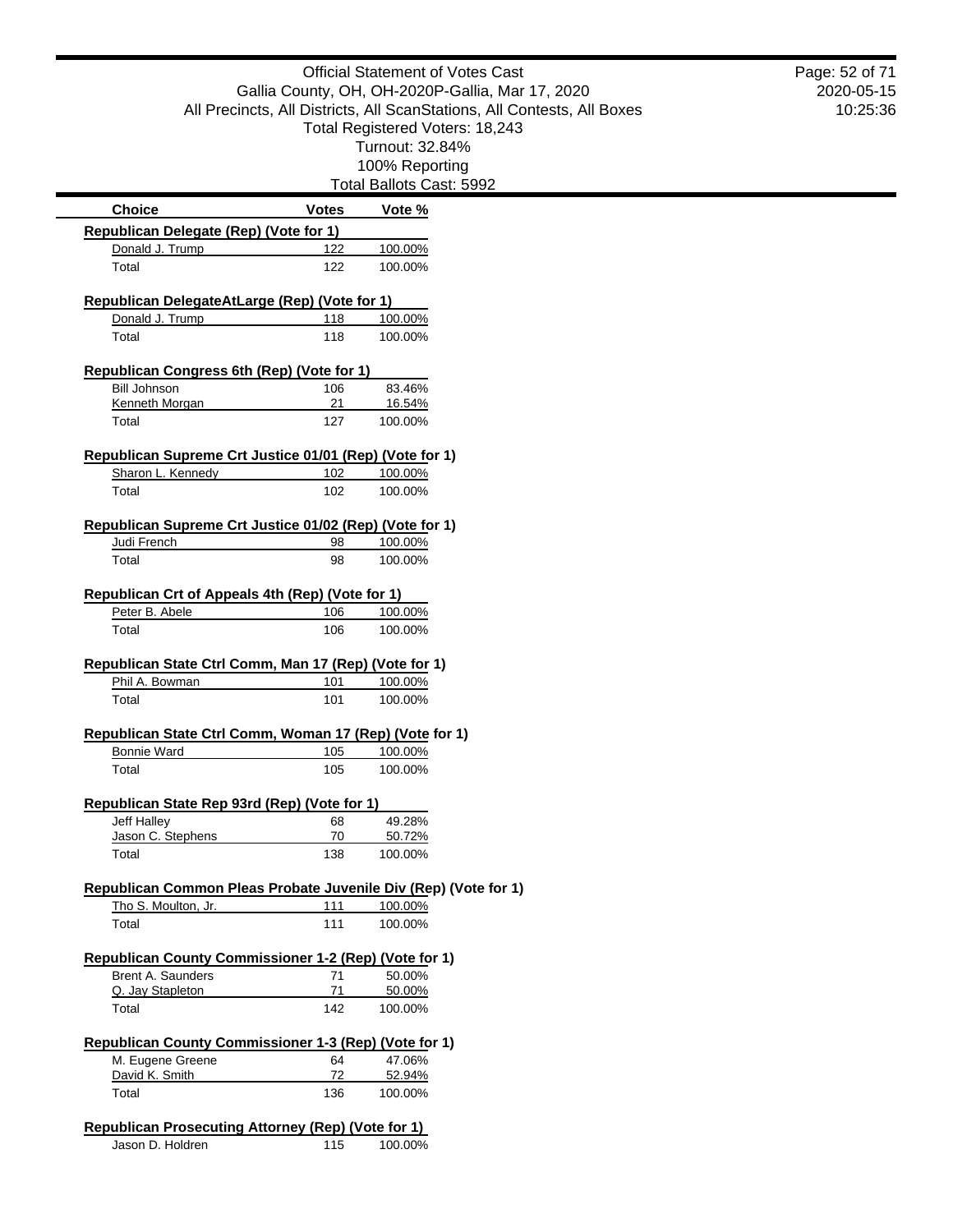|                                                      | <b>Official Statement of Votes Cast</b><br>Gallia County, OH, OH-2020P-Gallia, Mar 17, 2020<br>All Precincts, All Districts, All ScanStations, All Contests, All Boxes<br>Total Registered Voters: 18,243<br>Turnout: 32.84%<br>100% Reporting<br><b>Total Ballots Cast: 5992</b> |                    | Page: 53 of 71<br>2020-05-15<br>10:25:36 |  |
|------------------------------------------------------|-----------------------------------------------------------------------------------------------------------------------------------------------------------------------------------------------------------------------------------------------------------------------------------|--------------------|------------------------------------------|--|
|                                                      |                                                                                                                                                                                                                                                                                   |                    |                                          |  |
| <b>Choice</b><br>Total                               | <b>Votes</b><br>115                                                                                                                                                                                                                                                               | Vote %<br>100.00%  |                                          |  |
|                                                      |                                                                                                                                                                                                                                                                                   |                    |                                          |  |
| <b>Republican Clerk Of Courts (Rep) (Vote for 1)</b> |                                                                                                                                                                                                                                                                                   |                    |                                          |  |
| Noreen M. Saunders<br>Total                          | 120<br>120                                                                                                                                                                                                                                                                        | 100.00%<br>100.00% |                                          |  |
|                                                      |                                                                                                                                                                                                                                                                                   |                    |                                          |  |
| <b>Republican Sheriff (Rep) (Vote for 1)</b>         |                                                                                                                                                                                                                                                                                   |                    |                                          |  |
| Matthew D. Champlin<br>Ric A. Harrison II            | 85<br>53                                                                                                                                                                                                                                                                          | 61.59%<br>38.41%   |                                          |  |
| Total                                                | 138                                                                                                                                                                                                                                                                               | 100.00%            |                                          |  |
|                                                      |                                                                                                                                                                                                                                                                                   |                    |                                          |  |
| Republican County Recorder (Rep) (Vote for 1)        |                                                                                                                                                                                                                                                                                   |                    |                                          |  |
| J. Roger Walker<br>Total                             | 110<br>110                                                                                                                                                                                                                                                                        | 100.00%<br>100.00% |                                          |  |
|                                                      |                                                                                                                                                                                                                                                                                   |                    |                                          |  |
| Republican County Treasurer (Rep) (Vote for 1)       |                                                                                                                                                                                                                                                                                   |                    |                                          |  |
| <b>Steve McGhee</b>                                  | 107                                                                                                                                                                                                                                                                               | 100.00%            |                                          |  |
| Total                                                | 107                                                                                                                                                                                                                                                                               | 100.00%            |                                          |  |
| Republican County Engineer (Rep) (Vote for 1)        |                                                                                                                                                                                                                                                                                   |                    |                                          |  |
| Brett A. Boothe                                      | 113                                                                                                                                                                                                                                                                               | 100.00%            |                                          |  |
| Total                                                | 113                                                                                                                                                                                                                                                                               | 100.00%            |                                          |  |
| <b>Republican Coroner (Rep) (Vote for 1)</b>         |                                                                                                                                                                                                                                                                                   |                    |                                          |  |
| Write-in                                             | 45                                                                                                                                                                                                                                                                                | 100.00%            |                                          |  |
| Total                                                | 45                                                                                                                                                                                                                                                                                | 100.00%            |                                          |  |
|                                                      |                                                                                                                                                                                                                                                                                   |                    |                                          |  |
| Rio Grande Village Agg (Vote for 1)<br>Yes           | 45                                                                                                                                                                                                                                                                                | 54.22%             |                                          |  |
| No                                                   | 38                                                                                                                                                                                                                                                                                | 45.78%             |                                          |  |
| Total                                                | 83                                                                                                                                                                                                                                                                                | 100.00%            |                                          |  |
| <b>Council on Aging (Vote for 1)</b>                 |                                                                                                                                                                                                                                                                                   |                    |                                          |  |
| For the Tax Levy                                     | 159                                                                                                                                                                                                                                                                               | 81.96%             |                                          |  |
| Against the Tax Levy                                 | 35                                                                                                                                                                                                                                                                                | 18.04%             |                                          |  |
| Total                                                | 194                                                                                                                                                                                                                                                                               | 100.00%            |                                          |  |
| <b>Health District (Vote for 1)</b>                  |                                                                                                                                                                                                                                                                                   |                    |                                          |  |
| For the Tax Levy                                     | 117                                                                                                                                                                                                                                                                               | 60.62%             |                                          |  |
| <b>Against the Tax Levy</b>                          | 76                                                                                                                                                                                                                                                                                | 39.38%             |                                          |  |
| Total                                                | 193                                                                                                                                                                                                                                                                               | 100.00%            |                                          |  |
| <b>Precinct Bidwell Pct 022</b>                      |                                                                                                                                                                                                                                                                                   |                    |                                          |  |
| Democratic DelegateAtLarge (Dem) (Vote for 1)        |                                                                                                                                                                                                                                                                                   |                    |                                          |  |
| Michael Bennet                                       | 0                                                                                                                                                                                                                                                                                 | 0.00%              |                                          |  |
| Joseph R. Biden, Jr.                                 | 38                                                                                                                                                                                                                                                                                | 76.00%             |                                          |  |
| Michael R. Bloomberg                                 | 0                                                                                                                                                                                                                                                                                 | 0.00%              |                                          |  |
| Cory Booker                                          | 0<br>0                                                                                                                                                                                                                                                                            | 0.00%<br>0.00%     |                                          |  |
| Pete Buttigieg<br><b>Tulsi Gabbard</b>               | 0                                                                                                                                                                                                                                                                                 | 0.00%              |                                          |  |
| Amy Klobuchar                                        | 0                                                                                                                                                                                                                                                                                 | 0.00%              |                                          |  |
| <b>Deval Patrick</b>                                 | 0                                                                                                                                                                                                                                                                                 | 0.00%              |                                          |  |
| <b>Bernie Sanders</b>                                | 10                                                                                                                                                                                                                                                                                | 20.00%             |                                          |  |
| <b>Tom Steyer</b>                                    | 0                                                                                                                                                                                                                                                                                 | 0.00%              |                                          |  |
| Elizabeth Warren                                     | 2                                                                                                                                                                                                                                                                                 | 4.00%              |                                          |  |
| Write-in                                             | 0                                                                                                                                                                                                                                                                                 | 0.00%              |                                          |  |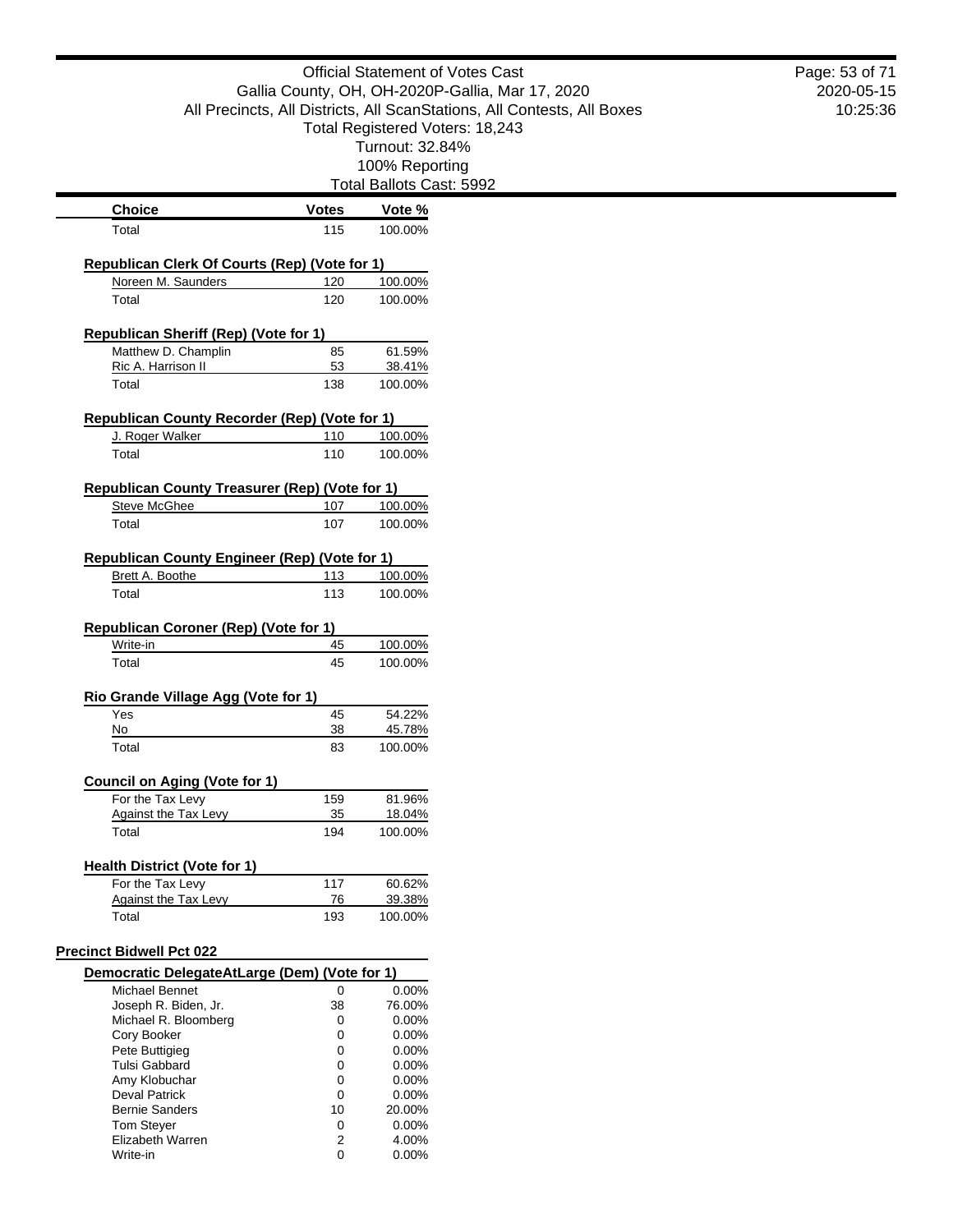|                                                                            |              | <b>Official Statement of Votes Cast</b>                                 | Page: 54 of 71 |
|----------------------------------------------------------------------------|--------------|-------------------------------------------------------------------------|----------------|
|                                                                            |              | Gallia County, OH, OH-2020P-Gallia, Mar 17, 2020                        | 2020-05-15     |
|                                                                            |              | All Precincts, All Districts, All ScanStations, All Contests, All Boxes | 10:25:36       |
|                                                                            |              | Total Registered Voters: 18,243                                         |                |
|                                                                            |              | Turnout: 32.84%                                                         |                |
|                                                                            |              | 100% Reporting                                                          |                |
|                                                                            |              | Total Ballots Cast: 5992                                                |                |
| <b>Choice</b>                                                              | <b>Votes</b> | Vote %                                                                  |                |
| Total                                                                      | 50           | 100.00%                                                                 |                |
| Democratic Rep to Congress 6th (Dem) (Vote for 1)                          |              |                                                                         |                |
| Shawna Roberts                                                             | 39           | 100.00%                                                                 |                |
| Total                                                                      | 39           | 100.00%                                                                 |                |
|                                                                            |              |                                                                         |                |
| Democratic Sup Crt Jus 01/01 (Dem) (Vote for 1)                            |              |                                                                         |                |
| John P. O'Donell                                                           | 35           | 100.00%                                                                 |                |
| Total                                                                      | 35           | 100.00%                                                                 |                |
| Democratic Sup Crt Justice 01/02 (Dem) (Vote for 1)                        |              |                                                                         |                |
| Jennifer Brunner                                                           | 40           | 100.00%                                                                 |                |
| Total                                                                      | 40           | 100.00%                                                                 |                |
|                                                                            |              |                                                                         |                |
| Democrat County Commissioner 1-2 (Dem) (Vote for 1)<br>Scott J. Williamson | 32           | 100.00%                                                                 |                |
| Total                                                                      | 32           | 100.00%                                                                 |                |
|                                                                            |              |                                                                         |                |
| Democrat County Commissioner 1-3 (Dem) (Vote for 1)                        |              |                                                                         |                |
| <b>Randall Adkins</b>                                                      | 38           | 100.00%                                                                 |                |
| Total                                                                      | 38           | 100.00%                                                                 |                |
| Democrat Sheriff (Dem) (Vote for 1)                                        |              |                                                                         |                |
| <b>Jimmy Spears</b>                                                        | 35           | 100.00%                                                                 |                |
| Total                                                                      | 35           | 100.00%                                                                 |                |
|                                                                            |              |                                                                         |                |
| Republican Delegate (Rep) (Vote for 1)                                     |              |                                                                         |                |
| Donald J. Trump                                                            | 102          | 100.00%                                                                 |                |
| Total                                                                      | 102          | 100.00%                                                                 |                |
| Republican DelegateAtLarge (Rep) (Vote for 1)                              |              |                                                                         |                |
| Donald J. Trump                                                            | 106          | 100.00%                                                                 |                |
| Total                                                                      | 106          | 100.00%                                                                 |                |
| Republican Congress 6th (Rep) (Vote for 1)                                 |              |                                                                         |                |
| <b>Bill Johnson</b>                                                        | 94           | 79.66%                                                                  |                |
| Kenneth Morgan                                                             | 24           | 20.34%                                                                  |                |
| Total                                                                      | 118          | 100.00%                                                                 |                |
|                                                                            |              |                                                                         |                |
| Republican Supreme Crt Justice 01/01 (Rep) (Vote for 1)                    | 99           |                                                                         |                |
| Sharon L. Kennedy<br>Total                                                 | 99           | 100.00%                                                                 |                |
|                                                                            |              | 100.00%                                                                 |                |
| Republican Supreme Crt Justice 01/02 (Rep) (Vote for 1)                    |              |                                                                         |                |
| Judi French                                                                | 92           | 100.00%                                                                 |                |
| Total                                                                      | 92           | 100.00%                                                                 |                |
|                                                                            |              |                                                                         |                |
| Republican Crt of Appeals 4th (Rep) (Vote for 1)<br>Peter B. Abele         | 103          | 100.00%                                                                 |                |
| Total                                                                      | 103          | 100.00%                                                                 |                |
|                                                                            |              |                                                                         |                |
| Republican State Ctrl Comm, Man 17 (Rep) (Vote for 1)                      |              |                                                                         |                |
| Phil A. Bowman                                                             | 91           | 100.00%                                                                 |                |
| Total                                                                      | 91           | 100.00%                                                                 |                |
|                                                                            |              |                                                                         |                |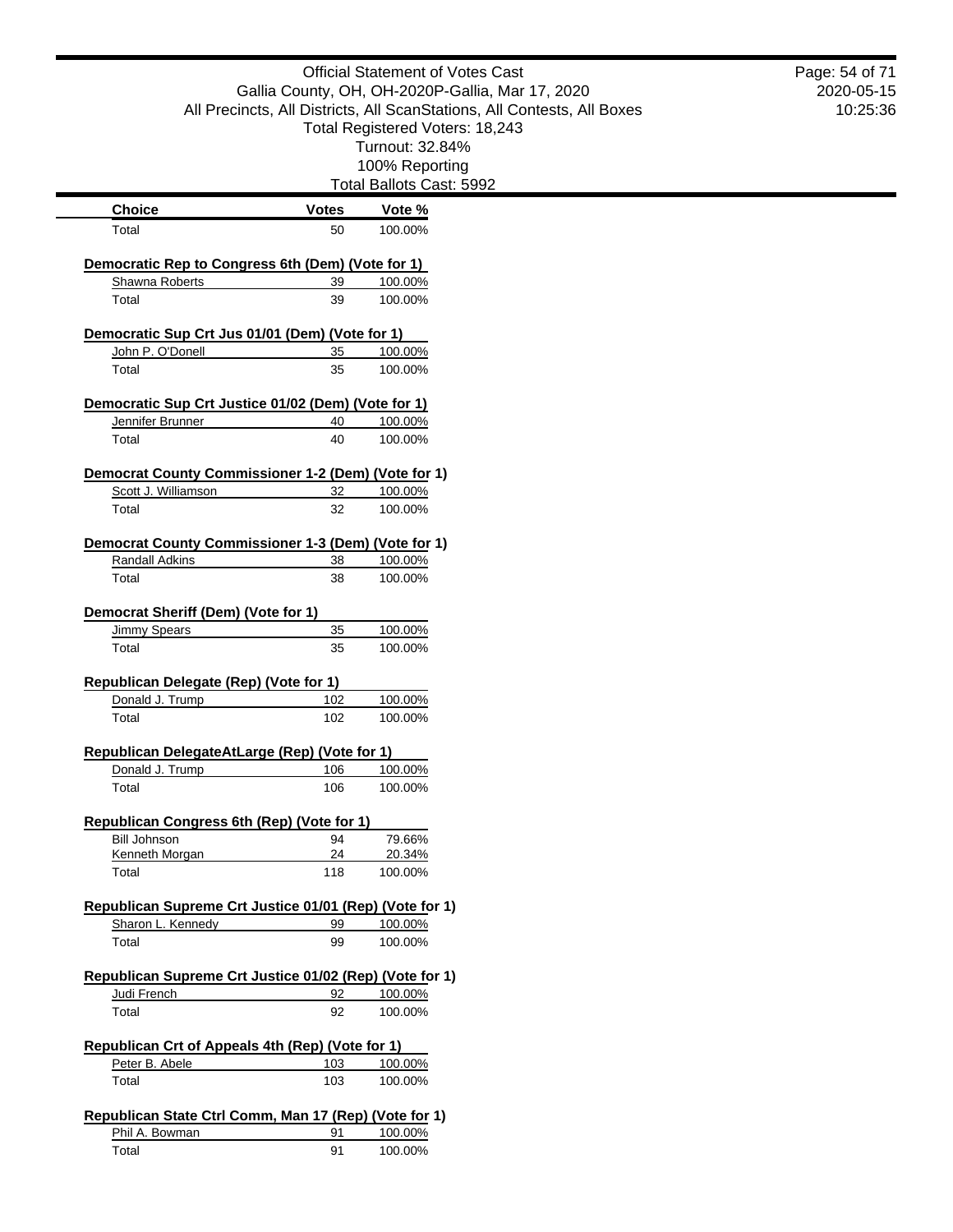|                                                                 |              | <b>Official Statement of Votes Cast</b>                                 | Page: 55 of 71 |
|-----------------------------------------------------------------|--------------|-------------------------------------------------------------------------|----------------|
|                                                                 |              | Gallia County, OH, OH-2020P-Gallia, Mar 17, 2020                        | 2020-05-15     |
|                                                                 |              | All Precincts, All Districts, All ScanStations, All Contests, All Boxes | 10:25:36       |
|                                                                 |              | Total Registered Voters: 18,243                                         |                |
|                                                                 |              | Turnout: 32.84%                                                         |                |
|                                                                 |              | 100% Reporting                                                          |                |
|                                                                 |              | Total Ballots Cast: 5992                                                |                |
| <b>Choice</b>                                                   | <b>Votes</b> | Vote %                                                                  |                |
| Republican State Ctrl Comm, Woman 17 (Rep) (Vote for 1)         |              |                                                                         |                |
| <b>Bonnie Ward</b>                                              | 95           | 100.00%                                                                 |                |
| Total                                                           | 95           | 100.00%                                                                 |                |
| Republican State Rep 93rd (Rep) (Vote for 1)                    |              |                                                                         |                |
| Jeff Halley                                                     | 73           | 58.40%                                                                  |                |
| Jason C. Stephens                                               | 52           | 41.60%                                                                  |                |
| Total                                                           | 125          | 100.00%                                                                 |                |
| Republican Common Pleas Probate Juvenile Div (Rep) (Vote for 1) |              |                                                                         |                |
| Tho S. Moulton, Jr.                                             | 113          | 100.00%                                                                 |                |
| Total                                                           | 113          | 100.00%                                                                 |                |
| Republican County Commissioner 1-2 (Rep) (Vote for 1)           |              |                                                                         |                |
| Brent A. Saunders                                               | 57           | 44.19%                                                                  |                |
| Q. Jay Stapleton                                                | 72           | 55.81%                                                                  |                |
| Total                                                           | 129          | 100.00%                                                                 |                |
|                                                                 |              |                                                                         |                |
|                                                                 |              |                                                                         |                |
| Republican County Commissioner 1-3 (Rep) (Vote for 1)           | 73           |                                                                         |                |
| M. Eugene Greene<br>David K. Smith                              | 51           | 58.87%<br>41.13%                                                        |                |
| Total                                                           | 124          | 100.00%                                                                 |                |
|                                                                 |              |                                                                         |                |
| <b>Republican Prosecuting Attorney (Rep) (Vote for 1)</b>       |              |                                                                         |                |
| Jason D. Holdren<br>Total                                       | 115<br>115   | 100.00%<br>100.00%                                                      |                |
|                                                                 |              |                                                                         |                |
| Republican Clerk Of Courts (Rep) (Vote for 1)                   |              |                                                                         |                |
| Noreen M. Saunders                                              | 117          | 100.00%                                                                 |                |
| Total                                                           | 117          | 100.00%                                                                 |                |
| Republican Sheriff (Rep) (Vote for 1)                           |              |                                                                         |                |
| Matthew D. Champlin                                             | 80           | 64.00%                                                                  |                |
| Ric A. Harrison II                                              | 45           | 36.00%                                                                  |                |
| Total                                                           | 125          | 100.00%                                                                 |                |
| <b>Republican County Recorder (Rep) (Vote for 1)</b>            |              |                                                                         |                |
| J. Roger Walker                                                 | 117          | 100.00%                                                                 |                |
| Total                                                           | 117          | 100.00%                                                                 |                |
|                                                                 |              |                                                                         |                |
| Republican County Treasurer (Rep) (Vote for 1)                  |              |                                                                         |                |
| <b>Steve McGhee</b><br>Total                                    | 109<br>109   | 100.00%<br>100.00%                                                      |                |
|                                                                 |              |                                                                         |                |
| <b>Republican County Engineer (Rep) (Vote for 1)</b>            |              |                                                                         |                |
| Brett A. Boothe                                                 | 113          | 100.00%                                                                 |                |
| Total                                                           | 113          | 100.00%                                                                 |                |
| Republican Coroner (Rep) (Vote for 1)                           |              |                                                                         |                |
| Write-in<br>Total                                               | 31<br>31     | 100.00%<br>100.00%                                                      |                |

William P. Skidmore 102 100.00%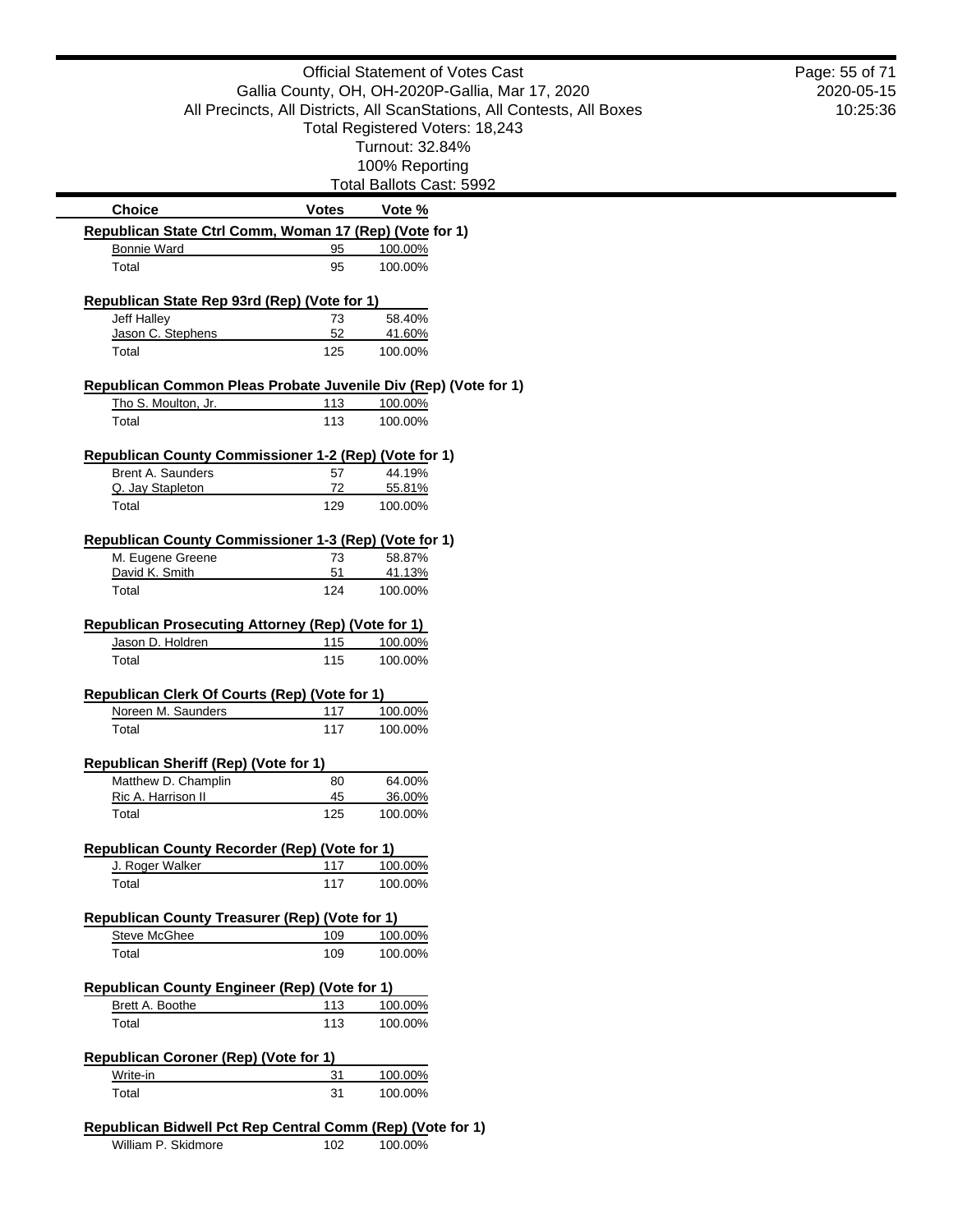Total Ballots Cast: 5992

|                                                                                | <b>Votes</b> | Vote %             |
|--------------------------------------------------------------------------------|--------------|--------------------|
| Total                                                                          | 102          | 100.00%            |
| Council on Aging (Vote for 1)                                                  |              |                    |
| For the Tax Levy                                                               | 155          | 82.89%             |
| Against the Tax Levy                                                           | 32           | 17.11%             |
| Total                                                                          | 187          | 100.00%            |
|                                                                                |              |                    |
| <b>Health District (Vote for 1)</b>                                            |              |                    |
| For the Tax Levy<br>Against the Tax Levy                                       | 126<br>57    | 68.85%<br>31.15%   |
| Total                                                                          | 183          | 100.00%            |
|                                                                                |              |                    |
| <b>Precinct Spr Twp 1 023</b><br>Democratic DelegateAtLarge (Dem) (Vote for 1) |              |                    |
| Michael Bennet                                                                 | 0            | 0.00%              |
| Joseph R. Biden, Jr.                                                           | 30           | 58.82%             |
| Michael R. Bloomberg                                                           | 2            | 3.92%              |
| Cory Booker                                                                    |              |                    |
|                                                                                | 2            | 3.92%              |
| Pete Buttigieg                                                                 | 4            | 7.84%              |
| Tulsi Gabbard                                                                  | 0            | $0.00\%$           |
| Amy Klobuchar                                                                  | 0            | $0.00\%$           |
| <b>Deval Patrick</b>                                                           | 0            | $0.00\%$           |
| <b>Bernie Sanders</b>                                                          | 11           | 21.57%             |
| <b>Tom Stever</b>                                                              | 0            | $0.00\%$           |
| Elizabeth Warren                                                               | 2            | 3.92%              |
|                                                                                |              |                    |
| Write-in                                                                       | 0            | 0.00%              |
| Total                                                                          | 51           | 100.00%            |
| Democratic Rep to Congress 6th (Dem) (Vote for 1)                              |              |                    |
| Shawna Roberts                                                                 | 40           | 100.00%            |
| Total                                                                          | 40           | 100.00%            |
| Democratic Sup Crt Jus 01/01 (Dem) (Vote for 1)                                |              |                    |
|                                                                                |              |                    |
|                                                                                |              |                    |
| John P. O'Donell                                                               | 36           | 100.00%            |
| Total                                                                          | 36           | 100.00%            |
| Democratic Sup Crt Justice 01/02 (Dem) (Vote for 1)                            |              |                    |
|                                                                                |              |                    |
| Jennifer Brunner<br>Total                                                      | 38<br>38     | 100.00%<br>100.00% |
|                                                                                |              |                    |
| Democrat County Commissioner 1-2 (Dem) (Vote for 1)                            |              |                    |
| Scott J. Williamson                                                            | 37           | 100.00%            |
| Total                                                                          | 37           | 100.00%            |
| Democrat County Commissioner 1-3 (Dem) (Vote for 1)                            |              |                    |
|                                                                                |              |                    |
| Randall Adkins<br>Total                                                        | 40<br>40     | 100.00%<br>100.00% |
|                                                                                |              |                    |
| Democrat Sheriff (Dem) (Vote for 1)                                            |              |                    |
| Jimmy Spears                                                                   | 43           | 100.00%            |
| Total                                                                          | 43           | 100.00%            |
|                                                                                |              |                    |
| <b>Republican Delegate (Rep) (Vote for 1)</b>                                  |              |                    |
| Donald J. Trump<br>Total                                                       | 148<br>148   | 100.00%<br>100.00% |

2020-05-15 10:25:36 Page: 56 of 71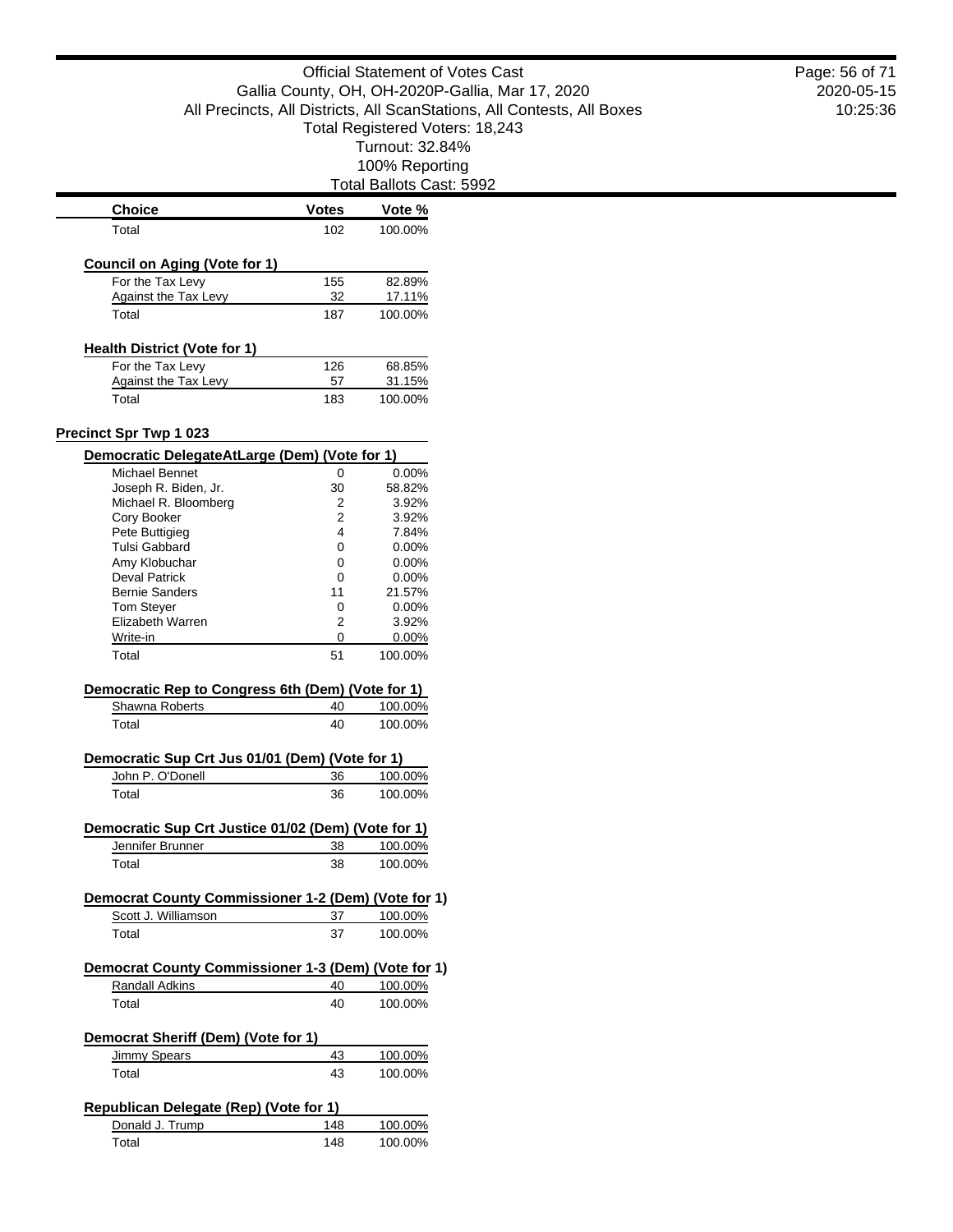|                                                                            |              | <b>Official Statement of Votes Cast</b>                                 | Page: 57 of 71 |
|----------------------------------------------------------------------------|--------------|-------------------------------------------------------------------------|----------------|
|                                                                            |              | Gallia County, OH, OH-2020P-Gallia, Mar 17, 2020                        | 2020-05-15     |
|                                                                            |              | All Precincts, All Districts, All ScanStations, All Contests, All Boxes | 10:25:36       |
|                                                                            |              | Total Registered Voters: 18,243                                         |                |
|                                                                            |              | Turnout: 32.84%                                                         |                |
|                                                                            |              | 100% Reporting                                                          |                |
|                                                                            |              | Total Ballots Cast: 5992                                                |                |
| <b>Choice</b>                                                              | <b>Votes</b> | Vote %                                                                  |                |
| Republican DelegateAtLarge (Rep) (Vote for 1)                              |              |                                                                         |                |
| Donald J. Trump                                                            | 147          | 100.00%                                                                 |                |
| Total                                                                      | 147          | 100.00%                                                                 |                |
| Republican Congress 6th (Rep) (Vote for 1)                                 |              |                                                                         |                |
| <b>Bill Johnson</b>                                                        | 128          | 82.58%                                                                  |                |
| Kenneth Morgan                                                             | 27           | 17.42%                                                                  |                |
| Total                                                                      | 155          | 100.00%                                                                 |                |
| Republican Supreme Crt Justice 01/01 (Rep) (Vote for 1)                    |              |                                                                         |                |
| Sharon L. Kennedy                                                          | 131          | 100.00%                                                                 |                |
| Total                                                                      | 131          | 100.00%                                                                 |                |
| Republican Supreme Crt Justice 01/02 (Rep) (Vote for 1)                    |              |                                                                         |                |
| Judi French                                                                | 134          | 100.00%                                                                 |                |
| Total                                                                      | 134          | 100.00%                                                                 |                |
|                                                                            |              |                                                                         |                |
| Republican Crt of Appeals 4th (Rep) (Vote for 1)<br>Peter B. Abele         | 128          | 100.00%                                                                 |                |
| Total                                                                      | 128          | 100.00%                                                                 |                |
|                                                                            |              |                                                                         |                |
| Republican State Ctrl Comm, Man 17 (Rep) (Vote for 1)                      |              |                                                                         |                |
| Phil A. Bowman                                                             | 128          | 100.00%                                                                 |                |
| Total                                                                      | 128          | 100.00%                                                                 |                |
| Republican State Ctrl Comm, Woman 17 (Rep) (Vote for 1)                    |              |                                                                         |                |
| <b>Bonnie Ward</b>                                                         | 126          | 100.00%                                                                 |                |
| Total                                                                      | 126          | 100.00%                                                                 |                |
| Republican State Rep 93rd (Rep) (Vote for 1)                               |              |                                                                         |                |
| <b>Jeff Halley</b>                                                         | 89           | 57.42%                                                                  |                |
| Jason C. Stephens                                                          | 66           | 42.58%                                                                  |                |
| Total                                                                      | 155          | 100.00%                                                                 |                |
| Republican Common Pleas Probate Juvenile Div (Rep) (Vote for 1)            |              |                                                                         |                |
| Tho S. Moulton, Jr.                                                        | 141          | 100.00%                                                                 |                |
| Total                                                                      | 141          | 100.00%                                                                 |                |
|                                                                            |              |                                                                         |                |
| Republican County Commissioner 1-2 (Rep) (Vote for 1)<br>Brent A. Saunders | 68           | 42.24%                                                                  |                |
| Q. Jay Stapleton                                                           | 93           | 57.76%                                                                  |                |
| Total                                                                      | 161          | 100.00%                                                                 |                |
|                                                                            |              |                                                                         |                |
| Republican County Commissioner 1-3 (Rep) (Vote for 1)                      |              |                                                                         |                |
| M. Eugene Greene<br>David K. Smith                                         | 69<br>86     | 44.52%<br>55.48%                                                        |                |
| Total                                                                      | 155          | 100.00%                                                                 |                |
|                                                                            |              |                                                                         |                |
| Republican Prosecuting Attorney (Rep) (Vote for 1)                         |              |                                                                         |                |
| Jason D. Holdren                                                           | 143          | 100.00%                                                                 |                |
| Total                                                                      | 143          | 100.00%                                                                 |                |
| <b>Republican Clerk Of Courts (Rep) (Vote for 1)</b>                       |              |                                                                         |                |
| Noreen M. Saunders                                                         | 142          | 100.00%                                                                 |                |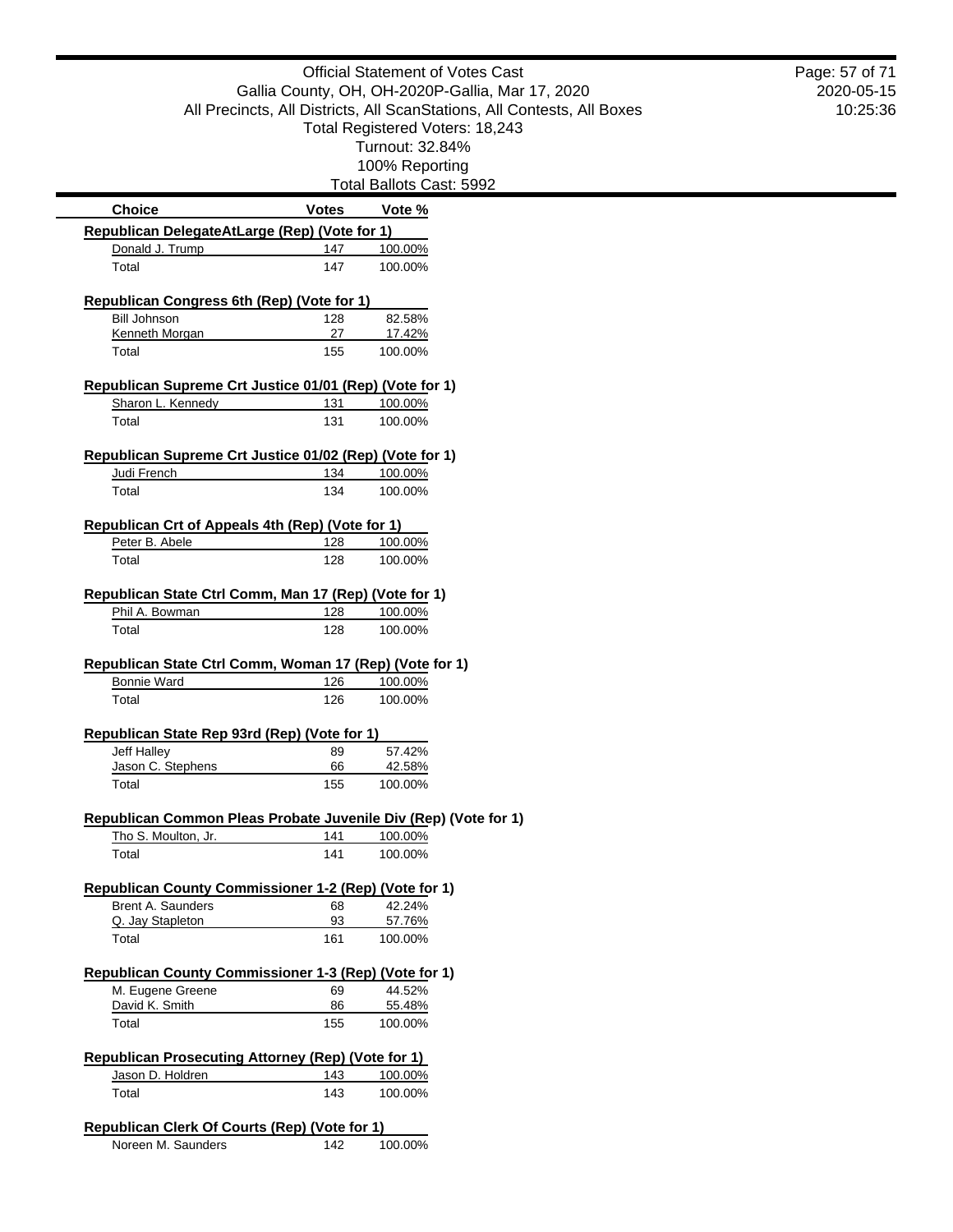Official Statement of Votes Cast Gallia County, OH, OH-2020P-Gallia, Mar 17, 2020 All Precincts, All Districts, All ScanStations, All Contests, All Boxes Total Registered Voters: 18,243 Turnout: 32.84% 100% Reporting Total Ballots Cast: 5992 **Choice Votes Votes Vote** % Total 142 100.00% **Republican Sheriff (Rep) (Vote for 1)** Matthew D. Champlin 115 70.12% Ric A. Harrison II 49 29.88% Total 164 100.00% **Republican County Recorder (Rep) (Vote for 1)** J. Roger Walker 143 100.00% Total 143 100.00% **Republican County Treasurer (Rep) (Vote for 1)** Steve McGhee 127 100.00% Total 127 100.00% **Republican County Engineer (Rep) (Vote for 1)** Brett A. Boothe 140 100.00% Total 140 100.00% **Republican Coroner (Rep) (Vote for 1)** Write-in 23 100.00% Total 73 100.00% **Republican Springfield 1 Rep Central Comm (Rep) (Vote for 1)** David W. Roush 132 100.00% Total 132 100.00% **Council on Aging (Vote for 1)** For the Tax Levy 171 79.17% Against the Tax Levy 45 20.83% Total 216 100.00% **Health District (Vote for 1)** For the Tax Levy 127 61.06% Against the Tax Levy 81 38.94% Total 208 100.00% **Precinct Spr Twp 2 024 Democratic DelegateAtLarge (Dem) (Vote for 1)** Michael Bennet 0 0.00% Joseph R. Biden, Jr. 35 Michael R. Bloomberg 0 0.00% Cory Booker 0 0.00% Pete Buttigieg 0.000 0.000 0.000 0.000 0.000 0.000 0.000 0.000 0.000 0.000 0.000 0.000 0.000 0.000 0.000 0.000 0.000 0.000 0.000 0.000 0.000 0.000 0.000 0.000 0.000 0.000 0.000 0.000 0.000 0.000 0.000 0.000 0.000 0.000 0.0 Tulsi Gabbard<br>
Amy Klobuchar<br>
2.56% 0 0.00% Amy Klobuchar  $0$  0.00%<br>Deval Patrick 1 2.56% Deval Patrick Bernie Sanders 2 5.13% Tom Stever 0 0 0.00% Elizabeth Warren 0 0.00% Write-in 0 0.00%

### **Democratic Rep to Congress 6th (Dem) (Vote for 1)**

Total 39 100.00%

Shawna Roberts 35 100.00%

2020-05-15 10:25:36 Page: 58 of 71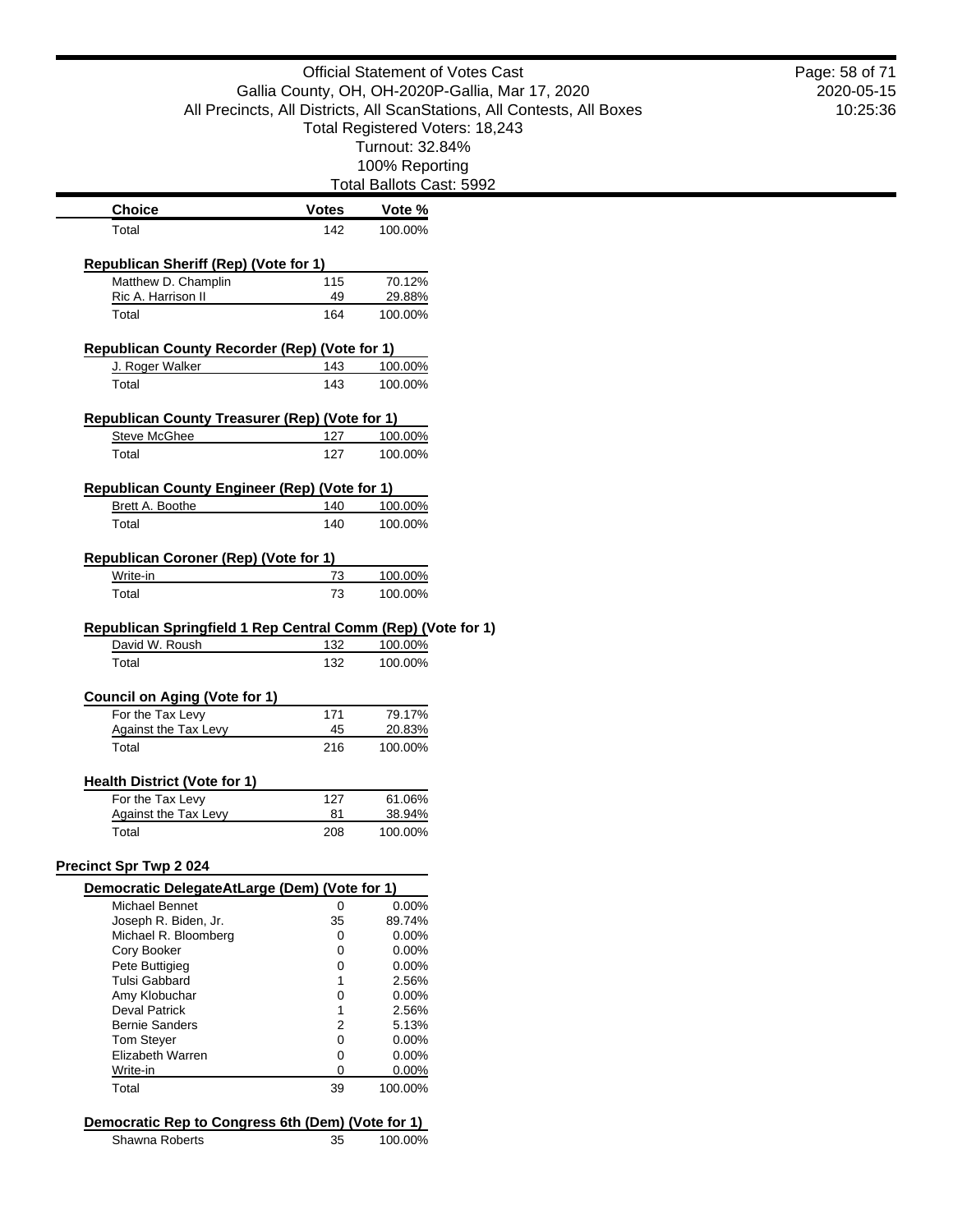|                                                                         |              | <b>Official Statement of Votes Cast</b><br>Gallia County, OH, OH-2020P-Gallia, Mar 17, 2020 | Page: 59 of 71<br>2020-05-15 |
|-------------------------------------------------------------------------|--------------|---------------------------------------------------------------------------------------------|------------------------------|
|                                                                         |              | All Precincts, All Districts, All ScanStations, All Contests, All Boxes                     | 10:25:36                     |
|                                                                         |              | Total Registered Voters: 18,243                                                             |                              |
|                                                                         |              | Turnout: 32.84%                                                                             |                              |
|                                                                         |              | 100% Reporting                                                                              |                              |
|                                                                         |              | Total Ballots Cast: 5992                                                                    |                              |
| <b>Choice</b>                                                           | <b>Votes</b> | Vote %                                                                                      |                              |
| Total                                                                   | 35           | 100.00%                                                                                     |                              |
| Democratic Sup Crt Jus 01/01 (Dem) (Vote for 1)                         |              |                                                                                             |                              |
| John P. O'Donell                                                        | 32           | 100.00%                                                                                     |                              |
| Total                                                                   | 32           | 100.00%                                                                                     |                              |
| Democratic Sup Crt Justice 01/02 (Dem) (Vote for 1)                     |              |                                                                                             |                              |
| Jennifer Brunner                                                        | 33           | 100.00%                                                                                     |                              |
| Total                                                                   | 33           | 100.00%                                                                                     |                              |
| Democrat County Commissioner 1-2 (Dem) (Vote for 1)                     |              |                                                                                             |                              |
| Scott J. Williamson                                                     | 30           | 100.00%                                                                                     |                              |
| Total                                                                   | 30           | 100.00%                                                                                     |                              |
|                                                                         |              |                                                                                             |                              |
| Democrat County Commissioner 1-3 (Dem) (Vote for 1)<br>Randall Adkins   | 32           | 100.00%                                                                                     |                              |
| Total                                                                   | 32           | 100.00%                                                                                     |                              |
|                                                                         |              |                                                                                             |                              |
| Democrat Sheriff (Dem) (Vote for 1)                                     |              |                                                                                             |                              |
| <b>Jimmy Spears</b>                                                     | 32           | 100.00%                                                                                     |                              |
| Total                                                                   | 32           | 100.00%                                                                                     |                              |
| Democrat Springfield 2 Dem Central Comm (Dem) (Vote for 1)              |              |                                                                                             |                              |
| Eric L. Whitt                                                           | 33           | 100.00%                                                                                     |                              |
| Total                                                                   | 33           | 100.00%                                                                                     |                              |
| Republican Delegate (Rep) (Vote for 1)                                  |              |                                                                                             |                              |
| Donald J. Trump                                                         | 190          | 100.00%                                                                                     |                              |
| Total                                                                   | 190          | 100.00%                                                                                     |                              |
|                                                                         |              |                                                                                             |                              |
| Republican DelegateAtLarge (Rep) (Vote for 1)<br>Donald J. Trump        | 182          | 100.00%                                                                                     |                              |
| Total                                                                   | 182          | 100.00%                                                                                     |                              |
|                                                                         |              |                                                                                             |                              |
| Republican Congress 6th (Rep) (Vote for 1)<br><b>Bill Johnson</b>       | 173          | 91.05%                                                                                      |                              |
| Kenneth Morgan                                                          | 17           | 8.95%                                                                                       |                              |
| Total                                                                   | 190          | 100.00%                                                                                     |                              |
|                                                                         |              |                                                                                             |                              |
| Republican Supreme Crt Justice 01/01 (Rep) (Vote for 1)                 |              |                                                                                             |                              |
| Sharon L. Kennedy<br>Total                                              | 149<br>149   | 100.00%                                                                                     |                              |
|                                                                         |              | 100.00%                                                                                     |                              |
| Republican Supreme Crt Justice 01/02 (Rep) (Vote for 1)                 |              |                                                                                             |                              |
| Judi French                                                             | 154          | 100.00%                                                                                     |                              |
| Total                                                                   | 154          | 100.00%                                                                                     |                              |
| Republican Crt of Appeals 4th (Rep) (Vote for 1)                        |              |                                                                                             |                              |
| Peter B. Abele                                                          | 153          | 100.00%                                                                                     |                              |
| Total                                                                   | 153          | 100.00%                                                                                     |                              |
|                                                                         |              |                                                                                             |                              |
| Republican State Ctrl Comm, Man 17 (Rep) (Vote for 1)<br>Phil A. Bowman | 155          | 100.00%                                                                                     |                              |
| Total                                                                   | 155          | 100.00%                                                                                     |                              |
|                                                                         |              |                                                                                             |                              |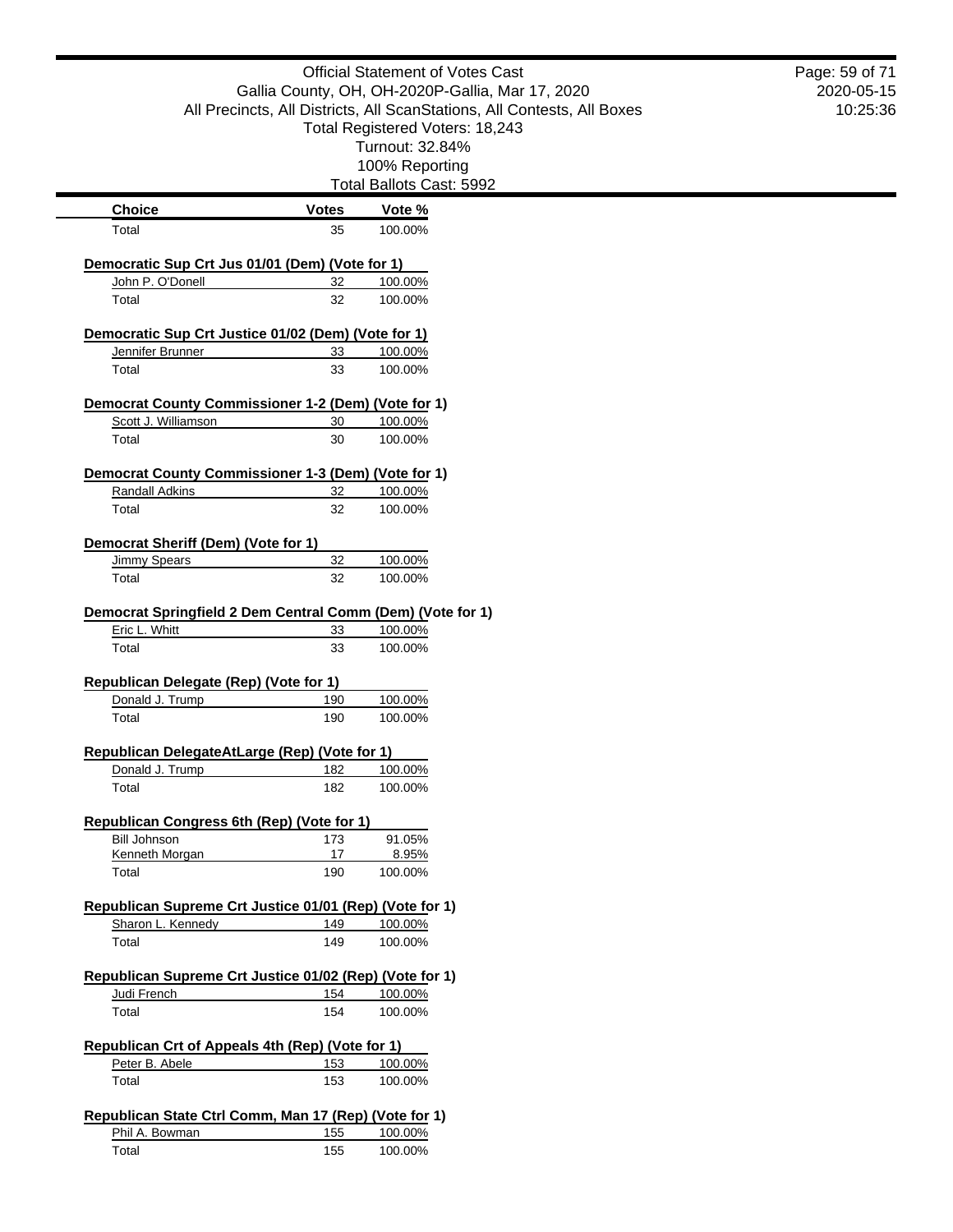|                                                                                                                                              | <b>Official Statement of Votes Cast</b>          |                                                                         | Page: 60 of 71<br>2020-05-15 |
|----------------------------------------------------------------------------------------------------------------------------------------------|--------------------------------------------------|-------------------------------------------------------------------------|------------------------------|
|                                                                                                                                              | Gallia County, OH, OH-2020P-Gallia, Mar 17, 2020 |                                                                         |                              |
|                                                                                                                                              |                                                  | All Precincts, All Districts, All ScanStations, All Contests, All Boxes | 10:25:36                     |
|                                                                                                                                              |                                                  | Total Registered Voters: 18,243                                         |                              |
|                                                                                                                                              |                                                  | Turnout: 32.84%                                                         |                              |
|                                                                                                                                              |                                                  | 100% Reporting                                                          |                              |
|                                                                                                                                              |                                                  | Total Ballots Cast: 5992                                                |                              |
| <b>Choice</b>                                                                                                                                | <b>Votes</b>                                     | Vote %                                                                  |                              |
| Republican State Ctrl Comm, Woman 17 (Rep) (Vote for 1)                                                                                      |                                                  |                                                                         |                              |
| <b>Bonnie Ward</b>                                                                                                                           | 154                                              | 100.00%                                                                 |                              |
| Total                                                                                                                                        | 154                                              | 100.00%                                                                 |                              |
| Republican State Rep 93rd (Rep) (Vote for 1)                                                                                                 |                                                  |                                                                         |                              |
| Jeff Halley                                                                                                                                  | 99                                               | 49.25%                                                                  |                              |
| Jason C. Stephens                                                                                                                            | 102                                              | 50.75%                                                                  |                              |
| Total                                                                                                                                        | 201                                              | 100.00%                                                                 |                              |
| Republican Common Pleas Probate Juvenile Div (Rep) (Vote for 1)                                                                              |                                                  |                                                                         |                              |
| Tho S. Moulton, Jr.                                                                                                                          | 166                                              | 100.00%                                                                 |                              |
| Total                                                                                                                                        | 166                                              | 100.00%                                                                 |                              |
| Republican County Commissioner 1-2 (Rep) (Vote for 1)                                                                                        |                                                  |                                                                         |                              |
| Brent A. Saunders                                                                                                                            | 92                                               | 44.66%                                                                  |                              |
| Q. Jay Stapleton                                                                                                                             | 114                                              | 55.34%                                                                  |                              |
| Total                                                                                                                                        | 206                                              | 100.00%                                                                 |                              |
|                                                                                                                                              |                                                  |                                                                         |                              |
|                                                                                                                                              |                                                  |                                                                         |                              |
|                                                                                                                                              |                                                  |                                                                         |                              |
| Republican County Commissioner 1-3 (Rep) (Vote for 1)<br>M. Eugene Greene                                                                    | 92                                               | 45.77%                                                                  |                              |
| David K. Smith<br>Total                                                                                                                      | 109<br>201                                       | 54.23%<br>100.00%                                                       |                              |
| Jason D. Holdren                                                                                                                             | 167                                              | 100.00%                                                                 |                              |
| Total                                                                                                                                        | 167                                              | 100.00%                                                                 |                              |
|                                                                                                                                              |                                                  |                                                                         |                              |
| Noreen M. Saunders                                                                                                                           | 178                                              | 100.00%                                                                 |                              |
| Total                                                                                                                                        | 178                                              | 100.00%                                                                 |                              |
|                                                                                                                                              |                                                  |                                                                         |                              |
| Matthew D. Champlin                                                                                                                          | 155                                              | 76.35%                                                                  |                              |
| Ric A. Harrison II                                                                                                                           | 48                                               | 23.65%                                                                  |                              |
| Total                                                                                                                                        | 203                                              | 100.00%                                                                 |                              |
| Republican Prosecuting Attorney (Rep) (Vote for 1)<br>Republican Clerk Of Courts (Rep) (Vote for 1)<br>Republican Sheriff (Rep) (Vote for 1) |                                                  |                                                                         |                              |
| Republican County Recorder (Rep) (Vote for 1)                                                                                                |                                                  |                                                                         |                              |
| J. Roger Walker<br>Total                                                                                                                     | 169<br>169                                       | 100.00%<br>100.00%                                                      |                              |
|                                                                                                                                              |                                                  |                                                                         |                              |
|                                                                                                                                              |                                                  |                                                                         |                              |
| <b>Steve McGhee</b><br>Total                                                                                                                 | 156<br>156                                       | 100.00%<br>100.00%                                                      |                              |
|                                                                                                                                              |                                                  |                                                                         |                              |
| Republican County Treasurer (Rep) (Vote for 1)<br><b>Republican County Engineer (Rep) (Vote for 1)</b>                                       |                                                  |                                                                         |                              |
| Brett A. Boothe                                                                                                                              | 167                                              | 100.00%                                                                 |                              |
| Total                                                                                                                                        | 167                                              | 100.00%                                                                 |                              |
| Republican Coroner (Rep) (Vote for 1)                                                                                                        |                                                  |                                                                         |                              |
| Write-in                                                                                                                                     | 61                                               | 100.00%                                                                 |                              |

Tiffany Duncan **156** 100.00%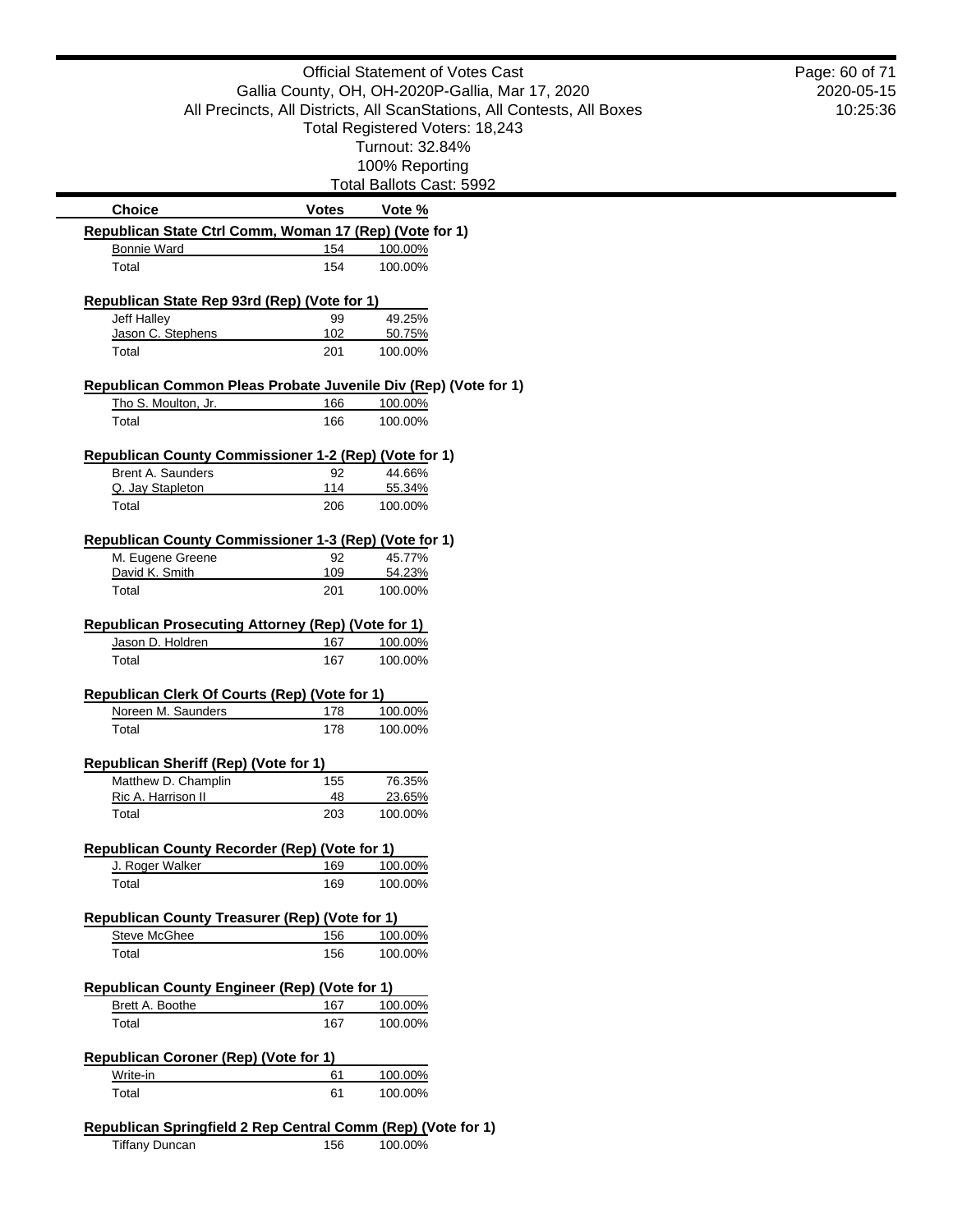Total Ballots Cast: 5992

| <b>Choice</b>                                                       | <b>Votes</b> | Vote %              |
|---------------------------------------------------------------------|--------------|---------------------|
| Total                                                               | 156          | 100.00%             |
| <b>Council on Aging (Vote for 1)</b>                                |              |                     |
| For the Tax Levy                                                    | 205          | 83.00%              |
| <b>Against the Tax Levy</b>                                         | 42           | 17.00%              |
| Total                                                               | 247          | 100.00%             |
| <b>Health District (Vote for 1)</b>                                 |              |                     |
| For the Tax Levy                                                    | 163          | 66.53%              |
| Against the Tax Levy                                                | 82           | 33.47%              |
| Total                                                               | 245          | 100.00%             |
| <b>Precinct Walnut Twp 025</b>                                      |              |                     |
| Democratic DelegateAtLarge (Dem) (Vote for 1)                       |              |                     |
| Michael Bennet                                                      | 0            | $0.00\%$            |
| Joseph R. Biden, Jr.                                                | 35           | 74.47%              |
| Michael R. Bloomberg                                                | 0            | $0.00\%$            |
| Cory Booker                                                         | 0            | 0.00%               |
| Pete Buttigieg                                                      | 0            | $0.00\%$            |
| <b>Tulsi Gabbard</b>                                                | 0            | $0.00\%$            |
| Amy Klobuchar                                                       | 0            | $0.00\%$            |
| <b>Deval Patrick</b>                                                | 1            | 2.13%               |
| <b>Bernie Sanders</b>                                               | 9            | 19.15%              |
| <b>Tom Stever</b>                                                   | 0            | $0.00\%$            |
| Elizabeth Warren                                                    | 2            | 4.26%               |
| Write-in<br>Total                                                   | 0<br>47      | $0.00\%$<br>100.00% |
| Democratic Rep to Congress 6th (Dem) (Vote for 1)<br>Shawna Roberts | 41           | 100.00%             |
| Total                                                               | 41           | 100.00%             |
| Democratic Sup Crt Jus 01/01 (Dem) (Vote for 1)                     |              |                     |
| John P. O'Donell                                                    | 38           | 100.00%             |
| Total                                                               | 38           | 100.00%             |
| Democratic Sup Crt Justice 01/02 (Dem) (Vote for 1)                 |              |                     |
| Jennifer Brunner                                                    | 38           | 100.00%             |
| Total                                                               | 38           | 100.00%             |
| Democrat County Commissioner 1-2 (Dem) (Vote for 1)                 |              |                     |
| Scott J. Williamson                                                 | 38           | 100.00%             |
| Total                                                               | 38           | 100.00%             |
| Democrat County Commissioner 1-3 (Dem) (Vote for 1)                 |              |                     |
| Randall Adkins                                                      | 45           | 100.00%             |
| Total                                                               |              |                     |
|                                                                     | 45           | 100.00%             |
| Democrat Sheriff (Dem) (Vote for 1)                                 |              |                     |
| <b>Jimmy Spears</b>                                                 | 38           | 100.00%             |
| Total                                                               | 38           | 100.00%             |
| Democrat Walnut Twp Dem Central Comm (Dem) (Vote for 1)             |              |                     |
| Debra Elliott                                                       | 42           | 100.00%             |
| Total                                                               | 42           | 100.00%             |

2020-05-15 10:25:36 Page: 61 of 71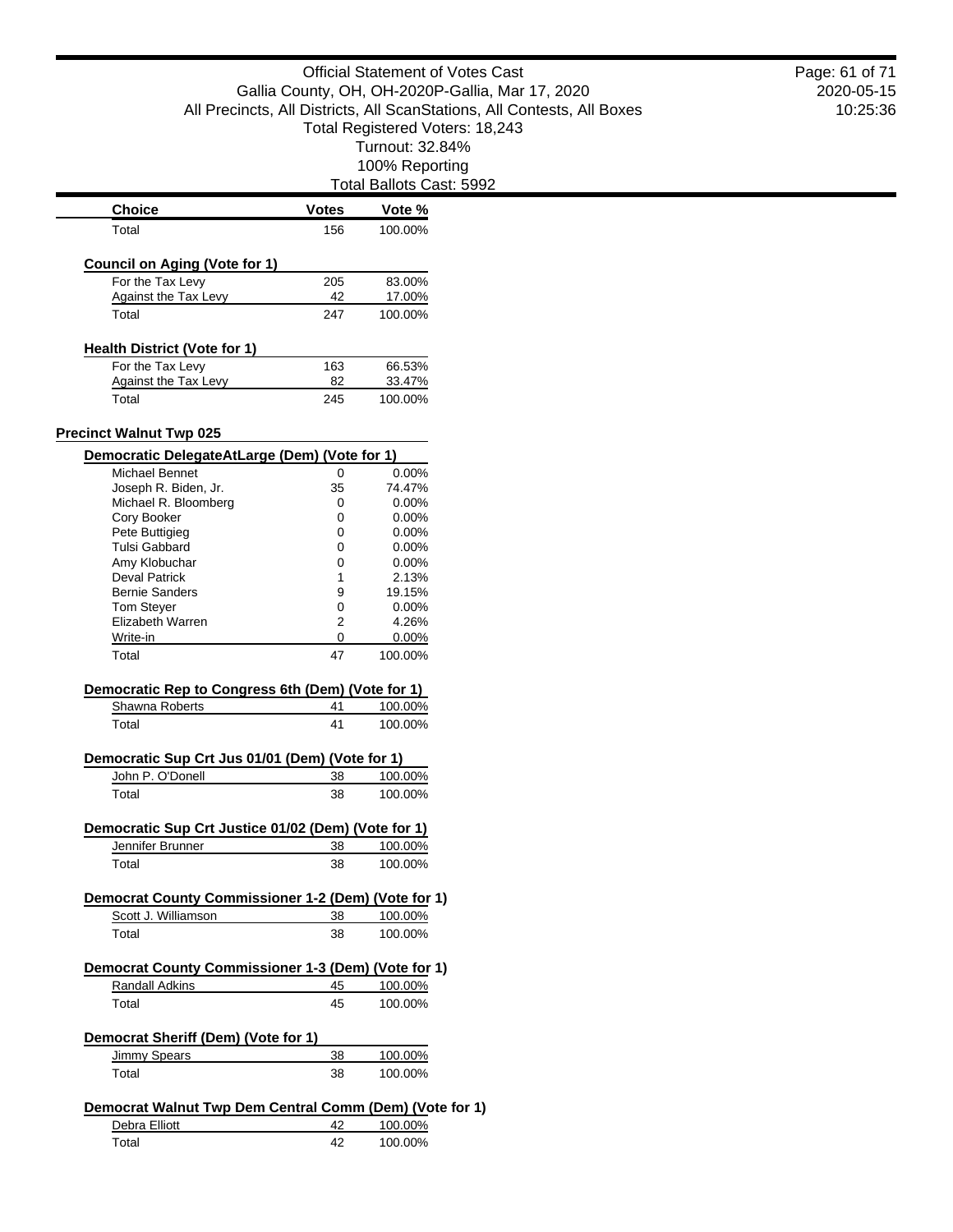|                                                                         | <b>Official Statement of Votes Cast</b> |                                                                         | Page: 62 of 71 |
|-------------------------------------------------------------------------|-----------------------------------------|-------------------------------------------------------------------------|----------------|
|                                                                         |                                         | Gallia County, OH, OH-2020P-Gallia, Mar 17, 2020                        | 2020-05-15     |
|                                                                         |                                         | All Precincts, All Districts, All ScanStations, All Contests, All Boxes | 10:25:36       |
|                                                                         |                                         | Total Registered Voters: 18,243                                         |                |
|                                                                         |                                         | Turnout: 32.84%                                                         |                |
|                                                                         |                                         | 100% Reporting                                                          |                |
|                                                                         |                                         | Total Ballots Cast: 5992                                                |                |
| <b>Choice</b>                                                           | <b>Votes</b>                            | Vote %                                                                  |                |
| Republican Delegate (Rep) (Vote for 1)                                  |                                         |                                                                         |                |
| Donald J. Trump                                                         | 99                                      | 100.00%                                                                 |                |
| Total                                                                   | 99                                      | 100.00%                                                                 |                |
| Republican DelegateAtLarge (Rep) (Vote for 1)                           |                                         |                                                                         |                |
| Donald J. Trump                                                         | 84                                      | 100.00%                                                                 |                |
| Total                                                                   | 84                                      | 100.00%                                                                 |                |
|                                                                         |                                         |                                                                         |                |
| Republican Congress 6th (Rep) (Vote for 1)                              |                                         |                                                                         |                |
| <b>Bill Johnson</b>                                                     | 90                                      | 90.91%                                                                  |                |
| Kenneth Morgan<br>Total                                                 | 9<br>99                                 | 9.09%<br>100.00%                                                        |                |
|                                                                         |                                         |                                                                         |                |
| Republican Supreme Crt Justice 01/01 (Rep) (Vote for 1)                 |                                         |                                                                         |                |
| Sharon L. Kennedy                                                       | 78                                      | 100.00%                                                                 |                |
| Total                                                                   | 78                                      | 100.00%                                                                 |                |
|                                                                         |                                         |                                                                         |                |
| Republican Supreme Crt Justice 01/02 (Rep) (Vote for 1)                 | 71                                      | 100.00%                                                                 |                |
| Judi French<br>Total                                                    | 71                                      | 100.00%                                                                 |                |
|                                                                         |                                         |                                                                         |                |
| Republican Crt of Appeals 4th (Rep) (Vote for 1)                        |                                         |                                                                         |                |
| Peter B. Abele                                                          | 75                                      | 100.00%                                                                 |                |
| Total                                                                   | 75                                      | 100.00%                                                                 |                |
|                                                                         |                                         |                                                                         |                |
| Republican State Ctrl Comm, Man 17 (Rep) (Vote for 1)<br>Phil A. Bowman | 80                                      | 100.00%                                                                 |                |
| Total                                                                   | 80                                      | 100.00%                                                                 |                |
|                                                                         |                                         |                                                                         |                |
| Republican State Ctrl Comm, Woman 17 (Rep) (Vote for 1)                 |                                         |                                                                         |                |
| <b>Bonnie Ward</b>                                                      | 73                                      | 100.00%                                                                 |                |
| Total                                                                   | 73                                      | 100.00%                                                                 |                |
|                                                                         |                                         |                                                                         |                |
| Republican State Rep 93rd (Rep) (Vote for 1)                            |                                         |                                                                         |                |
| Jeff Halley<br>Jason C. Stephens                                        | 58<br>47                                | 55.24%<br>44.76%                                                        |                |
| Total                                                                   | 105                                     | 100.00%                                                                 |                |
|                                                                         |                                         |                                                                         |                |
| Republican Common Pleas Probate Juvenile Div (Rep) (Vote for 1)         |                                         |                                                                         |                |
| Tho S. Moulton, Jr.                                                     | 80                                      | 100.00%                                                                 |                |
| Total                                                                   | 80                                      | 100.00%                                                                 |                |
| Republican County Commissioner 1-2 (Rep) (Vote for 1)                   |                                         |                                                                         |                |
| Brent A. Saunders                                                       | 44                                      | 41.51%                                                                  |                |
| Q. Jay Stapleton                                                        | 62                                      | 58.49%                                                                  |                |
| Total                                                                   | 106                                     | 100.00%                                                                 |                |
|                                                                         |                                         |                                                                         |                |
| Republican County Commissioner 1-3 (Rep) (Vote for 1)                   |                                         |                                                                         |                |
| M. Eugene Greene                                                        | 34                                      | 34.00%                                                                  |                |
| David K. Smith<br>Total                                                 | 66<br>100                               | 66.00%<br>100.00%                                                       |                |
|                                                                         |                                         |                                                                         |                |
| Republican Prosecuting Attorney (Rep) (Vote for 1)                      |                                         |                                                                         |                |
| Jason D. Holdren                                                        | 83                                      | 100.00%                                                                 |                |

۰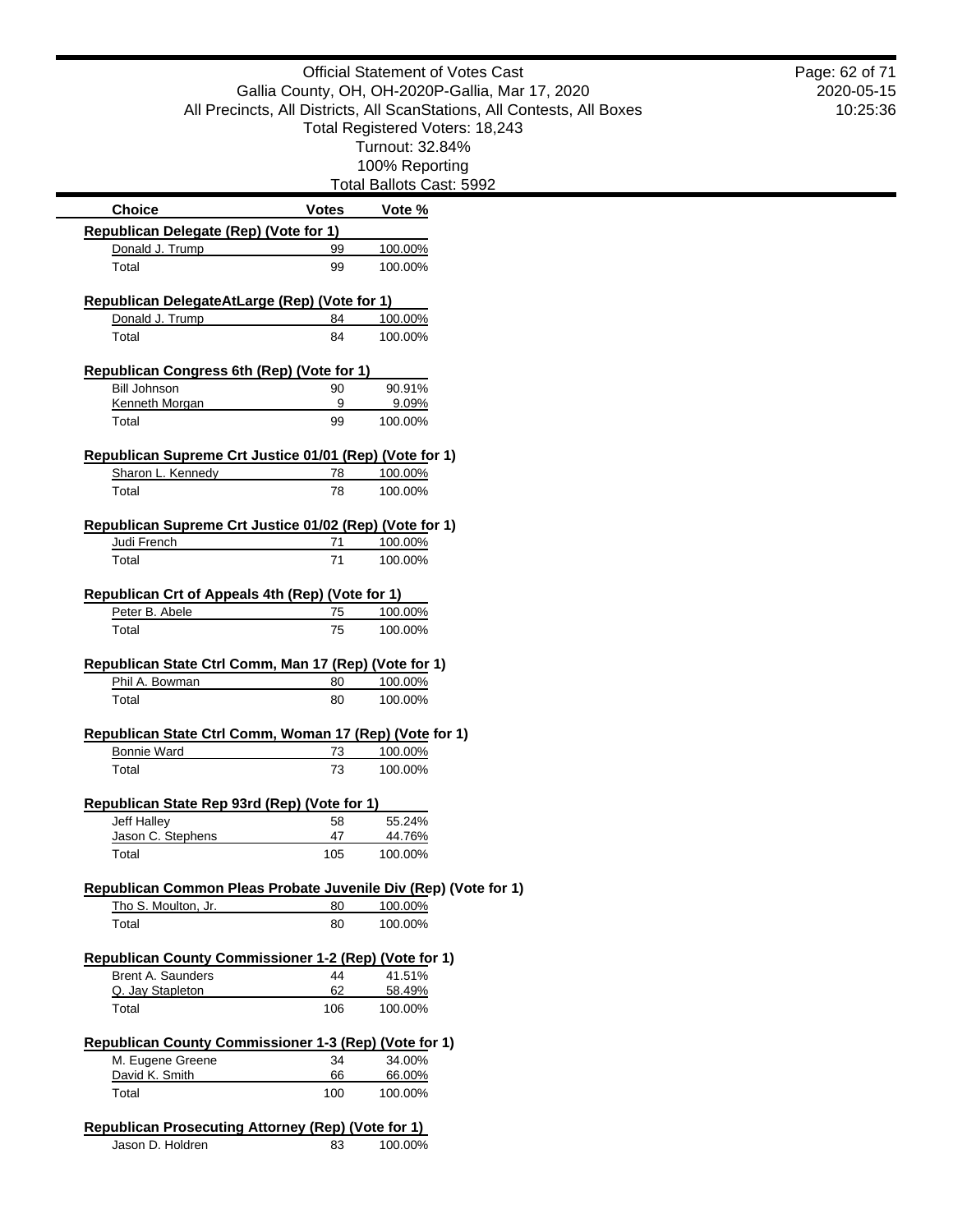|                                                           |                                                                                                                             | <b>Official Statement of Votes Cast</b> |  | Page: 63 of 71 |
|-----------------------------------------------------------|-----------------------------------------------------------------------------------------------------------------------------|-----------------------------------------|--|----------------|
|                                                           | Gallia County, OH, OH-2020P-Gallia, Mar 17, 2020<br>All Precincts, All Districts, All ScanStations, All Contests, All Boxes |                                         |  | 2020-05-15     |
|                                                           |                                                                                                                             |                                         |  | 10:25:36       |
|                                                           |                                                                                                                             | Total Registered Voters: 18,243         |  |                |
|                                                           |                                                                                                                             | Turnout: 32.84%                         |  |                |
|                                                           |                                                                                                                             | 100% Reporting                          |  |                |
|                                                           |                                                                                                                             | Total Ballots Cast: 5992                |  |                |
| <b>Choice</b>                                             | <b>Votes</b>                                                                                                                | Vote %                                  |  |                |
| Total                                                     | 83                                                                                                                          | 100.00%                                 |  |                |
|                                                           |                                                                                                                             |                                         |  |                |
| Republican Clerk Of Courts (Rep) (Vote for 1)             |                                                                                                                             |                                         |  |                |
| Noreen M. Saunders                                        | 85                                                                                                                          | 100.00%                                 |  |                |
| Total                                                     | 85                                                                                                                          | 100.00%                                 |  |                |
|                                                           |                                                                                                                             |                                         |  |                |
| <b>Republican Sheriff (Rep) (Vote for 1)</b>              |                                                                                                                             |                                         |  |                |
| Matthew D. Champlin                                       | 71                                                                                                                          | 66.98%                                  |  |                |
| Ric A. Harrison II                                        | 35                                                                                                                          | 33.02%                                  |  |                |
| Total                                                     | 106                                                                                                                         | 100.00%                                 |  |                |
| Republican County Recorder (Rep) (Vote for 1)             |                                                                                                                             |                                         |  |                |
| J. Roger Walker                                           | 82                                                                                                                          | 100.00%                                 |  |                |
| Total                                                     | 82                                                                                                                          | 100.00%                                 |  |                |
|                                                           |                                                                                                                             |                                         |  |                |
| Republican County Treasurer (Rep) (Vote for 1)            |                                                                                                                             |                                         |  |                |
| <b>Steve McGhee</b>                                       | 85                                                                                                                          | 100.00%                                 |  |                |
| Total                                                     | 85                                                                                                                          | 100.00%                                 |  |                |
|                                                           |                                                                                                                             |                                         |  |                |
| <b>Republican County Engineer (Rep) (Vote for 1)</b>      |                                                                                                                             |                                         |  |                |
| Brett A. Boothe                                           | 89                                                                                                                          | 100.00%                                 |  |                |
| Total                                                     | 89                                                                                                                          | 100.00%                                 |  |                |
|                                                           |                                                                                                                             |                                         |  |                |
| Republican Coroner (Rep) (Vote for 1)                     |                                                                                                                             |                                         |  |                |
| Write-in                                                  | 8                                                                                                                           | 100.00%                                 |  |                |
| Total                                                     | 8                                                                                                                           | 100.00%                                 |  |                |
|                                                           |                                                                                                                             |                                         |  |                |
| Republican Walnut Twp Rep Central Comm (Rep) (Vote for 1) |                                                                                                                             |                                         |  |                |
| Jay A. Carter                                             | 87                                                                                                                          | 100.00%                                 |  |                |
| Total                                                     | 87                                                                                                                          | 100.00%                                 |  |                |
|                                                           |                                                                                                                             |                                         |  |                |
| <b>Council on Aging (Vote for 1)</b>                      |                                                                                                                             |                                         |  |                |
| For the Tax Levy                                          | 112                                                                                                                         | 71.34%                                  |  |                |
| Against the Tax Levy<br>Total                             | 45<br>157                                                                                                                   | 28.66%<br>100.00%                       |  |                |
|                                                           |                                                                                                                             |                                         |  |                |
| <b>Health District (Vote for 1)</b>                       |                                                                                                                             |                                         |  |                |
| For the Tax Levy                                          | 69                                                                                                                          | 43.95%                                  |  |                |
| Against the Tax Levy                                      | 88                                                                                                                          | 56.05%                                  |  |                |
| Total                                                     | 157                                                                                                                         | 100.00%                                 |  |                |
|                                                           |                                                                                                                             |                                         |  |                |
| <b>Precinct Addison Pct 026</b>                           |                                                                                                                             |                                         |  |                |
| Democratic DelegateAtLarge (Dem) (Vote for 1)             |                                                                                                                             |                                         |  |                |
| Michael Bennet                                            | 0                                                                                                                           | 0.00%                                   |  |                |
| Joseph R. Biden, Jr.                                      | 29                                                                                                                          | 67.44%                                  |  |                |
| Michael R. Bloomberg                                      | 1                                                                                                                           | 2.33%                                   |  |                |
| Cory Booker                                               | 0                                                                                                                           | 0.00%                                   |  |                |
| Pete Buttigieg<br><b>Tulsi Gabbard</b>                    | 0<br>1                                                                                                                      | 0.00%                                   |  |                |
| Amy Klobuchar                                             | 1                                                                                                                           | 2.33%<br>2.33%                          |  |                |
| <b>Deval Patrick</b>                                      | 0                                                                                                                           | 0.00%                                   |  |                |
| <b>Bernie Sanders</b>                                     | 9                                                                                                                           | 20.93%                                  |  |                |
| <b>Tom Steyer</b>                                         | 0                                                                                                                           | 0.00%                                   |  |                |
| Elizabeth Warren                                          | 2                                                                                                                           | 4.65%                                   |  |                |
| Write-in                                                  | 0                                                                                                                           | 0.00%                                   |  |                |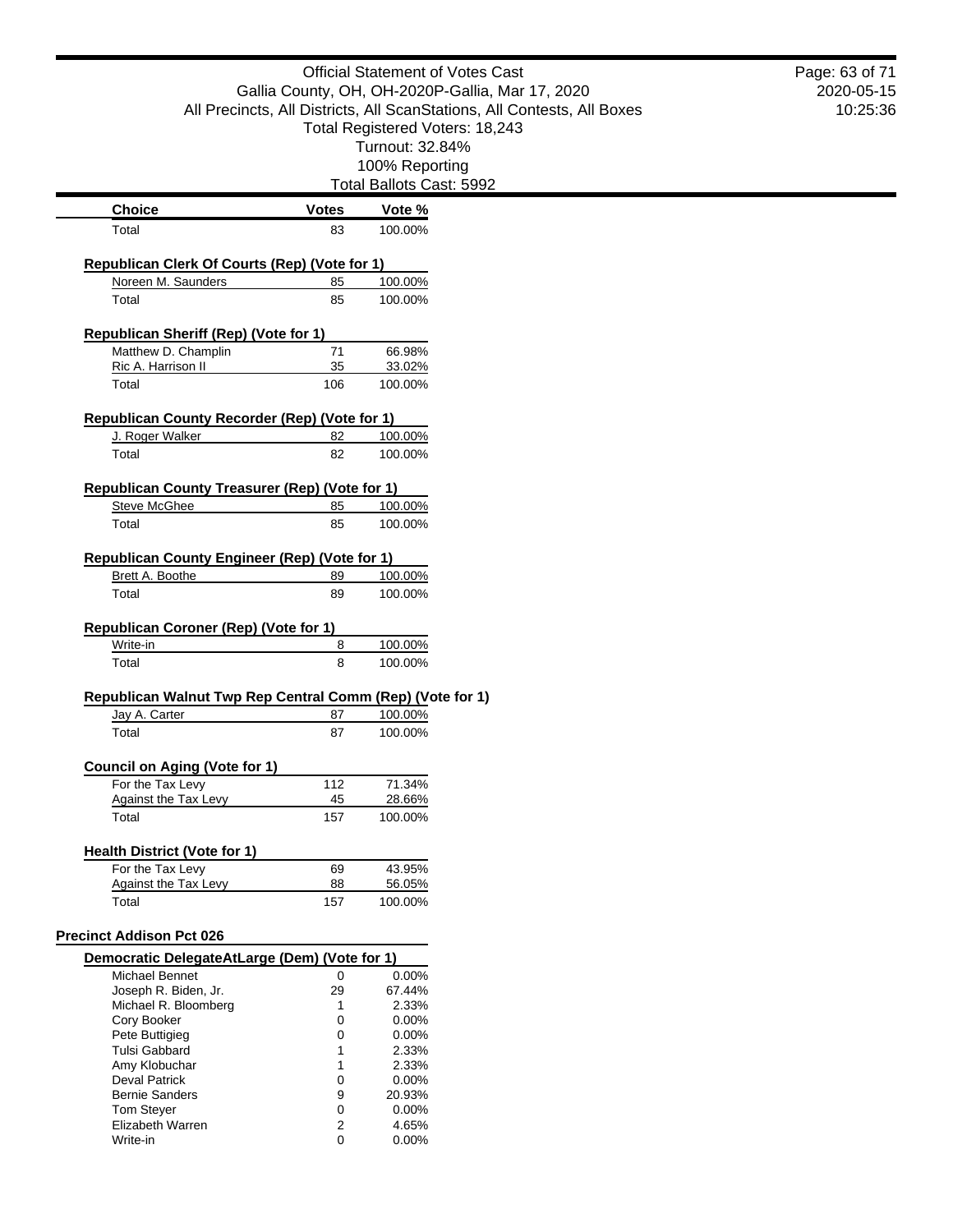|                                                                            |              | <b>Official Statement of Votes Cast</b>                                 | Page: 64 of 71 |
|----------------------------------------------------------------------------|--------------|-------------------------------------------------------------------------|----------------|
|                                                                            |              | Gallia County, OH, OH-2020P-Gallia, Mar 17, 2020                        | 2020-05-15     |
|                                                                            |              | All Precincts, All Districts, All ScanStations, All Contests, All Boxes | 10:25:36       |
|                                                                            |              | Total Registered Voters: 18,243                                         |                |
|                                                                            |              | Turnout: 32.84%                                                         |                |
|                                                                            |              | 100% Reporting                                                          |                |
|                                                                            |              | Total Ballots Cast: 5992                                                |                |
| <b>Choice</b>                                                              | <b>Votes</b> | Vote %                                                                  |                |
| Total                                                                      | 43           | 100.00%                                                                 |                |
| Democratic Rep to Congress 6th (Dem) (Vote for 1)                          |              |                                                                         |                |
| Shawna Roberts                                                             | 38           | 100.00%                                                                 |                |
| Total                                                                      | 38           | 100.00%                                                                 |                |
|                                                                            |              |                                                                         |                |
| Democratic Sup Crt Jus 01/01 (Dem) (Vote for 1)                            |              |                                                                         |                |
| John P. O'Donell                                                           | 38           | 100.00%                                                                 |                |
| Total                                                                      | 38           | 100.00%                                                                 |                |
| Democratic Sup Crt Justice 01/02 (Dem) (Vote for 1)                        |              |                                                                         |                |
| Jennifer Brunner                                                           | 39           | 100.00%                                                                 |                |
| Total                                                                      | 39           | 100.00%                                                                 |                |
|                                                                            |              |                                                                         |                |
| Democrat County Commissioner 1-2 (Dem) (Vote for 1)<br>Scott J. Williamson | 36           | 100.00%                                                                 |                |
| Total                                                                      | 36           | 100.00%                                                                 |                |
|                                                                            |              |                                                                         |                |
| Democrat County Commissioner 1-3 (Dem) (Vote for 1)                        |              |                                                                         |                |
| <b>Randall Adkins</b>                                                      | 38           | 100.00%                                                                 |                |
| Total                                                                      | 38           | 100.00%                                                                 |                |
| Democrat Sheriff (Dem) (Vote for 1)                                        |              |                                                                         |                |
| Jimmy Spears                                                               | 34           | 100.00%                                                                 |                |
| Total                                                                      | 34           | 100.00%                                                                 |                |
|                                                                            |              |                                                                         |                |
| <b>Republican Delegate (Rep) (Vote for 1)</b>                              |              |                                                                         |                |
| Donald J. Trump<br>Total                                                   | 94<br>94     | 100.00%<br>100.00%                                                      |                |
|                                                                            |              |                                                                         |                |
| Republican DelegateAtLarge (Rep) (Vote for 1)                              |              |                                                                         |                |
| Donald J. Trump                                                            | 94           | 100.00%                                                                 |                |
| Total                                                                      | 94           | 100.00%                                                                 |                |
| Republican Congress 6th (Rep) (Vote for 1)                                 |              |                                                                         |                |
| <b>Bill Johnson</b>                                                        | 82           | 84.54%                                                                  |                |
| Kenneth Morgan                                                             | 15           | 15.46%                                                                  |                |
| Total                                                                      | 97           | 100.00%                                                                 |                |
| Republican Supreme Crt Justice 01/01 (Rep) (Vote for 1)                    |              |                                                                         |                |
| Sharon L. Kennedy                                                          | 77           | 100.00%                                                                 |                |
| Total                                                                      | 77           | 100.00%                                                                 |                |
|                                                                            |              |                                                                         |                |
| Republican Supreme Crt Justice 01/02 (Rep) (Vote for 1)                    |              |                                                                         |                |
| Judi French                                                                | 79           | 100.00%                                                                 |                |
| Total                                                                      | 79           | 100.00%                                                                 |                |
|                                                                            |              |                                                                         |                |
| Republican Crt of Appeals 4th (Rep) (Vote for 1)<br>Peter B. Abele         | 77           | 100.00%                                                                 |                |
| Total                                                                      | 77           | 100.00%                                                                 |                |
|                                                                            |              |                                                                         |                |
| Republican State Ctrl Comm, Man 17 (Rep) (Vote for 1)                      |              |                                                                         |                |
| Phil A. Bowman                                                             | 80           | 100.00%                                                                 |                |
| Total                                                                      | 80           | 100.00%                                                                 |                |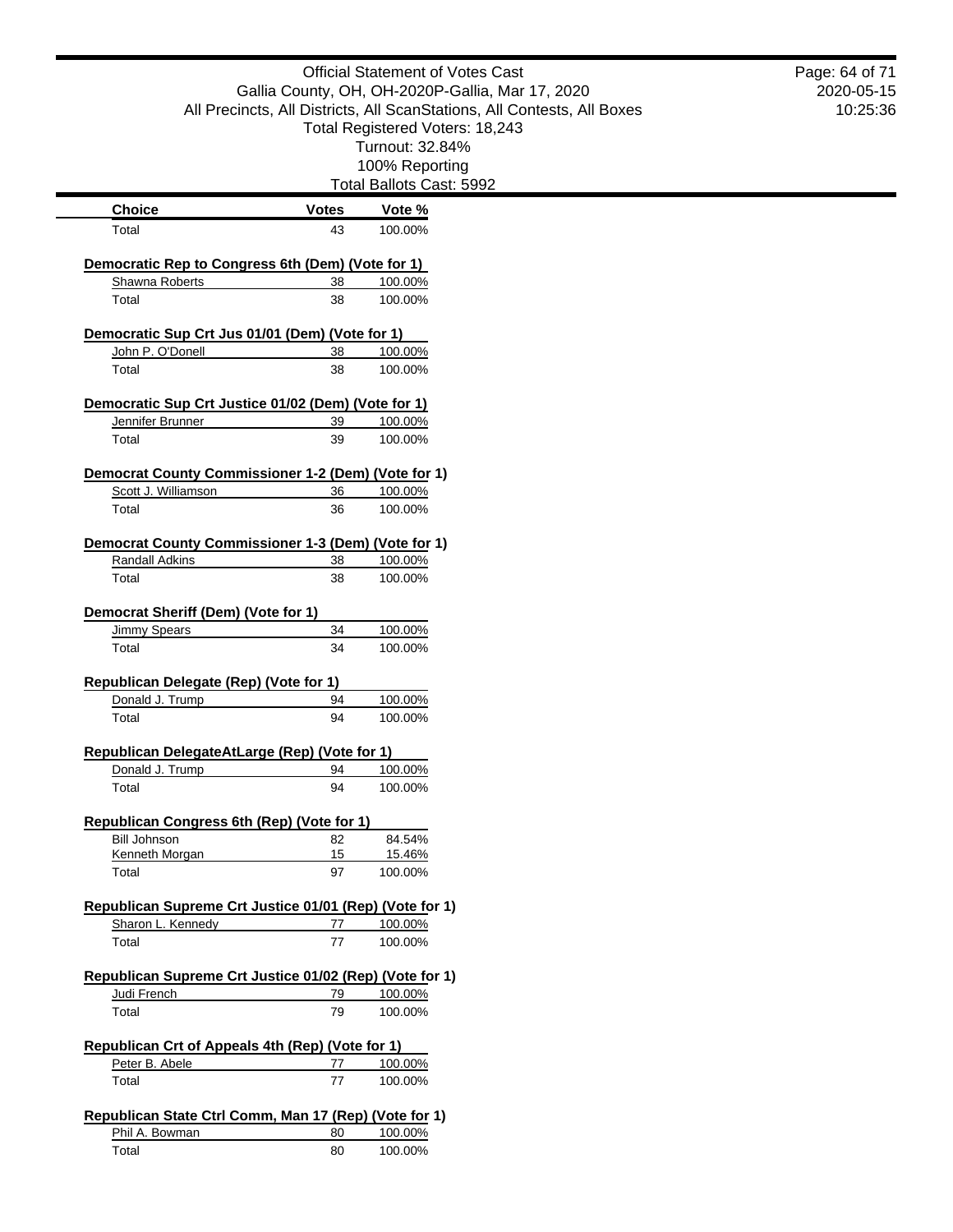|                                                                                        |              | <b>Official Statement of Votes Cast</b>                                 | Page: 65 o |
|----------------------------------------------------------------------------------------|--------------|-------------------------------------------------------------------------|------------|
|                                                                                        |              | Gallia County, OH, OH-2020P-Gallia, Mar 17, 2020                        | 2020-0     |
|                                                                                        |              | All Precincts, All Districts, All ScanStations, All Contests, All Boxes | 10:2       |
|                                                                                        |              | Total Registered Voters: 18,243                                         |            |
|                                                                                        |              | Turnout: 32.84%                                                         |            |
|                                                                                        |              | 100% Reporting<br>Total Ballots Cast: 5992                              |            |
| <b>Choice</b>                                                                          | <b>Votes</b> | Vote %                                                                  |            |
| Republican State Ctrl Comm, Woman 17 (Rep) (Vote for 1)                                |              |                                                                         |            |
| <b>Bonnie Ward</b>                                                                     | 72           | 100.00%                                                                 |            |
| Total                                                                                  | 72           | 100.00%                                                                 |            |
| Republican State Rep 93rd (Rep) (Vote for 1)                                           |              |                                                                         |            |
| Jeff Halley                                                                            | 57           | 54.81%                                                                  |            |
| Jason C. Stephens<br>Total                                                             | 47<br>104    | 45.19%<br>100.00%                                                       |            |
|                                                                                        |              |                                                                         |            |
| Republican Common Pleas Probate Juvenile Div (Rep) (Vote for 1)<br>Tho S. Moulton, Jr. | 88           | 100.00%                                                                 |            |
| Total                                                                                  | 88           | 100.00%                                                                 |            |
|                                                                                        |              |                                                                         |            |
| Republican County Commissioner 1-2 (Rep) (Vote for 1)                                  |              |                                                                         |            |
| Brent A. Saunders                                                                      | 44<br>64     | 40.74%                                                                  |            |
| Q. Jay Stapleton<br>Total                                                              | 108          | 59.26%<br>100.00%                                                       |            |
|                                                                                        |              |                                                                         |            |
| Republican County Commissioner 1-3 (Rep) (Vote for 1)                                  |              |                                                                         |            |
| M. Eugene Greene<br>David K. Smith                                                     | 61<br>48     | 55.96%<br>44.04%                                                        |            |
| Total                                                                                  | 109          | 100.00%                                                                 |            |
|                                                                                        |              |                                                                         |            |
| <b>Republican Prosecuting Attorney (Rep) (Vote for 1)</b><br>Jason D. Holdren          | 90           | 100.00%                                                                 |            |
| Total                                                                                  | 90           | 100.00%                                                                 |            |
|                                                                                        |              |                                                                         |            |
| Republican Clerk Of Courts (Rep) (Vote for 1)                                          |              |                                                                         |            |
| Noreen M. Saunders                                                                     | 90<br>90     | 100.00%                                                                 |            |
| Total                                                                                  |              | 100.00%                                                                 |            |
| <b>Republican Sheriff (Rep) (Vote for 1)</b>                                           |              |                                                                         |            |
| Matthew D. Champlin                                                                    | 81           | 74.31%                                                                  |            |
| Ric A. Harrison II<br>Total                                                            | 28<br>109    | 25.69%<br>100.00%                                                       |            |
|                                                                                        |              |                                                                         |            |
| Republican County Recorder (Rep) (Vote for 1)                                          |              |                                                                         |            |
| J. Roger Walker                                                                        | 88           | 100.00%                                                                 |            |
| Total                                                                                  | 88           | 100.00%                                                                 |            |
| <b>Republican County Treasurer (Rep) (Vote for 1)</b>                                  |              |                                                                         |            |
| <b>Steve McGhee</b>                                                                    | 91           | 100.00%                                                                 |            |
| Total                                                                                  | 91           | 100.00%                                                                 |            |
| <b>Republican County Engineer (Rep) (Vote for 1)</b>                                   |              |                                                                         |            |
| Brett A. Boothe                                                                        | 89           | 100.00%                                                                 |            |
| Total                                                                                  | 89           | 100.00%                                                                 |            |
| <b>Republican Coroner (Rep) (Vote for 1)</b>                                           |              |                                                                         |            |
| Write-in                                                                               | 46           | 100.00%                                                                 |            |
| Total                                                                                  | 46           | 100.00%                                                                 |            |
|                                                                                        |              |                                                                         |            |
| Republican Addison Pct Rep Central Comm (Rep) (Vote for 1)                             |              |                                                                         |            |

Charla J. Whobrey 77 100.00%

# $-15$ 10:25:36 of 71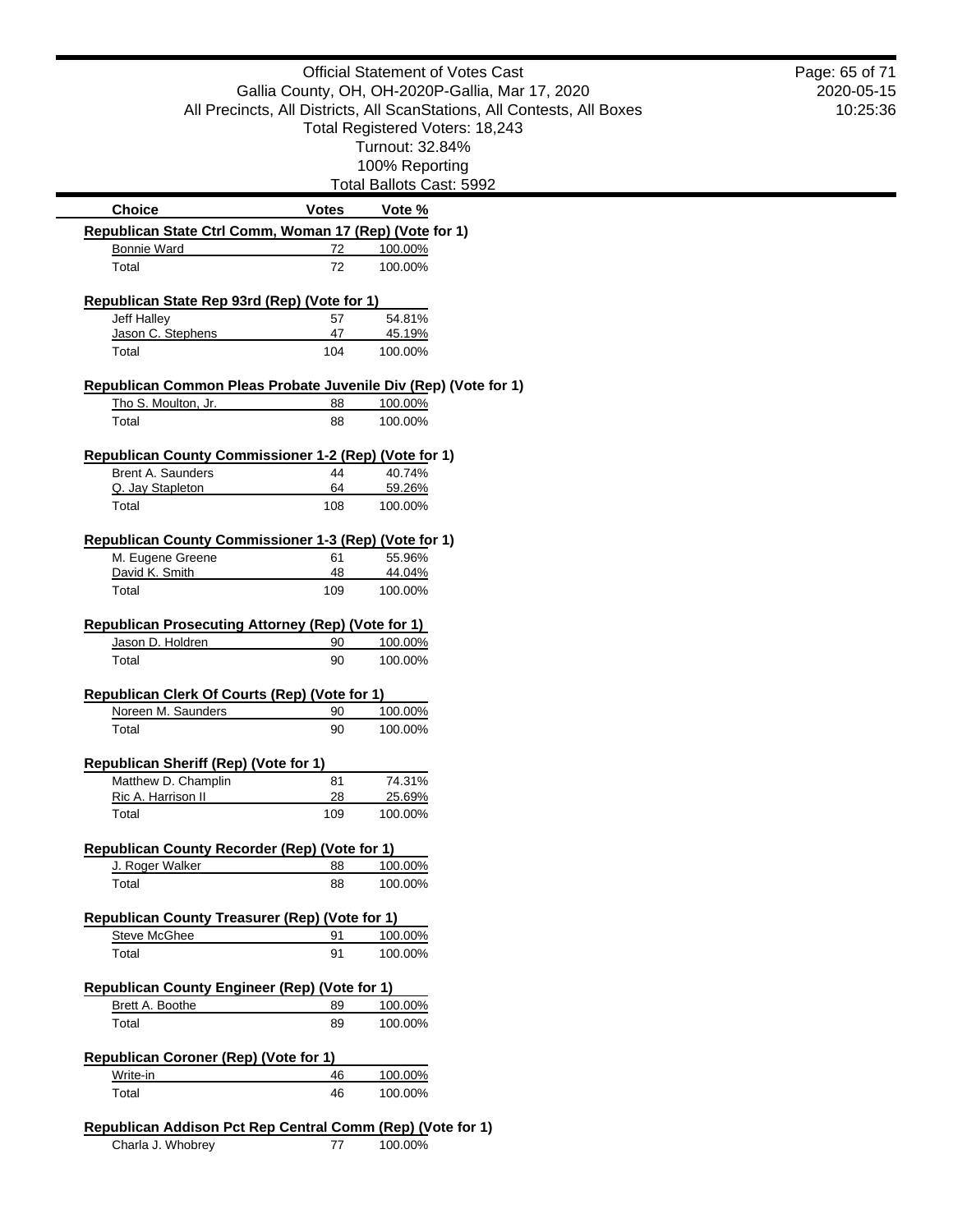Total Ballots Cast: 5992

| Choice                                              | <b>Votes</b> | Vote %                                                         |
|-----------------------------------------------------|--------------|----------------------------------------------------------------|
| Total                                               | 77           | 100.00%                                                        |
| <b>Council on Aging (Vote for 1)</b>                |              |                                                                |
| For the Tax Levv                                    | 141          | 90.97%                                                         |
| Against the Tax Levy                                | 14           | 9.03%                                                          |
| Total                                               | 155          | 100.00%                                                        |
| <b>Health District (Vote for 1)</b>                 |              |                                                                |
| For the Tax Levy                                    | 112          | 72.26%                                                         |
| Against the Tax Levy                                | 43           | 27.74%                                                         |
| Total                                               | 155          | 100.00%                                                        |
| <b>All Precincts</b>                                |              |                                                                |
| Democratic DelegateAtLarge (Dem) (Vote for 1)       |              |                                                                |
| <b>Michael Bennet</b>                               | 4            | 0.37%                                                          |
| Joseph R. Biden, Jr.                                | 779          | 71.40%                                                         |
| Michael R. Bloomberg                                | 22           | 2.02%                                                          |
| Cory Booker                                         | 5            | 0.46%                                                          |
| Pete Buttigieg                                      | 21           | 1.92%                                                          |
| Tulsi Gabbard                                       | 7            | 0.64%                                                          |
| Amy Klobuchar                                       | 15           | 1.37%                                                          |
| Deval Patrick                                       | 2            | 0.18%                                                          |
| <b>Bernie Sanders</b>                               | 193          | 17.69%                                                         |
| Tom Steyer                                          | 5            | 0.46%                                                          |
| Elizabeth Warren                                    | 38           | 3.48%                                                          |
|                                                     |              |                                                                |
| Write-in                                            | 0            | $0.00\%$                                                       |
| Total                                               | 1091         | 100.00%                                                        |
| Democratic Rep to Congress 6th (Dem) (Vote for 1)   |              |                                                                |
| Shawna Roberts                                      | 893          | 100.00%                                                        |
| Total                                               | 893          | 100.00%                                                        |
|                                                     |              |                                                                |
|                                                     |              |                                                                |
| Democratic Sup Crt Jus 01/01 (Dem) (Vote for 1)     | 840          |                                                                |
| John P. O'Donell<br>Total                           | 840          |                                                                |
|                                                     |              |                                                                |
| Democratic Sup Crt Justice 01/02 (Dem) (Vote for 1) |              |                                                                |
| Jennifer Brunner<br>Total                           | 884<br>884   |                                                                |
|                                                     |              |                                                                |
| Democrat County Commissioner 1-2 (Dem) (Vote for 1) |              |                                                                |
| Scott J. Williamson<br>Total                        | 793<br>793   | 100.00%<br>100.00%<br>100.00%<br>100.00%<br>100.00%<br>100.00% |
|                                                     |              |                                                                |
| Democrat County Commissioner 1-3 (Dem) (Vote for 1) |              |                                                                |
| Randall Adkins                                      | 892          |                                                                |
| Total                                               | 892          | 100.00%<br>100.00%                                             |
| Democrat Sheriff (Dem) (Vote for 1)                 |              |                                                                |
| <b>Jimmy Spears</b>                                 | 864          |                                                                |
| Total                                               | 864          |                                                                |
|                                                     |              |                                                                |
| Democrat City 1 Dem Central Comm (Dem) (Vote for 1) |              |                                                                |
| Robert E. Jenkins<br>Total                          | 34<br>34     | 100.00%<br>100.00%<br>100.00%<br>100.00%                       |

2020-05-15 10:25:36 Page: 66 of 71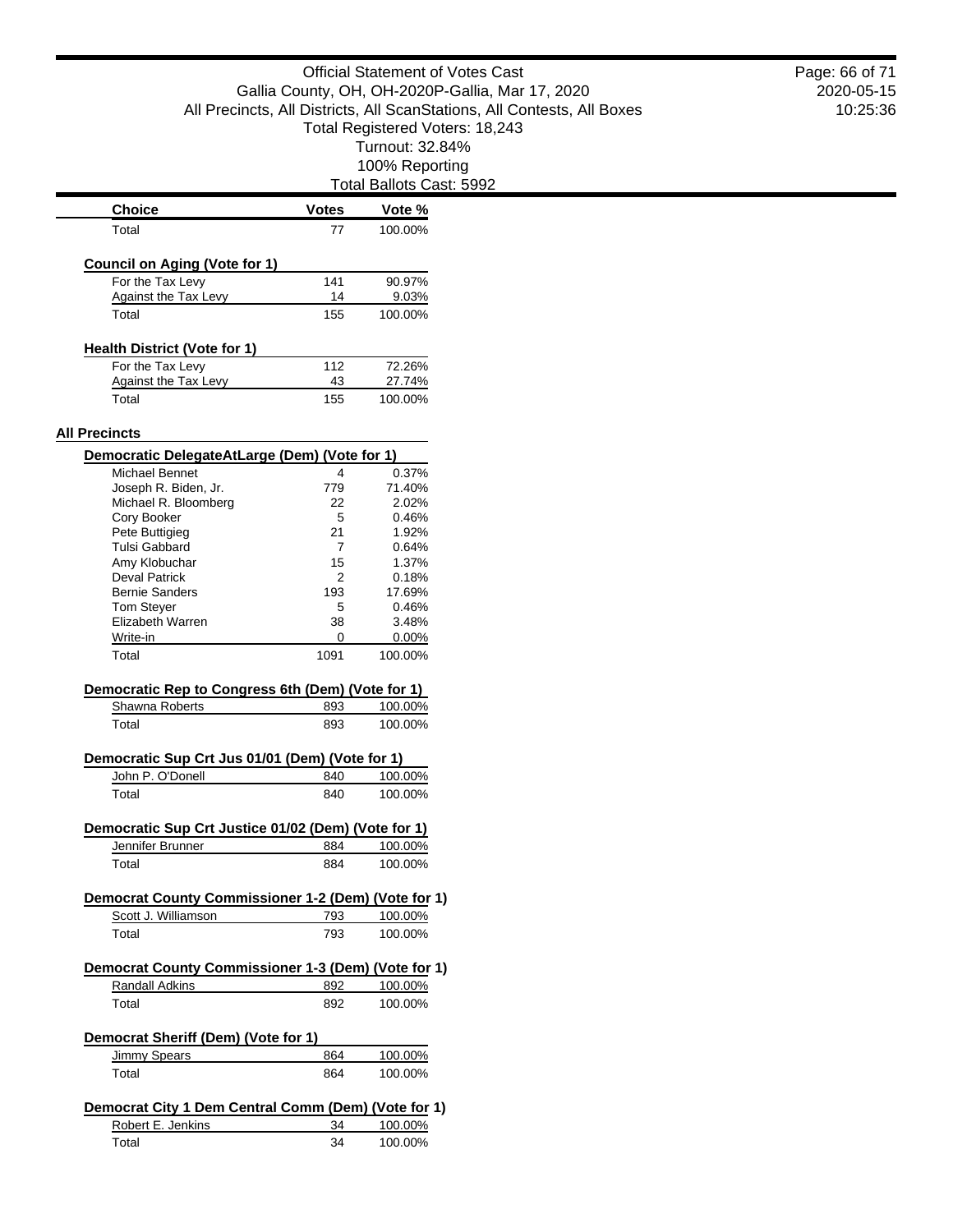|                                                             |                                                  | <b>Official Statement of Votes Cast</b>                                 | Page: 67 of 71<br>2020-05-15 |
|-------------------------------------------------------------|--------------------------------------------------|-------------------------------------------------------------------------|------------------------------|
|                                                             | Gallia County, OH, OH-2020P-Gallia, Mar 17, 2020 |                                                                         |                              |
|                                                             |                                                  | All Precincts, All Districts, All ScanStations, All Contests, All Boxes | 10:25:36                     |
|                                                             |                                                  | Total Registered Voters: 18,243                                         |                              |
|                                                             |                                                  | Turnout: 32.84%                                                         |                              |
|                                                             |                                                  | 100% Reporting<br>Total Ballots Cast: 5992                              |                              |
| <b>Choice</b>                                               | <b>Votes</b>                                     | Vote %                                                                  |                              |
| Democrat Addison Twp Dem Central Comm (Dem) (Vote for 1)    |                                                  |                                                                         |                              |
| Russell D. Rumley                                           | 48                                               | 100.00%                                                                 |                              |
| Total                                                       | 48                                               | 100.00%                                                                 |                              |
| Democrat Cheshire Twp Dem Central Comm (Dem) (Vote for 1)   |                                                  |                                                                         |                              |
| Carole Roush                                                | 34                                               | 100.00%                                                                 |                              |
| Total                                                       | 34                                               | 100.00%                                                                 |                              |
| Democrat Clay Twp Dem Central Comm (Dem) (Vote for 1)       |                                                  |                                                                         |                              |
| <b>Gwendolyn Doss</b>                                       | 42                                               | 100.00%                                                                 |                              |
| Total                                                       | 42                                               | 100.00%                                                                 |                              |
|                                                             |                                                  |                                                                         |                              |
| Democrat Gallipolis Twp Dem Central Comm (Dem) (Vote for 1) |                                                  |                                                                         |                              |
| John Burnett                                                | 49                                               | 100.00%                                                                 |                              |
| Total                                                       | 49                                               | 100.00%                                                                 |                              |
| Democrat Green 5 Dem Central Comm (Dem) (Vote for 1)        |                                                  |                                                                         |                              |
| Raymond C. Matura                                           | 55                                               | 100.00%                                                                 |                              |
| Total                                                       | 55                                               | 100.00%                                                                 |                              |
| Democrat Greenfield Twp Dem Central Comm (Dem) (Vote for 1) |                                                  |                                                                         |                              |
| Randall L. Hammond                                          | 14                                               | 100.00%                                                                 |                              |
| Total                                                       | 14                                               | 100.00%                                                                 |                              |
| Democrat Guyan Twp Dem Central Comm (Dem) (Vote for 1)      |                                                  |                                                                         |                              |
| Jeffery J. Fowler                                           | 22                                               | 100.00%                                                                 |                              |
| Total                                                       | 22                                               | 100.00%                                                                 |                              |
|                                                             |                                                  |                                                                         |                              |
| Democrat Harrison Twp Dem Central Comm (Dem) (Vote for 1)   |                                                  |                                                                         |                              |
| No Valid Pettition<br>Total                                 | 2<br>$\overline{2}$                              | 100.00%<br>100.00%                                                      |                              |
|                                                             |                                                  |                                                                         |                              |
| Democrat Huntington Twp Dem Central Comm (Dem) (Vote for 1) |                                                  |                                                                         |                              |
| Mary Deel                                                   | 50                                               | 100.00%                                                                 |                              |
| Total                                                       | 50                                               | 100.00%                                                                 |                              |
| Democrat Morgan Twp Dem Central Comm (Dem) (Vote for 1)     |                                                  |                                                                         |                              |
| Randall Adkins                                              | 30                                               | 100.00%                                                                 |                              |
| Total                                                       | 30                                               | 100.00%                                                                 |                              |
| Democrat Raccoon Twp Dem Central Comm (Dem) (Vote for 1)    |                                                  |                                                                         |                              |
| Jennifer A. Easter                                          | 35                                               | 100.00%                                                                 |                              |
| Total                                                       | 35                                               | 100.00%                                                                 |                              |
| Democrat Springfield 2 Dem Central Comm (Dem) (Vote for 1)  |                                                  |                                                                         |                              |
| Eric L. Whitt                                               | 33                                               | 100.00%                                                                 |                              |
| Total                                                       | 33                                               | 100.00%                                                                 |                              |
| Democrat Walnut Twp Dem Central Comm (Dem) (Vote for 1)     |                                                  |                                                                         |                              |
| Debra Elliott                                               | 42                                               | 100.00%                                                                 |                              |
| Total                                                       | 42                                               | 100.00%                                                                 |                              |
|                                                             |                                                  |                                                                         |                              |
| Republican Delegate (Rep) (Vote for 1)                      |                                                  |                                                                         |                              |
| Donald J. Trump                                             | 4074                                             | 100.00%                                                                 |                              |
|                                                             |                                                  |                                                                         |                              |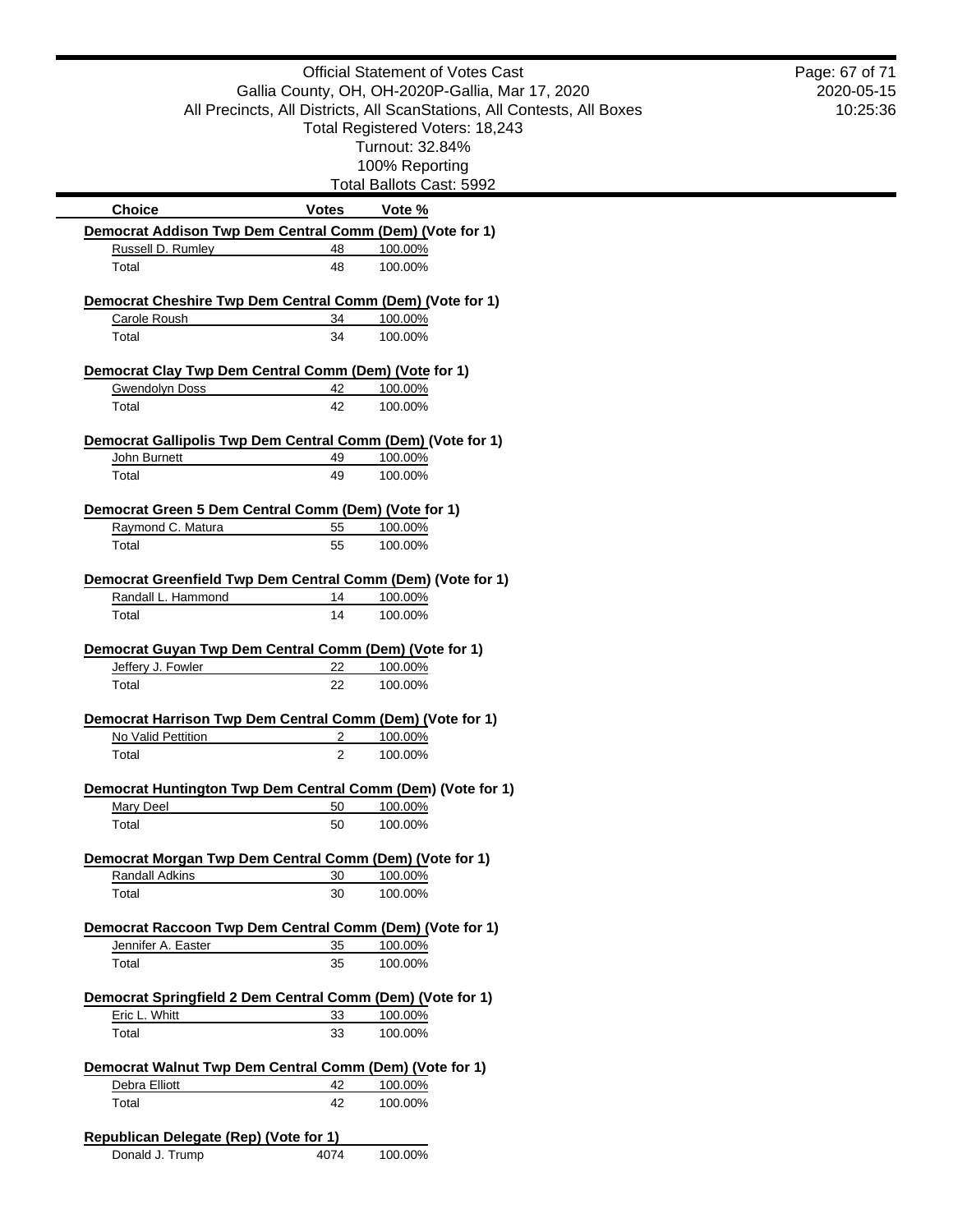|                                                                                        |              | <b>Official Statement of Votes Cast</b>                                 | Page: 68 of 71 |
|----------------------------------------------------------------------------------------|--------------|-------------------------------------------------------------------------|----------------|
|                                                                                        |              | Gallia County, OH, OH-2020P-Gallia, Mar 17, 2020                        | 2020-05-15     |
|                                                                                        |              | All Precincts, All Districts, All ScanStations, All Contests, All Boxes | 10:25:36       |
|                                                                                        |              | Total Registered Voters: 18,243                                         |                |
|                                                                                        |              | Turnout: 32.84%                                                         |                |
|                                                                                        |              | 100% Reporting                                                          |                |
|                                                                                        |              | Total Ballots Cast: 5992                                                |                |
| <b>Choice</b>                                                                          | <b>Votes</b> | Vote %                                                                  |                |
| Total                                                                                  | 4074         | 100.00%                                                                 |                |
| Republican DelegateAtLarge (Rep) (Vote for 1)                                          |              |                                                                         |                |
| Donald J. Trump                                                                        | 3946         | 100.00%                                                                 |                |
| Total                                                                                  | 3946         | 100.00%                                                                 |                |
|                                                                                        |              |                                                                         |                |
| Republican Congress 6th (Rep) (Vote for 1)<br><b>Bill Johnson</b>                      | 3676         | 85.65%                                                                  |                |
| Kenneth Morgan                                                                         | 616          | 14.35%                                                                  |                |
| Total                                                                                  | 4292         | 100.00%                                                                 |                |
| Republican Supreme Crt Justice 01/01 (Rep) (Vote for 1)                                |              |                                                                         |                |
| Sharon L. Kennedy                                                                      | 3410         | 100.00%                                                                 |                |
| Total                                                                                  | 3410         | 100.00%                                                                 |                |
|                                                                                        |              |                                                                         |                |
| Republican Supreme Crt Justice 01/02 (Rep) (Vote for 1)                                |              |                                                                         |                |
| Judi French                                                                            | 3329         | 100.00%                                                                 |                |
| Total                                                                                  | 3329         | 100.00%                                                                 |                |
| Republican Crt of Appeals 4th (Rep) (Vote for 1)                                       |              |                                                                         |                |
| Peter B. Abele                                                                         | 3437         | 100.00%                                                                 |                |
| Total                                                                                  | 3437         | 100.00%                                                                 |                |
|                                                                                        |              |                                                                         |                |
| Republican State Ctrl Comm, Man 17 (Rep) (Vote for 1)<br>Phil A. Bowman                |              |                                                                         |                |
| Total                                                                                  | 3436         | 100.00%<br>100.00%                                                      |                |
|                                                                                        | 3436         |                                                                         |                |
| Republican State Ctrl Comm, Woman 17 (Rep) (Vote for 1)                                |              |                                                                         |                |
| <b>Bonnie Ward</b>                                                                     | 3320         | 100.00%                                                                 |                |
| Total                                                                                  | 3320         | 100.00%                                                                 |                |
| Republican State Rep 93rd (Rep) (Vote for 1)                                           |              |                                                                         |                |
| Jeff Halley                                                                            | 2647         | 58.06%                                                                  |                |
| Jason C. Stephens                                                                      | 1912         | 41.94%                                                                  |                |
| Total                                                                                  | 4559         | 100.00%                                                                 |                |
|                                                                                        |              |                                                                         |                |
| Republican Common Pleas Probate Juvenile Div (Rep) (Vote for 1)<br>Tho S. Moulton, Jr. | 3837         | 100.00%                                                                 |                |
| Total                                                                                  | 3837         | 100.00%                                                                 |                |
|                                                                                        |              |                                                                         |                |
| Republican County Commissioner 1-2 (Rep) (Vote for 1)                                  |              |                                                                         |                |
| <b>Brent A. Saunders</b><br>Q. Jay Stapleton                                           | 1934<br>2724 | 41.52%<br>58.48%                                                        |                |
| Total                                                                                  | 4658         | 100.00%                                                                 |                |
|                                                                                        |              |                                                                         |                |
| Republican County Commissioner 1-3 (Rep) (Vote for 1)                                  |              |                                                                         |                |
| M. Eugene Greene                                                                       | 2269         | 50.78%                                                                  |                |
| David K. Smith<br>Total                                                                | 2199<br>4468 | 49.22%<br>100.00%                                                       |                |
|                                                                                        |              |                                                                         |                |
| <b>Republican Prosecuting Attorney (Rep) (Vote for 1)</b>                              |              |                                                                         |                |
| Jason D. Holdren                                                                       | 3881         | 100.00%                                                                 |                |
| Total                                                                                  | 3881         | 100.00%                                                                 |                |
|                                                                                        |              |                                                                         |                |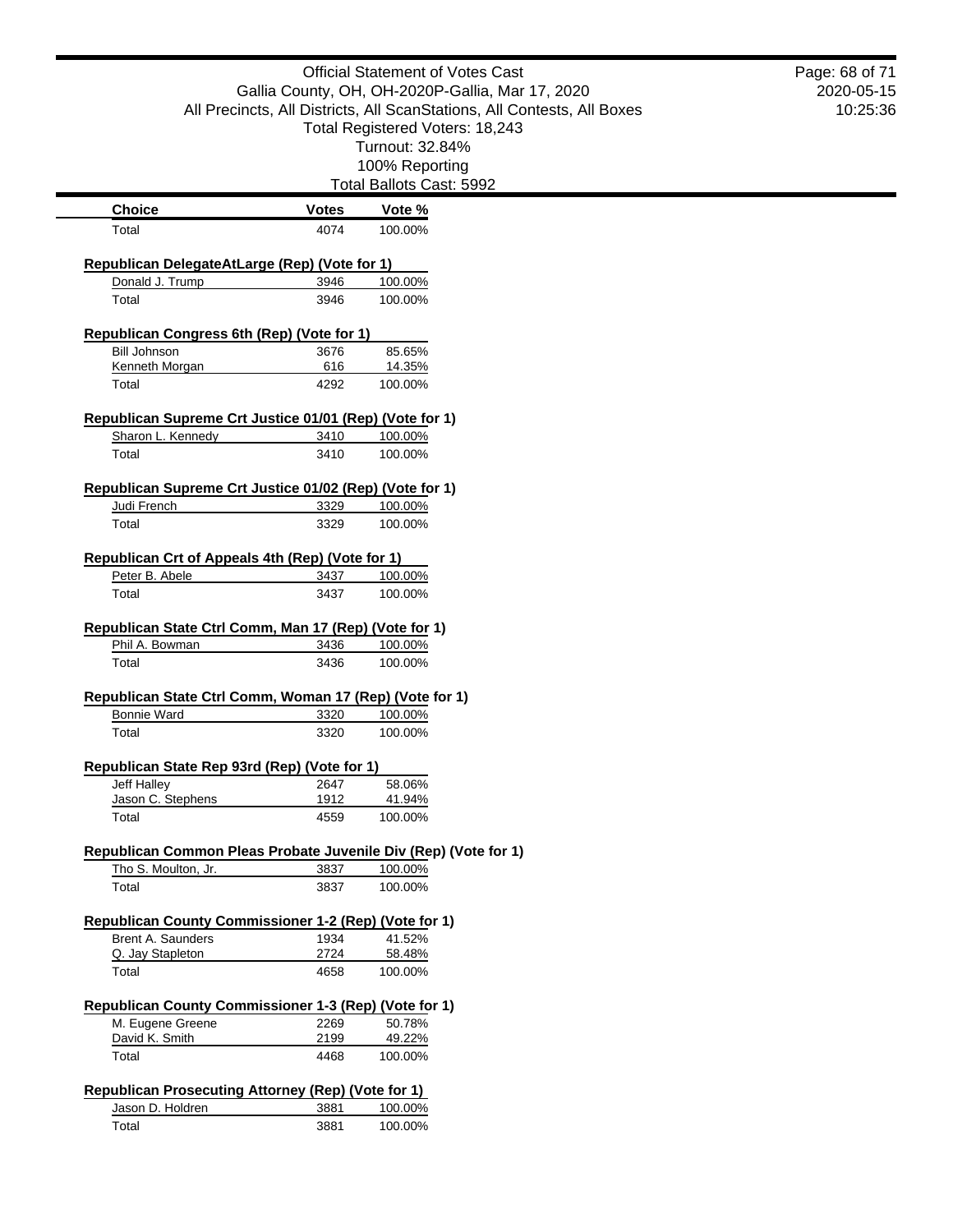Official Statement of Votes Cast Gallia County, OH, OH-2020P-Gallia, Mar 17, 2020 All Precincts, All Districts, All ScanStations, All Contests, All Boxes Total Registered Voters: 18,243 Turnout: 32.84% 100% Reporting Total Ballots Cast: 5992 **Choice Votes Votes Vote** % **Republican Clerk Of Courts (Rep) (Vote for 1)** Noreen M. Saunders 3945 100.00% Total 3945 100.00% **Republican Sheriff (Rep) (Vote for 1)** Matthew D. Champlin 3397 73.94% Ric A. Harrison II 1197 26.06% Total 4594 100.00% **Republican County Recorder (Rep) (Vote for 1)** J. Roger Walker 3828 100.00% Total 3828 100.00% **Republican County Treasurer (Rep) (Vote for 1)** Steve McGhee 3706 100.00% Total 3706 100.00% **Republican County Engineer (Rep) (Vote for 1)** Brett A. Boothe 3781 100.00% Total 3781 100.00% **Republican Coroner (Rep) (Vote for 1)** Write-in 1517 100.00% Total 1517 100.00% **Republican City 1 Rep Central Comm (Rep) (Vote for 1)** Paul D. Covey 78 100.00% Total 78 100.00% **Republican City 2 Rep Central Comm (Rep) (Vote for 1)** Troy Johnson 111 100.00% Total 100.00% **Republican City 3 Rep Central Comm (Rep) (Vote for 1)** Robert Jacks 186 100.00% Total 186 100.00% **Republican Addison Twp Rep Central Comm (Rep) (Vote for 1)** Kimberly L. Vanmeter 140 100.00% Total 140 100.00% **Republican Cheshire Twp Rep Central Comm (Rep) (Vote for 1)** Randy Mulford 89 100.00% Total 89 100.00% **Republican Clay Twp Rep Central Comm (Rep) (Vote for 1)** Kennison Saunders 266 100.00% Total 266 100.00% **Republican Gallipolis Twp Rep Central Comm (Rep) (Vote for 1)**

2020-05-15 10:25:36

Page: 69 of 71

Brett A. Boothe 225 100.00% Total 225 100.00%

**Republican Green 1 Rep Central Comm (Rep) (Vote for 1)**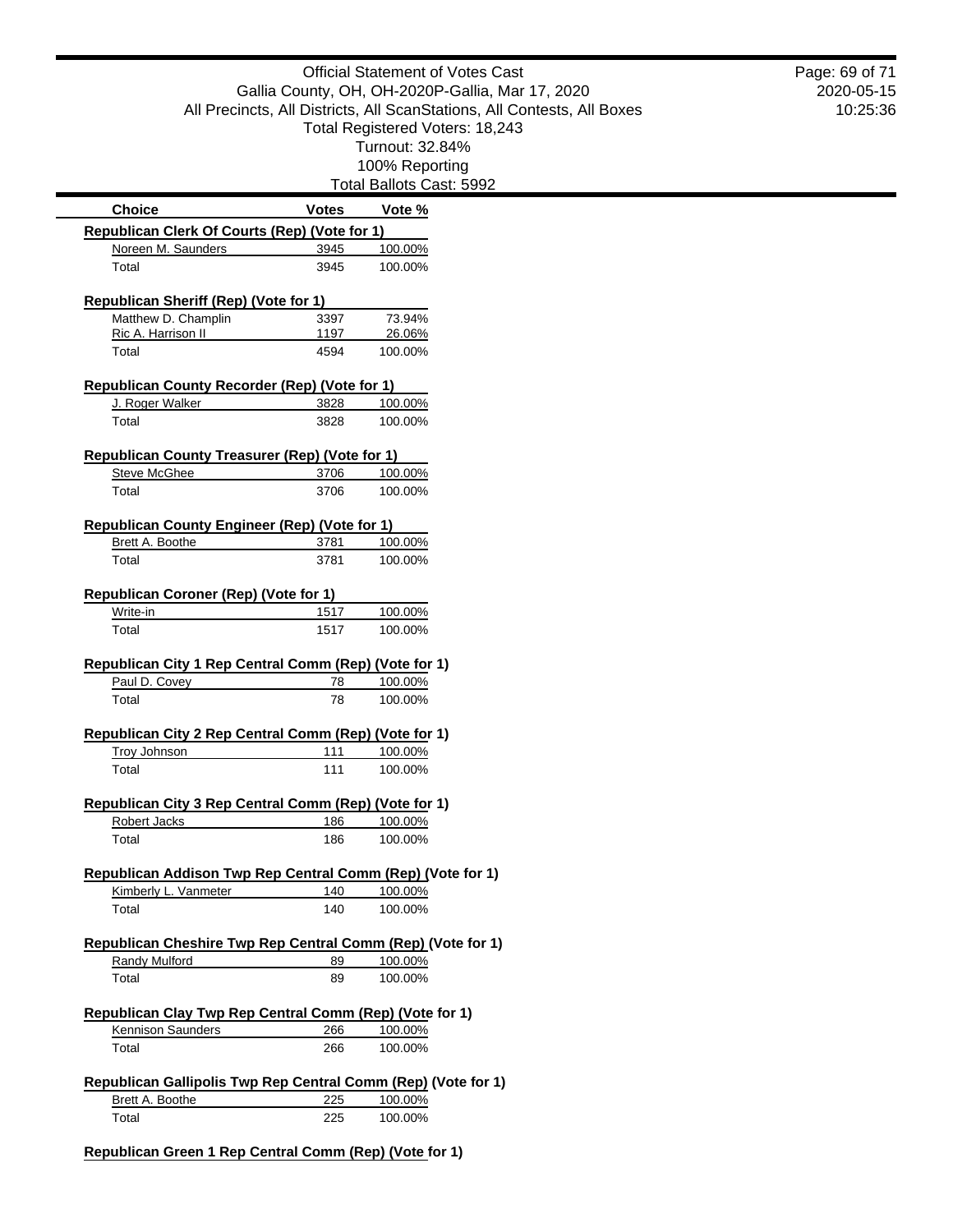|                                                                                     |              | <b>Official Statement of Votes Cast</b>                                 |  |
|-------------------------------------------------------------------------------------|--------------|-------------------------------------------------------------------------|--|
|                                                                                     |              | Gallia County, OH, OH-2020P-Gallia, Mar 17, 2020                        |  |
|                                                                                     |              | All Precincts, All Districts, All ScanStations, All Contests, All Boxes |  |
|                                                                                     |              | Total Registered Voters: 18,243                                         |  |
|                                                                                     |              | Turnout: 32.84%                                                         |  |
|                                                                                     |              | 100% Reporting                                                          |  |
|                                                                                     |              | Total Ballots Cast: 5992                                                |  |
| <b>Choice</b>                                                                       | <b>Votes</b> | Vote %                                                                  |  |
| <b>Brent Billings</b>                                                               | 126          | 44.21%                                                                  |  |
| Harold G. Montgomery                                                                | 159          | 55.79%                                                                  |  |
| Total                                                                               | 285          | 100.00%                                                                 |  |
| Republican Green 2 Rep Central Comm (Rep) (Vote for 1)                              |              |                                                                         |  |
| William K. Burleson                                                                 | 99           | 100.00%                                                                 |  |
| Total                                                                               | 99           | 100.00%                                                                 |  |
| Republican Green 4 Rep Central Comm (Rep) (Vote for 1)                              |              |                                                                         |  |
| Russ V. Moore                                                                       | 178          | 100.00%                                                                 |  |
| Total                                                                               | 178          | 100.00%                                                                 |  |
|                                                                                     |              |                                                                         |  |
| Republican Green 5 Rep Central Comm (Rep) (Vote for 1)                              |              |                                                                         |  |
| Cynthia Graham                                                                      | 258          | 100.00%                                                                 |  |
| Total                                                                               | 258          | 100.00%                                                                 |  |
| Republican Greenfield Twp Rep Central Comm (Rep) (Vote for 1)                       |              |                                                                         |  |
| James Mac Potter                                                                    | 47           | 100.00%                                                                 |  |
| Total                                                                               | 47           | 100.00%                                                                 |  |
|                                                                                     |              |                                                                         |  |
| Republican Guyan Pct Rep Central Comm (Rep) (Vote for 1)                            |              |                                                                         |  |
| John Baker, Jr.                                                                     | 51           | 100.00%                                                                 |  |
| Total                                                                               | 51           | 100.00%                                                                 |  |
|                                                                                     |              |                                                                         |  |
| Republican Guyan Twp Rep Central Comm (Rep) (Vote for 1)<br><b>Jeff Halley</b>      | 196          | 100.00%                                                                 |  |
| Total                                                                               | 196          | 100.00%                                                                 |  |
|                                                                                     |              |                                                                         |  |
| Republican Harrison Twp Rep Central Comm (Rep) (Vote for 1)                         |              |                                                                         |  |
| Charlene M. Ward                                                                    | 123          | 100.00%                                                                 |  |
| Total                                                                               | 123          | 100.00%                                                                 |  |
|                                                                                     |              |                                                                         |  |
| Republican Huntington Twp Rep Central Comm (Rep) (Vote for 1)<br>Sam G. Sowards, Jr | 117          | 100.00%                                                                 |  |
| Total                                                                               | 117          | 100.00%                                                                 |  |
|                                                                                     |              |                                                                         |  |
| Republican Morgan Twp Rep Central Comm (Rep) (Vote for 1)                           |              |                                                                         |  |
| Molly Hash                                                                          | 135          | 100.00%                                                                 |  |
| Total                                                                               | 135          | 100.00%                                                                 |  |
| Republican Ohio Twp Rep Central Comm (Rep) (Vote for 1)                             |              |                                                                         |  |
| Michael D. Daines                                                                   | 133          | 100.00%                                                                 |  |
| Total                                                                               | 133          | 100.00%                                                                 |  |
|                                                                                     |              |                                                                         |  |
| Republican Perry Twp Rep Central Comm (Rep) (Vote for 1)                            |              |                                                                         |  |
| James C. Blair                                                                      | 139          | 100.00%                                                                 |  |
| Total                                                                               | 139          | 100.00%                                                                 |  |
| Republican Centerville Pct Rep Central Comm (Rep) (Vote for 1)                      |              |                                                                         |  |
| Connie L. Metzler                                                                   | 101          | 100.00%                                                                 |  |
| Total                                                                               | 101          | 100.00%                                                                 |  |
|                                                                                     |              |                                                                         |  |
| Republican Bidwell Pct Rep Central Comm (Rep) (Vote for 1)                          |              |                                                                         |  |
| William P. Skidmore                                                                 | 102          | 100.00%                                                                 |  |

2020-05-15 10:25:36 Page: 70 of 71